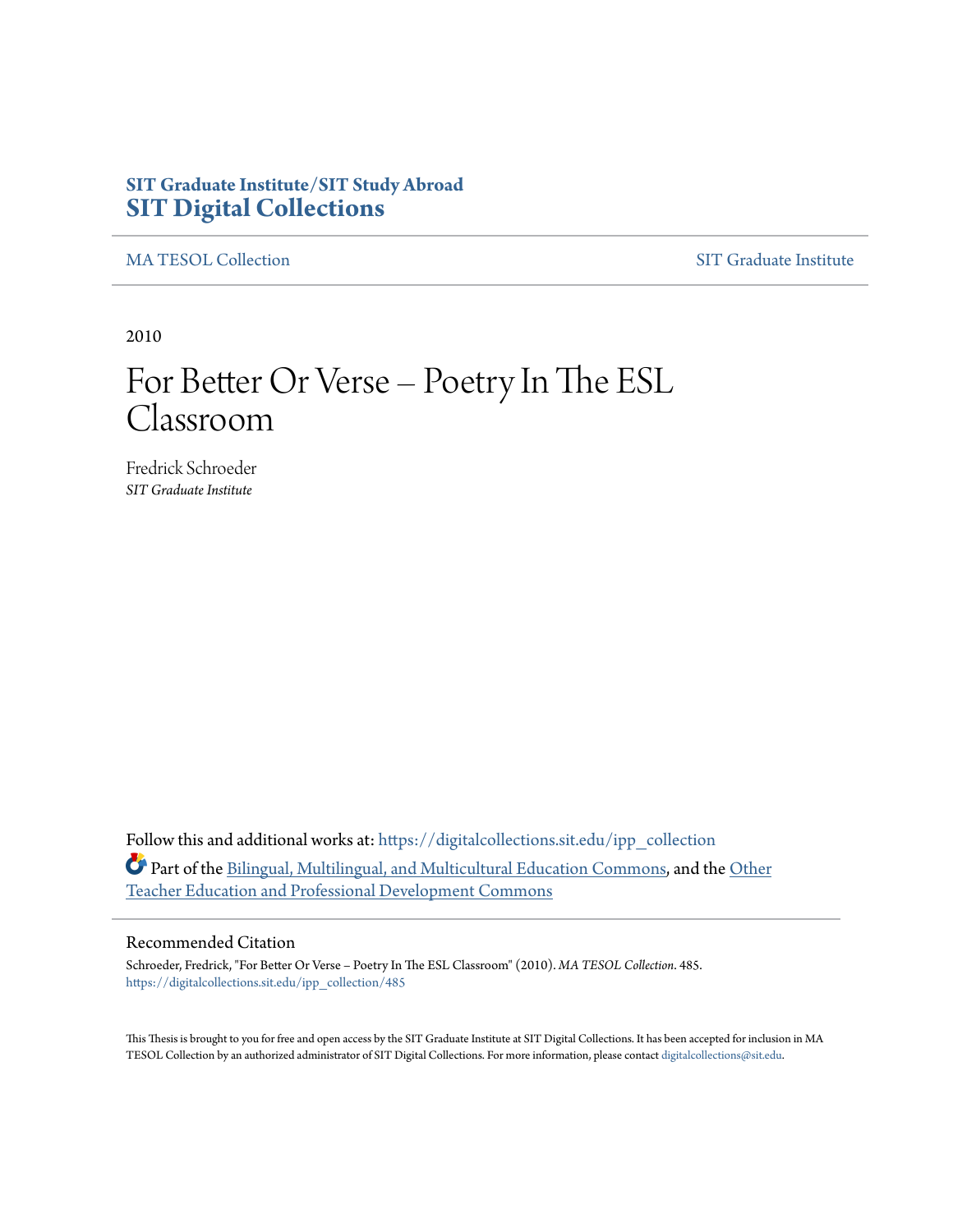For Better or Verse – Poetry in the ESL Classroom

Fredrick Sheridan Schroeder

B.S. Liberal Arts New York Regents External Degree 1983

Submitted in partial fulfillment of the requirements for the Master of Arts in Teaching Degree at the School for International Training, Brattleboro, Vermont.

Fredrick Sheridan Schroeder

September 2010

IPP Advisor: Bonnie Mennell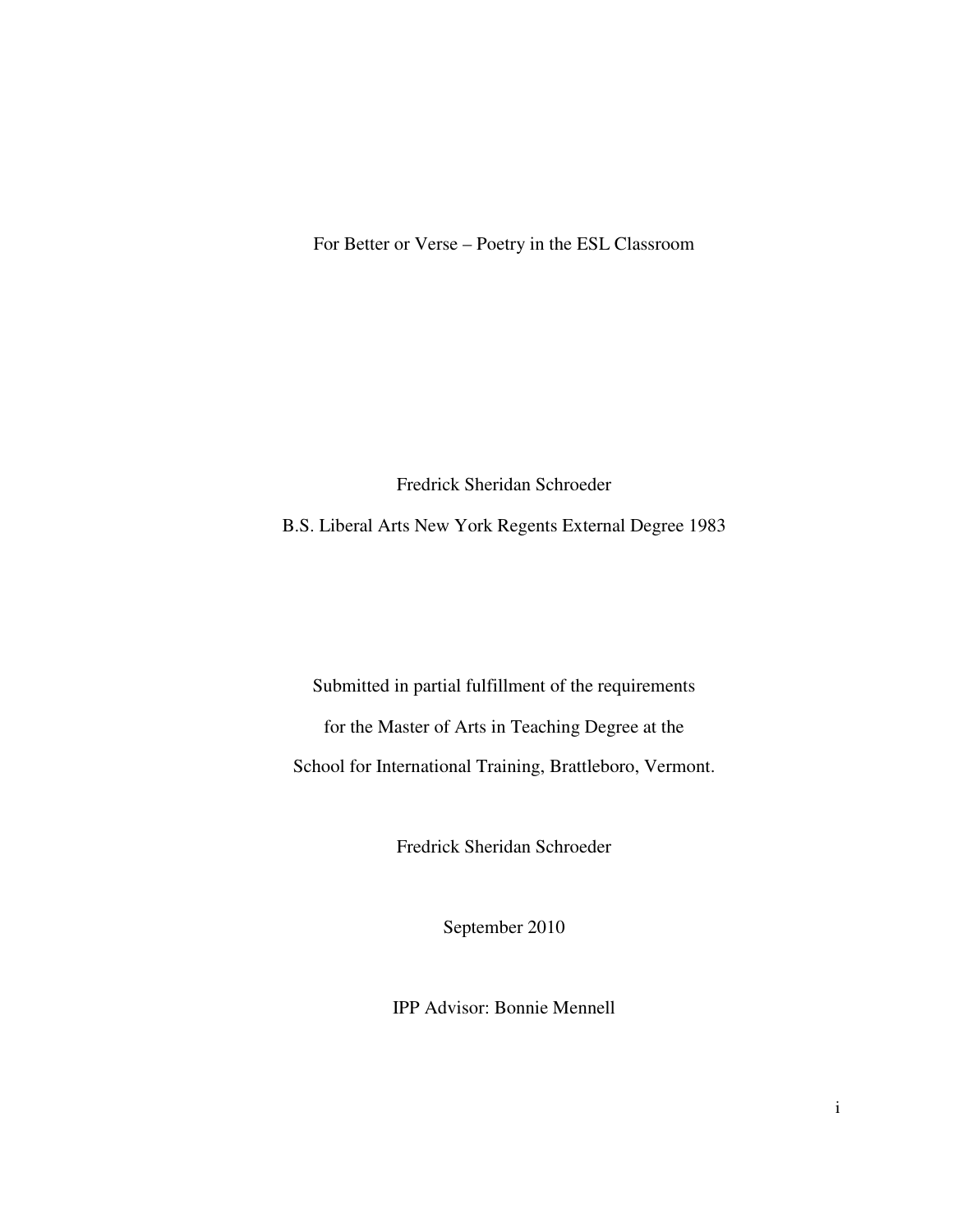The author hereby grants to the School for International Training permission to reproduce either electronically or in print format this document in whole or in part for library archival purposes only.

Author's Name

Author's Signature

© Fredrick Sheridan Schroeder, 2010. All rights reserved.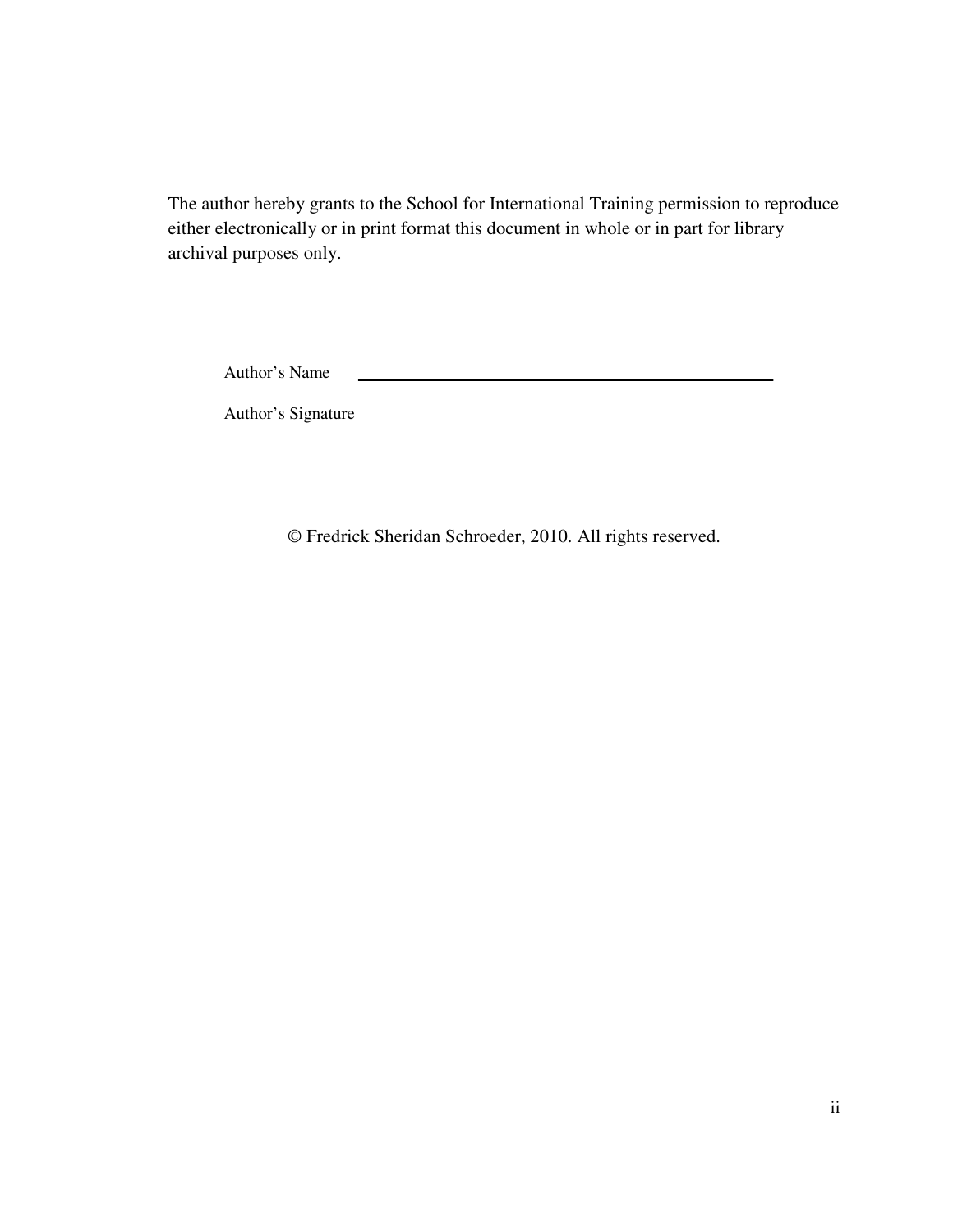This project by Fredrick Schroeder is accepted in its present form.

Date: \_\_\_\_\_\_\_\_\_\_\_\_\_\_\_\_\_\_\_\_\_\_\_\_\_\_\_\_\_

Project Advisor: \_\_\_\_\_\_\_\_\_\_\_\_\_\_\_\_\_\_\_\_\_\_\_\_\_\_\_\_\_\_\_\_\_

Project Reader: \_\_\_\_\_\_\_\_\_\_\_\_\_\_\_\_\_\_\_\_\_\_\_\_\_\_\_\_\_\_\_\_\_\_

Acknowledgements

My students

My peers in SMAT 25

My teachers at SIT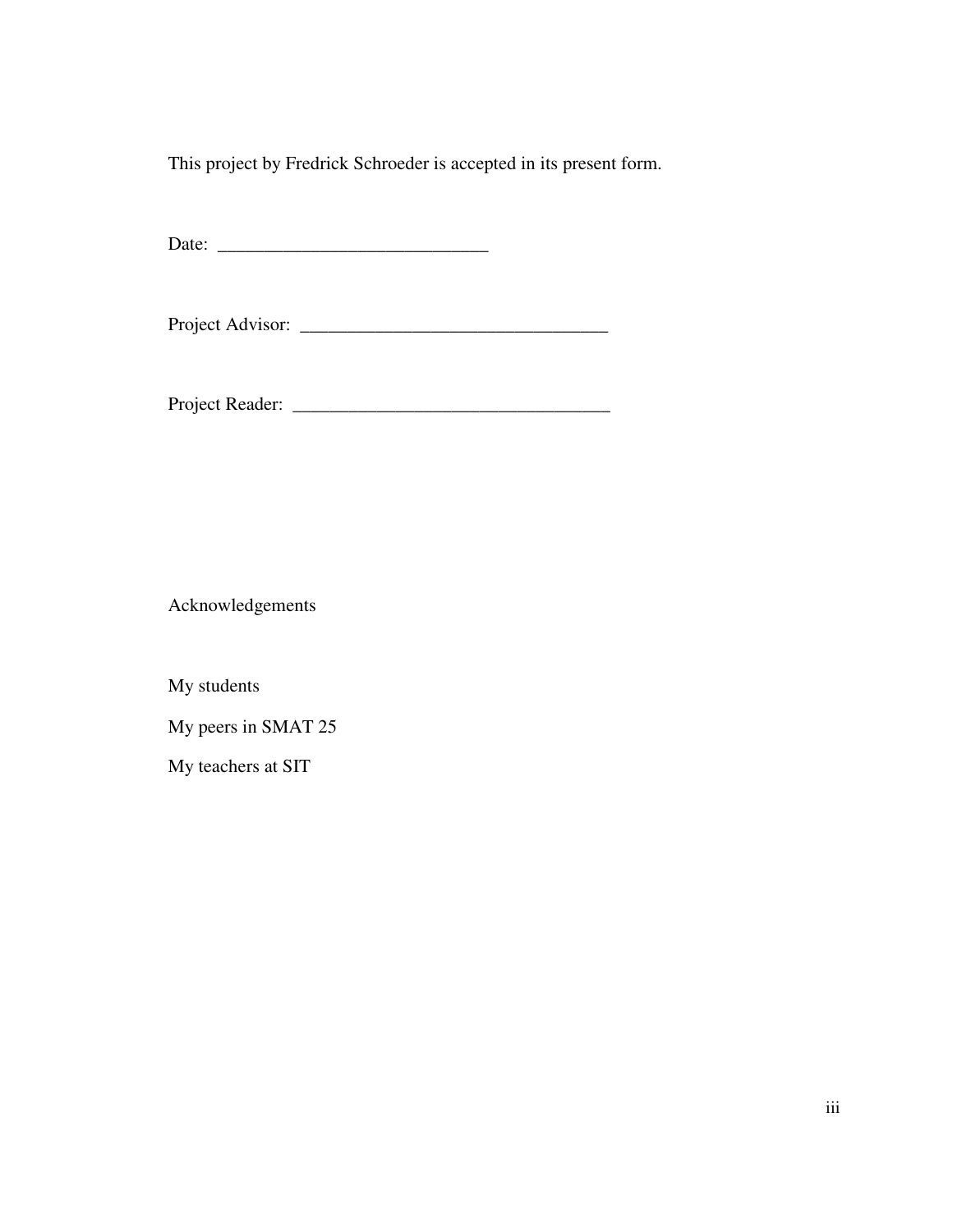#### Abstract:

This Independent Personal Project considers the use of poetry with regard to reading, writing, listening, and speaking in the English as a Second Language (ESL) classroom. The first part of the paper deals with the author's background in poetry and journey to using it in class. The next part is concerned with the reasons for using poetry in the ESL classroom. Then the paper focuses on general concerns using poetry in class, which segues into a more specific discussion of assessment and correction. The final part of the paper presents twenty activities that can be used in the classroom. The activities offer suggestions for use in all four skill areas and discuss topics such as using poetry in teaching editing and integrating poetry into classes. Rubrics and examples are included throughout the paper. Finally, examples of student poetry and poetry from the author are offered at the end of each activity.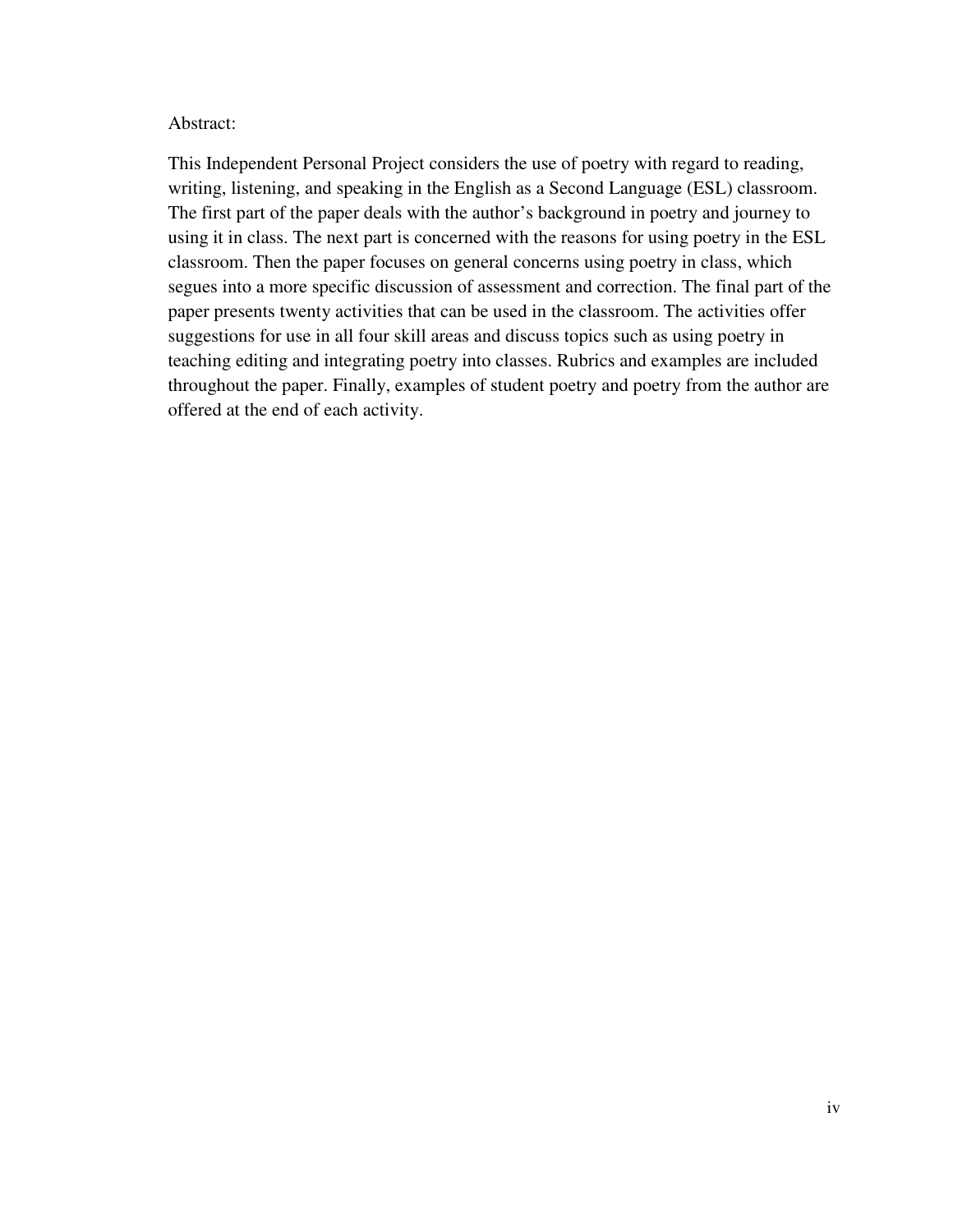Educational Resource Information Descriptors (ERIC) Descriptors:

Classroom Techniques, Poetry, English as a Second Language, Writing Skills, Reading Skills, Listening Skills, Speaking Skills, Classroom Activities, Grammar Practice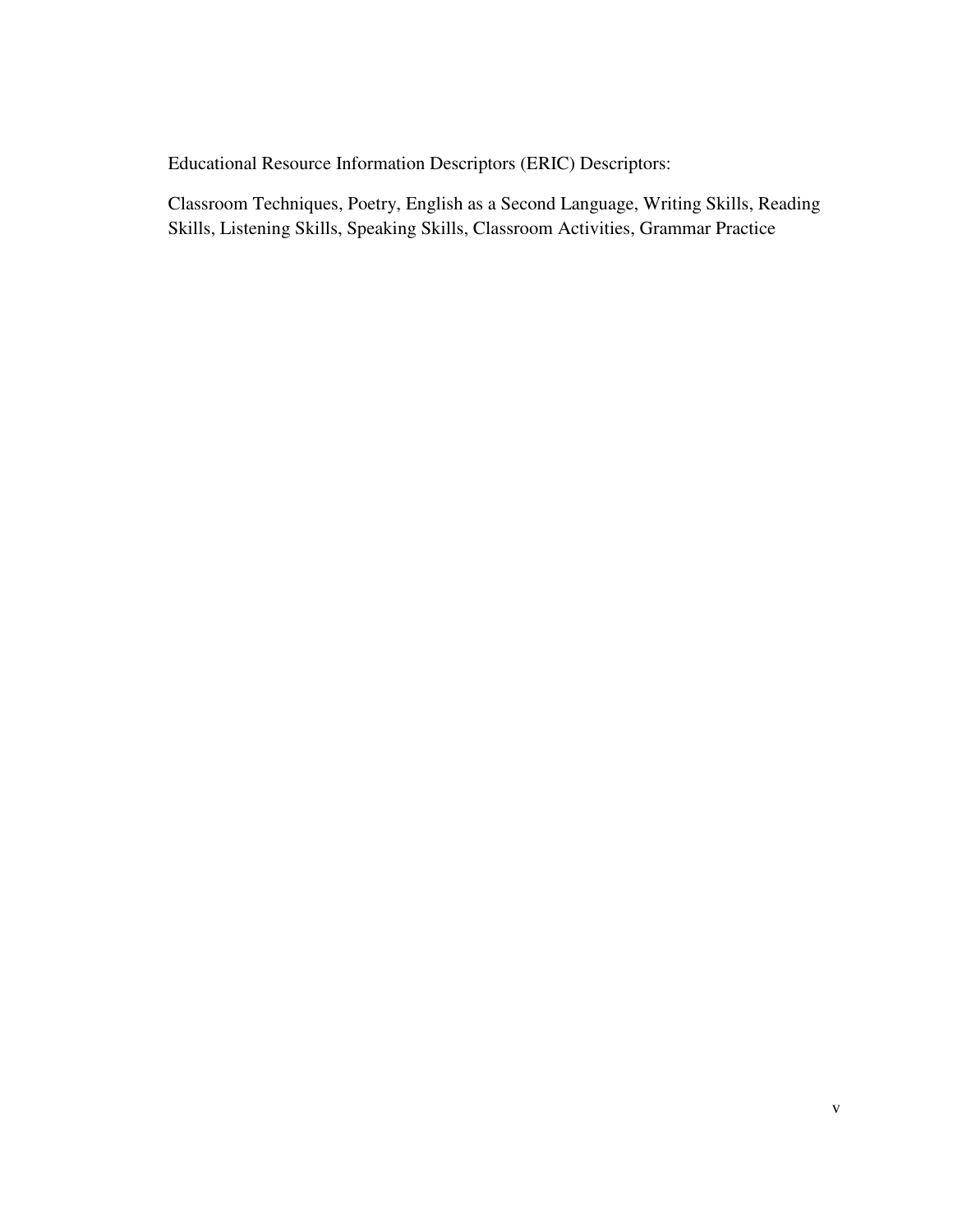# TABLE OF CONTENTS

|                                          | Page  |
|------------------------------------------|-------|
| Introduction                             | 1     |
| My Poetry Background                     | 1     |
| Why Poetry?                              | 3     |
| Context                                  | 7     |
| When to Use                              | 8     |
| General Thoughts about the Activities    | $8\,$ |
| Assessment                               | 12    |
| <b>Examples of Comments /Corrections</b> | 19    |
| Discussion of the Activities             | 24    |
| 1. Acrostics                             | 25    |
| 2. Dictation                             | 29    |
| 3. I Am Poems                            | 32    |
| 4. Clerihews                             | 38    |
| 5. Used to be Poems                      | 40    |
| <b>Cinquain Poems</b><br>6.              | 43    |
| Diamanté Poems<br>7.                     | 47    |
| 8. Apology Poems                         | 51    |
| 9. Poem Sketching                        | 55    |
| 10. List Poems                           | 59    |
| 11. Complete Lesson (Metaphor & Simile)  | 62    |
| 12. When Monuments Speak                 | 66    |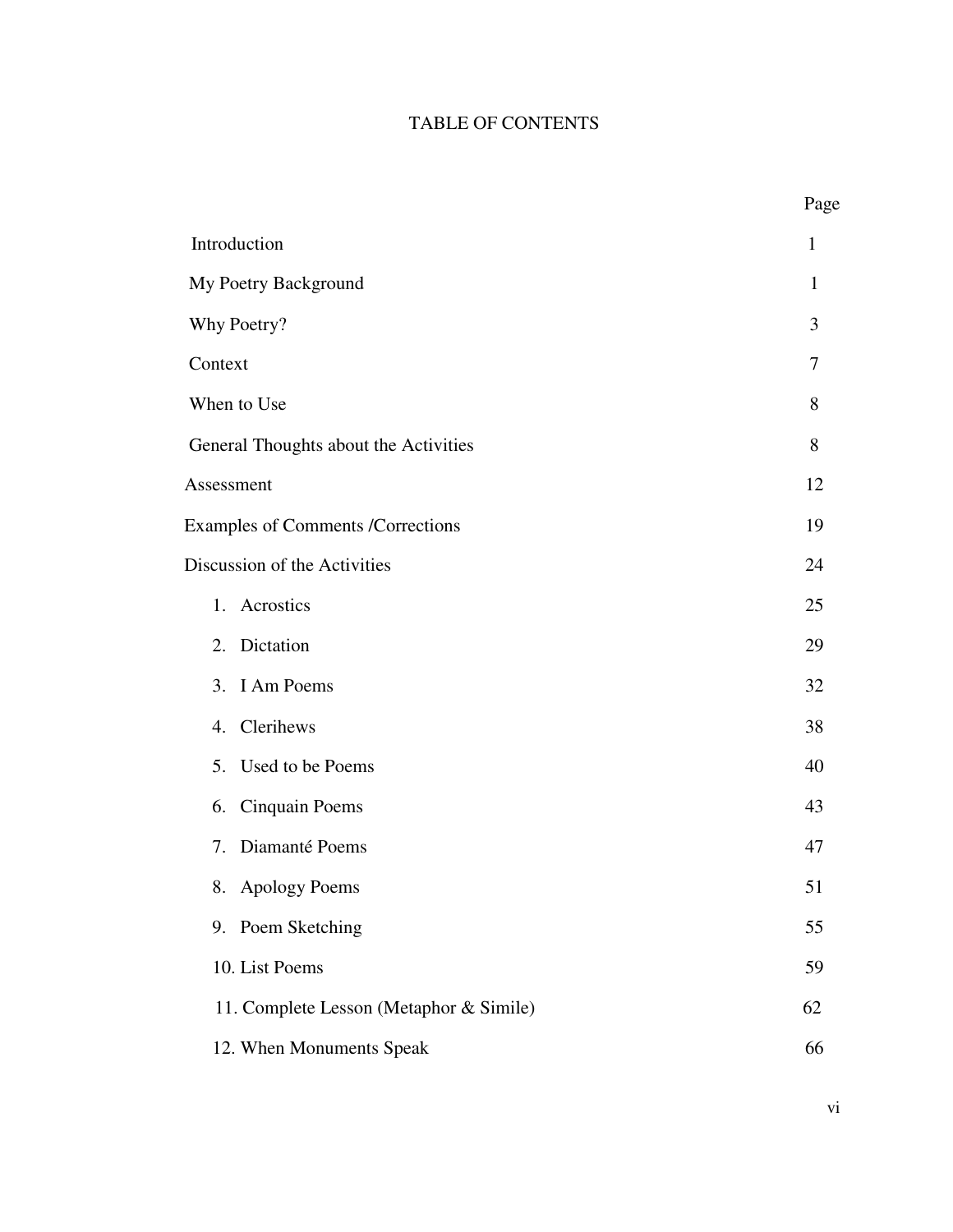| 13. Lunes (and other syllable poems) | 70  |
|--------------------------------------|-----|
| 14. I Believe Poems/Credos           | 76  |
| 15. Days-Of-The-Week Poems           | 80  |
| 16. Chants                           | 84  |
| 17. Found Poems                      | 88  |
| 18. Adjective/Noun Poems             | 90  |
| 19. Giving Advice Poems              | 95  |
| 20. Teaching Editing Through Poetry  | 98  |
| Conclusion                           | 100 |
| <b>Bibliography</b>                  | 102 |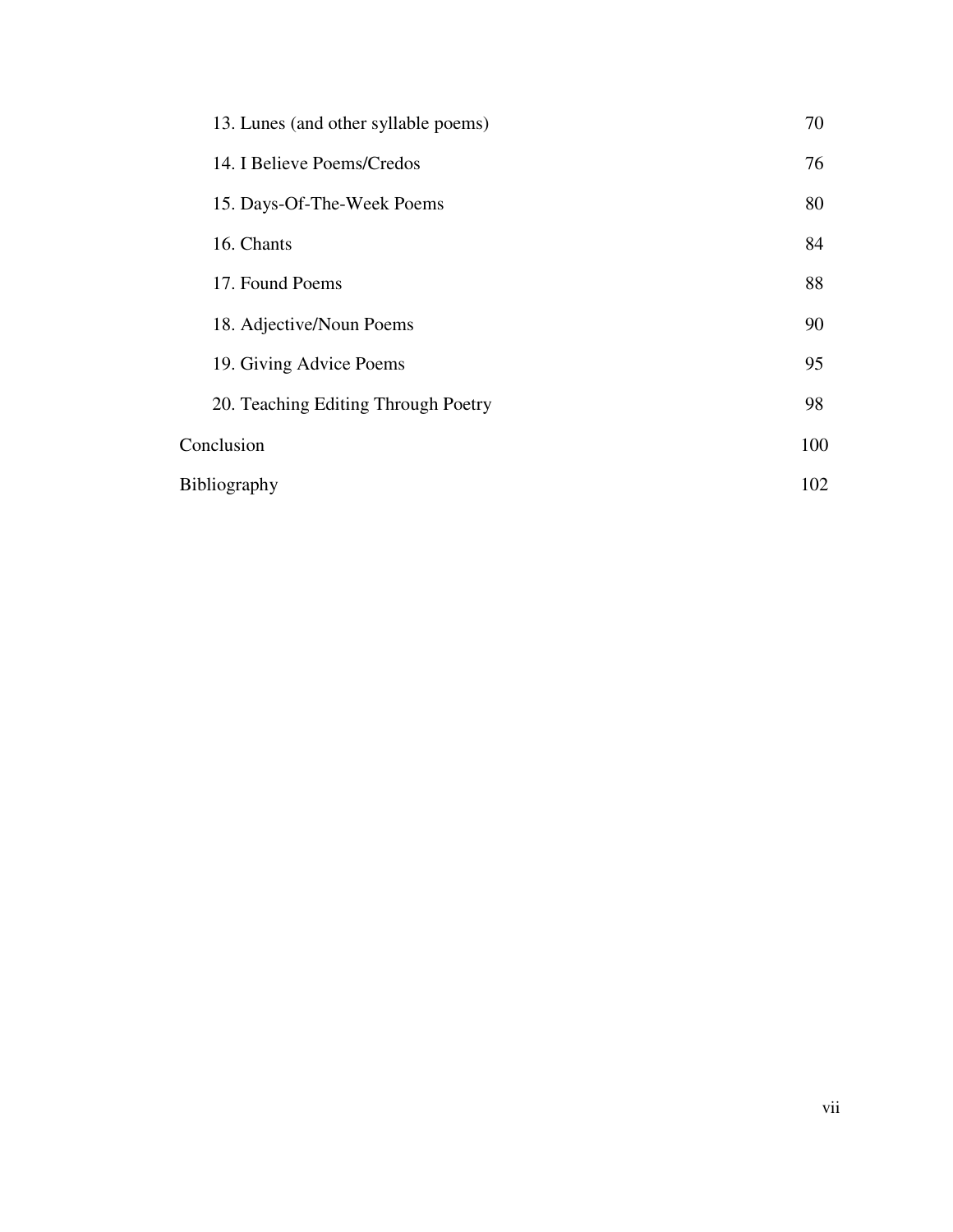#### **Introduction**

We grow up with poetry. Rhymes surround us, or, in some cases, bombard us. *Humpty Dumpty sat on a wall …, Itsy, bitsy spider …, One fish, two fish, red fish, blue fish …, Two all beef patties, special sauce, ...* We hear it in the cradle and, at most funerals, we hear it at the grave.

When I decided that I would write about using poetry in the ESL classroom, I thought that I had stumbled onto something new, something bold, something neverbefore-done. Until I did a Google search and found more than a million entries. So much for blazing new trails. If I can't explore new territory – at least by standing on the shoulders of those who have gone before me  $-I$  can put my mark on the subject.

In this Independent Personal Project, I want to share my vision of using poetry in the classroom. I'll draw on other people's ideas and try to spin them my way. Some are so ubiquitous that it's hard to present them in any way other than the way they were presented in the books or websites I first encountered them. Some are original and, I hope, have my stamp all over them.

#### **My Poetry Background**

I began to appreciate poetry when I was in a writing group in Washington, DC in the 1980s. Most of us in the group were there because we wanted to write short stories and novels, but we had a couple poets, too. Until I met them, I had assumed that poets wrote their poems whole cloth after the muse smacked them in the head. Maybe they struggled over a few words while they were writing and they edited at the end of the process to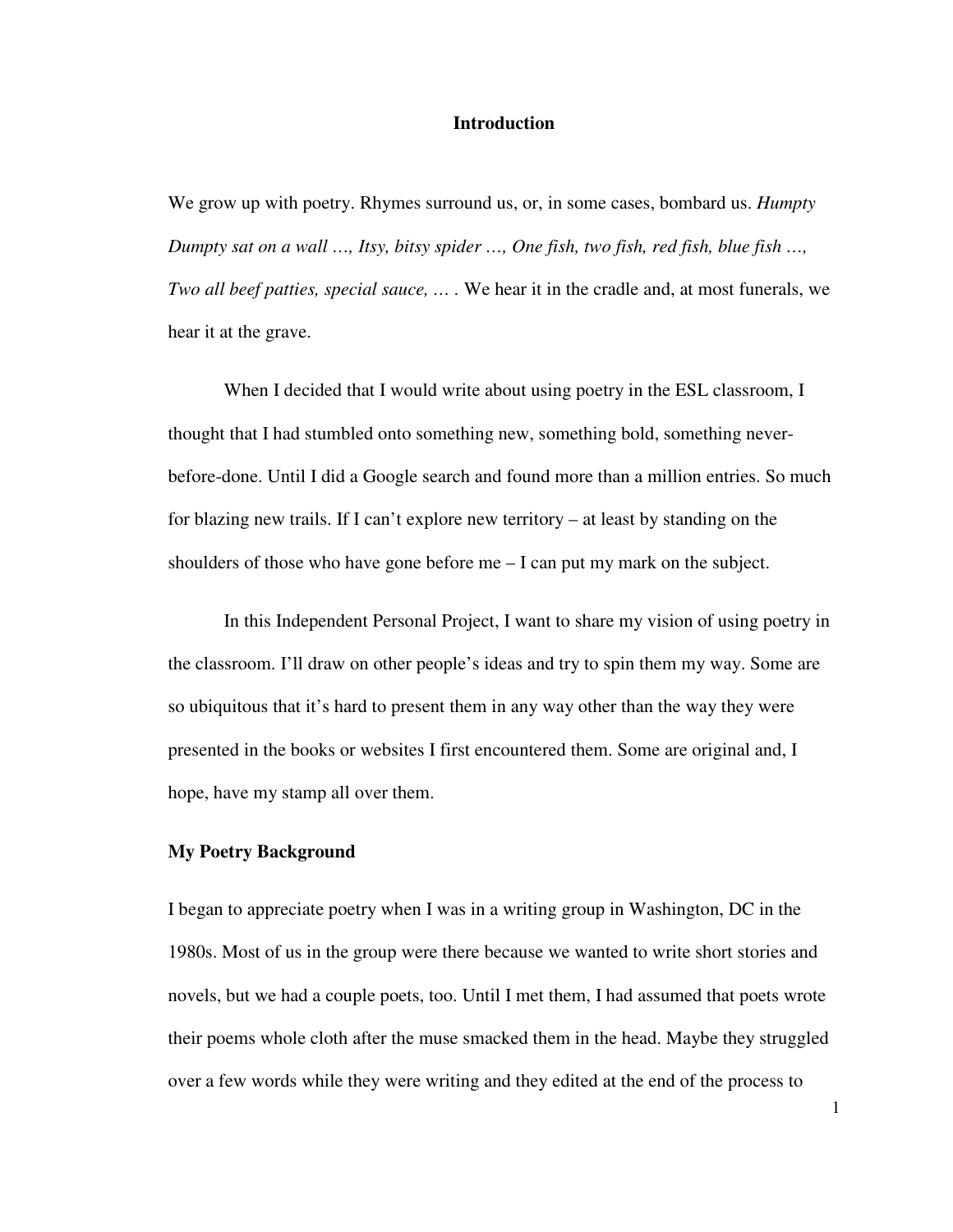insure they had everything spelled correctly, but I believed that they wrote their poems – maybe in an afternoon – and that was that.

 I was surprised to find that they followed the writing process the same way I did. They did prewriting exercises! They wrote drafts! More than one! They spent as much time – sometimes more – on one poem as I did on a chapter of my novel! These revelations made me appreciate poetry even more than I had. I was even inspired to try my hand at a poem about a heartbreak I'd experienced. Fortunately, I've lost that poem.

A few years ago, I began to think about applying to a Master's of Fine Arts program in writing and thought that I might make myself a more 'marketable' applicant by reading more poetry. A lot of poetry eluded me. I didn't understand it. (To a lesser degree, that's still the case, but I've discovered that I don't have to read the stuff that I don't like – there's plenty of poetry that I do understand so I read that.) I picked up a book called *Poetry for Dummies* and it turned my thinking upside down. I learned to read poetry. I learned to enjoy poetry. I bought more books about poetry and books *of* poetry.

Within a couple of months, I tried my hand at writing poetry again (thanks to Ted Kooser's book *The Poet's Home Repair Manual*) and, while I still wrote some of the 'heartbroke' treacle that I had written fifteen years earlier, I wrote poetry that I was proud of, too. The more I wrote, the more I read and I began to think that poetry might have a place in my ESL classes.

When I first started teaching, I actually had used an exercise I got from a book (that I regret I have forgotten the title of) in which students wrote a list poem by providing a noun for a group of sentences. The pattern was: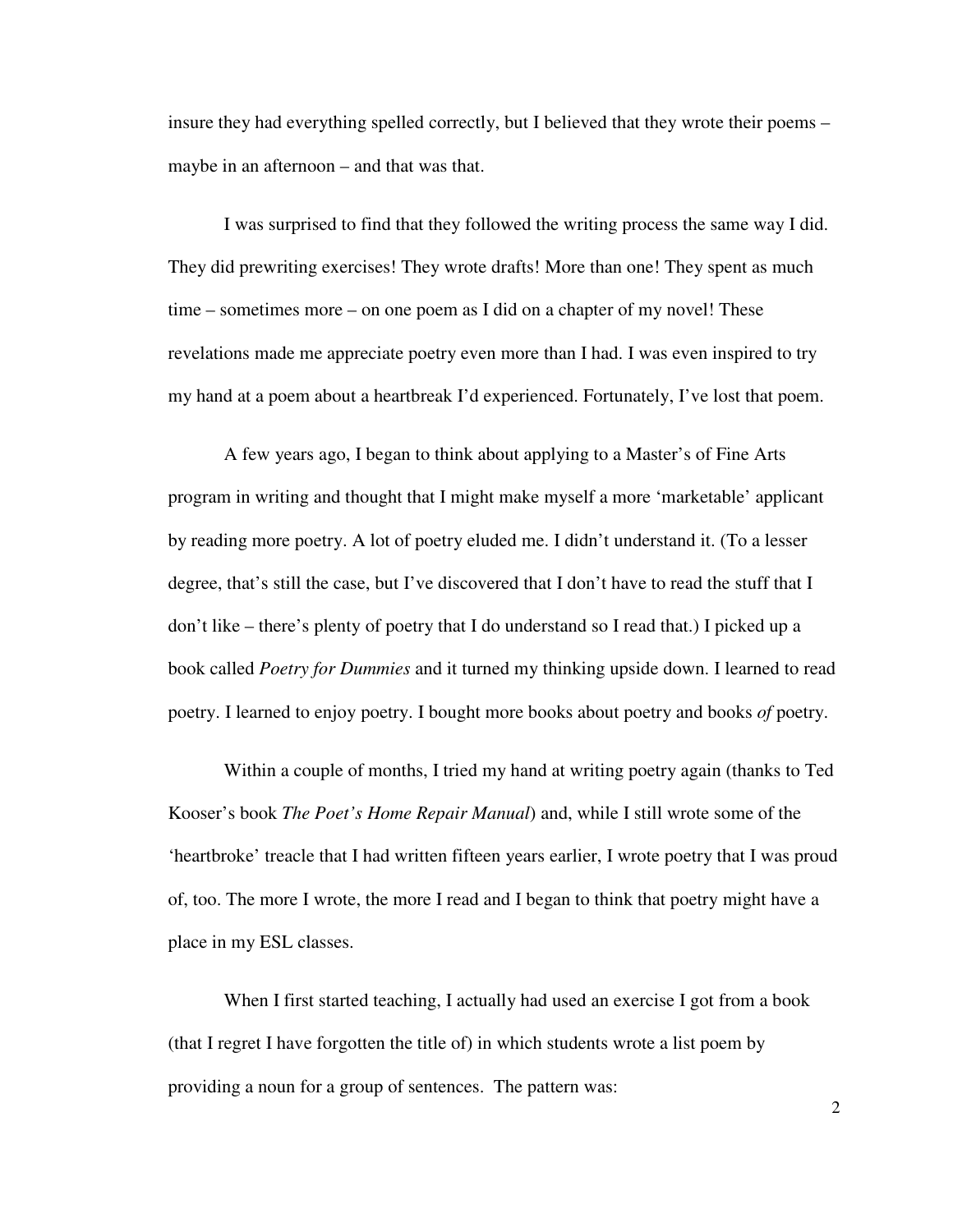You are  $a(n)$  (article of clothing). You are  $a(n)$  (room in the house). You are  $a(n)$  (piece of furniture), etc.

I used this activity with limited success, always writing with the students, but in one class, a student wrote using his wife as inspiration and the poem was wonderful. Much better than what I had written. It would have been humbling that this level 4 nonnative speaker 'out poeted' me, but it was such a touching poem that it never occurred to me to be jealous. I had him read it in class, bragged on him to students and teachers alike, and told him to take it home to his wife and share it with her.

When I began to think about what I wanted to do for my IPP, I remembered the feeling of excitement and satisfaction I got from that student's poem. I thought about how I enjoyed my forays into poetry. I thought that there had to be a place for poetry in the ESL class. And I realized that writing an IPP about something I loved and had merit for ESL would be better than writing about something that had could be used for ESL, but that I was neutral about. Thus was born *For Better or Verse*.

#### **Why Poetry?**

Let me count the ways:

1. Vocabulary Building

 An obvious way to use poetry in the classroom is to build student's vocabulary. Because of poetry's conciseness, students can learn how to search for and choose the best word for a situation. In some activities, students will use dictionaries and thesauruses to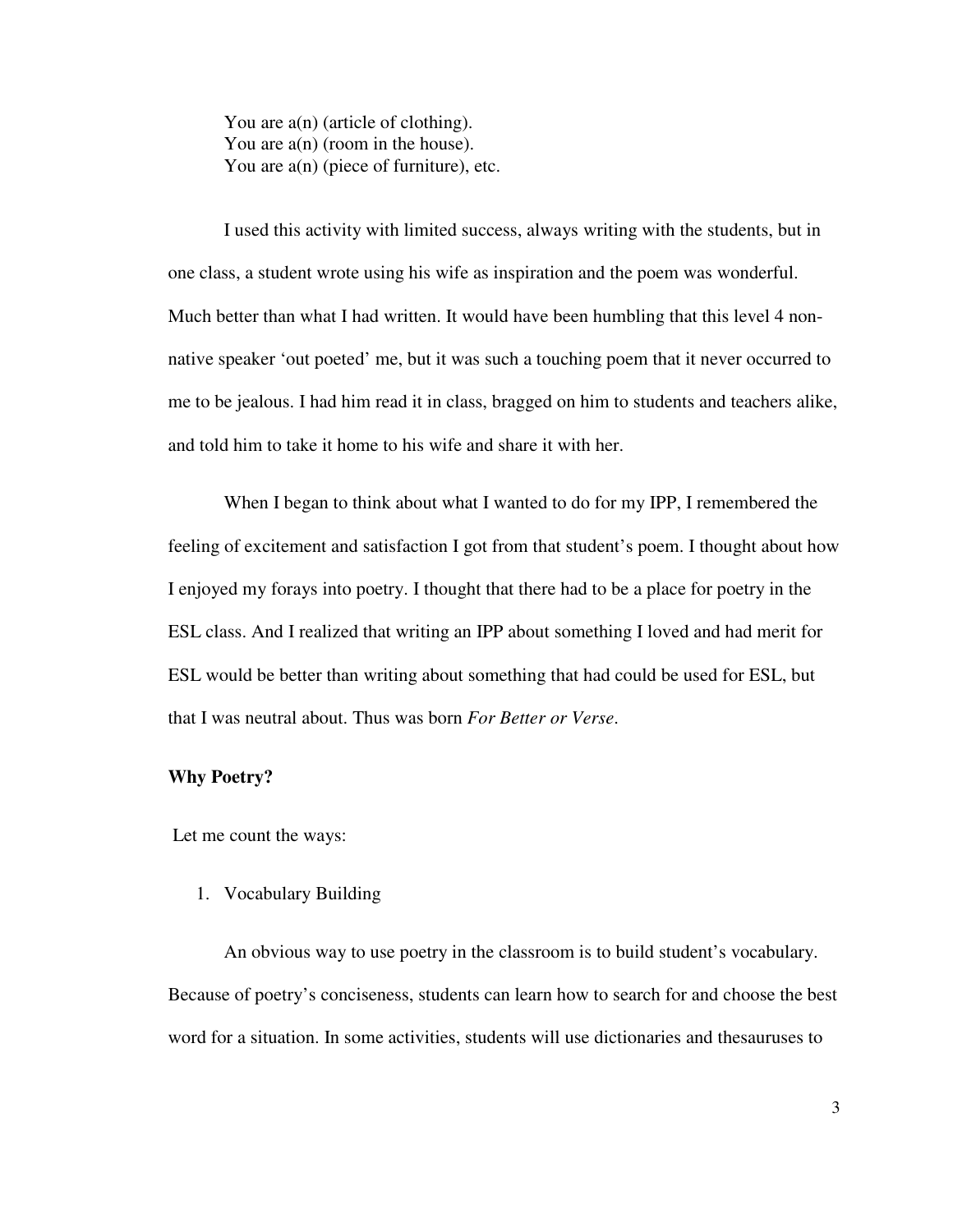define words they read or to find better words to use in their own poems. Exercises can encourage students to use synonyms and antonyms.

2. Reading

 Reading poetry is another way for students to appreciate English. As with all reading, students need not understand every word to enjoy a poem. Indeed, some poetry can be read only for the sounds the words make. Students can guess mood from reading poems for gist and then delve deeper into the poem to understand the words and confirm their conjecture. Students can easily find poetry on the World Wide Web and can even read analysis of specific poems on websites like *plagiarist.com* and *poets.org*.

3. Listening

 Listening is the way most students first learn to appreciate poetry. Listening to a poem can be a prompt for discussion or writing. Students can be given a copy to read silently, following as the poem is read or they can listen for gist 'without a net'. Through listening, students become familiar with the rhythm and sounds of English.

Many contemporary books of poetry today include compact discs of poets reading their own work and websites such as *poets.org* or *poetryarchive.org* offer historical recordings of poets. Imagine exposing students to Dylan Thomas reading *Do Not Go Gently into that Dark Night* or Langston Hughes reading *I, Too*. Poems can be used for dictation exercises no matter the skill level of the student.

Finally, what is a poem but a song put to music and most students enjoy activities, such as gap fills, with songs.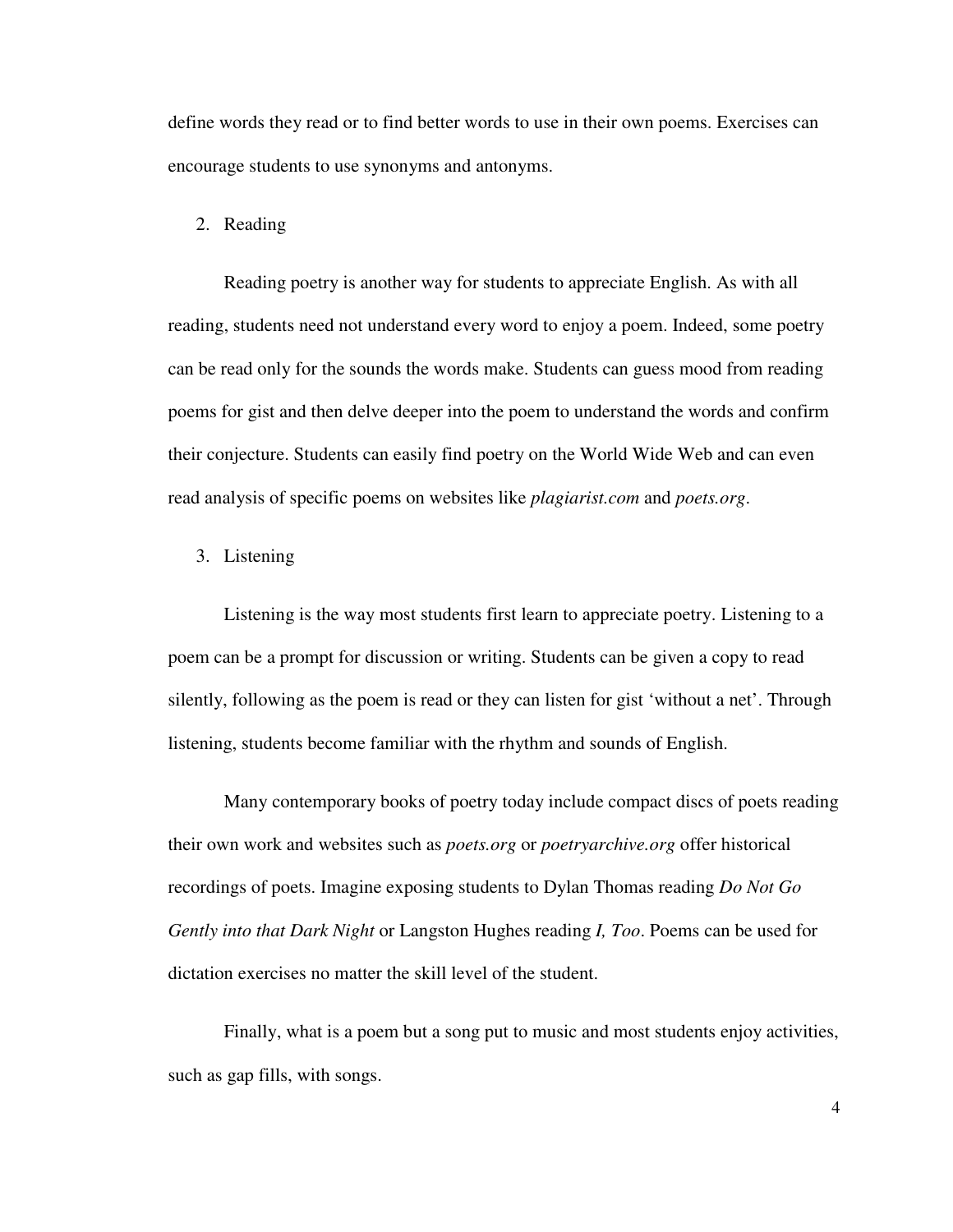### 4. Writing

 Another way for students to use poetry is to compose it. Through writing, students use grammar, vocabulary, and a host of other skills they need to improve their English. By writing poetry, students also learn the process of writing, a skill they can use in everything from academic writing, to business writing, to novel writing, to personal writing. The writing process also teaches drafting, revision, and editing and students can be introduced to the idea of peer editing, while they work in pairs or groups, writing collaborative poems.

#### 5. Grammar

As mentioned earlier, students can learn grammar through poetry. They can not only learn things like tense, adjective placement, and clauses, but they can also learn the appropriateness and formality of vocabulary. Students will see – and practice – how language works.

#### 6. Group and pair work

 In addition to the earlier listed benefits students get from using group work, students can build a sense of community while writing poems with classmates. One project for the class can be to prepare a chapbook of the poetry they wrote over the semester. Students can have a public reading inviting friends and family to hear the results of the class.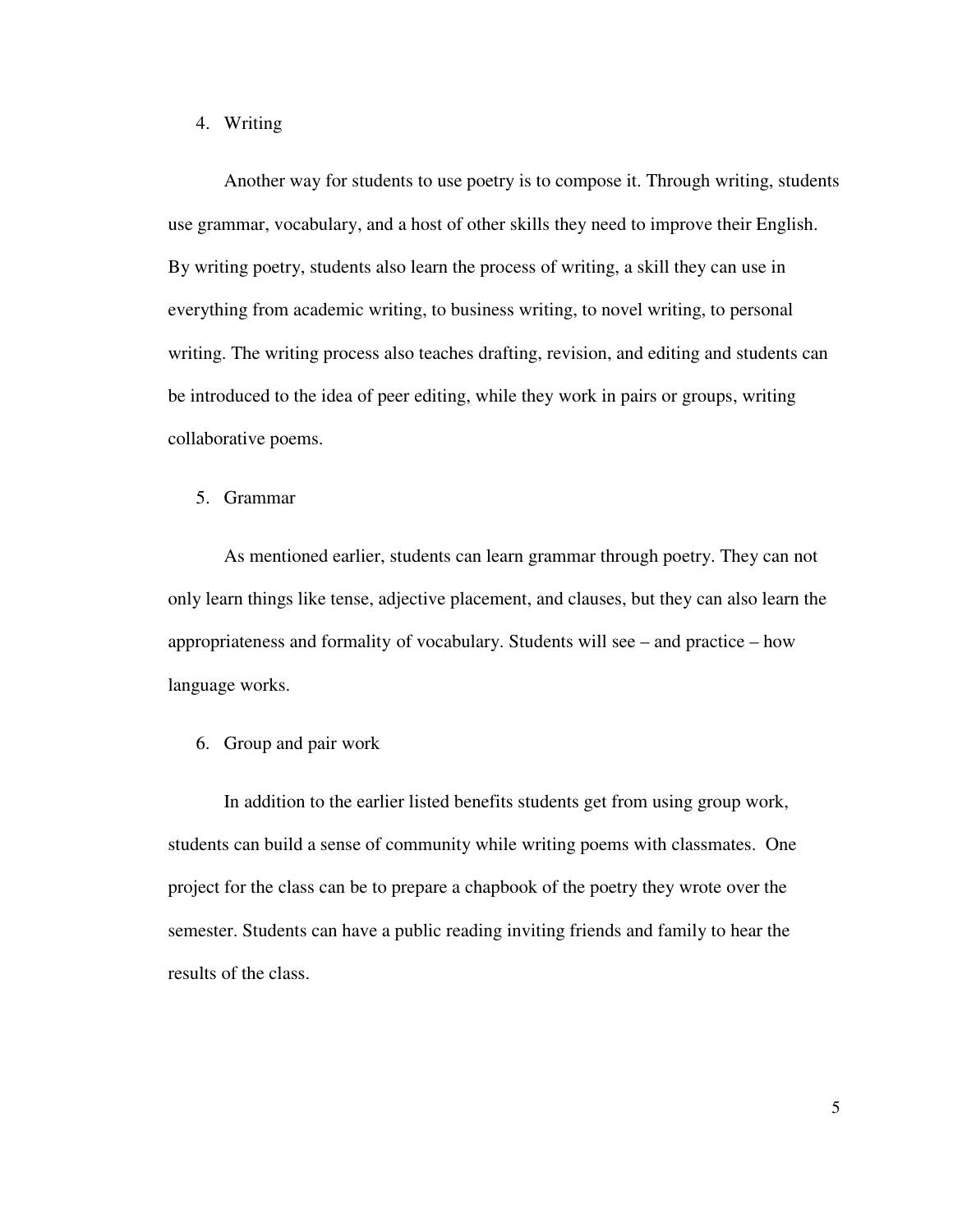#### 7. Sense of accomplishment

 Because poetry is often short, students can quickly finish reading poems – as opposed to essays or novels – giving them a sense of accomplishment. Likewise, they can compose poems that take less time to write than an essay. Teachers can show their pride in their student's work by posting it on the walls in the classroom or, better yet, publishing them in a class book or magazine. Such real life scenarios take student work out of the classroom and put it in the real world. This makes writing more meaningful than just writing to fulfill a homework assignment.

#### 8. Development of personal values

 Poetry requires a deeper reading, to think about what is being read. While I don't think teachers should impose their values on students, I think we should give students opportunities to grow and flesh out their own ideas. In the course of this delving into the poem, students can look at issues from a number of angles, can question values, can seek profound meanings. This analysis helps students to develop ideas and values.

#### 9. Learning about other cultures

 Poetry can tell much about the culture that it comes from. There is more to culture than television and movies; poetry often says as much about the country that it came from as it does about the author. Kipling's poetry articulates much about the Victorian attitude of British imperialism, Barbra Hamby's *Ode to American English* captures many of the varieties and attitudes of the USA, and Gwendolyn Brooks' *We Real Cool* shows the plight of young people with few options as poignantly – and powerfully – as watching a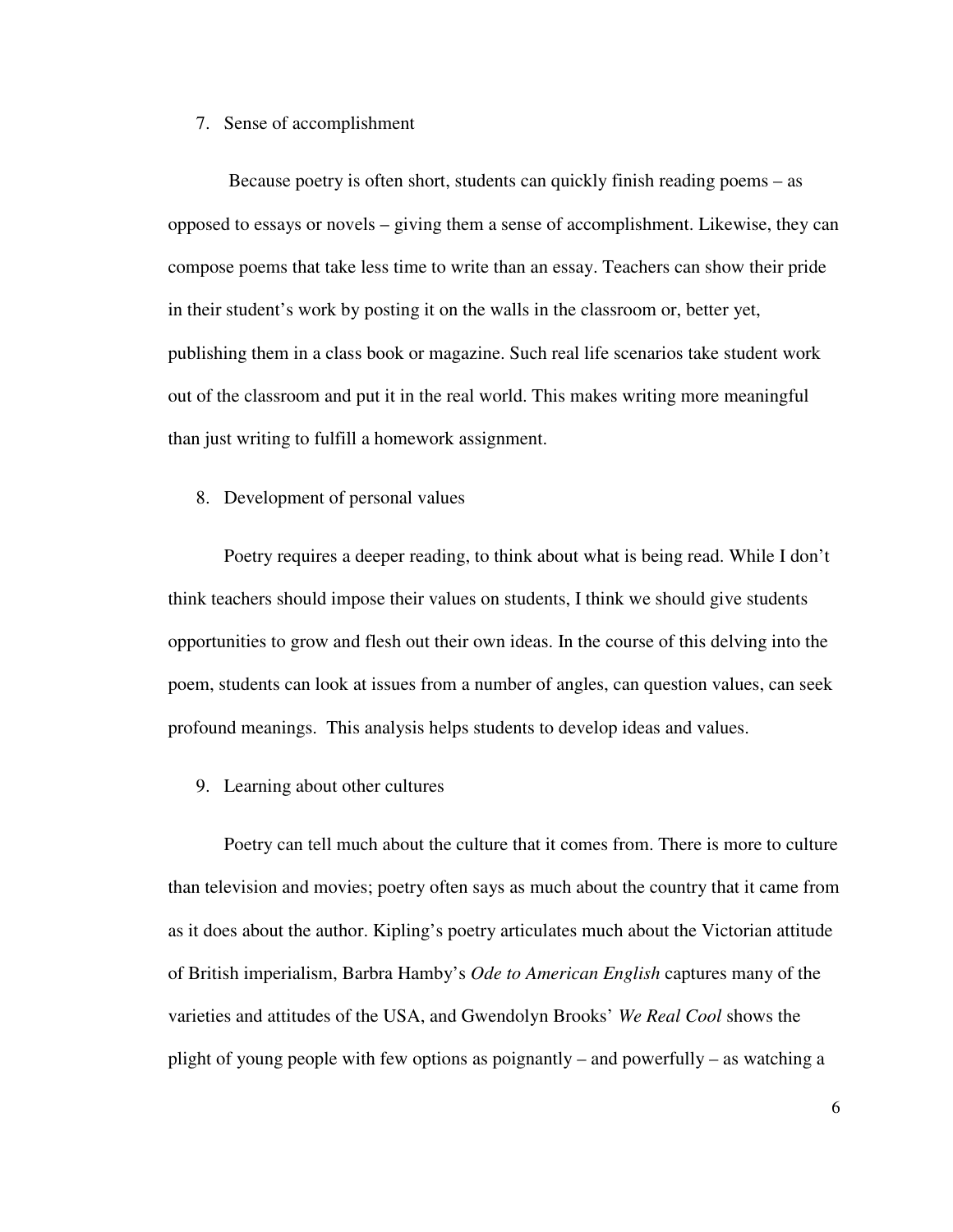movie. Additionally, students can translate poems, or find translations, from their own country to share something about themselves and their culture.

10. Fun

 Poetry is fun. The nonsense rhymes of Lewis Carroll or Dr. Seuss put smiles on the faces of listeners of many ages. Ogden Nash's light verse and puns are laugh-out-loud funny and students feel a sense of accomplishment when they begin to understand the subtle humor of these poems.

11. Any age group

 Finally, poetry can be used with any age group. Some poetry is written specifically for children, but I wouldn't let that stop me from using it in an adult class. Children can enjoy writing their own poems and are often less inhibited than adults.

#### **Context**

I have used most of these activities in my, and other teacher's, freshman English classes. I have also used some in creative writing elective classes. The classes are made up of 20 to 30 male and female, Korean students (with the occasional Malaysian and Chinese student thrown in). The students are usually between 18 and 26 years old and their abilities range from low beginner to near native speaker. Most have been exposed to poetry when they were in high school, but generally not English poetry.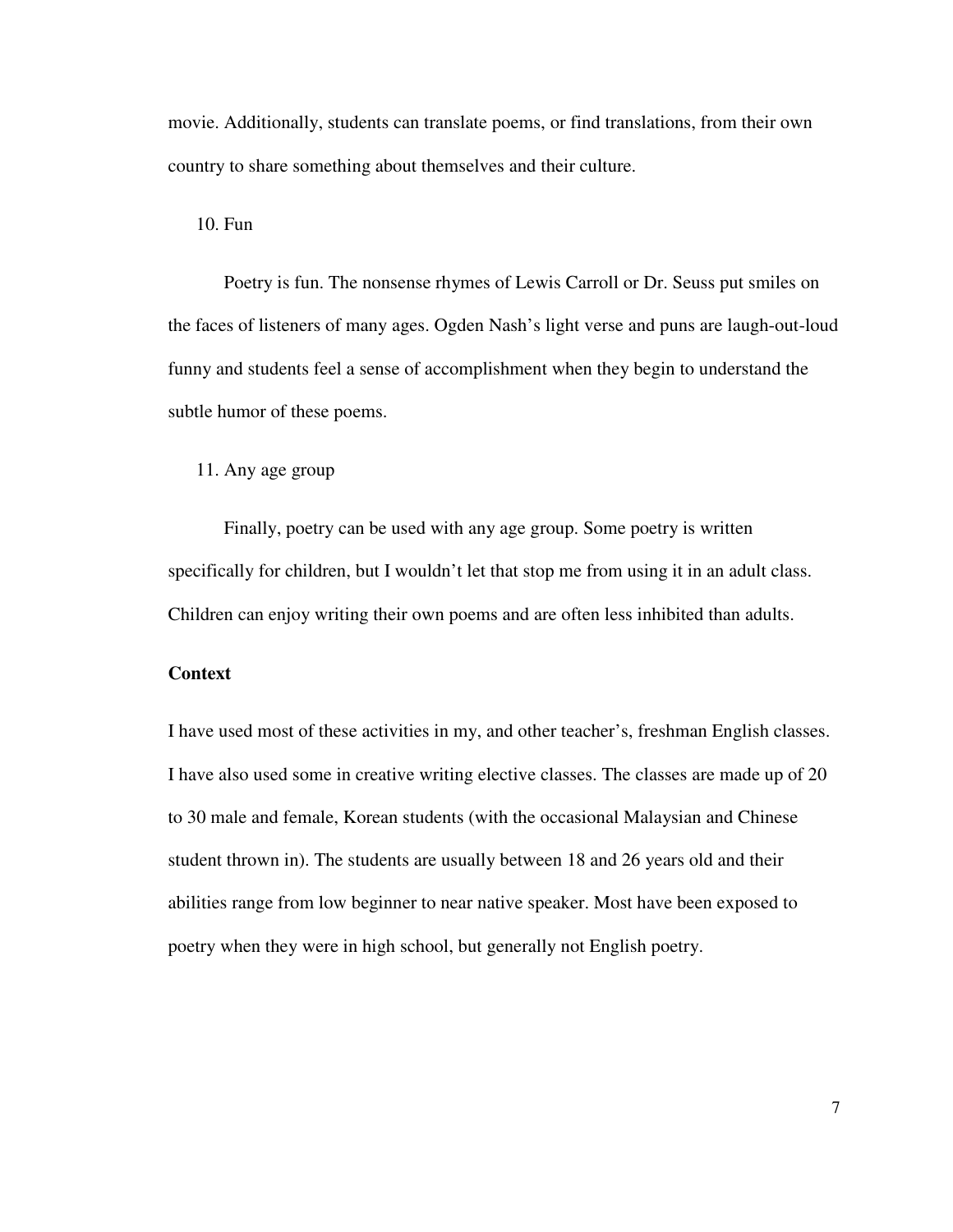#### **When to Use**

These activities can be used to supplement points being made in class. If you wish to make a homework assignment about a grammar point, you can give it more relevance by having students write a poem, instead of random sentences. The poem becomes the assignment, rather than the grammar. Students have to use the grammar, but they focus more on the poem. Stealth grammar. Likewise the activities can be used to revise material. Teachers can incorporate poetry into all four skills in an ESL class.

 The activities don't have to relate to what is being taught in class. Teachers can use them independently to 'shake up' the normal class. If the class enjoys the break from the curriculum, using poetry can be a reward for their hard work. Teachers can schedule a 'poetry period' every few classes.

Likewise, the activities can be used if teaching a creative writing or poetry class.

 I'd caution teachers from over-using poetry activities, however, unless they are teaching a poetry class. If a class expects a standard four skills class, even when the poetry activity addresses all four skills, some students don't feel they are getting a 'proper' English class. Too much ice cream *and* poetry can be a bad thing.

#### **General Thoughts about the Activities**

I've found that my students have generally been exposed to more poetry in their high schools than I was. I usually begin an activity (especially the first poem activity I use in a semester) by asking how many in class like poetry. It's rare to find more than a couple in class who raise their hands. I might ask them what constitutes a poem. Does it need to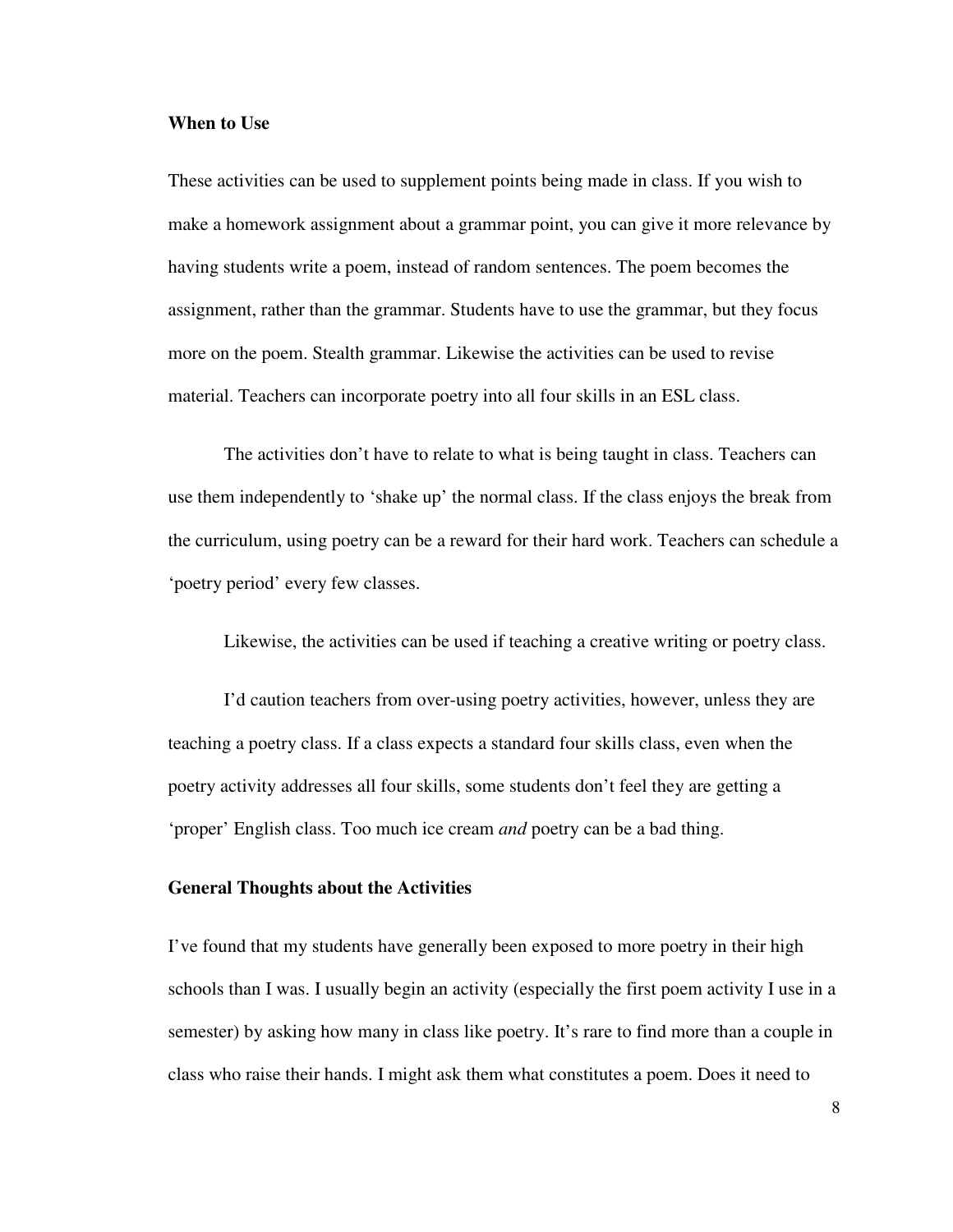rhyme? Are they easy to understand? Are they written in 'real' English? I sometimes ask if they know any famous poets who either write in their own language or poets who write in English. I want to engage them in the idea of using poetry in class. I may ask them to give me reasons to use poetry in an ESL class, and I usually explain that I like to use it because it's another way to let them practice the grammar, or vocabulary, or other skills they learn in class. I try to keep the fact that we are going to use poetry light and fun.

 It's important to insure students have been exposed to the grammar, language function, vocabulary, or whatever the point that the poem is before introducing the poem activity. You can't expect students to write poems about their plans for winter break, if you haven't taught them future tense with *going to*.

 I generally provide students with examples of the type of poem that they will be writing. This helps them conceptualize the *how* of the form. I may write the poem on the board, but I usually give the students their own copies of the example.

 As with all assignments, I tell students how much time they will have for the activity and update them while they are working. I'm flexible about the time. If I see students are finishing quickly, I give less time, but if they seem to be taking longer than I expected (but it's not necessary for me to re-explain the assignment), I give them more time.

 I like to have students work in pairs or small groups at first. This gives them more confidence and makes them more comfortable. When they have completed some of the work, I bring them together as a class and put some of what they have done on the board.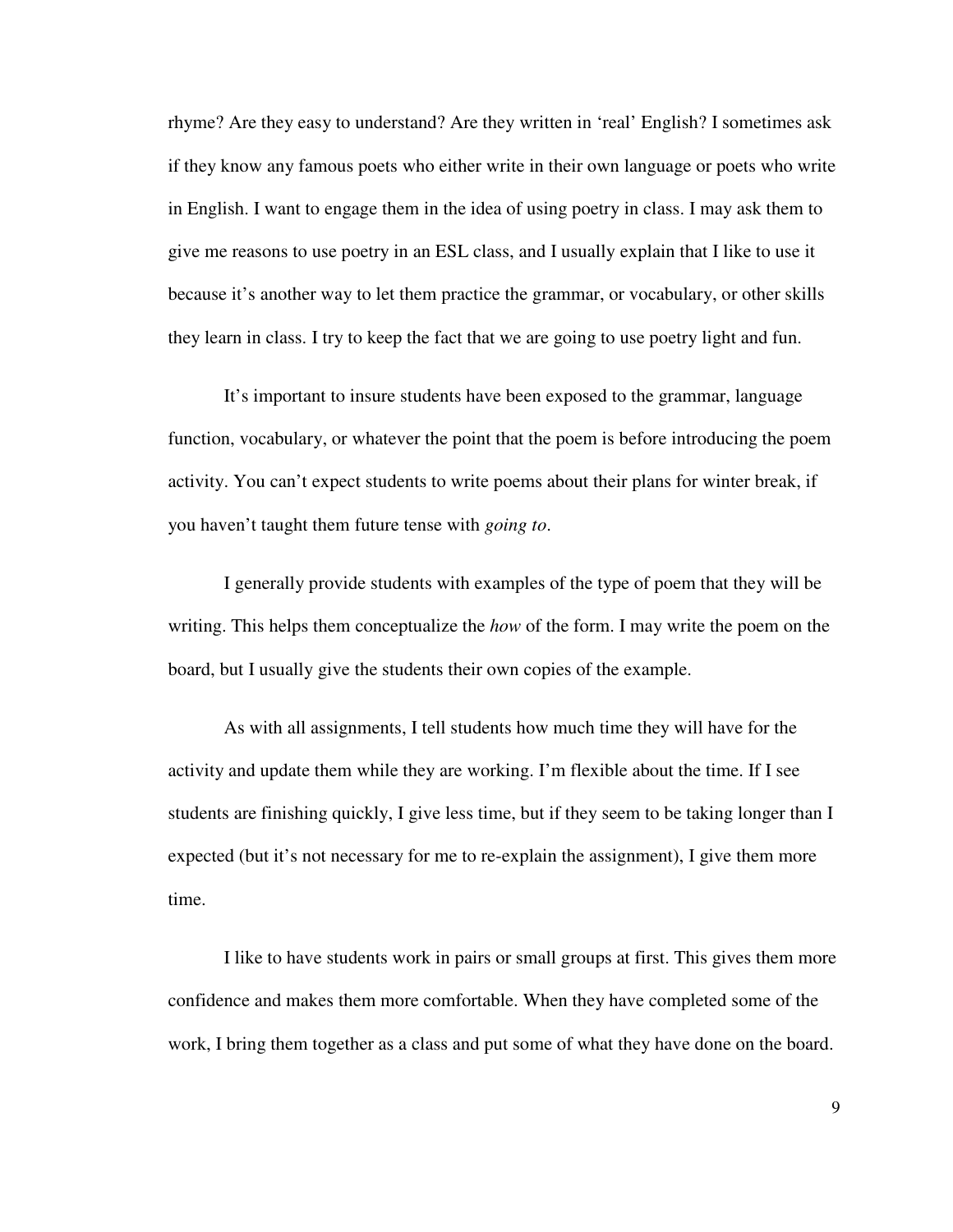It's also important to walk around the room and ensure students understand the assignment and are on the right track. When I am sure the students understand the assignment and they begin to work on individual assignments, or in pairs if it's a collaborative assignment, I write with them. I think this shows that I value the assignment and that even a native speaker can enjoy or get something from the activity.

 Before we begin, I tell students that I'd like them to share their work, if not with the whole class, at least with their partners. I point out that they might need to be circumspect about what they write, so they don't embarrass themselves. I want my students to feel safe in class and this helps.

 Often students are shy about reading their poems, even when their work is excellent. As I walk around looking at the work, I note poems that I think would be good to share. I ask for students to volunteer to read their work. If I get no takers, I usually read the poem, or poems, that I wrote while they were working and ask again. Then I ask some of the students who I noted earlier to read theirs. If they are especially shy, I offer to read their poems for them, but I think it's better to have them share their work. I don't like to compel students to read their work unless they have had enough time to put it into a final draft for submission to me for a grade. Usually the work that is done in the classroom is the first draft (or the beginning of the first draft). I like to have the students begin writing in class to insure they understand the assignment.

 Teacher enthusiasm about the activity is important. I'm sure that some students would rather not use poetry in their class, but if I can get them excited about the activity, they are more likely to invest more in it. I am enthusiastic about using poetry and try to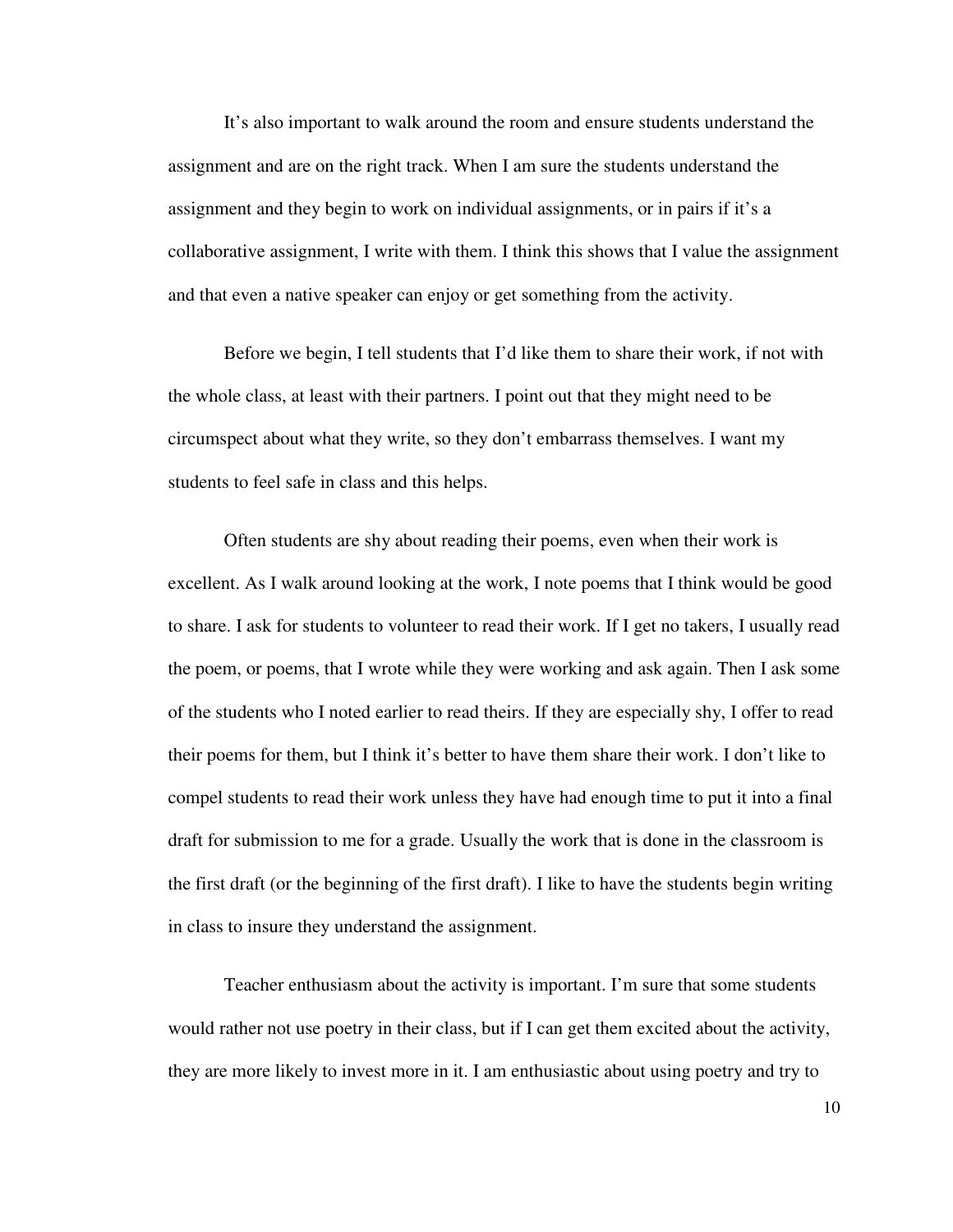make it fun. So far, I've had good results. I define good results as the students attempting the activity. Some of my students have surprised me with the clever and skillful poems that they written. I have posted student's work on the wall, compiled it in a chapbook, and made copies for the entire class. One semester, another teacher and I published an anthology of student and teacher compositions and poetry. I have even made student's name acrostics into bookmarks by typing the acrostic on nice paper and laminating them. At the end of the semester, I write individual haiku for my students, type them, roll them into small tubes, tie them with yarn and let students select one. It's surprising and exciting when students randomly choose a poem that seems to have been written with them specifically in mind. These are all ways I show my enthusiasm for poetry.

 Along with enthusiasm, trust is important to get students involved in poetry activities. Students need to know that they can share personal information through their poems, without fear that others will laugh. At the minimum, they need to know which assignments will be shared with the class. I try to build the trust by reading my poetry, by telling them when their work will be for the class to see, and by creating a sense of community in the class.

The redundancies in the activities in this IPP are deliberate so that teachers can pull one activity out and be able to use it whole cloth, rather than having to read the introduction to understand how the activities can be conducted. Likewise, rather than estimating the time for each activity, I leave it to teachers to do so based on their knowledge of their classes. Most activities can be adapted to any level. The activities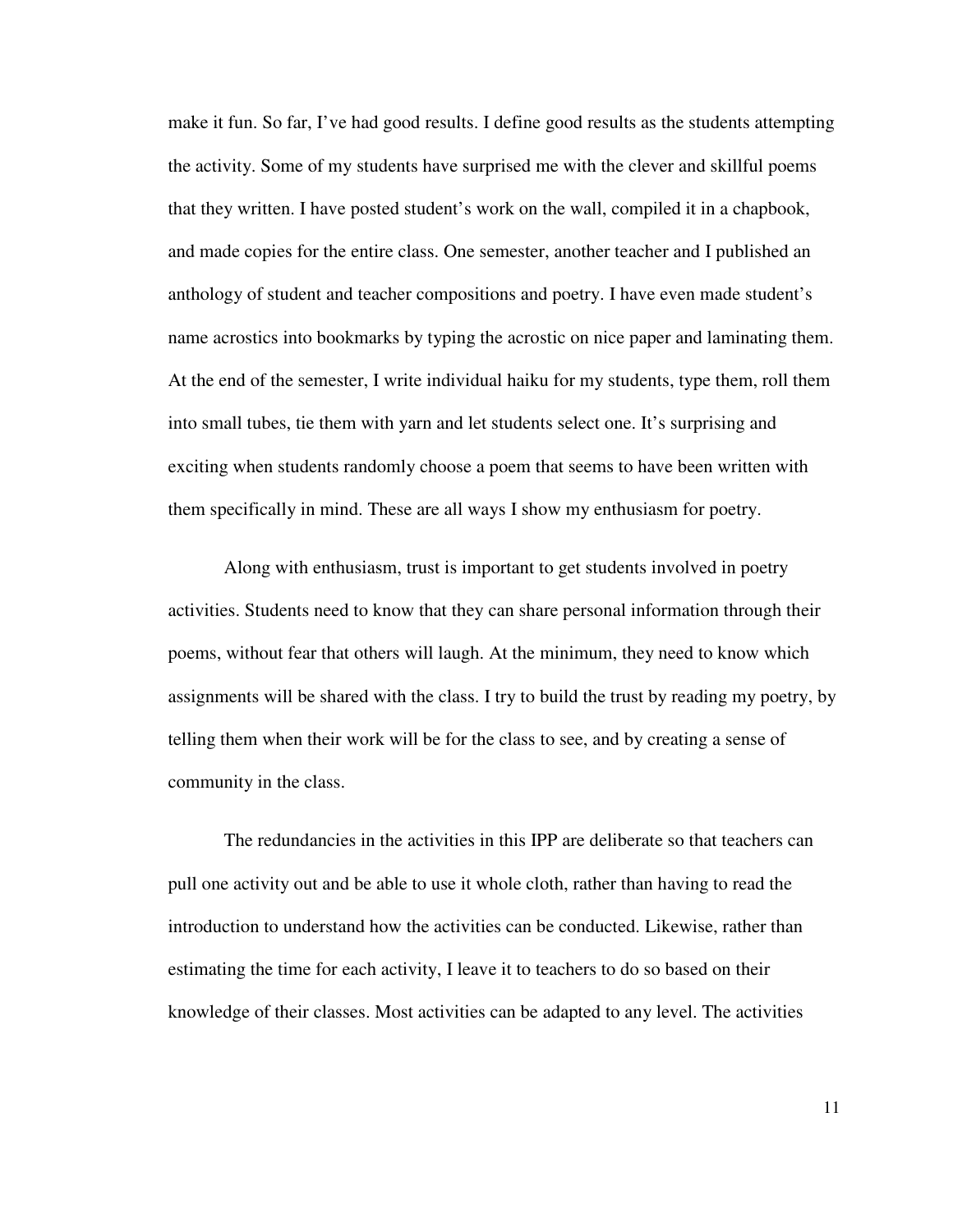have been written with the adult student in mind, but some can be adapted for younger students. Those that I don't think can be, I note in the discussion of the activity.

 These have been some general thoughts about using the activities. I'll address more specific issues in the activity descriptions.

#### **Assessment**

You've given the perfect lesson, followed it up with the perfect poetry activity, and your students took to the assignment like a seven-year-old takes to chocolate.

 Now there's a stack of final drafts of poems on your desk. What do you do? Should you grade your student's poems? Isn't poetry too personal, too subjective, to 'arty' to give a grade to? Should you even judge your student's personal experiences? If you suggest alternate ways of expressing what the student wrote, aren't you imposing your vision on someone else's idea? And what do you really know about poetry anyway? You know what you like, but some poems that make no sense to you, or worse, that you think are just pretentiously stupid, are well respected and beloved by readers and poets everywhere.

 These are all questions and comments that I, or teachers I have spoken with, gnaw on when it comes time to assess student poetry. I think they are all legitimate concerns, but, on the other hand, it's rare for teachers to worry about them when assessing academic essays, personal essays, or paragraphs. If we can grade an argumentative essay about the pros and cons of abortion, we should be able to grade a poem about a decision to have or not have an abortion.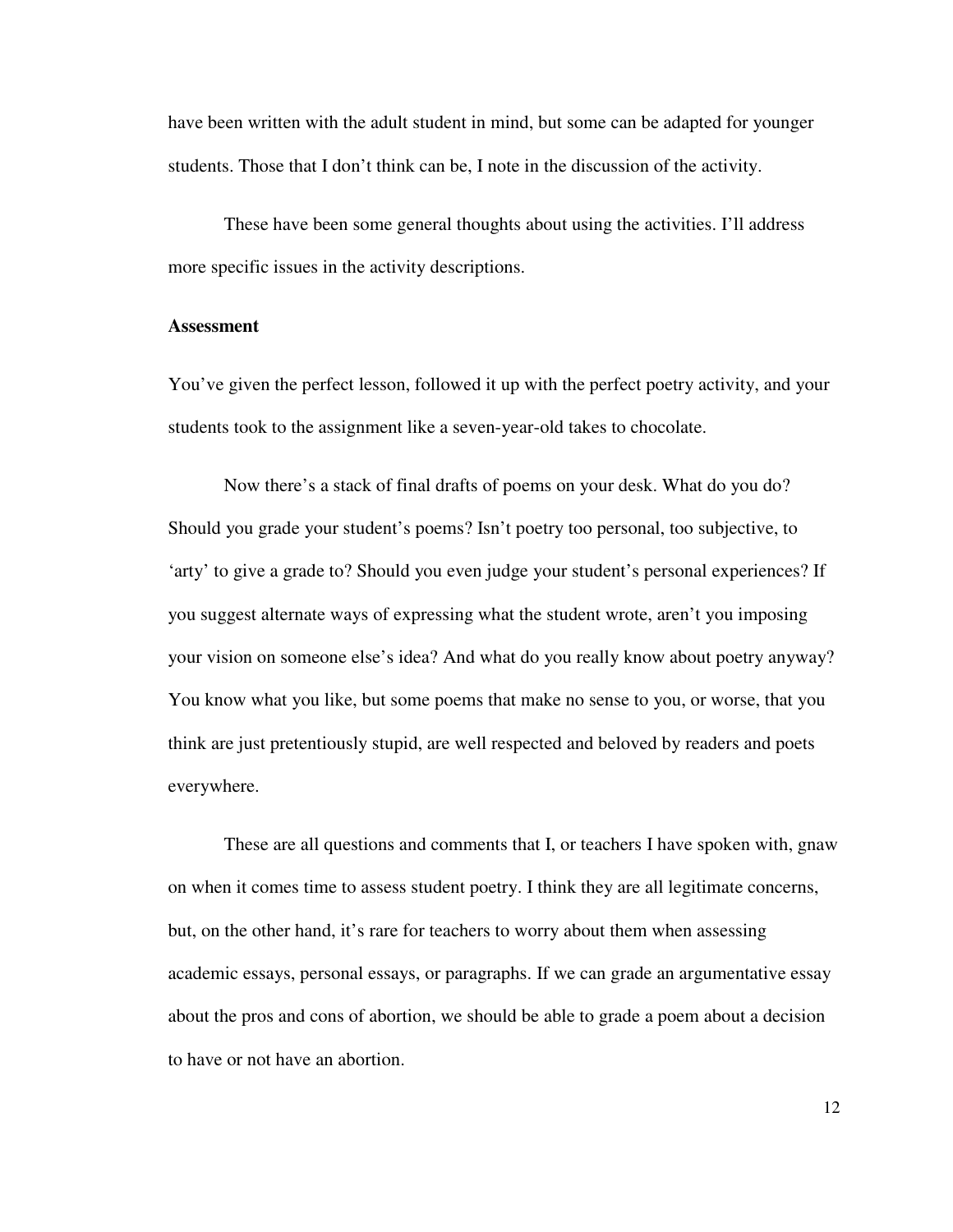There are several ways to grade student poetry assignments.

 One way is to give credit for doing the assignment, but not giving a formal grade. That's not to say the teacher doesn't assess the writing, but the student is given credit for competing the assignment. It could also be done as an extra credit assignment. It's an acknowledgement that the student tried and received credit (though not a grade) for participating.

 As I noted earlier, this doesn't let the teacher off the hook from assessing the work. The student still needs to be told if there were problems or successes with the poem. For example, if a student is supposed to write a list poem about future plans, but turns in an acrostic instead, the student needs to be advised of the problem and the teacher needs to determine where the breakdown in communication was.

 While this is an option in some situations, a more traditional type of assessment is often called for – by the administration in most cases – but often by students, used to getting all work graded. This is especially the case if poetry is the focus of a content based class about creative writing or poetry.

 I find assessing poetry has both easy and difficult components. The easiest thing to determine is if students followed the format. If they were supposed to write a sonnet, did it have fourteen lines, did it rhyme following the Shakespearean, Spenserian, or Italian style, did it have three quatrains and a couplet, did it follow the form prescribed by the teacher? If directed to write haiku, did the poems use the correct rhythm scheme? If the poem was to be written in third person singular, did the student use *I* throughout?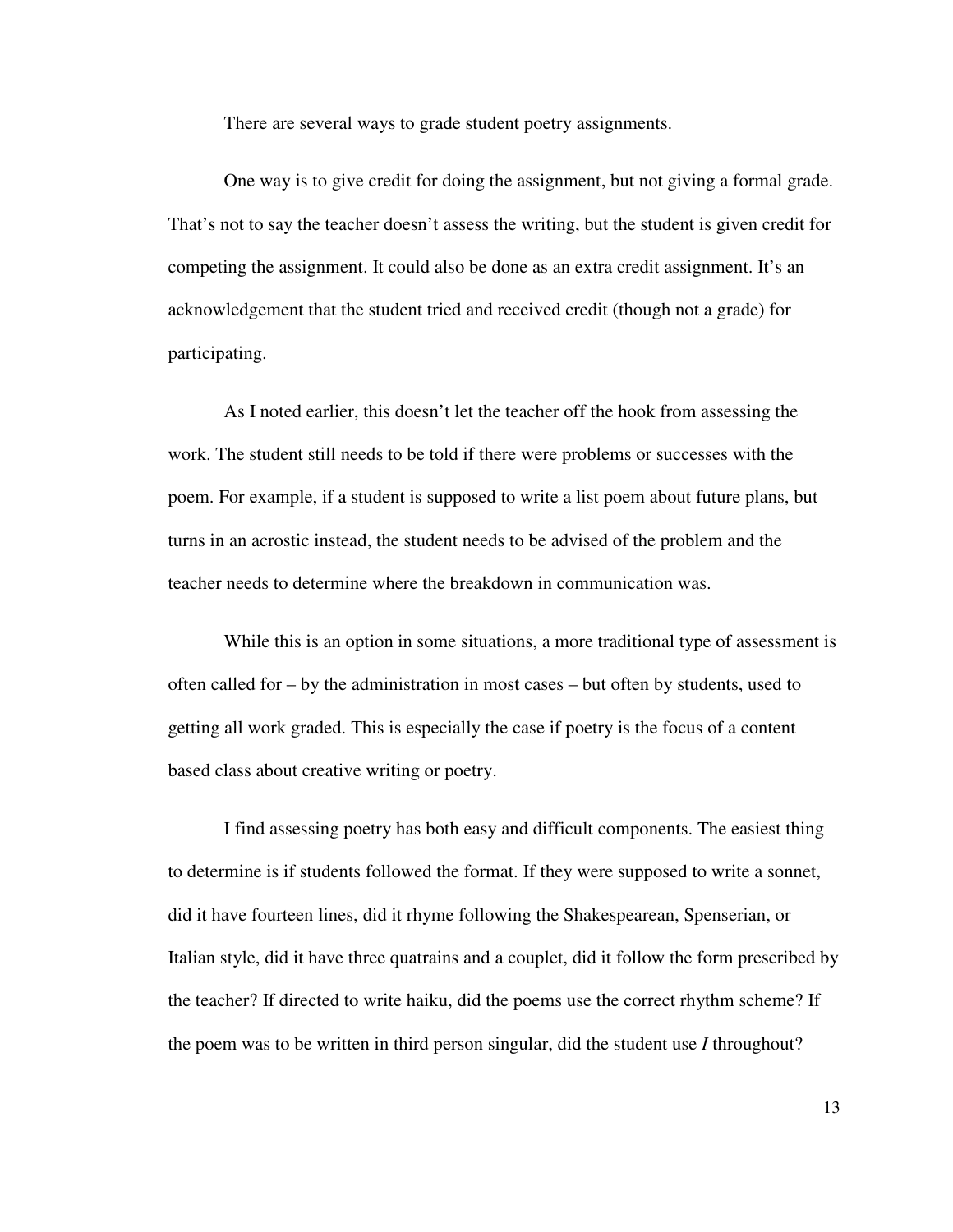Correct spelling is generally simple to assess, but the lines begin to blur when we consider grammar and vocabulary. Is the student omitting punctuation for artistic reasons or indenting or spacing in non-standard ways to establish a certain mood or specific image? Am I underestimating my student's originality? Is the 'creative' use of vocabulary a metaphor or a misunderstanding on the student's part?

 Assessment becomes more difficult when I worry about crushing my student's achievement of writing a poem. When I consider my own rudimentary knowledge of poetry, I find commenting on student poems daunting.

 I don't have these concerns when I grade essays or paragraphs or other types of genre writing. When I first began assessing student writing, I gave grades both for mechanics (spelling, grammar, punctuation, etc.) and for creativity. (There was even a time when I gave students grades for their early drafts.)

 I don't think this is necessarily a bad idea, but it seems to be a compromise made to keep from hurting the student's feelings and to make my job easier. I look at student writing more holistically now. No more breakdowns of mechanics and creativity. Students need clear directions about what is expected in an assignment and they need scaffolding to insure they can do the assignment. This requires several things.

 I no longer grade student drafts. I do look at their drafts and, unless there is a significant problem, I might not even comment on them, because, while drafts are vital part of the writing process, I want to assess the final result, not the draft. I do believe that writers need to write drafts and I share the ones I write with students, just as I share my writing. Likewise, I don't just suggest that students write drafts, I insure they do by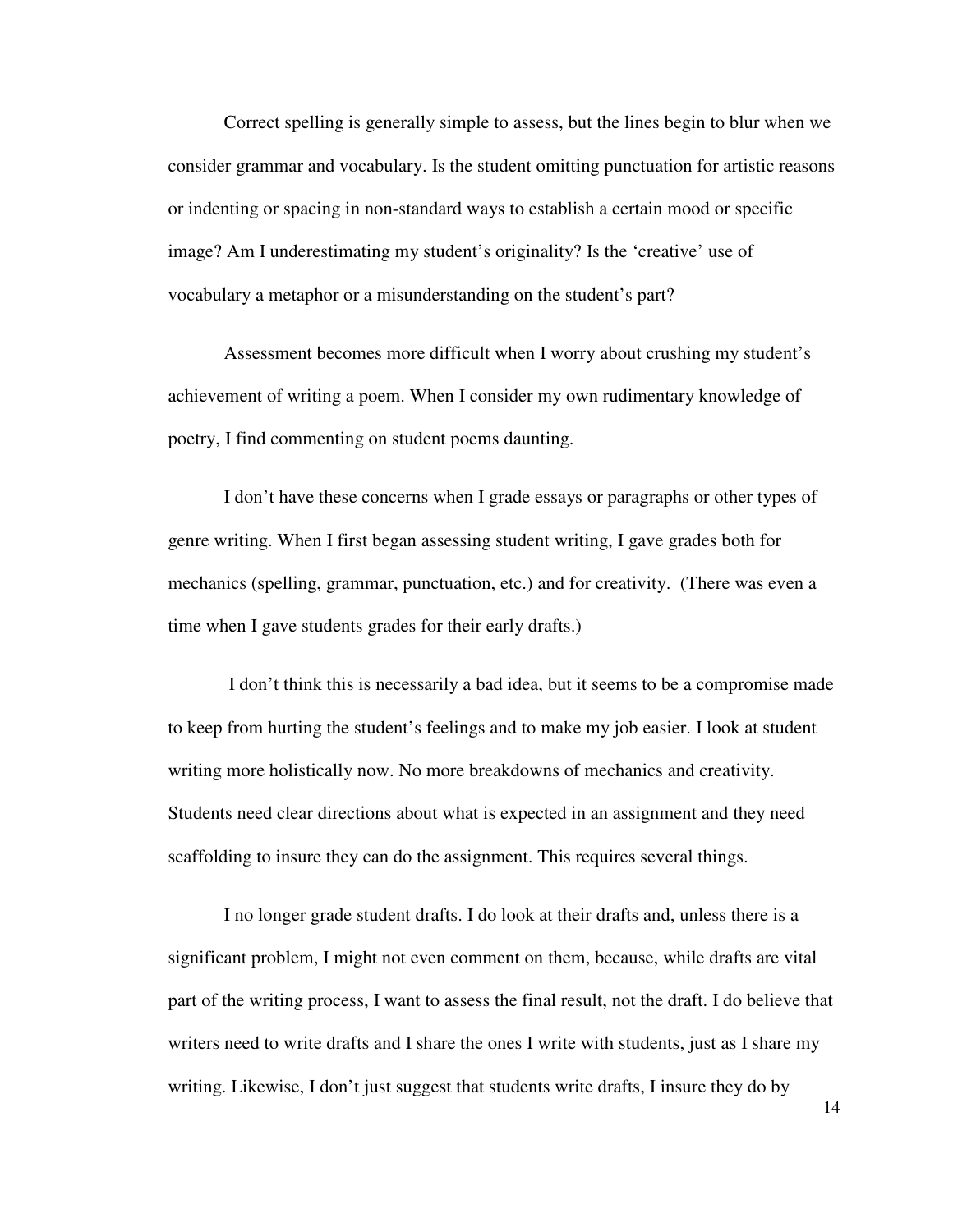reading them and discussing them with the writer in class or conferences. They have to explain their ideas. And not just to me – students need to work with peers (classmates) in the drafting process and so they discuss their drafts with each other.

 Students need to be given rubrics so they can practice self-assessment, too. Rubrics need to be discussed and negotiated with students so they understand what is expected. A rubric can indicate that, if students write grammatically or ambiguously or repetitively, it's because they made the choice to do so. (Discussing the work with the student in a student/teacher conference is another way to determine this.)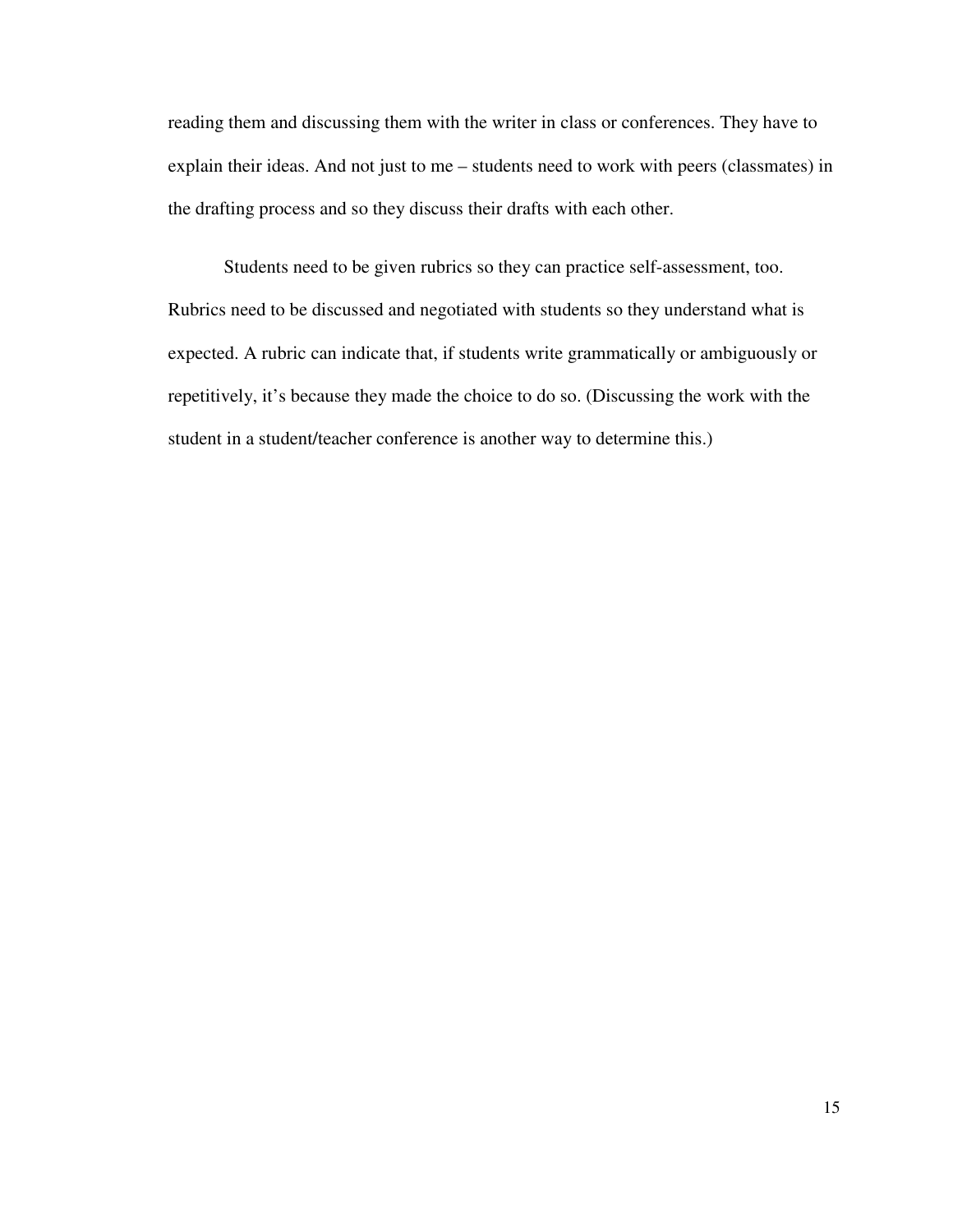Here is a sample poetry rubric:

# Assessment Rubric

Student Name: \_\_\_\_\_\_\_\_\_\_\_\_\_\_\_\_\_\_\_\_\_\_\_\_\_\_\_\_\_\_\_\_\_\_\_\_\_\_\_\_

| <b>CATEGORY</b>    |                                                                                                                                | 3                                                                                                                                        |                                                                                       |                                                                                                                                           |
|--------------------|--------------------------------------------------------------------------------------------------------------------------------|------------------------------------------------------------------------------------------------------------------------------------------|---------------------------------------------------------------------------------------|-------------------------------------------------------------------------------------------------------------------------------------------|
| <b>Word Choice</b> | Writer uses vibrant Writer uses<br>language that<br>lingers and allows<br>the reader to see<br>what is being<br>written about. | language that<br>allows the reader to clearly, but the<br>understand what is<br>being written about. variety.                            | Writer uses words<br>that communicate<br>writing lacks                                | Writer uses a<br>limited vocabulary<br>that does not<br>communicate<br>strongly or capture<br>the reader's interest.                      |
| Voice              | Writer seems to<br>completely<br>understand the<br>speaker's point of<br>view that is being<br>presented.                      | Writer seems to<br>understand the<br>point of view that is person's shoes,<br>presented, with<br>minor lapses of<br>credibility.         | Writer attempts to<br>walk in another<br>with limited<br>success.                     | The writer has not<br>tried to present<br>another point of<br>view.                                                                       |
| Content            | Writer fully<br>supports the point<br>of the poem with<br>details.                                                             | Supporting details<br>relevant, but one<br>relevant and cogent key issue or portion several key issues<br>of the poem is<br>unsupported. | Supporting details<br>relevant, but<br>or portions of the<br>poem are<br>unsupported. | Supporting details<br>and information are and information are and information are<br>typically unclear or<br>not related to the<br>topic. |
| Spelling           | Writer makes no<br>errors in spelling.                                                                                         | errors in spelling.                                                                                                                      | Writer makes 1 or 2 Writer makes a few<br>errors spelling.                            | Writer makes<br>several errors in<br>spelling.                                                                                            |
| Format             | Writer follows the<br>format given.                                                                                            | Writer somewhat<br>follows the format<br>given.                                                                                          | Writer barely<br>follows the format<br>given.                                         | Writer does not<br>follow the format<br>given.                                                                                            |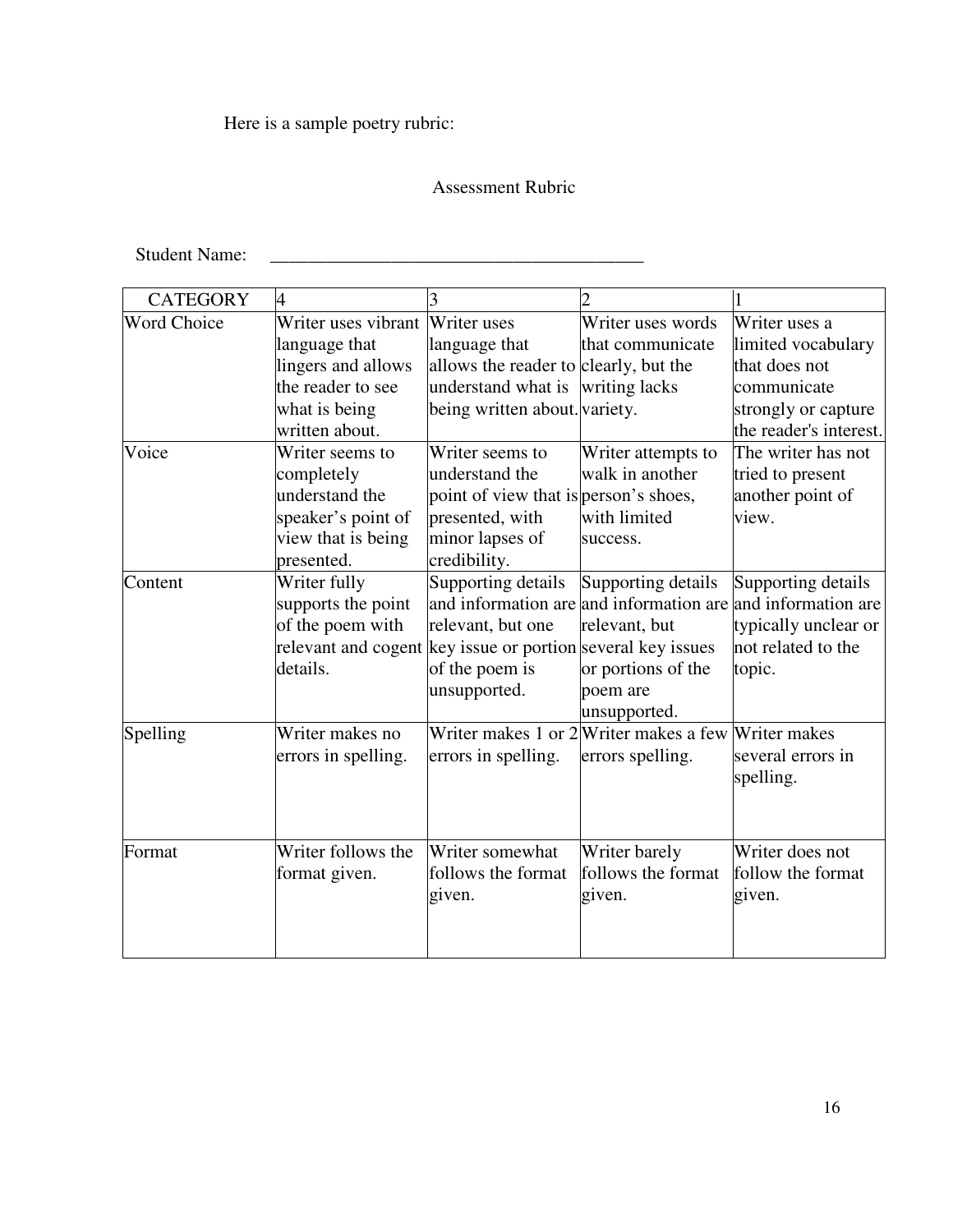Students need model poems, also, though these need to be used judiciously. When teaching a poem, it's sometimes better to allow students to 'stumble' their way into their poem, but if a specific form is being taught, a model is helpful. If a class is writing diamanté poems, then models are appropriate and writing one as a class on the board is a good way to insure understanding of the form. On the other hand, when doing an activity like the Poem Sketching activity, I worry that students may be influenced by my example and I don't share it until they have written theirs. A goal should be to wean students away from models as the class progresses, especially in a creative writing class.

 The most important consideration in assessment is communicating with students. The teacher needs to have a dialog with the students both on paper and in person. The most basic consultation with students is when they are writing in class.

When teachers assign a poem – or any writing assignment – they should write the same assignment that the students are writing. This shows students that the assignment has value and that the teacher takes it seriously. Teachers should share difficulties they have with the writing. This shows students that the writing process can be frustrating even to the teacher who is often a native speaker. When it comes time to share writing with the class, teachers can 'prime the pump' by reading what they have written to give students the confidence to also share.

 But at some point (I usually do it early in the in-class writing assignment) the teacher needs to stroll around and observe student's work. Do they understand the assignment? Are they following the form that was assigned? Are they working? This is the first opportunity for the student and teacher to consult.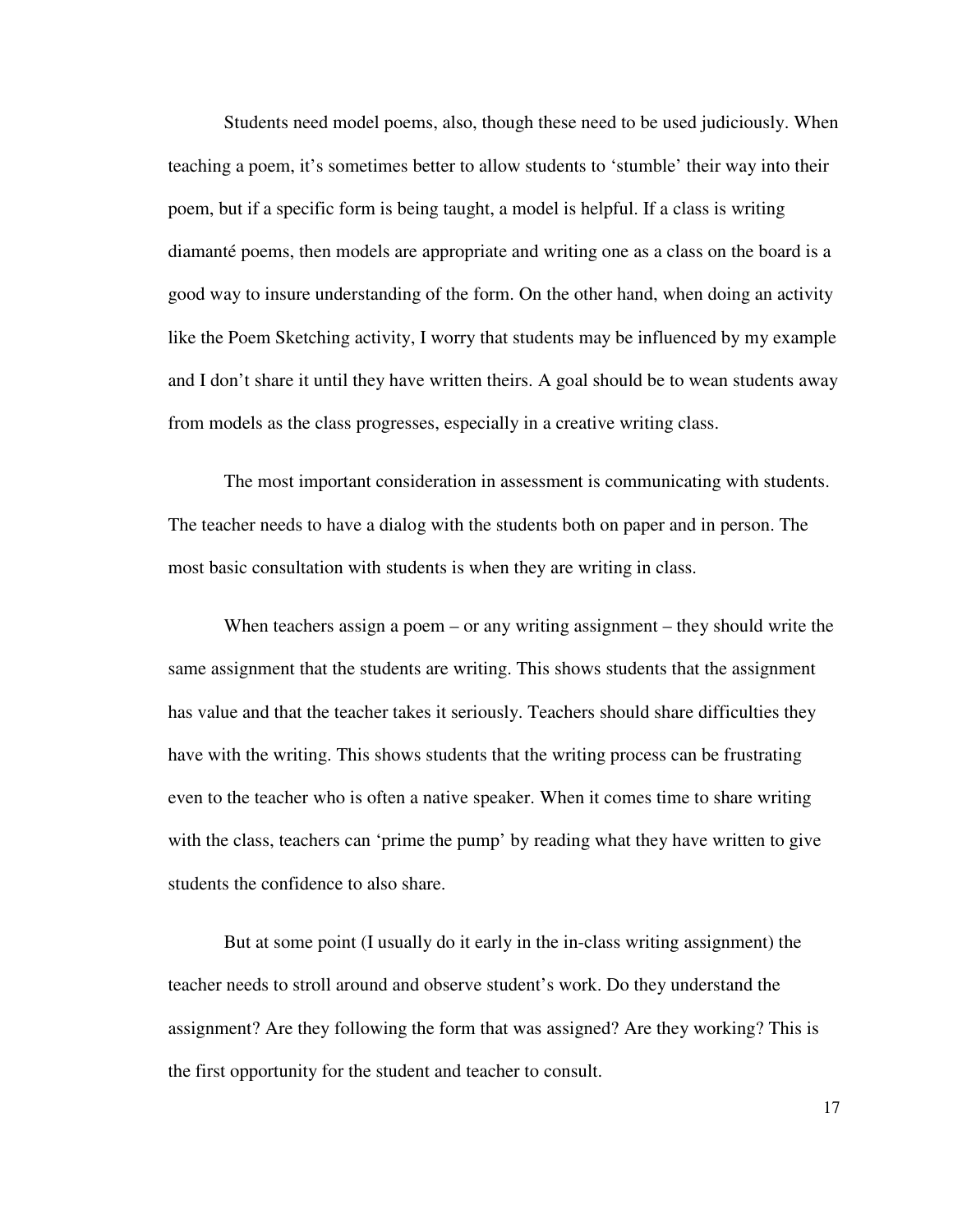Students and teachers should meet at least a couple times during the semester to discuss the student's work. This can be done in class or outside of class. It can even be done on-line, but nothing beats sitting knee-to-knee discussing the student's work. These meetings can be about the class or the writing process in general, but it's better to discuss a specific piece of writing.

 Another way to have a dialog with the student is to make written comments on the students work. Drafts are a better place for comments than the final poem because the comments can help the student's writing process.

 Comments need to be substantive. While it's nice to give encouraging comments like *I like this* or *Keep writing!* they don't help the actual draft. The assessment should help guide the student's work. Reminding the student of the form or reiterating points of the rubric helps students when they stray from the assignment. Rhetorical and open ended questions can also be used when commenting on student work.

 I offer suggestions like *Try to find another word for this. I'm confused here. What do you mean?* or *Read this aloud. Does it sound okay to you?* but I do this judiciously because I worry about putting too much of my vision into the poem. Sometimes it's difficult not to automatically substitute what I think is a better word and I have to remind myself this isn't my poem, it's my student's.

 I'm not saying not to encourage students (I think it's important to do so), but there has to be more than 'atta boys' for a student to improve.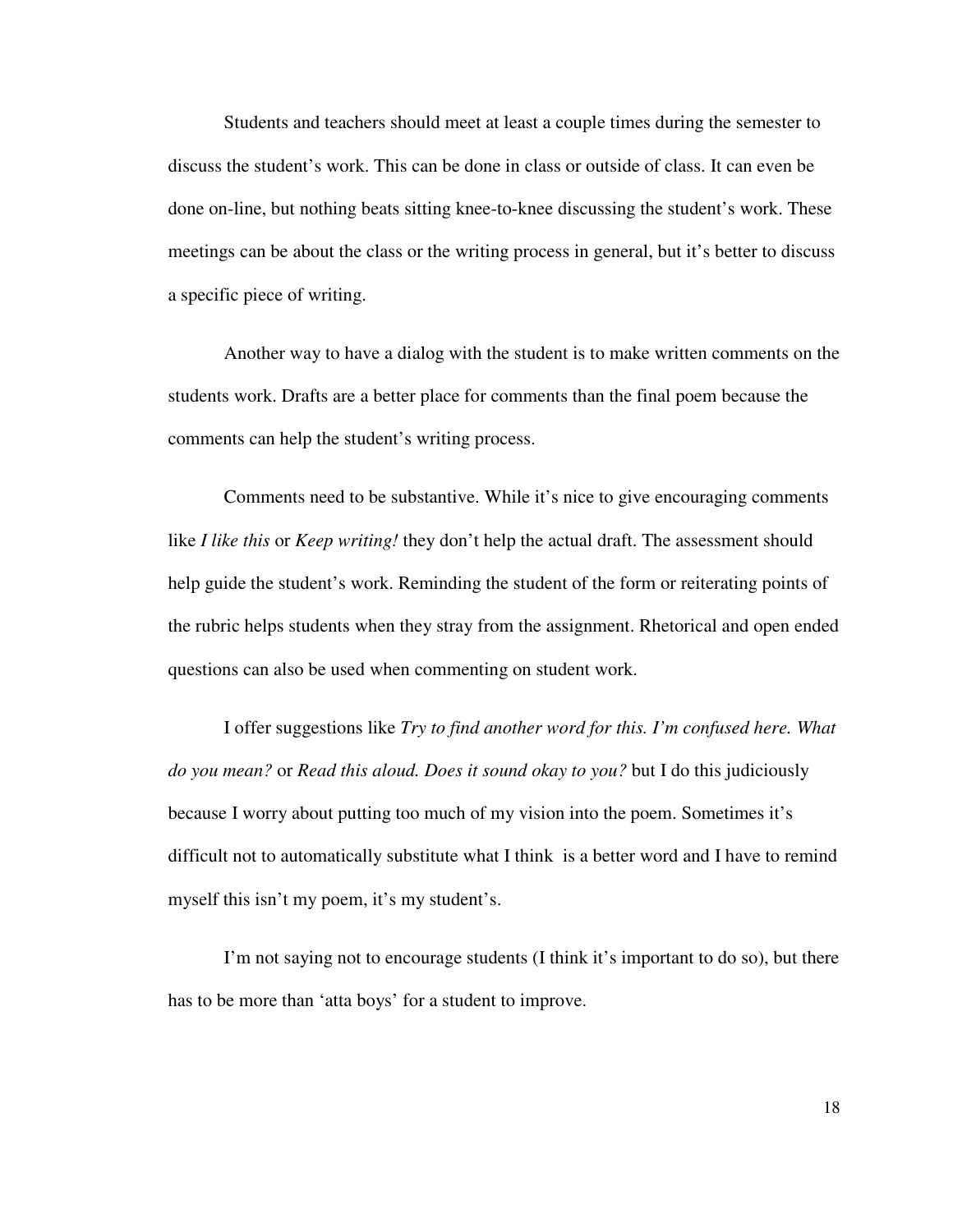In oral consultation, I try to put the onus on students to begin. Rather than offering suggestions – no matter how easy that might be – if I ask students what they liked or disliked about their work, they often bring up some of the same issues I wanted to.

### **Examples of comments/corrections**

The following are examples from some of my student's work that illustrate my take on error correction along with the comments I made to the students.

*L-O-V-E To be able to forget like a chicken. To be able to search like a hiena. To be able to restart like a clock. That is love. (Kim, Hyemin)* 

My comments:

This makes me smile. Since the first two couplets are animals, can you think of a third one for the restart idea? (I also noted spelling with SP by *hiena*.) The student corrected the spelling and changed the last couplet to *To be able to restart/like a butterfly*. I thought that was a big improvement.

------------------------------------------------------------------------------------------------------------

*Used To Be I used to be a sportsman But now I'm a grinder. I used to play basketball and soccer after school*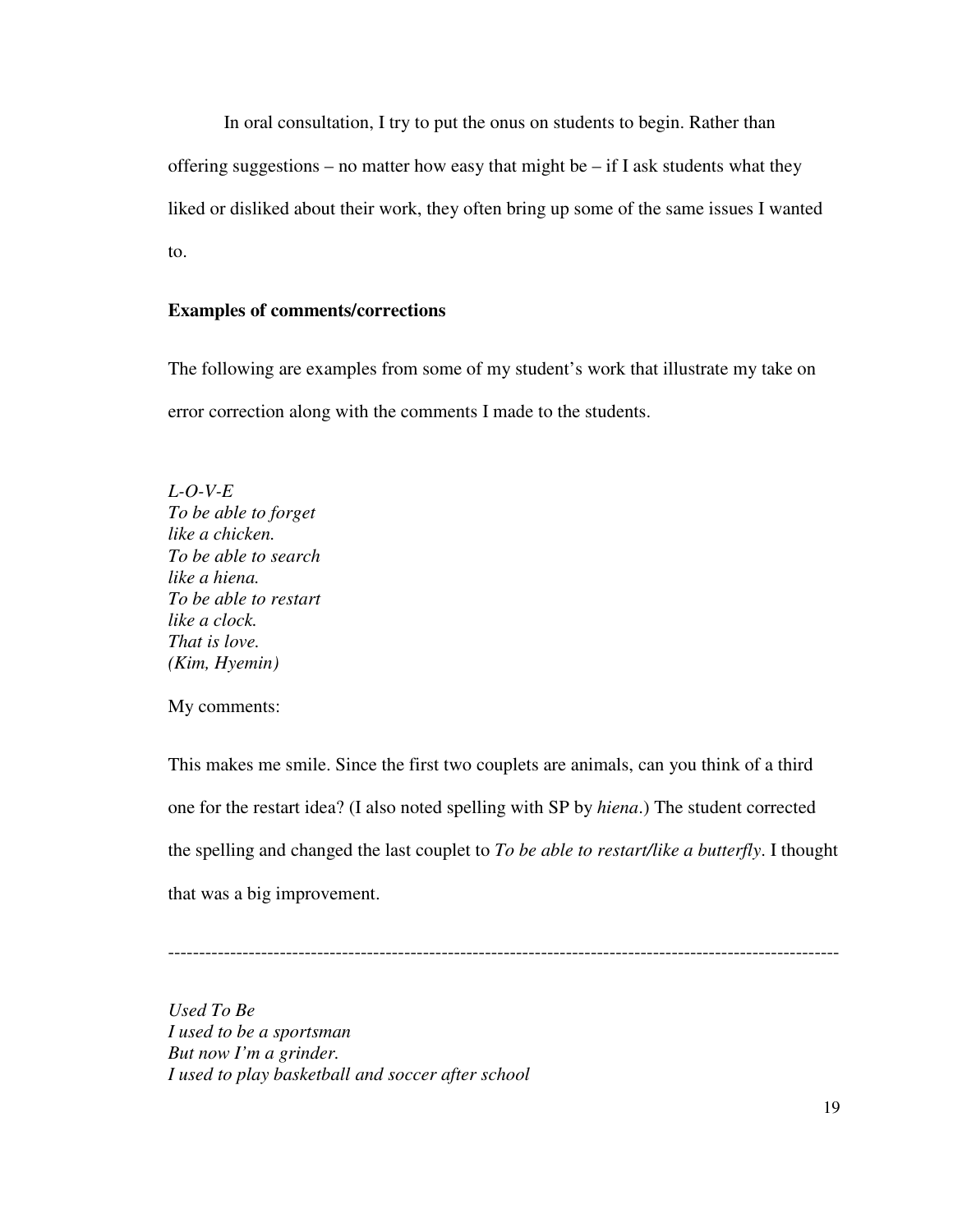*But now I study at library. (…) I used to go to a club of climbing mountain But now I go to a club of English studying. (…) (Hwang, Junho)* 

My comments:

I complemented the student on the ideas in this poem, but I questioned him about what a *grinder* is. I circled the space in front of library to indicate he should put the article the there. I indicated that he should reverse *climbing mountain* and *English studying*. Because of his level and the fact that we had not studied prepositions in our class, I changed the prepositions *of* to *for*.

------------------------------------------------------------------------------------------------------------

*The Moon I has seen the light of birth and then the dark of death. (…) I has seen the extensiveness of the universe (…) I has seen the earth (…)* 

My comments:

This is good, but remember, past perfect. *I have*, not *has*. I like this because you used 1<sup>st</sup> person singular instead of  $3<sup>rd</sup>$  person singular. (Students had the option of  $1<sup>st</sup>$  or  $3<sup>rd</sup>$ person.) I think it makes it a stronger and grander poem. I also noted that I liked the first line.

------------------------------------------------------------------------------------------------------------

*Sword I'm a sword. Steel is my body. And fire is my blood.*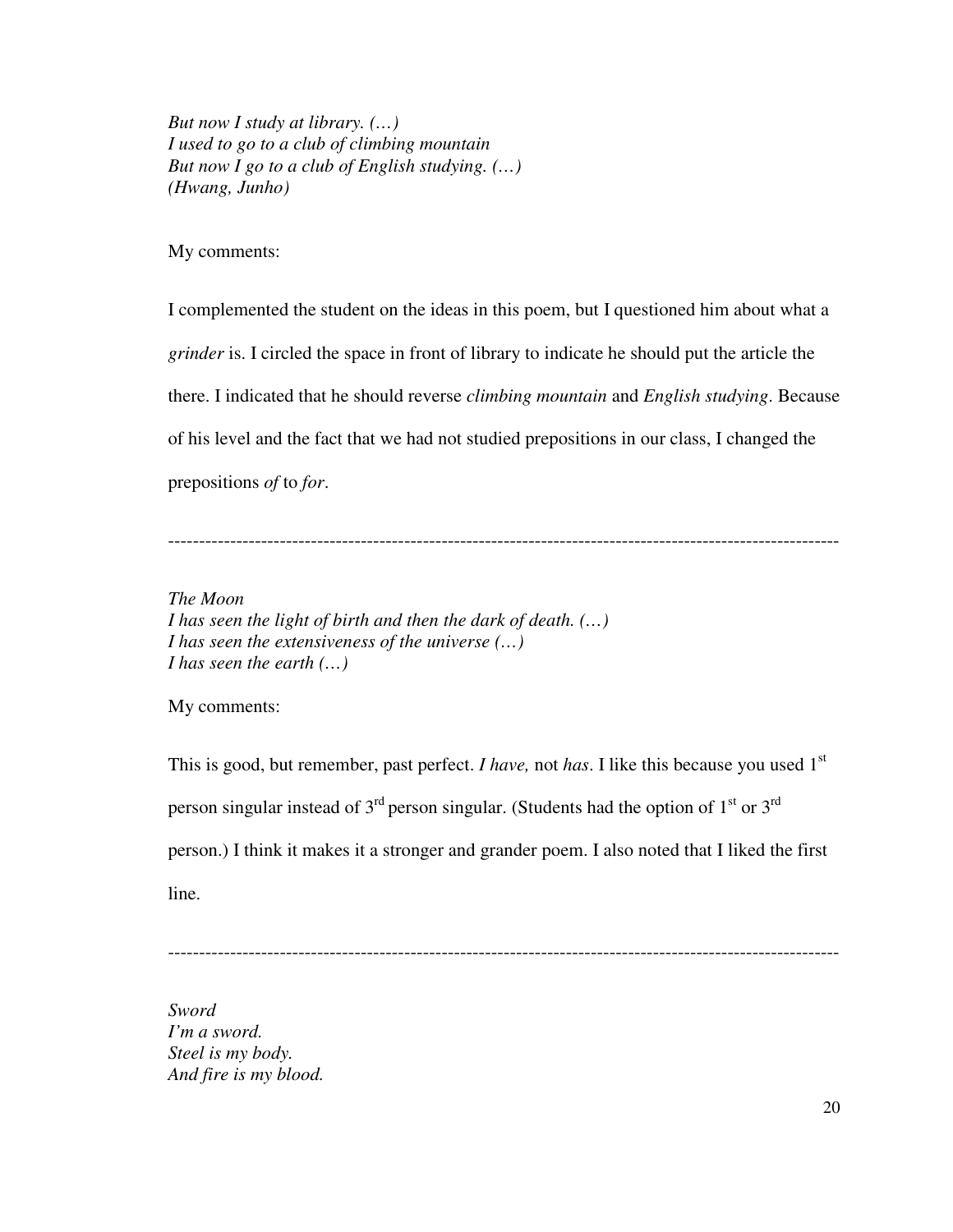*I fight alone on the battlefield. But I never fall. Finally I stand alone.* 

*I'm a sword. I never surrender. I never lose.* 

My comments:

I suggested that the student tighten this poem up some. I felt that fighting *on the* 

*battlefield* was a bit redundant and that *Finally* was not needed, though I wasn't specific

when I made my comments. Here is his revised poem:

*Sword I'm a sword. Steel is my body. And fire is my blood.* 

*I fight alone. I never lose. (Choi, Kwan-yong)* 

My comments:

Woof! Did you just see (the movie) *Beowulf*? I really like this poem. It's short but there's a lot put in here. Metaphors work so well here – (Students could have chosen similes.) it'd be a different poem if you'd used similes – a weaker one. Good choice.

-----------------------------------------------------------------------------------------------------------

*To My Mom You are a map that Helps me find the way when I am in chaos. (…) You are like a candle that Makes me exist by your dedication (…) (Jang, Su-A)* 

My comments: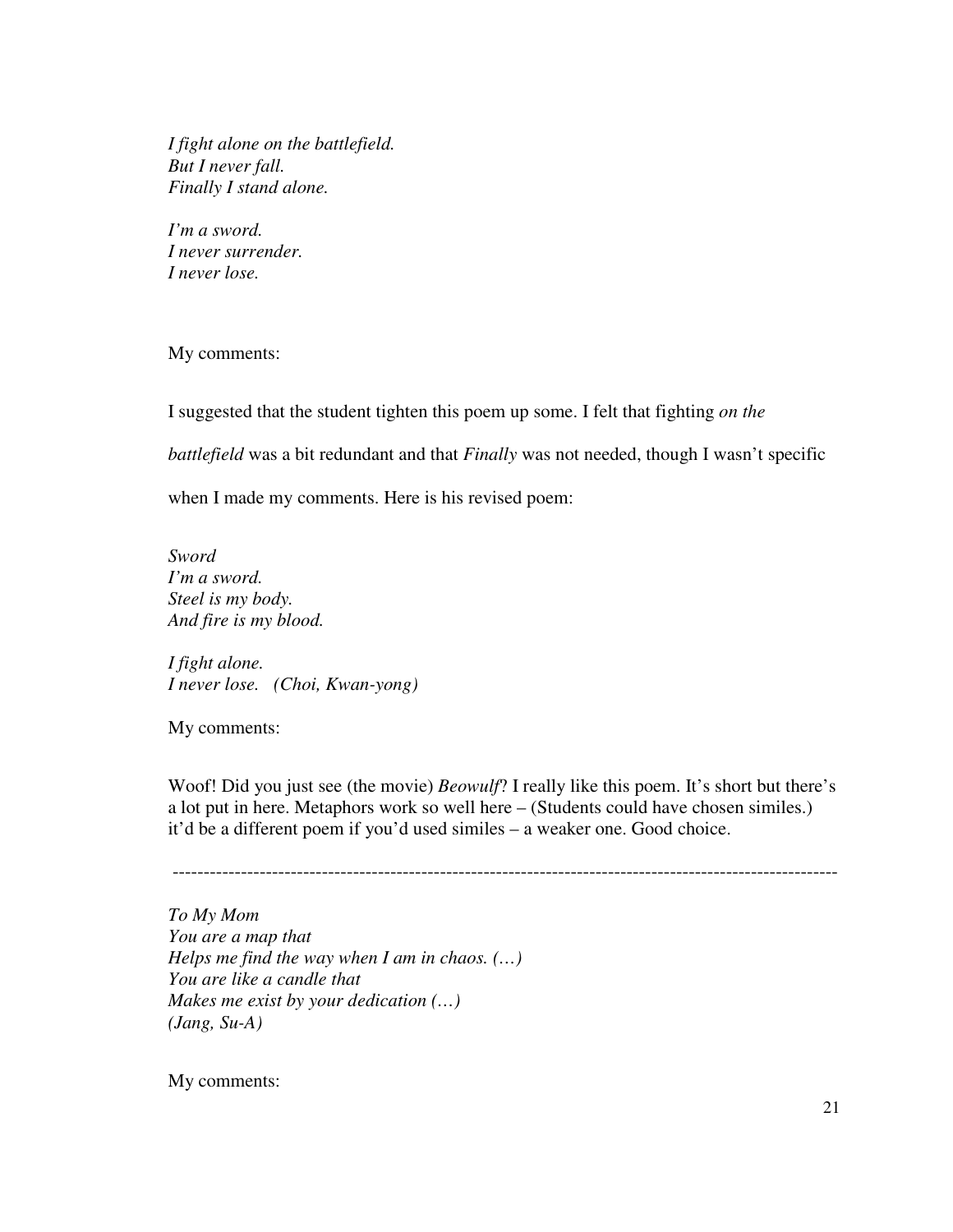I asked why the writer switched from metaphors to a simile and asked if she could think of something that a candle does (to make this couplet parallel to the other couplets). I pointed out that if she wanted to mix metaphors and similes she could  $-$  it's her poem  $-1$ was just curious. In her revision, she changed the simile to *You are a candle/That brightens me with your warmth*. It's not what I would have said and I worried that she changed just to please me, but I do think it's an improvement.

------------------------------------------------------------------------------------------------------------

*My Lover* 

*You are sunshine of my life. You are my lovely baby. You are my jewel. You are my angel. (…) (Kim, Ji min)* 

My comments:

This is fine and simple. Think about how you can expand it (sunshine … warming me when cold winter winds blow). It's not a bad poem, though; I just think that you can improve it.

 Here I wanted the student to be more explicit, but I felt the poem could stand alone without changes and I wanted to encourage him. I offered him a suggestion because I wanted to insure he understood. I'm not sure my suggestion is especially good – it seems a bit cliché.

His rewrite: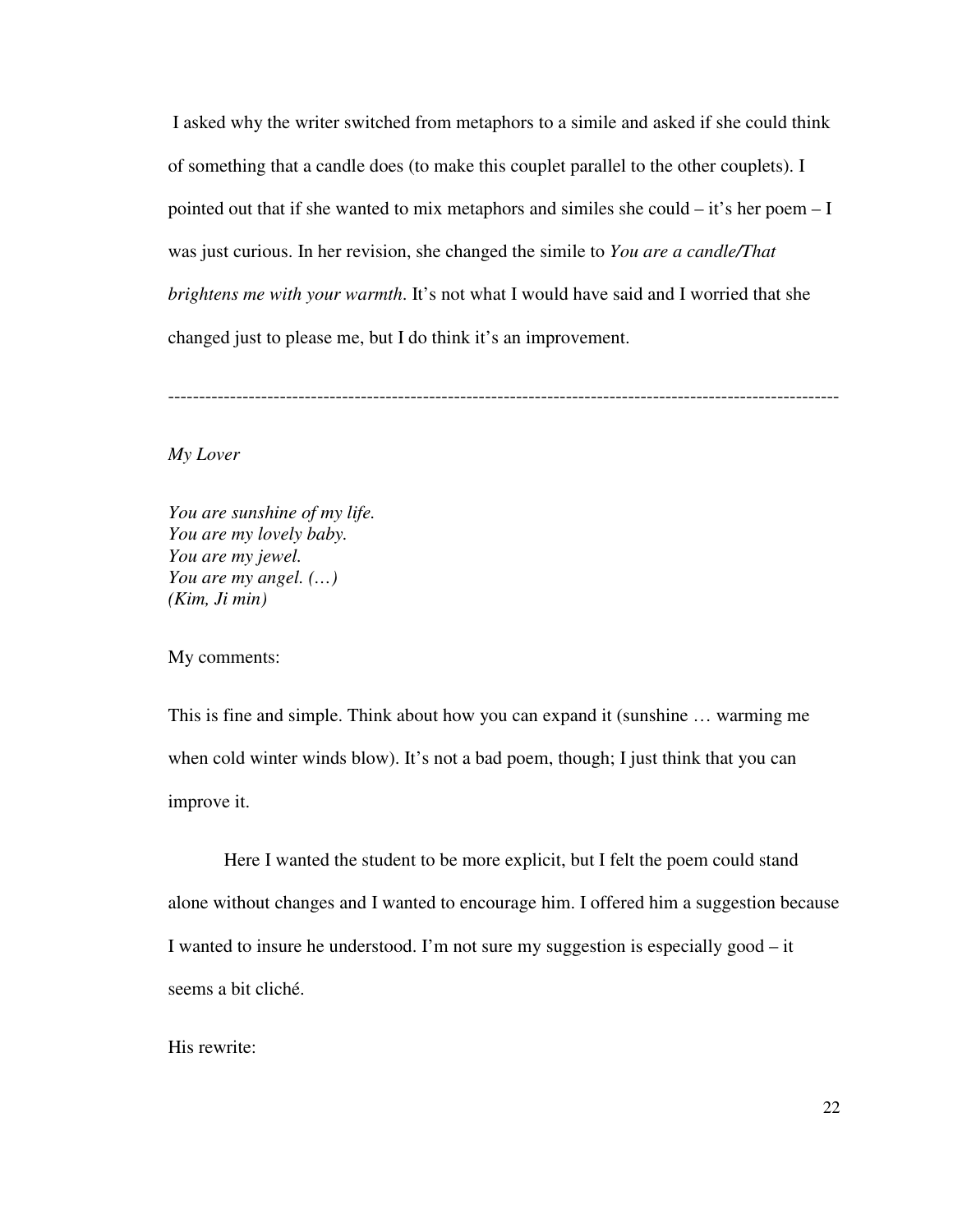*My Lover You are sunshine of my life. You always give me Vitamin D. You are my tiny fairy. You always stay with me when I'm sleeping. You are my lovely baby. I always want to hug you tightly. You are my jewel. You are splendid and I want to wear you in my body forever. (…) (Kim, Ji min)* 

Again, it's not to my taste, but he clearly understood where I was coming from and

worked with it. I was pleased that he took the revision seriously.

------------------------------------------------------------------------------------------------------------

*You are a shining star to me You shed light on me when I become dark and depressed. You are a shelter to me Sometimes the world is harsh like hell, but I feel comfortable and protected when I am with you. (…) You are a teacher of my life Every time I talk with you, I learn precious lessons and bear them in my mind. (Lee, In-je)* 

My comments:

This is nice, In-je. Can you make the second lines in the couplets (2, 4, 6. 8, and 10) more

succinct?

*You are a shining star to me Shedding light on me when I'm depressed. You are a shelter to me Protecting me from a harsh world. (…) You are the mentor of my life Guiding me to the right road when I'm lost. (Lee, In-je)*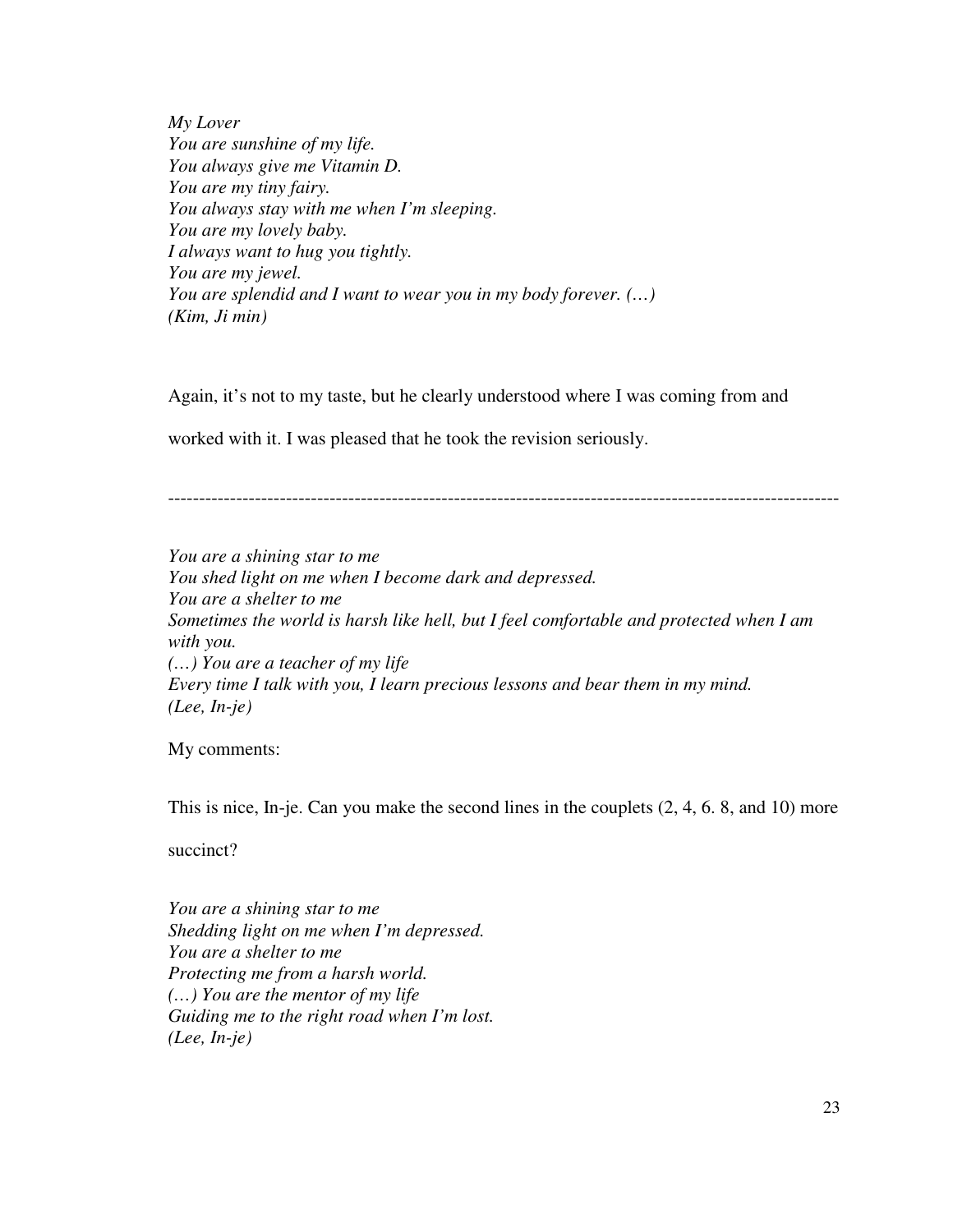I like this better and was impressed that In-je changed *teacher* to *mentor* without my suggesting it. He did more than just make my suggested changes, he edited his work.

## **Discussion of the Activities**

Most activities are presented first with an explanation about the activity and what it attempts to accomplish. If an activity is more suited to a certain level, I have noted that, but most can be used, with modifications, for all levels. I have also given the background on some of the poetic forms. I have included some of my poetry as examples and student examples are in boxes at the end of each activity.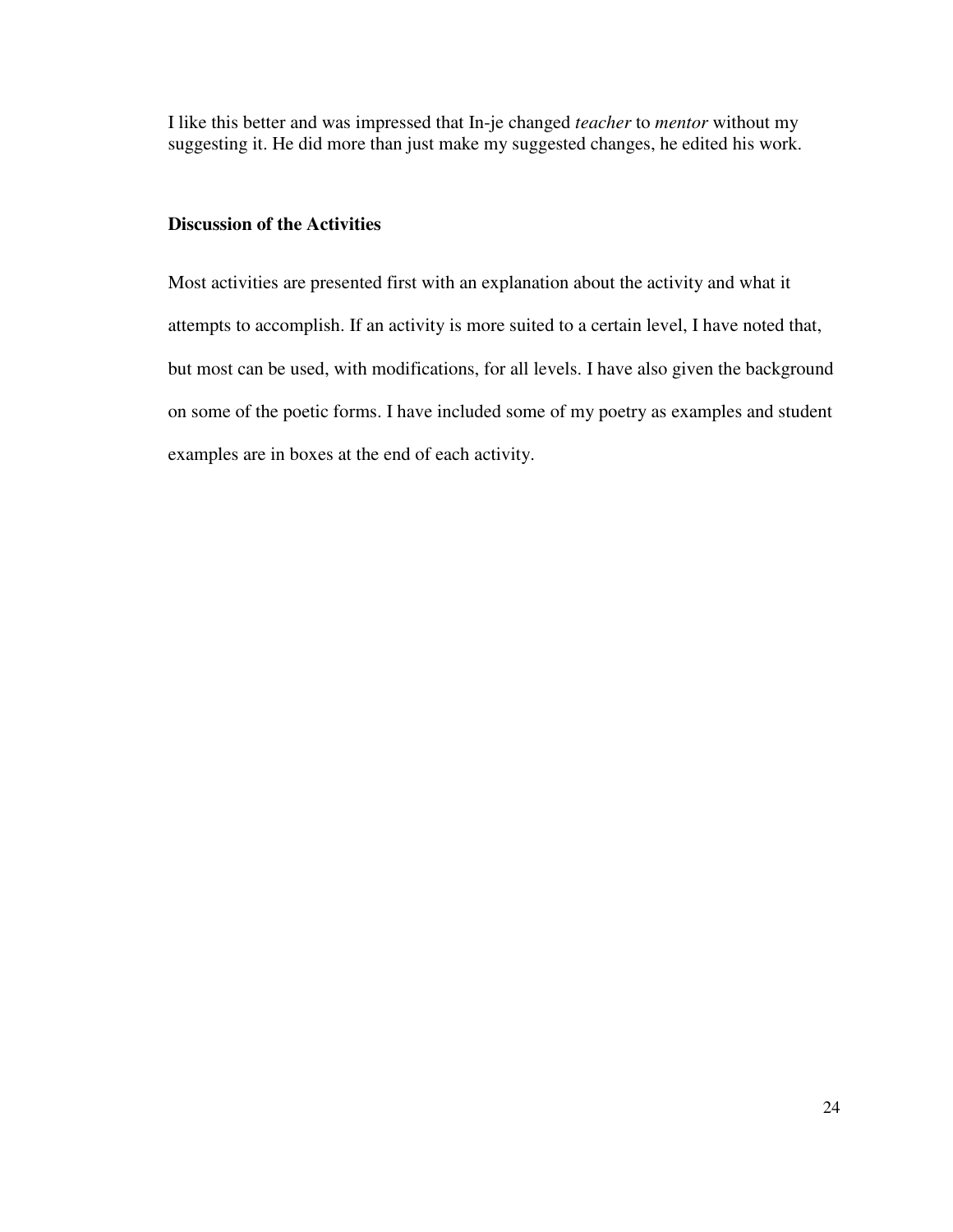## **Activity 1 – ACROSTICS**

## WHAT & WHY

A good beginning of the semester activity is writing acrostic poems. Acrostics can be used to teach brainstorming, build vocabulary, practice using a dictionary, and introduce students to each other.

An acrostic spells out a word vertically with the words in column, defining or telling about the word: **D**ependable,

**O**ften **G**rowls

Students can write about themselves using their names:

**S**uch a Seldom absent – **A**lways **H**e **D**ependable. **R**arely

**Helpful teacher – Comes to class early, too. O**rders his students about, but **E**xpects them to  **D**o their best. **E**nglish is hard and he **R**espects students who try.

Acrostics can also be used to practice the alphabet. Giving students a specific genre or theme for the ABC acrostic is helpful because it helps students focus better. Some possibilities include *At the zoo, In a toy store, At the mall*, or anyplace where there are a variety of things to observe.

> **A**lligator **B**uffalo **C**ougar **D**eer **E**lephant, and so on.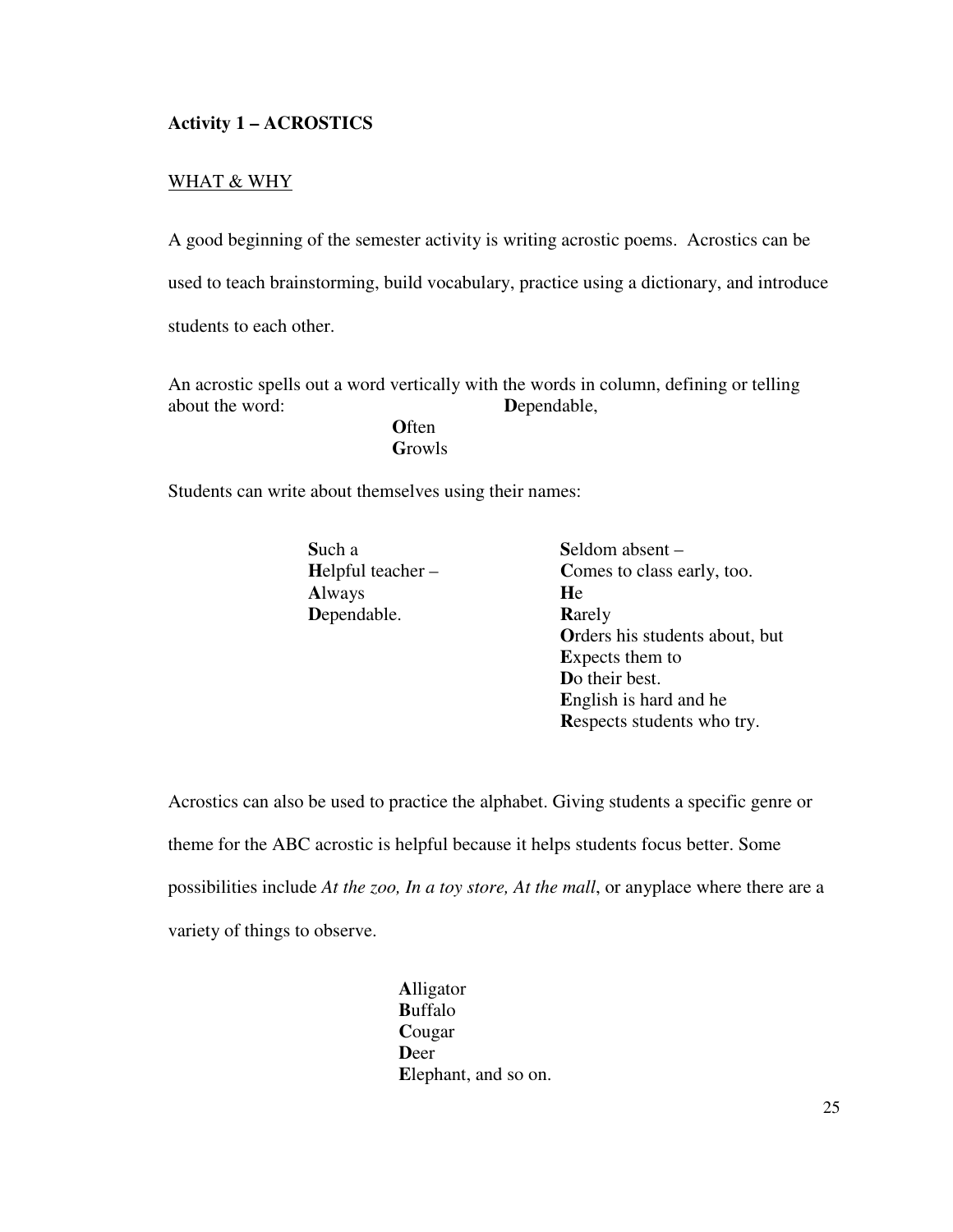#### **PROCEDURE**

- 1. To begin the activity, show the students examples of an acrostic and explain what they are. Ask the students what the topic is, to insure they understand that they need to read the first letter of each line to determine the word. It helps to capitalize or embolden the first letter.
- 2. Explain that the class will write a short acrostic poem. Write a short word or phrase vertically on the chalkboard.

As an example:

ESL E S L

- 3. Put students in pairs or small groups and tell them to try to think of as many words as they can that relate to the topic. Using the letters on the board, encourage them to use a dictionary. While students brainstorm, walk around and offer insights and encouragement. An alternative is to work as a whole class and compile words for one letter.
- 4. When students have compiled a list of words, go through each letter and have them suggest possibilities.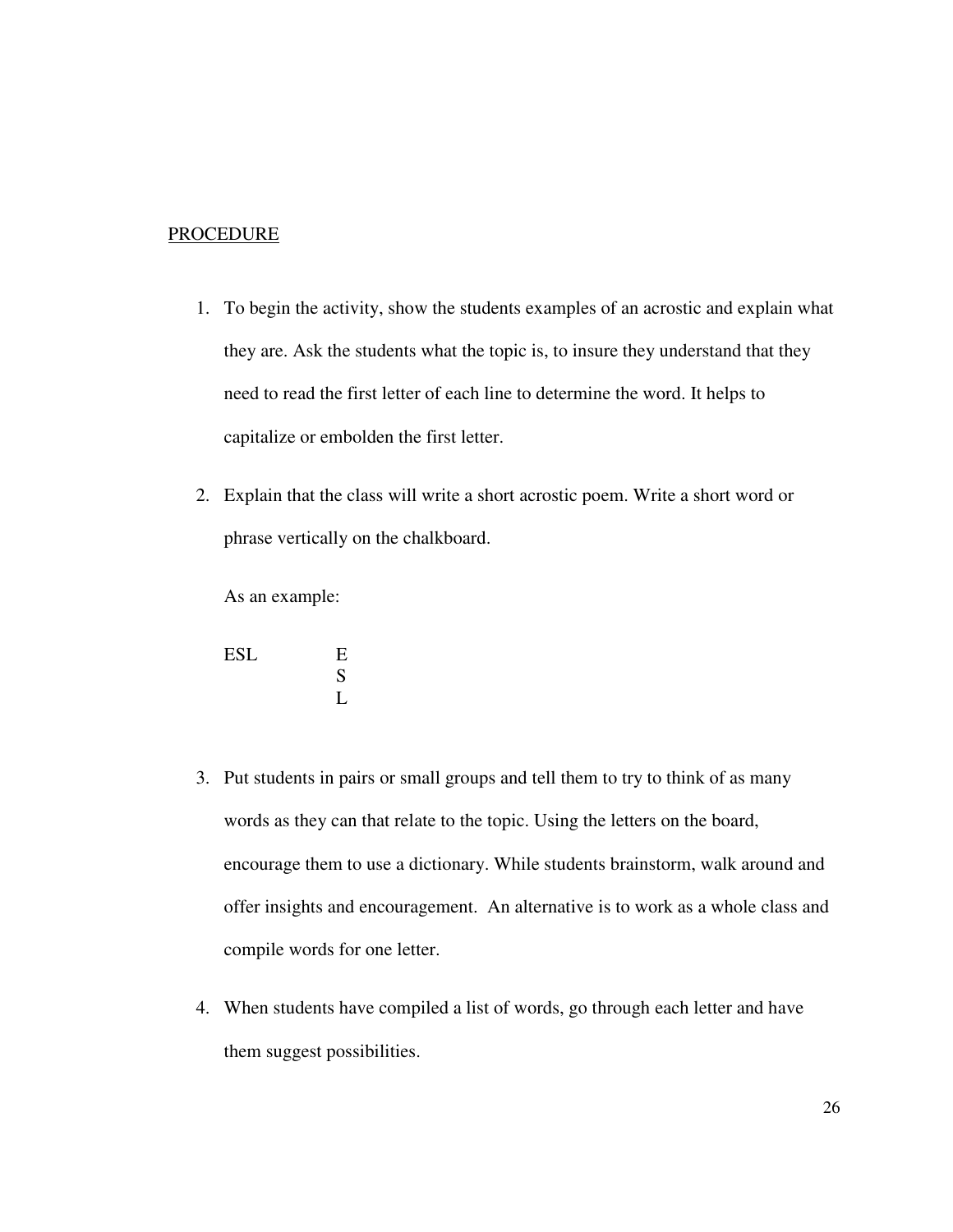| English         |    | Everyone       |
|-----------------|----|----------------|
| <b>Students</b> | 0r | <b>Studies</b> |
| Learning        |    | Language       |

5. Invite students to suggest another word and repeat the above steps. Words they might consider are names, cities, the name of their school, or an animal. In the next example, I'll use the name of the university that I work at – Hanyang. A possibility is:

> Hoping Achieving Now Yearning Answers New Goals

6. Read the words aloud and ask if students can suggest changes or additions to make it sound more like a poem. Students may suggest changes. If they don't, and you feel there could be changes made, offer your own to model that the poems can be changed. This should reinforce to students that editing and revision are part of the writing process.

> Hoping and Achieving – we are Now Yearning for Answers and setting New Goals

7. Students should now be able to write acrostics on their own. They can either do another in class, or do one for homework. At the beginning of a semester, have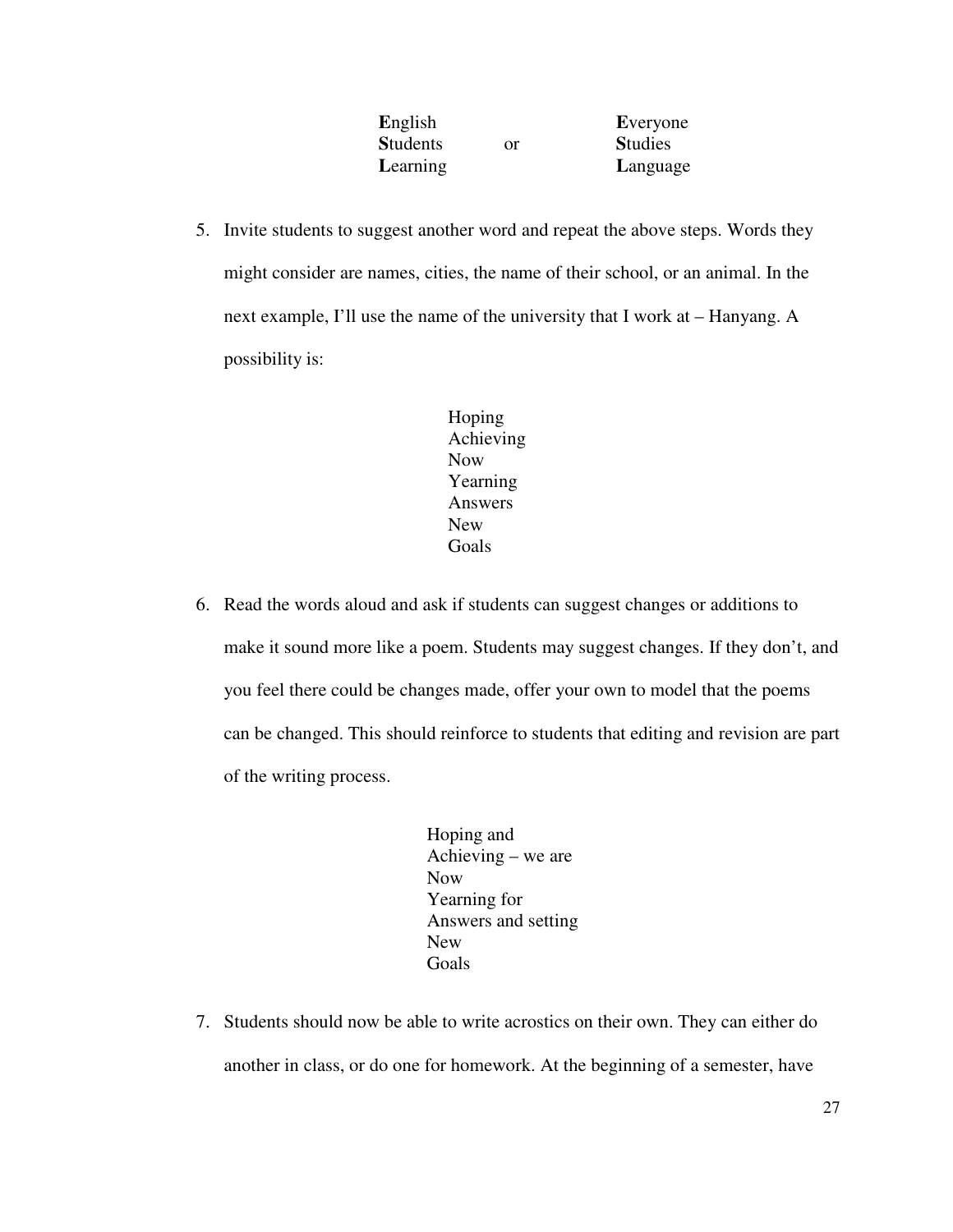students do an acrostic using their names and personality characteristics or interests. When they finish the assignment, the poems can be posted on the classroom walls, or the teacher can collect and laminate them on colored paper for use as bookmarks and return to the students as a small gift.

# **EXAMPLES**

| <b>Brilliant</b>                | Mole                  |  |
|---------------------------------|-----------------------|--|
| Unique person.                  | In her                |  |
| Knowledgeable and               | Room                  |  |
| Excellent, not an               | It is                 |  |
| Unkind man, but a               | Myself.               |  |
| Nice man.<br>(Oh, Bu Keun)      | (Han, Mi-rim)         |  |
| Ben is my nickname that my      | Spring is an          |  |
| Aunt gave me when I was only    | <b>Attractive and</b> |  |
| Eight years old. I like to read | Elegant lady,         |  |
| Journals of famous people.      | <b>But</b>            |  |
| Usually I become                | Occasionally a        |  |
| Nervous when I don't have any   | Mere child.           |  |
| Effort.                         | (Jung, Sae Bom)       |  |
| Most of all, I hate to go       |                       |  |
| Up to high places.              |                       |  |
| (Bae, Jun-mu)                   |                       |  |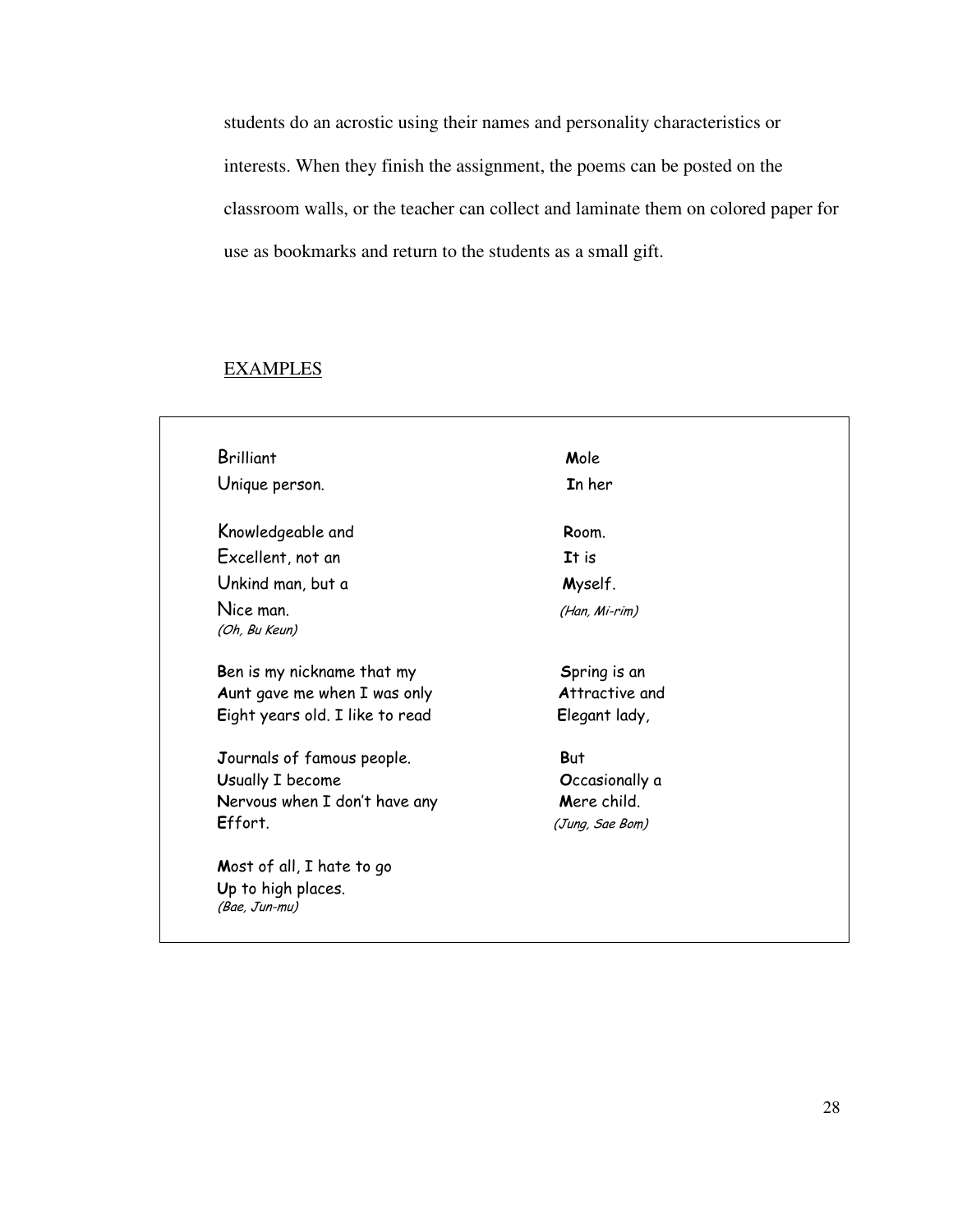### **Activity 2 - DICTATION**

### WHAT & WHY

Another way to integrate poetry into the ESL classroom is to use it in dictation exercises. Reasons to use dictation include: it's challenging, it gives students practice in understanding and writing English, it's a whole class activity despite the size of the class, and it makes both the teacher and student aware of student's phonological, grammatical, and spelling errors. Dictation integrates more than one skill, listening, writing, reading, and even speaking, if you allow students to ask questions or work in pairs. Dictation can be a 'real world' skill, too, because students need to learn to take notes for school and for jobs.

 Selecting the poem for dictation depends on the class. Lower level classes should be given shorter poems, with vocabulary and grammar that they are familiar with. Students can be dictated more closed poetic forms, in which the rhyme scheme, meter, and other elements of the poem are based on specific rules – sonnets, villanelles, and haiku. Less rigid prose poetry is also appropriate. As the student's level increases, so can the difficulty and length of the poem. While occasional new vocabulary can be introduced in a poem, it's generally better to pre-teach new vocabulary to help students with the dictation.

 Have students use a pencil when conducting a dictation, because there may be changes and corrections.

#### PROCEDURE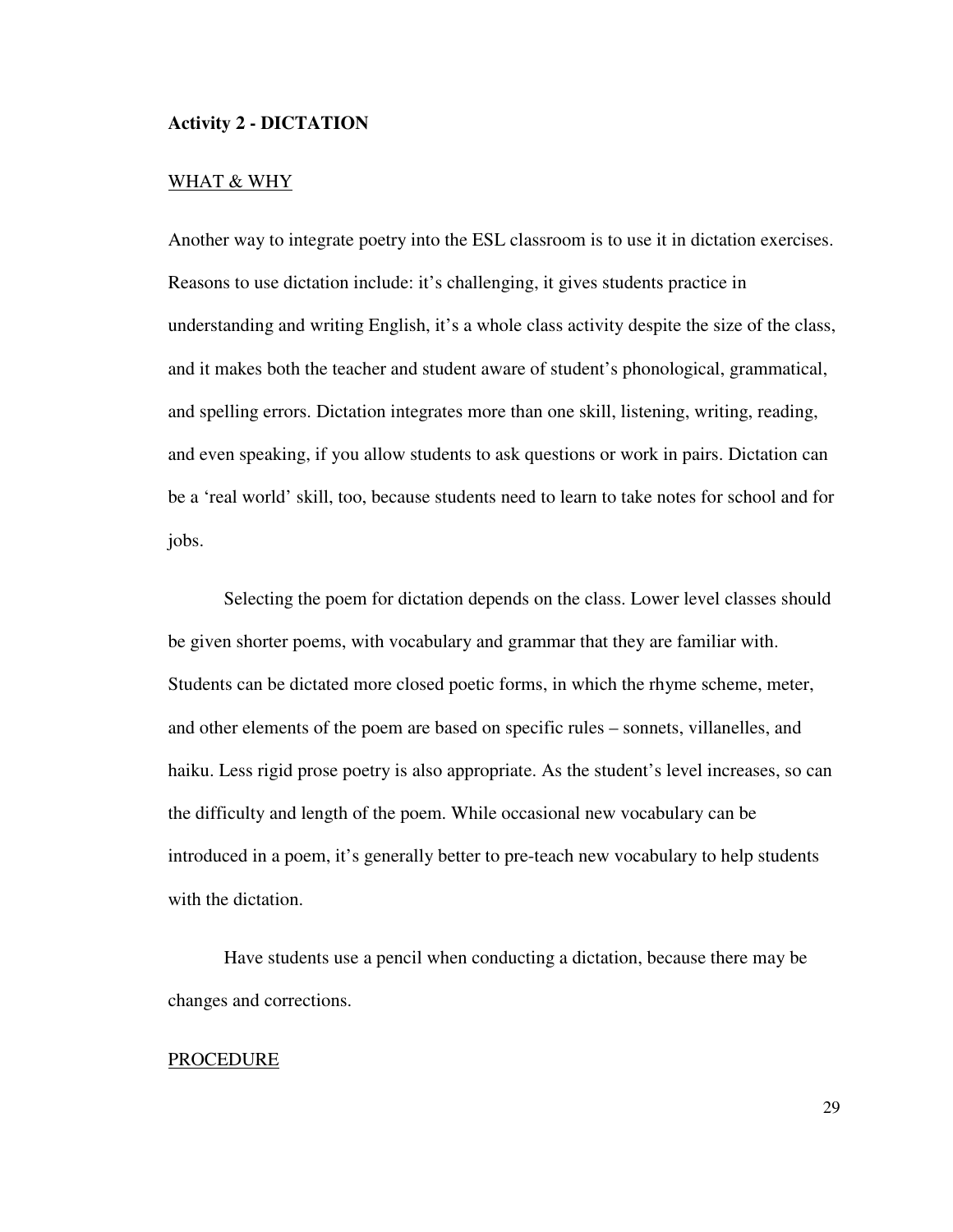- 1. To begin, the teacher may want to do an activity to arouse interest or activate the student's schema. If necessary, pre-teach any vocabulary, keeping in mind that the less that's needed to be taught, the better. Words that may be needed to be pre-taught include proper nouns, foreign words, and abbreviations.
- 2. Tell the students that they should only listen, during the first reading. This is to familiarize them with the poem. The teacher should read the poem at a normal speed and should not read punctuation and line breaks.
- 3. The students will transcribe the poem during the second dictation. Teachers should now read the poem at a slower speed, stopping at appropriate points, generally at the end of the line. Teachers should now note punctuation and line breaks when dictating. The poem may be dictated, with increasing speed, as many times as the teacher feels is appropriate depending on the class, remembering that the dictation should be somewhat challenging. The final reading should be at the normal speed. The teacher may repeat specific words or phrases, if students request the reiteration.
- 4. Students can then be given a copy of the poem and self-correct. Because correction is one way to become aware of errors, teachers should insure that students do, indeed, correct their dictations. Another way to insure the correction is to have students trade with partners and correct each other's dictations.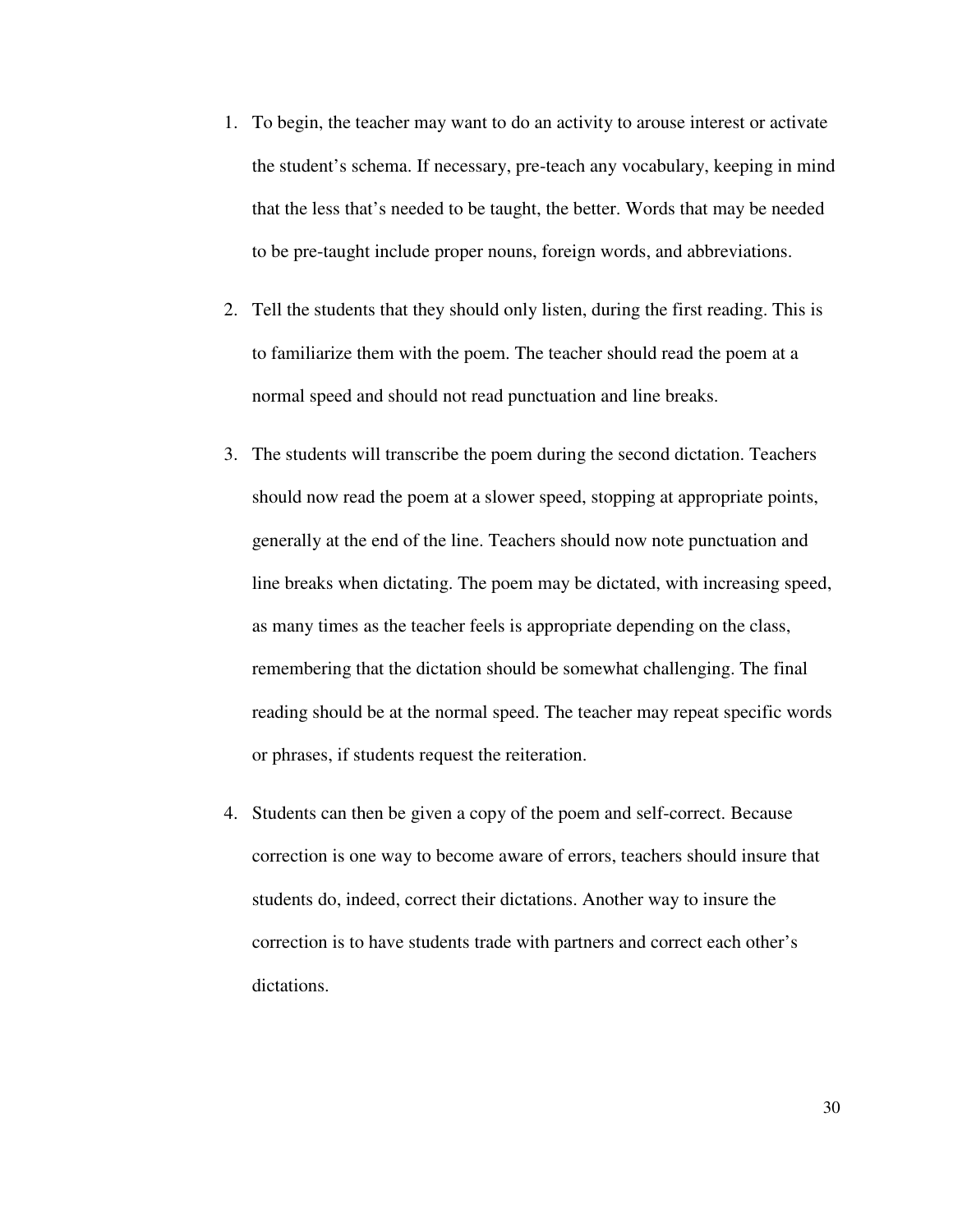Alkire, in Dictation as a Learning Device (http://iteslj.org/Techniques/Alkire-Dictation.html), recommends using dictation at the beginning of class, citing that it focuses students on English immediately, calms them, and ensures punctuality.

Dictations can be kept in a student's portfolio or journal. As previously noted, at the end of the dictation, students can be given a correct copy to check that they have correctly transcribed the poem. Likewise the teacher can write the poem, or have students write it, on the board. The dictation can be used as homework if students are directed to take them home, look up unknown vocabulary, and rewrite them to insure correct spelling and grammar. Teachers should periodically check the student's portfolios, or dictations to monitor student's progress.

Some good dictation poems for lower level students include *The Hammer* or *Fog* by Carl Sandberg. *Love Worn* by Lita Hooper or *Pullman Porter* by Robert Service are two of my favorites for more advanced students. Choose poems you like and that you think are appropriate for your students. Your enthusiasm is often contagious.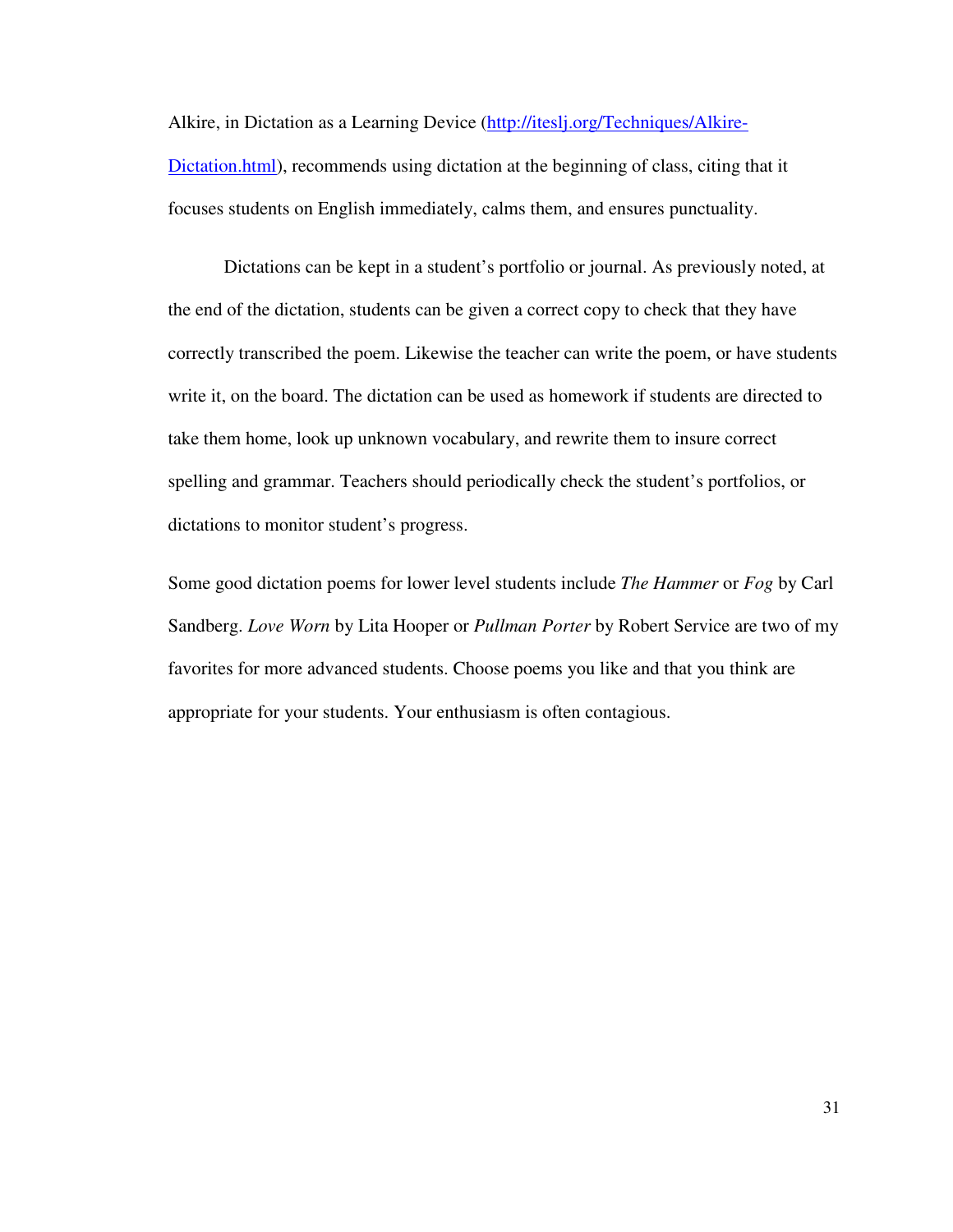### **Activity 3 – 'I AM' POEMS**

### WHAT & WHY

In 'I am' poems, students practice writing sentences, use subordinate and relative clauses and use metaphors. It's also a good way to show students how to brainstorm using clusters and it reminds that paragraphs need to have only one subject. While it's a poem in which students write about themselves, it's probably not a good idea to use this too early in the semester. It can be a very personal poem and some students may need some time to feel comfortable sharing this information.

 Students will need to brainstorm to gather information for this poem. It's best not to show an example of this type of poem before the brainstorming because it might influence the type of information students write down and it's better to allow students to interpret as they understand it to get a truer vision of themselves.

### PROCEDURE

- 1. Give students a student interest cluster (see example on page 33), or write one on the board, and have them write words or phrases describing themselves in the bubbles.
- 2. Have students look over the information in the cluster to see if there a central theme that connects the special things about themselves, their hopes, dreams, concerns, questions, wants, and things they say, hear and touch.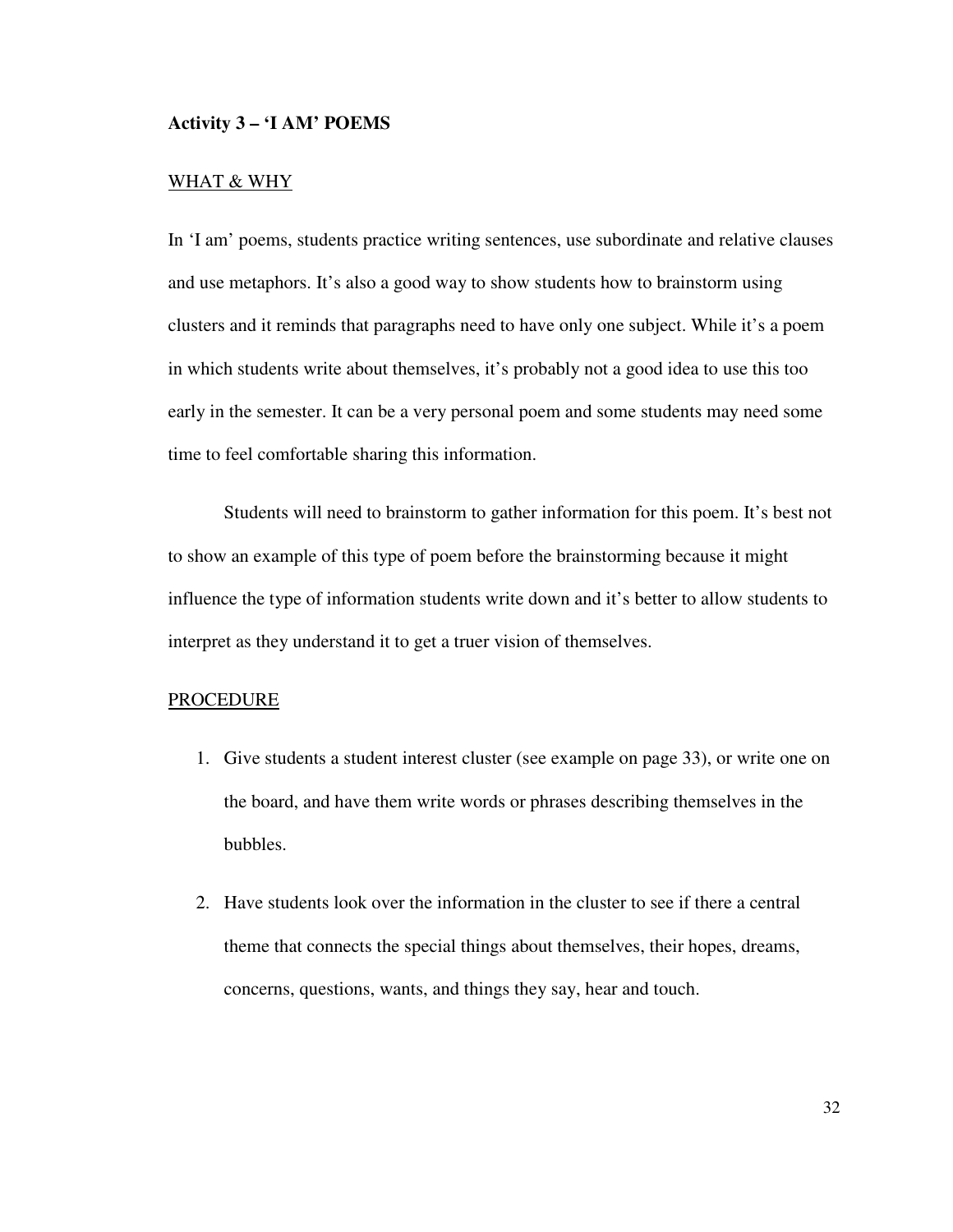- 3. Next, show the pattern of the poem and explain that they are going to write a poem using the information they just gathered in the cluster. Each line in the poem will be one sentence.
- 4. Have students write the first draft of their poems.
- 5. When the first draft is completed, students should read through to insure that the poem has a central theme. Encourage them to revise so the separate sentences all relate to a theme. Point out that this is similar to a paragraph where all sentences relate to the topic – but not in paragraph form.
- 6. Show examples of similar poems and note how the poets expanded on the basic sentences by adding phrases and clauses to add details and make the poems flow better. Also point out that the poems have one theme.
- 7. Depending on the time you have for this activity, students may finish their poems in class (possibly using classmates as peer editors) or they may complete the poems as homework.

Feel free to change the starter verbs in the pattern depending of the class ability. Likewise, it can be changed to a one stanza poem. This kind of poem doesn't necessarily have to be personal; students may use it to describe a famous historical person, a place, an animal, or, even, an event. The verb tense can be changed to past tense when writing about something that has already occurred. Finally, if written about someone or something historical, students can present their poem as a guessing game for their classmates.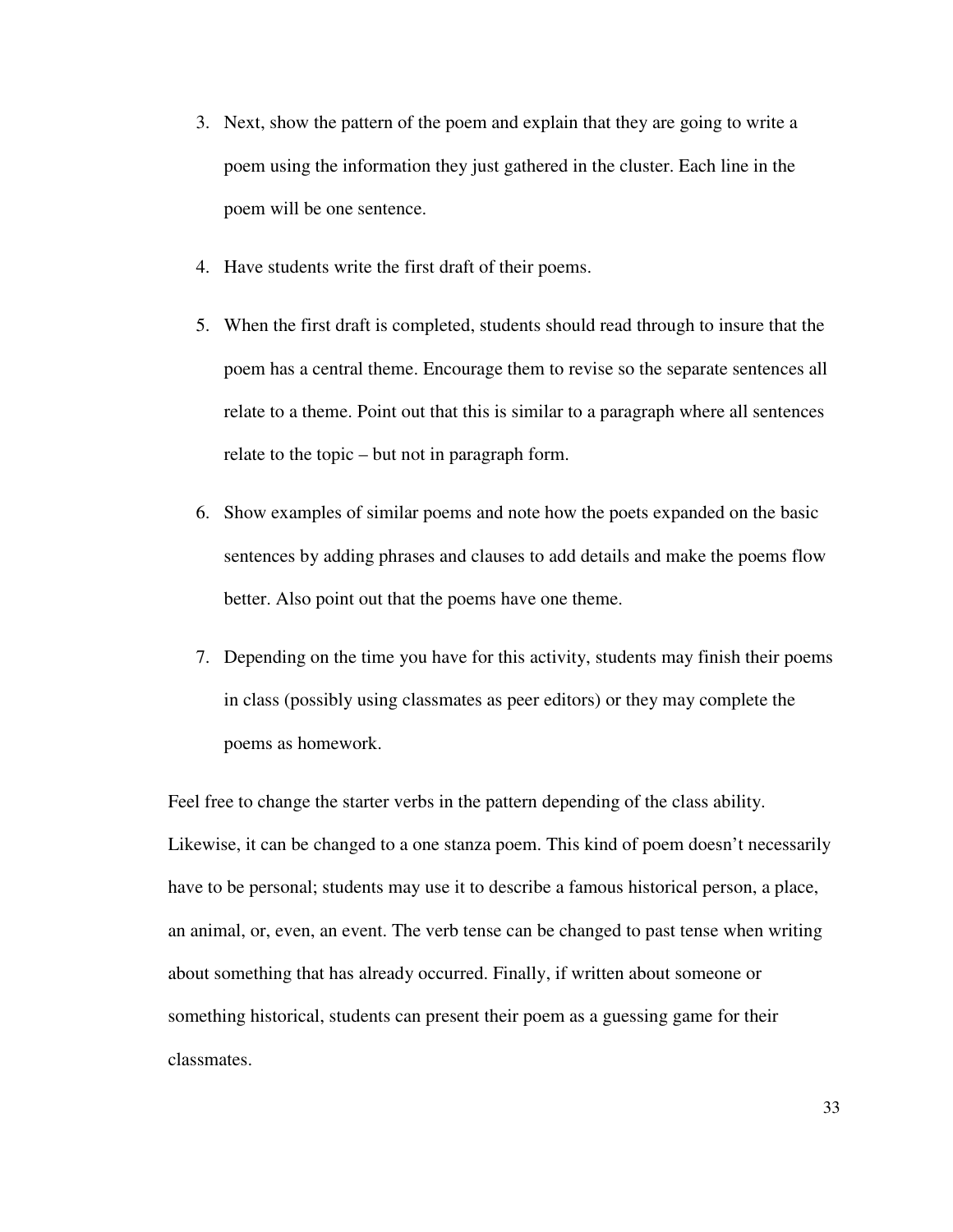*The Quest* 

*I am a traveler who is searching. I wonder what I'm seeking. I hear lonely train whistles in the night. I see canoes on gently flowing rivers. I want to jump on those trains and paddle those canoes. I am a traveler who is searching.* 

*I pretend that I have no worries. I feel it's good to hide your feelings. I touch few people. I worry I'm too distant. I cry when I think about opportunities I squandered. I am a traveler who is searching.* 

*I understand we should live every moment. I say it's important to understand myself. I dream that someday I will. I try to become better every day. I hope I do. I am a traveler who is searching. (Shad Schroeder)*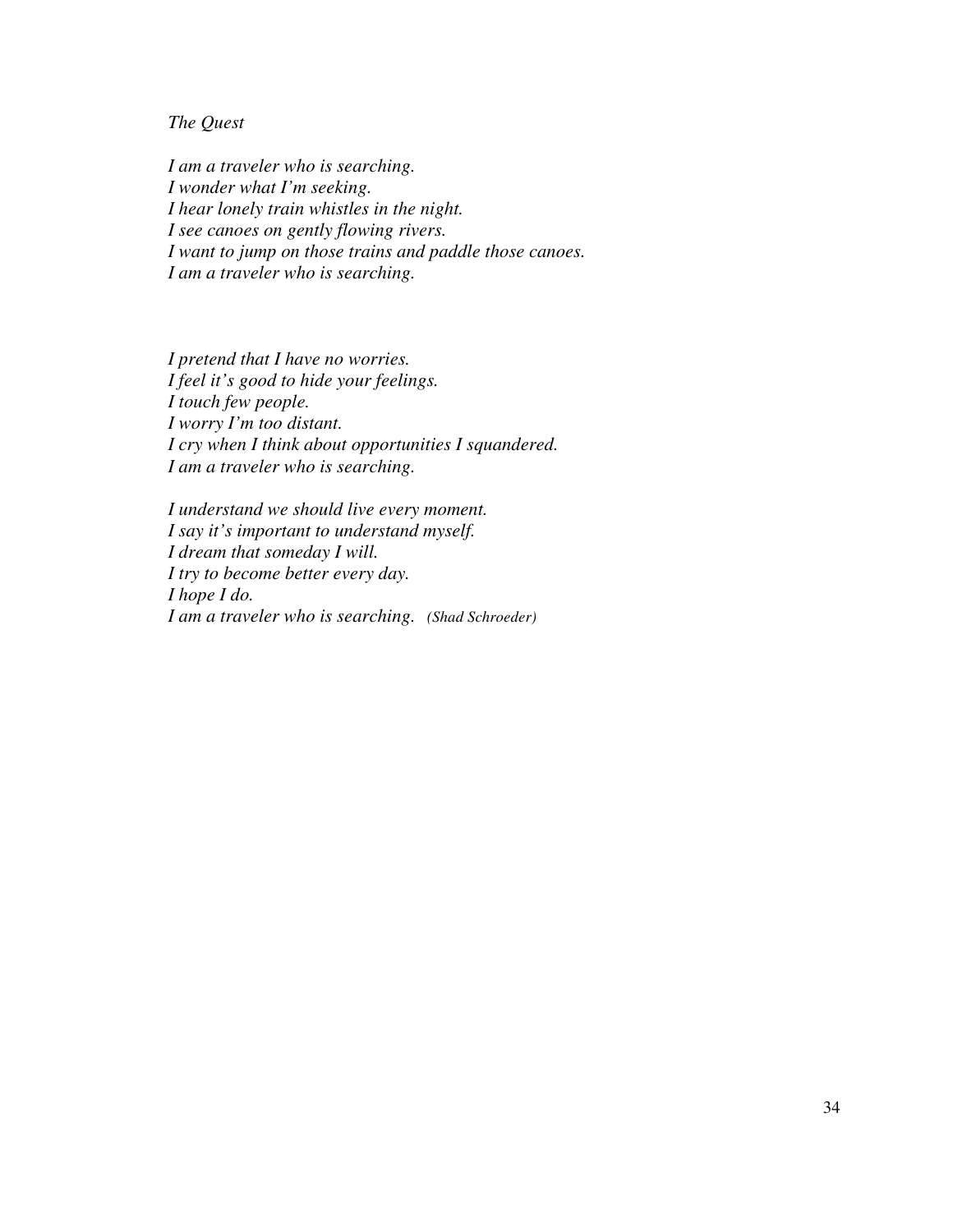

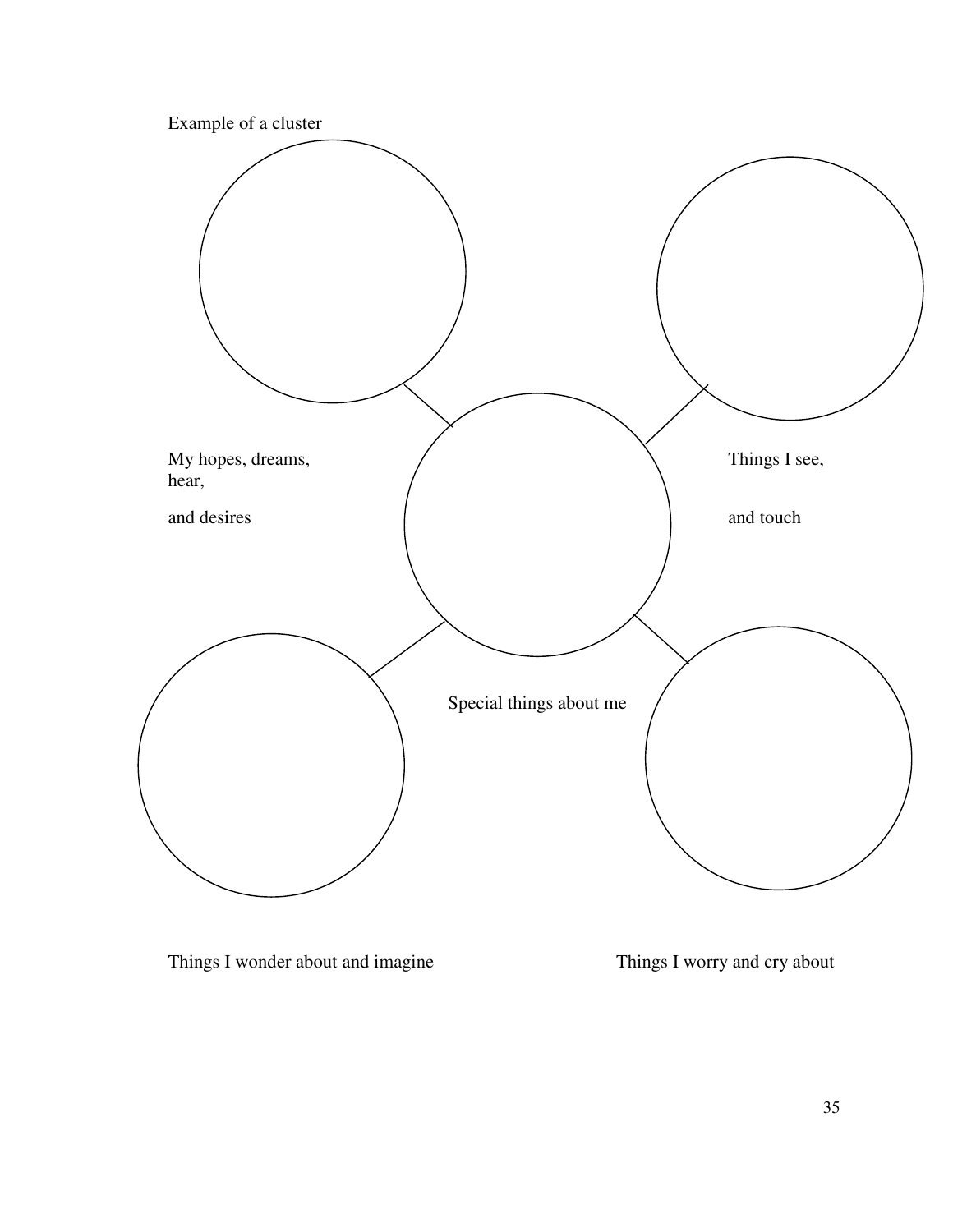# Pattern for 'I am' poems

First stanza

I am (two special things about you/characteristics)

I wonder (something you are curious about)

I hear (a real or imagined sound)

I see (a real or imagined sight)

I want (something that you really want)

I am (The first line of the poem repeated)

### Second stanza

I pretend (something that you pretend to do)

I feel (something that you feel)

I touch (something that you touch)

I worry (something that really concerns you)

I cry (something that make you sad)

I am (the first line of the poem repeated)

Third stanza

I understand (something you believe to be true)

I say (something you believe in)

I dream (something that you want)

I try (something that you make an effort in)

I hope (something that you desire)

I am (the first line of the poem repeated)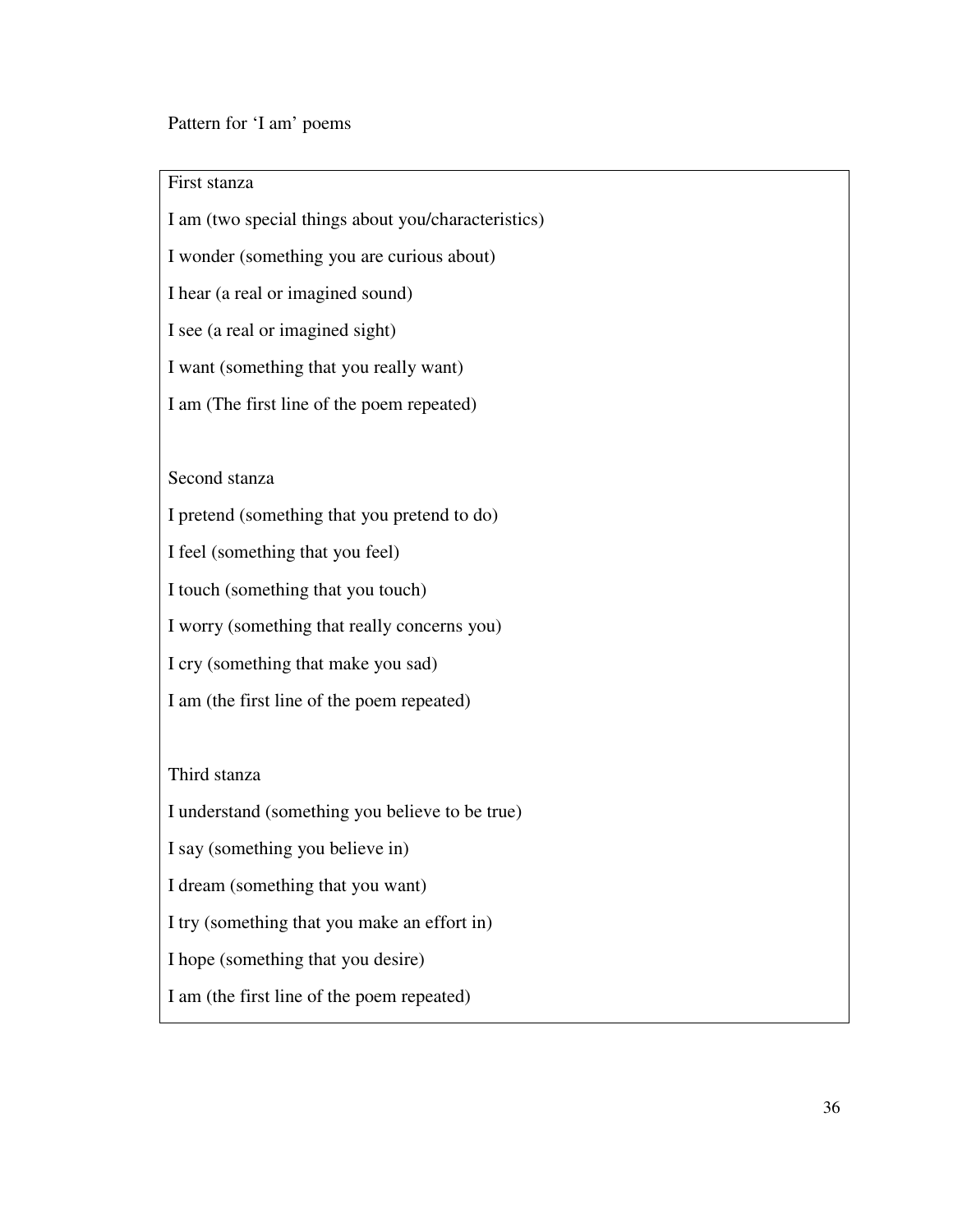## EXAMPLES

#### A Wonderer

I am a wonderer in my life. I wonder what I want to be. I hear nothing about my future. I see only just in front of me. I want to be a great person. I am a wonderer in my life.

I pretend that I have a determined dream. I feel it's not true. I touch many things to find my way. I worry if that is right. I cry when I cannot be convinced of my choice. I am a wonderer in my life. (Byun, Hung-moo)

I am a dreamer. I wonder about my future. I hear a hopeful sound. I see bright sunlight. I want to have a happy life. I am a dreamer.

I pretend that I am always happy. I feel gloomy sometimes. I touch fresh air. I worry what I can do. I cry when I can't control myself. I am a dreamer.

I understand If I do my best, I can do everything. I say I can do it. I dream of a happyful life. I try to understand that I have to study something. I hope I do. I am a dreamer. (Jeong, Da Sol)

I am a lazy and sleepy boy. I wonder why I wake up. I hear noise that is Mom's shouting. I see a clock. I want to sleep more. I am a lazy and sleepy boy.

I pretend to wake up. I feel boring and tired. I touch the clock. I worry that Mom is angry. I cry when I feel sleepy. I am a lazy and sleepy boy.

I understand I must wake up. I say I'm already awake. I dream that this situation is a dream. I try to open my eyes. I hope today is Sunday. I am a lazy and sleepy boy. (Lim, Che Yeong)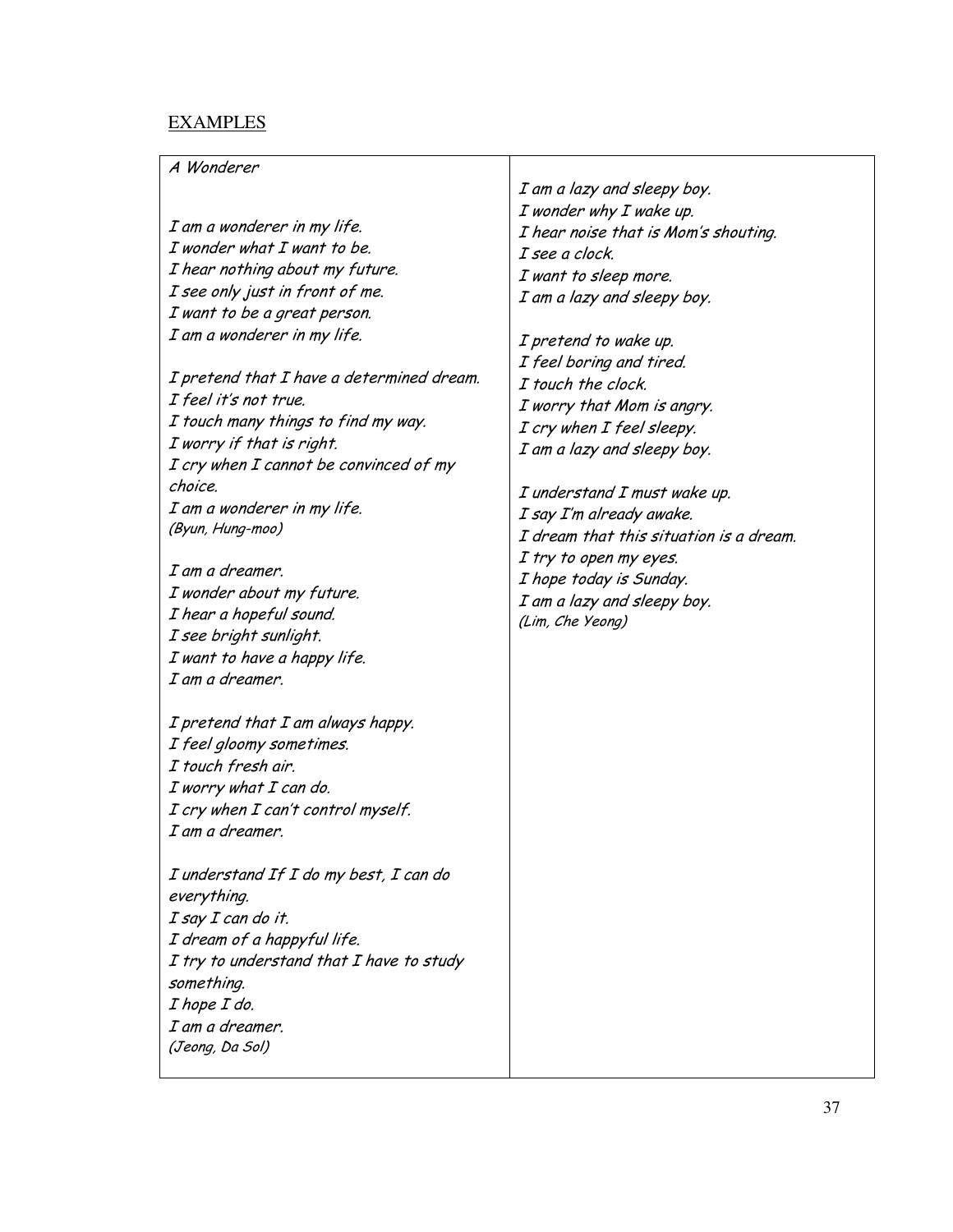### **Activity 4 - CLERIHEWS**

### WHAT & WHY

First written by Edmund Clerihew Bentley around 1905, the clerihew is a four-line poem, or quatrain, with a rhyming scheme in which the first two lines rhyme and the second two lines rhyme (AABB). Usually biographical, the first line traditionally is, or ends in, a person's name; the meter is not of great concern and is often ignored altogether. Clerihews are, or aspire to be, humorous, and are not usually mean-spirited or obscene.

 Clerihews can be used to help students listen for rhymes and understand that rhyming words don't always have the same spellings, e.g. beau/show/dough/woe. Students can write clerihews about themselves, classmates, people in the news, or historical people.

 Nicknames may be used. Other considerations are that some cultures only use one name, or place the family name first as opposed to last. None of this should stop you from using clerihews – they're written for fun and don't need to be taken as seriously as other form poems.

#### PROCEDURE

 The best way to teach clerihews is to give several examples. (Two good websites to gather examples are http://www.poetryteachers.com/poetclass/lessons/clerihew.html and http://www.smart.net/~tak/clerihew.html. Advanced classes may be able to explain how to write the poem by reading several. Putting students in pairs and having them work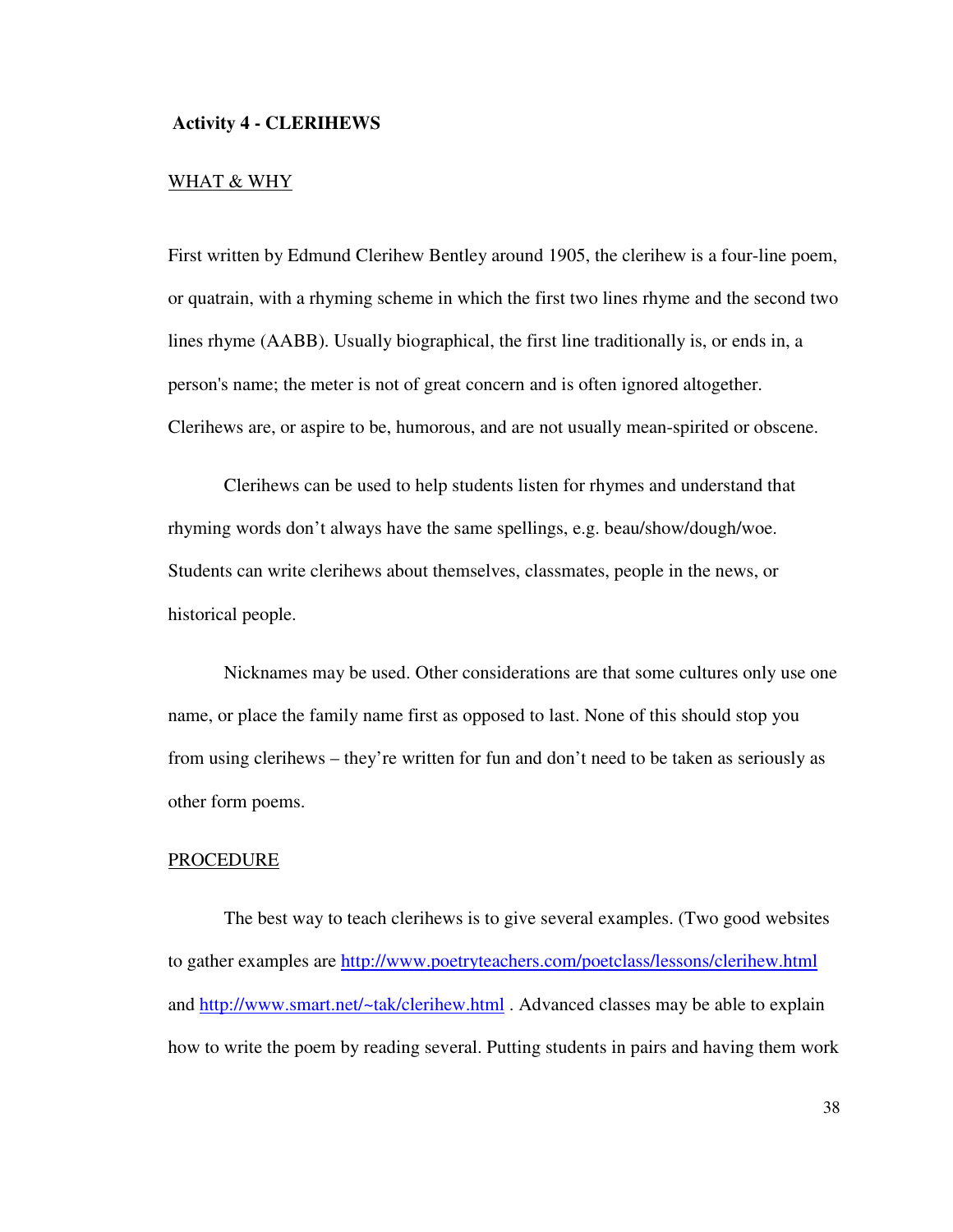together to inductively understand how the poem is written is a good way to teach the format; however, a deductive approach, giving examples and then explaining how to write the clerihew, is an alternative, too. If you choose this way, remember – first line, begin with a name; second line, a fact (true or untrue) about the person that rhymes with the name; finally, the third and fourth lines need to rhyme. Have students identify who or what the poem is about and then what the rhyming word in line two is. Then, have them find the rhyming words in the third and fourth lines.

Two of my clerihews:

*Dilafruz Abdukayunova Franklin Delano Roosevelt A Tajikistani who will really show ya. Understood how others felt. Her sharp mind and spirit are hard to tame. He told us we had nothing to fear This pretty young woman with the alphabet name. And gave us back legal beer.* 

and two by Bentley, himself:

*Sir Humphry Davy Daniel Defoe Detested gravy Lived a long time ago. He lived in the odium He had nothing to do, so Of having discovered sodium. He wrote Robinson Crusoe.*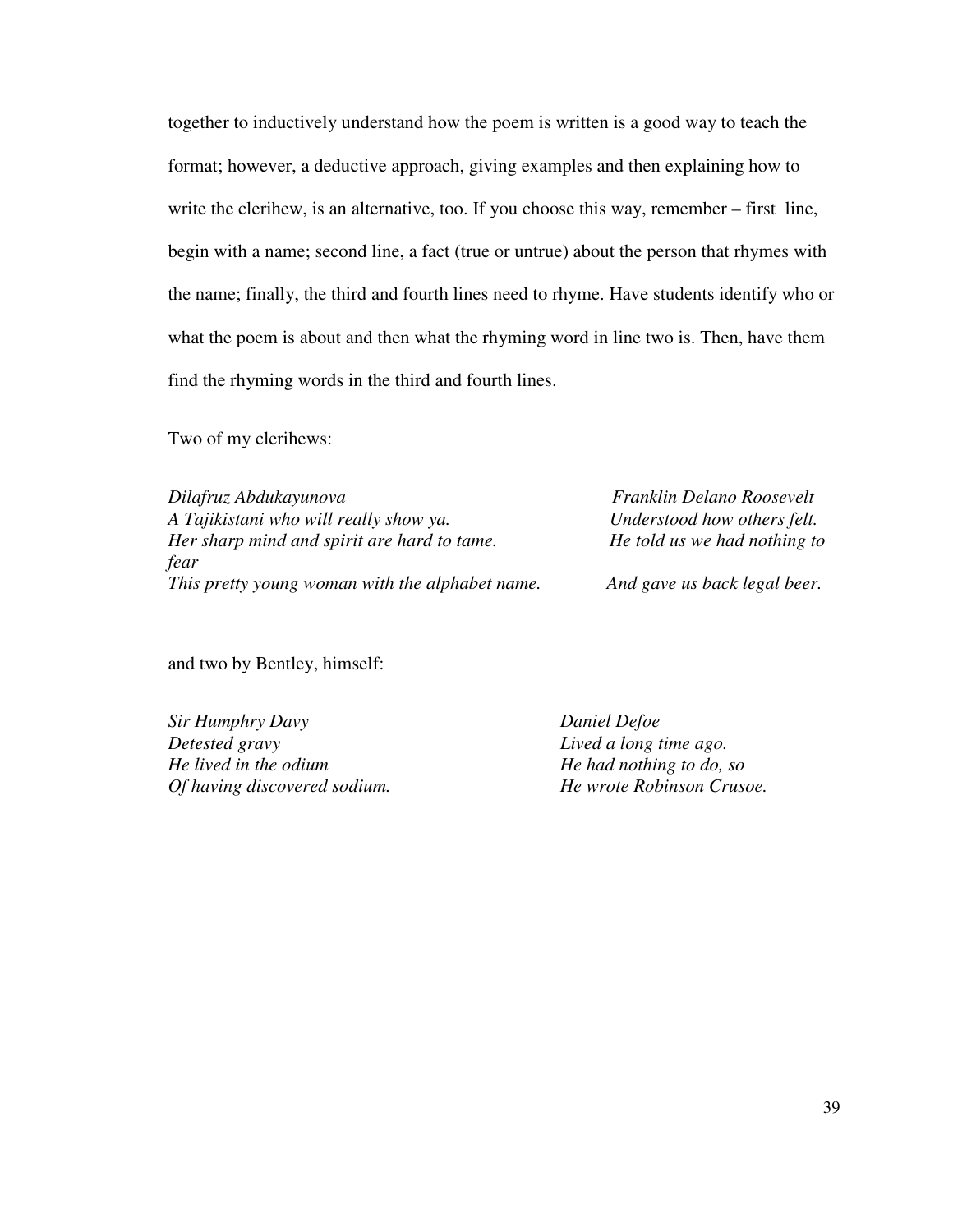#### **Activity 5 – USED TO BE POEMS**

### WHAT & WHY

Students will compare the past with the present using memory poems. Specifically, they will use *used to* to write about past memories.

#### **PROCEDURES**

- 1. Begin by teaching or revising *used to* something that was or happened in the past, but isn't happening or doesn't happen now. I generally use a personal example by showing a picture of myself when I was 29 years old. (At this writing, I'm 53 years old.) After students have had a chance to digest the differences, I solicit some from the class and write them on the board. The picture provides a lot of fodder for comparison – I used to be thin, but now I'm fat, I used to be a military police officer, but now I'm a teacher, I used to be young and handsome, but now I'm old and ugly. This often elicits laughter and cries that I'm still handsome. That's all right, this is supposed to be light and fun, but I drop the handsome/ugly comparison to avoid confusion and just note that I'm no longer young. This reinforces that not all information gathered in a brainstorm is used.
- 2. Next I have students brainstorm for a few minutes about things they used to do, be, or have. An alternative is to have them think about a specific friend or acquaintance.
- 3. While students brainstorm, write on the board *I used to … but now I, You used to … but now you …, We used to … but now we, He/She used to … but now he/she*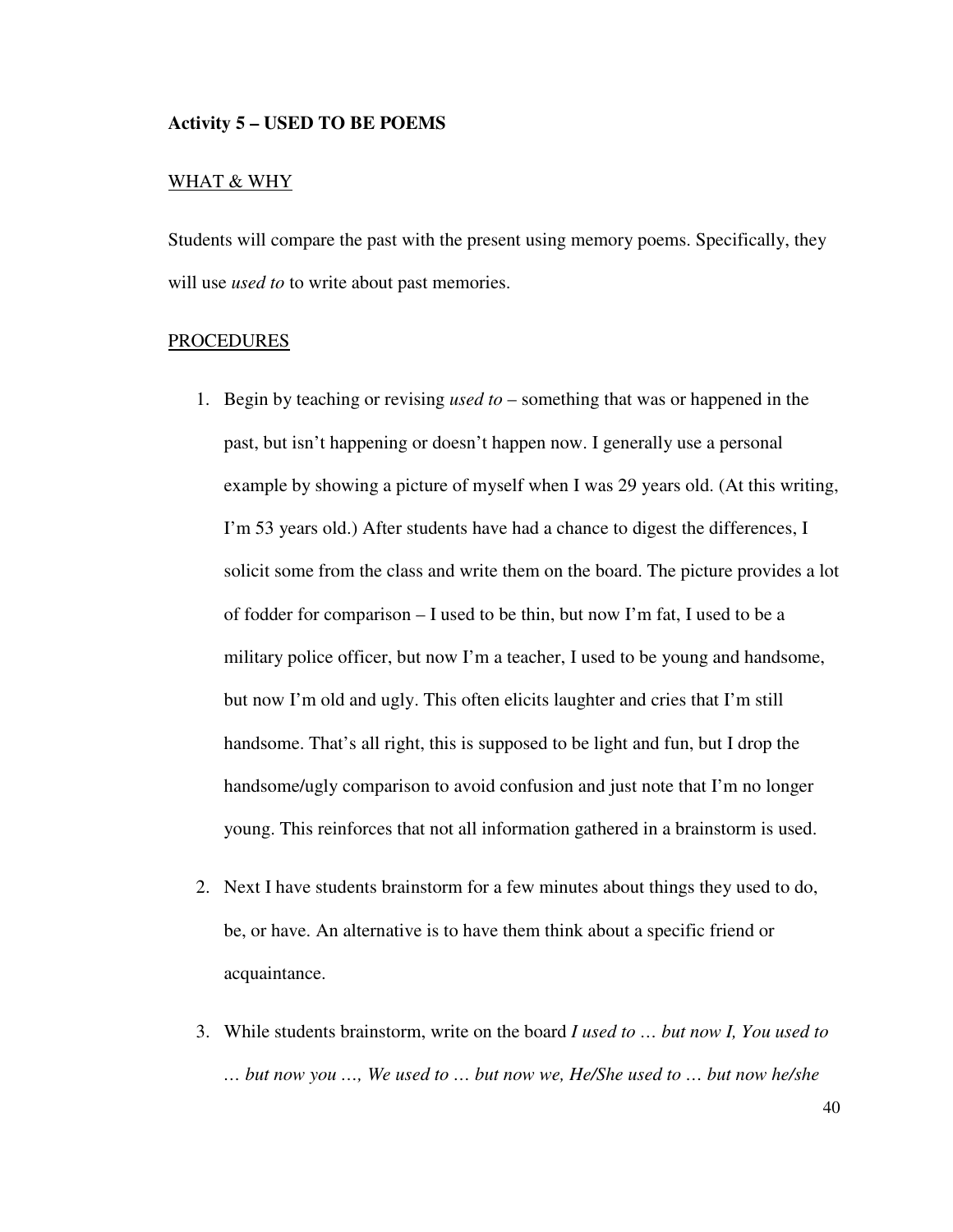*…* . Also write the verbs *be, do* and *have*. Encourage students to provide and use other verbs as well.

- 4. Now give students ten minutes to write several pairs of sentences. When they finish, have them share with a partner or small group.
- 5. Encourage students to follow the form, but allow them the chance to spread their wings and deviate for 'art's sake'. Dropping the *but* and writing twice as many sentences or using semicolons or adding a coda at the end is acceptable.

Insure that the students are using *used to* properly (that the condition no longer exists). Another possible error to look for is not putting on the proper ending for the third person singular pronouns. Other possible errors are leaving out the *to* (*I used eat*) and using the wrong verb form (*I used to eating*). Finally, be sure they understand that, while *used to* sounds like *use to*, used is spelled with a *d* at the end of the word.

*A Work in Progress* 

*I used to be a military police officer But now I'm a teacher.* 

*I used to catch bad guys committing crimes But now I try to capture student's imaginations.* 

*I used to walk a beat on an army post But now I stand in a classroom.* 

*I used to take tests But now I give them.* 

*I used to be a student But now I'm a teacher.* 

*And I still try to learn something new every day. (Shad Schroeder)*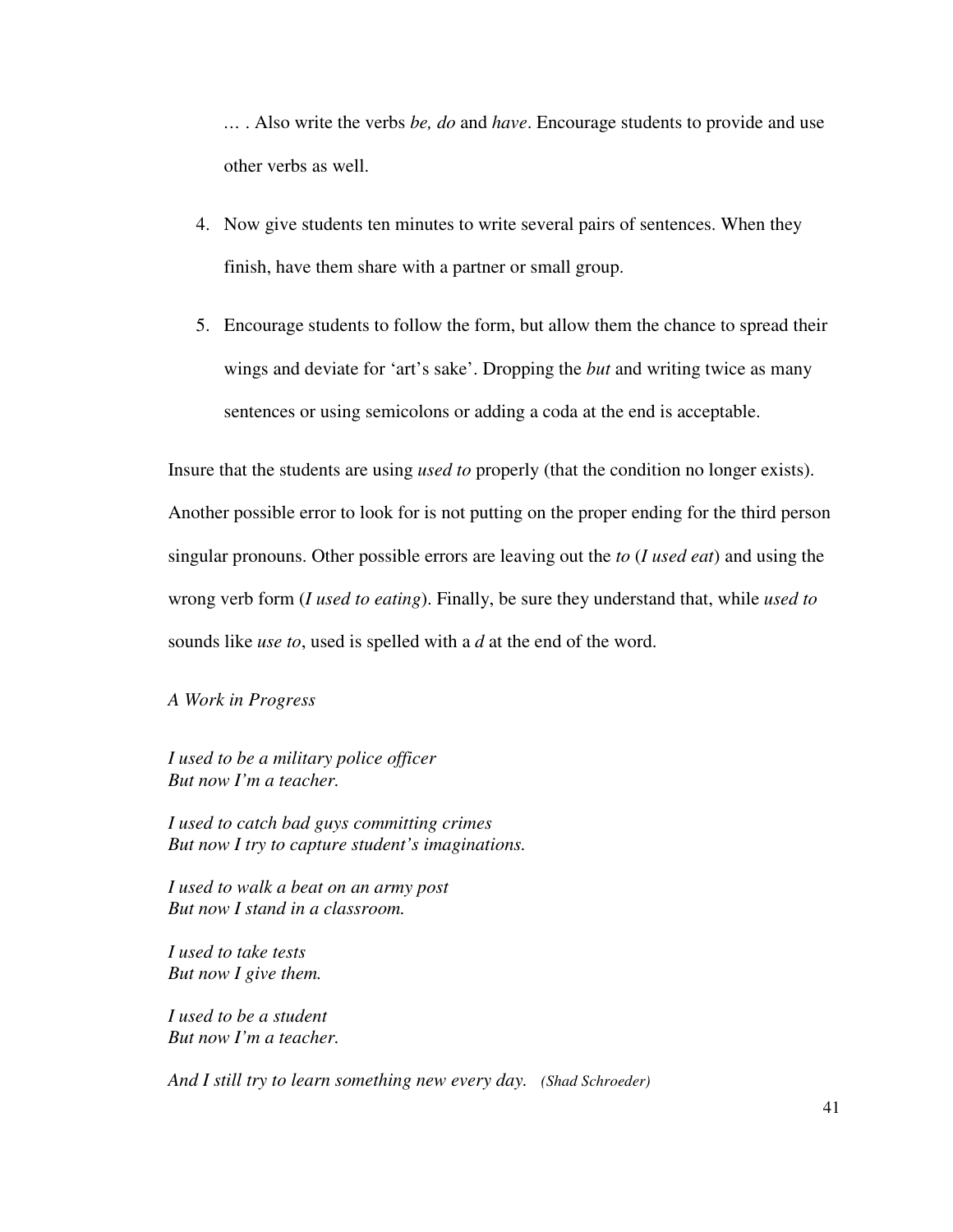# **EXAMPLES**

I used to be thin  $\Box$  Because of You But now I am stuffed.

But now I'm unattractive.

I used to enjoy being with my boyfriend But now I never cry. But now I'm very lonely.

I used to live with my parents But now I'm not alone. But now I'm alone. (Kim, Na-youn) I used to be weak

 I used to be very short. I used to be charming example and tall.

I used to cry

I used to be alone

But now I'm strong.

 I used to be passive But now I'm active.

 Because Now I'm with you! (Lee, Hock Jin)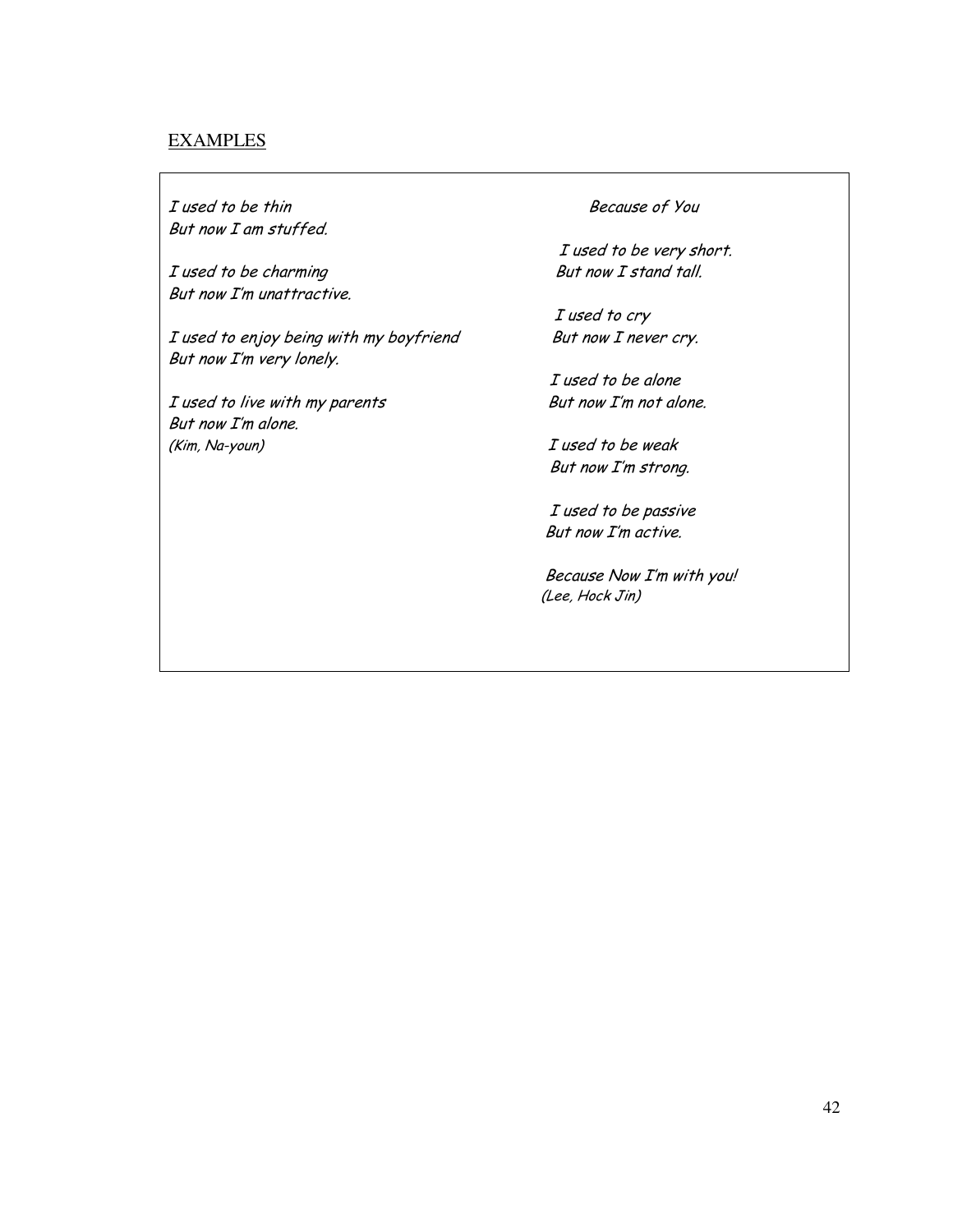## **Activity 6 – CINQUAIN POEMS**

#### WHAT & WHY

The cinquain consists of five lines and is shaped like a diamond. Students will practice working with nouns, synonyms, gerunds, and adjectives. Cinquains can also be used to revise these parts of speech. Because of the strict form, students will have to search for the perfect word which can encourage thesaurus and dictionary work. Punctuation and capitalization is also required, as is correct spelling. As with other activities, this gives students an outlet for their creativity.

 The poet who is credited with inventing the cinquain form is Adelaide Crapsey. In her version of the form, lines 1 and 5 consist of two syllables, line 2 consists of four, line 3 consists of six, and line 4 has eight syllables. Clearly influenced by the haiku, following Miss Crapsey's formula might prove too difficult for many classes, but could be an appropriate challenge to an advanced class.

#### PROCEDURE

- 1. Tell students that we will create a poem that describes something or someone without sentences. Have students name different parts of speech and what they do and write them on the board.
- 2. Students can be put in pairs or groups of three and given an example, or two, of a cinquain and asked to identify the parts of speech in each line. Insure students note the relationship with the first and the last lines.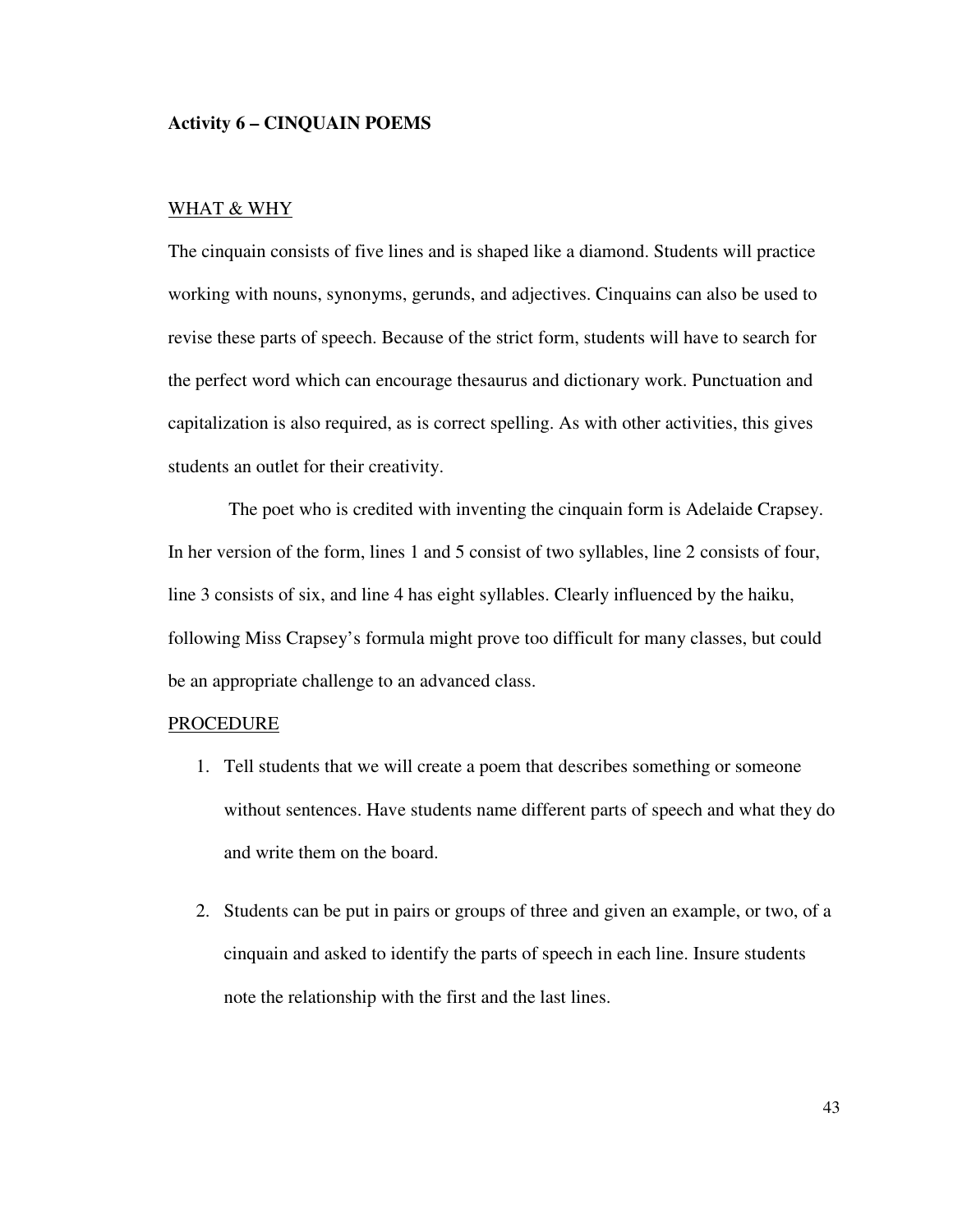Line 1: Noun Line 2: Two adjectives (description words) Line 3: Three gerunds Line 4: Four word phrase Line 5: Synonym or closely related word for line 1 noun

- 3. Write a template of the form on the board.
- 4. Ask students to provide different topics, choose one, and have students suggest synonyms for the nouns. Decide which topic to use and write the noun and synonym on the board, at lines 1 and 5.
- 5. In their groups, have students offer adjectives for the nouns and write them on the board. Choose two and write them in line 2 with the proper punctuation.
- 6. Next have students think of appropriate gerunds, write them on the board and choose three to put in line 3. Again, point out that the words are separated by commas.
- 7. Now ask students to think of a four word phrase that describes the topic. Elicit some and write them on the board. From the list, choose one to write in line 4.
- 8. Choose a student to read the poem to the class. Have the groups discuss the poem and decide if they want to change something in it. Encourage them to make changes to make the poem more meaningful or easier to read. (This reinforces that writing is a process and that editing is an important part of the process.) If changes are made, have another student read the revised poem.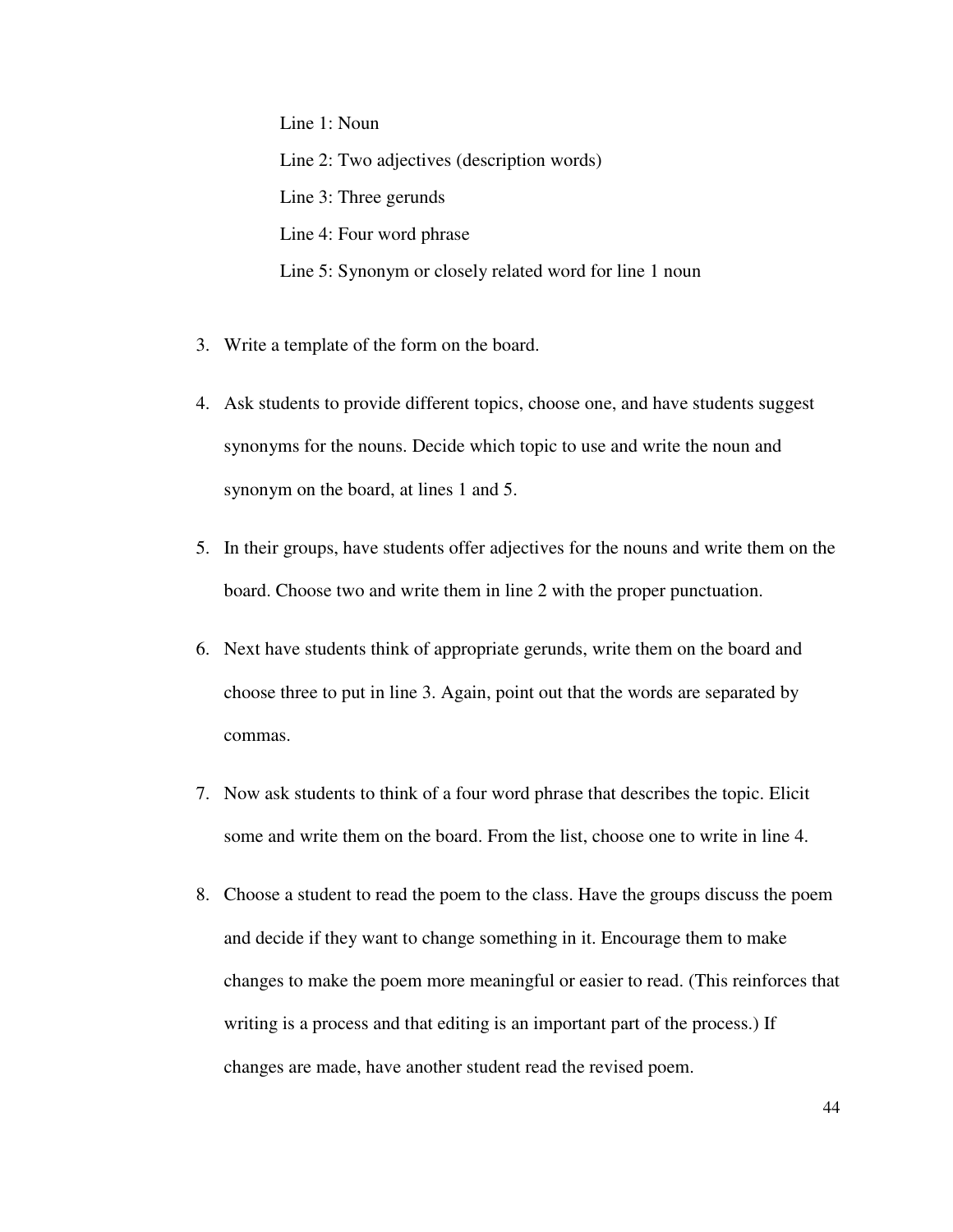9. In class, have students individually write their own cinquains, have a partner read it and offer suggestions. Finally, have the students write the revised versions as homework. Suggest they use center justification to make the poem more diamond shaped. Encourage students to include a picture with their poem.

An alternative to writing the fourth line as a four word phrase is to write a short sentence describing the topic.

### **EXAMPLES**

*English Problem, trying Reading, writing, speaking Learning isn't always easy Language (Shad Schroeder)*

*Korea Dynamic, passionate Exciting, changing, Fighting! A country on the move Home (Shad Schroeder)*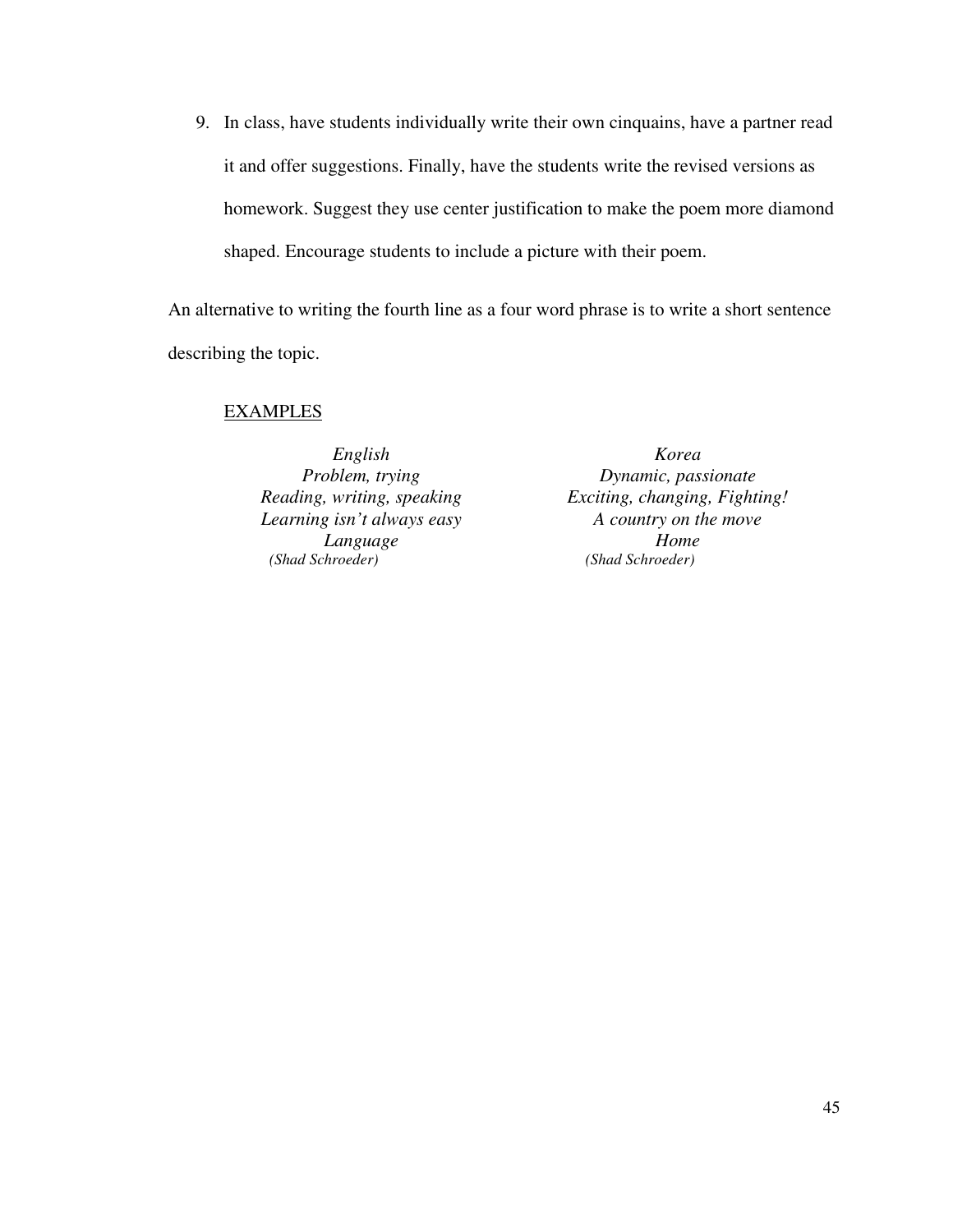Love Passionate, obsessive Caring, waiting, chafing Must pay the price. Pain (Suzy Bautista's class)

Exam Difficult, challenging Worrying, nervous making, time flying Emptiness in my head. Frustration

(Jungsun Ahn)

**Traveling** Exciting, interesting Looking, listening, feeling Everything new to me. Wonderland (Seonmi Jang)

Test Difficult, complicated Thinking, memorizing, studying Become my own knowledge Pleasure (Hyunsung Bae)

Future Fearful, painful Challenging, trying, enduring Patience pays the reward. Road (Lee, Youn-ji)

**Starbucks** Sweet, hot Roasting, brewing, drinking Guess who's always there. Shad (Eunji Byun)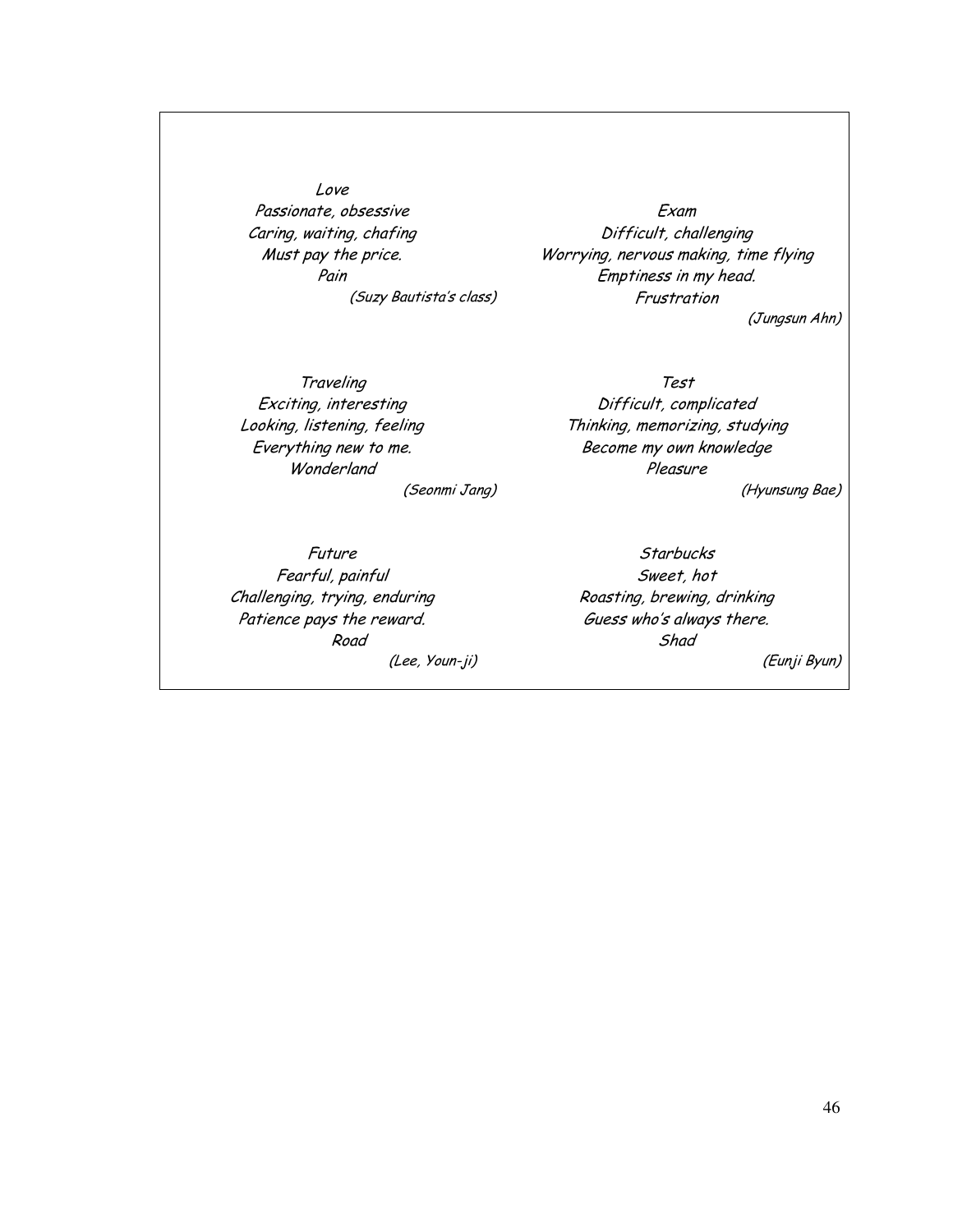## **Activity 7 - DIAMANTE (dee ah MAHN tay) POEMS**

### WHAT & WHY

The diamanté poem is similar to the cinquain in that it has a fixed form and students practice working with nouns, synonyms, gerunds, and adjectives. They can also be used to revise these parts of speech and students have to search for the exact word which can encourage thesaurus and dictionary work. Punctuation and capitalization are also required, as is correct spelling. The diamanté, as opposed to the cinquain, is made up of seven lines and the final line, rather than reiterating the noun in the first line, is the opposite of the first line, so students will also practice using antonyms. The final line can also be what the first line changes into by the end of the poem, i.e. smile to laugh, but this is more difficult and it's probably better to focus on opposites.

## **PROCEDURE**

This is the format of the diamanté.

Line 1: Noun

Line 2: Two adjectives related to the noun in line 1.

Line 3: Three gerunds related to the noun in line 1.

 Line 4: Two nouns related to the noun in line 1 and two nouns related to the noun in line 7.

Line 5: Three gerunds related to the noun in line 7.

Line 6: Two adjectives related to the noun in line 7.

Line 7: Noun (the opposite, or what the word evolves into, of the noun in line 1).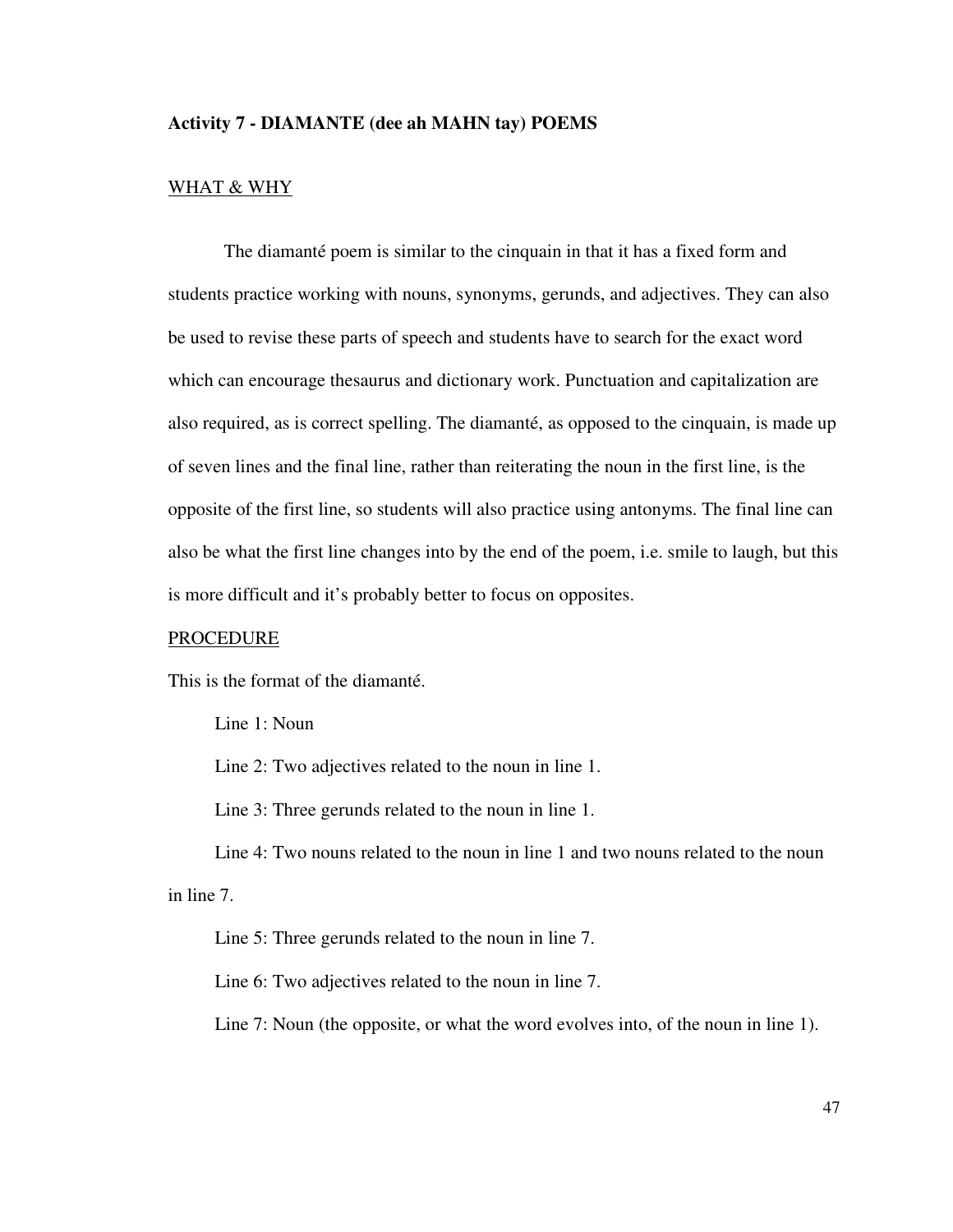- 1. Begin by asking a student to draw a diamond shape on the board. If the drawing is large enough, write an example diamante poem in it, explaining that this kind of poem is called a diamanté.
- 2. Give examples to groups of two or three and have them identify the parts of speech in each line. Ask what the relationship with the first and the last nouns are. Have students define all the parts of speech, using dictionaries if necessary. Make sure they notice where the change in line 4 occurs.
- 3. Explain that the easiest way to write this poem is to decide on the first and last lines. Have students think of pairs of opposites and write them on the board.
- 4. Students decide which pair to use for the whole class poem and the teacher writes the words on the board.
- 5. Now have students generate adjectives that relate to each noun. Write the adjectives in two separate columns on the board. Encourage students to use thesauruses and dictionaries if they have difficulty coming up with words. Then have the students choose which adjectives to use and write them in the appropriate place under or above (lines 2 and 6) the nouns. Note that you punctuate the lines with commas.
- 6. Repeat the process with the gerunds (lines 3 and 5).
- 7. Repeat the procedure for the nouns for line 4. If students have difficulty finding enough single nouns for this line, the format can be changed so that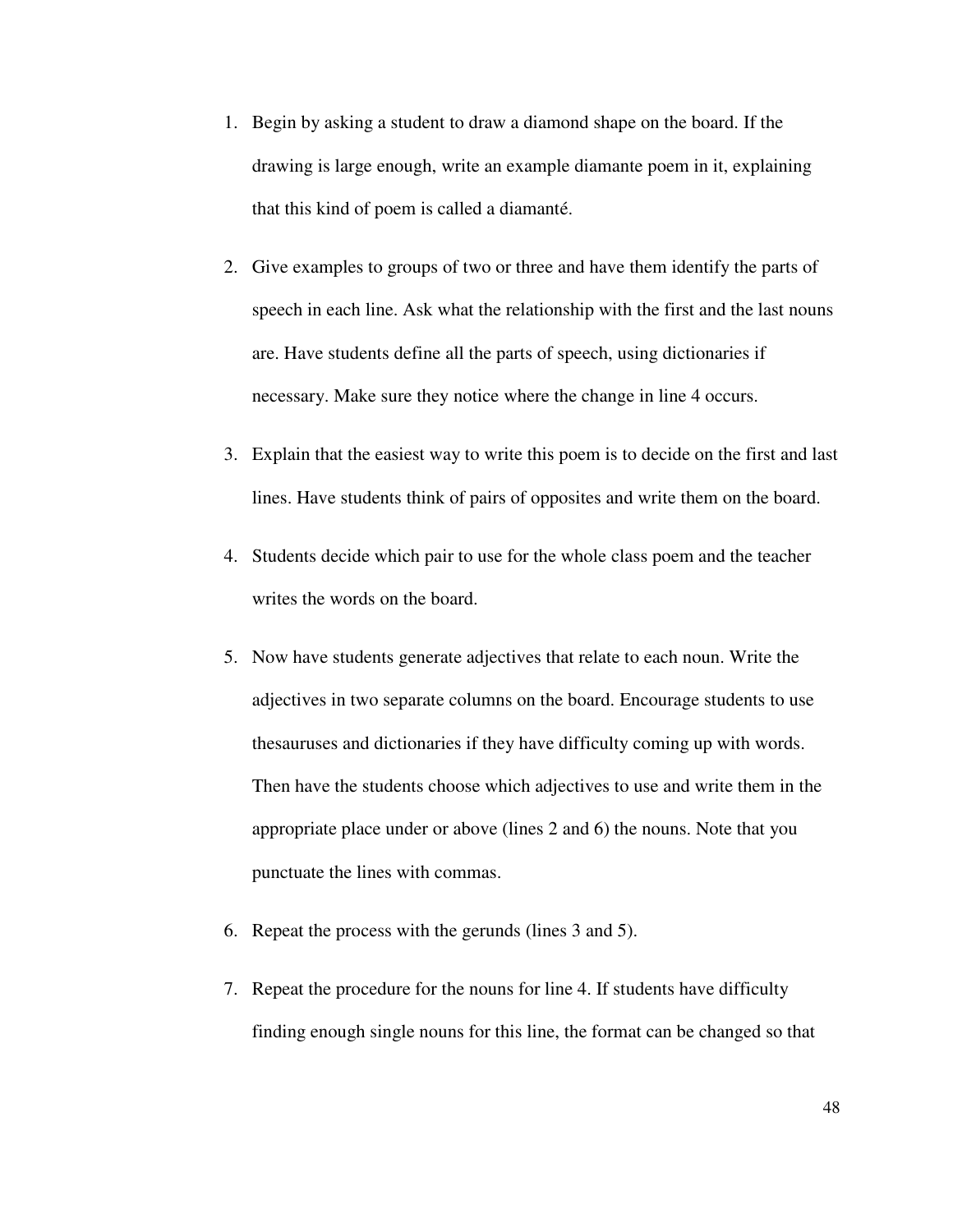students may use noun phrases instead. The changing point (after the first two nouns) can be separated by a comma as with the other words, or by a hyphen.

- 8. Have a student read the poem out loud and let students make any changes they feel will make the poem better.
- 9. Finally, have students work in pairs or groups of three to write their own diamanté poems. They can choose from the list that has been generated on the board or make their own pairs.

Possible subjects for student poems include describing friends or family that have opposite personalities, abstract ideas (love versus hate), protagonists, change (child to an adult), or to describe a person (first name in line 1, last name in line 7).

Two helpful websites for students writing diamanté poems, especially if they are doing it for homework, are: http://www.writingfix.com/leftbrain/diamante.htm#student – a great site for students to use to generate pairs and http://www.readwritethink.org/materials/diamante/ – provides a computerized template

for writing diamanté poems.

# EXAMPLES

*Smile Mirthful, cheerful Sparkling, captivating, grinning Snicker, giggle – chuckle, chortle Beaming, whooping, guffawing Jubilant, exultant Laugh* 

*'F' Bad, low Partying, failing, crying Flop, loser, winner, hero Studying, succeeding, passing Great, top 'A' (Shad Schroeder)*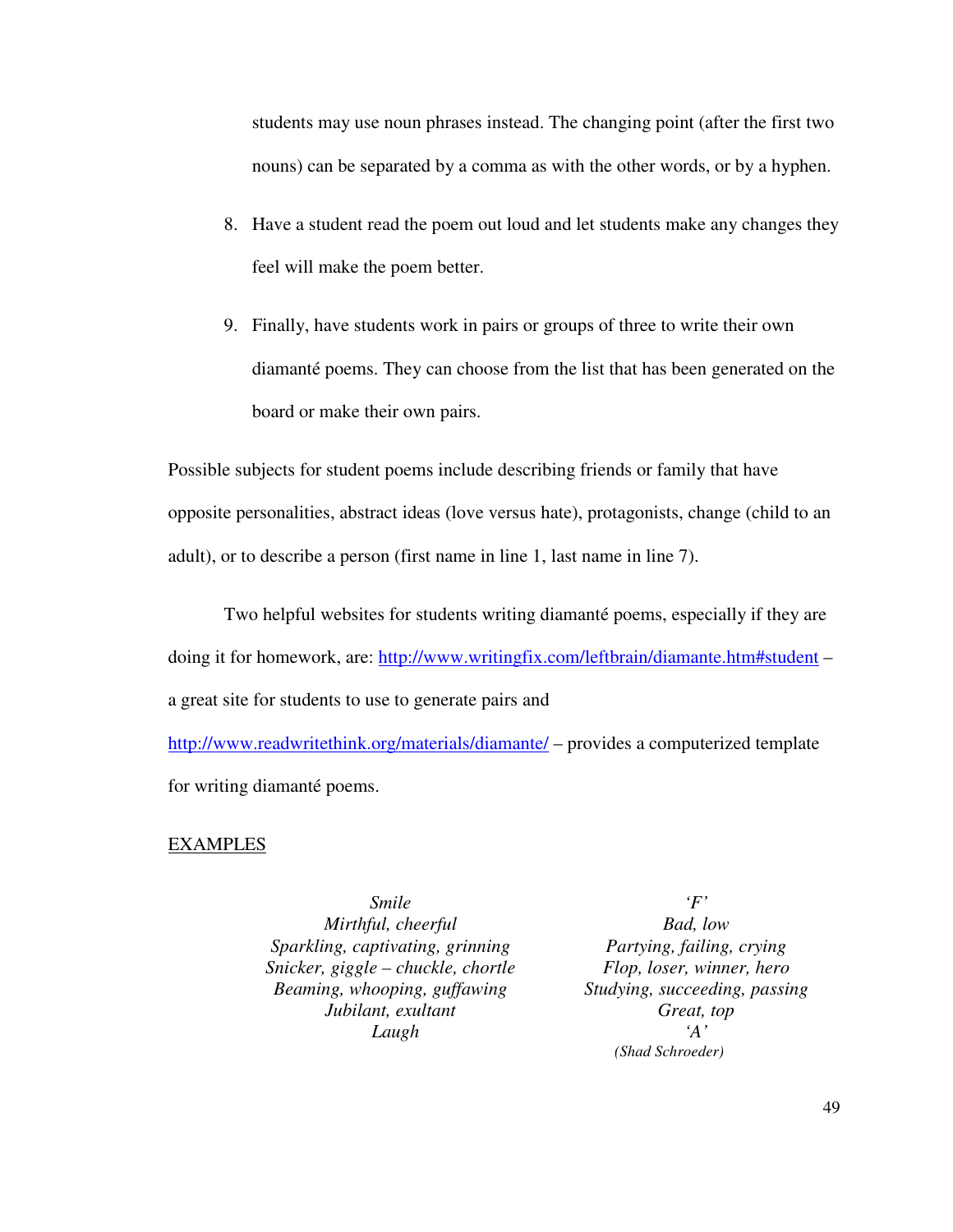Patriot Bold-hearted, loyal Sacrificing, devoting, guarding Nationalism, determination, rebellion, espionage Betraying, deceiving, leaving Disloyal, dishonest Traitor

(Eun-Gyu Shin)

New Fresh, clean Delivering, starting, living Baby, rookie – wrinkles, grandfather Slowing, respecting, aging Vintage, dirty Old (Ahn, Sung-baek)

> Angel Divine, holy Flying, shining, harp-playing Heaven, light, curse, hatred Falling, fighting, alluring Dark, distrust Demon ( Hyujin Song)

Cruel, merciless Shooting, exploding, refugeeing Death, soldier, dove, Nobel Prize Living, helping laughing Harmonic, hopeful Peace

War

(Jiwan Lee)

Married Settled, joyful Loving, exciting, satisfying Honeymoon, baby, freedom, pessimist Searching, crying, envying Sad, alone **Single** (Kang, Jeong Heon)

> **Smart** Diligent, respectable Trying, winning, flying Book, pen, TV, computer Sleeping, failing, escaping Lazy, dull **Stupid**

(Monica)

Spring Warm, shiny Melting, creating, blooming Flower, green – snow, white Snowing, freezing, icing Cold, gloomy Winter (Kim, Hong-cheol)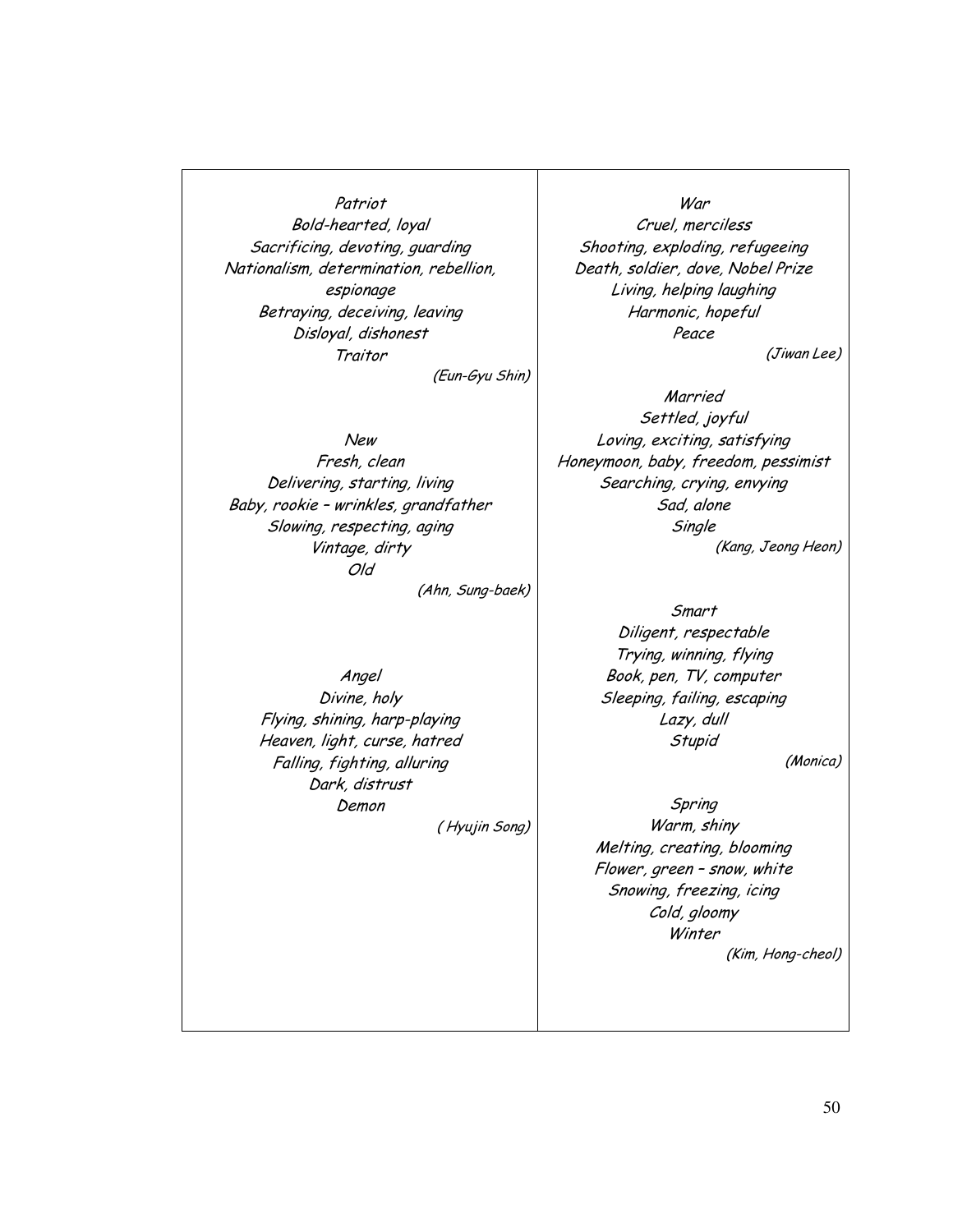## **Activity 8 – APOLOGY POEMS**

## WHAT & WHY

In this exercise, students will listen to and write a dictation of the William Carlos

Williams poem *This Is Just To Say*. They will also discuss the poem and, finally, write

poems of apology, using the same format.

This Is Just To Say

I have eaten the plums that were in the icebox

and which you were probably saving for breakfast

Forgive me they were delicious so sweet and so cold

## PROCEDURE

- 1. Dictate *This Is Just To Say* indicating the end of lines and the line breaks. Because no line is more than three words, the entire line should be able to be read completely. (Alternately, instead of a dictation, the teacher could only read the poem aloud to the class while they follow reading a written copy of the poem.)
- 2. Ensure that the students have correctly written the poem either by walking around and checking or by giving them a copy of the poem. After students have correctly written the poem, begin a discussion about what the students think about the poem, i.e. what's the purpose, who was it written to, do they like the poem, who wrote it, is it really a poem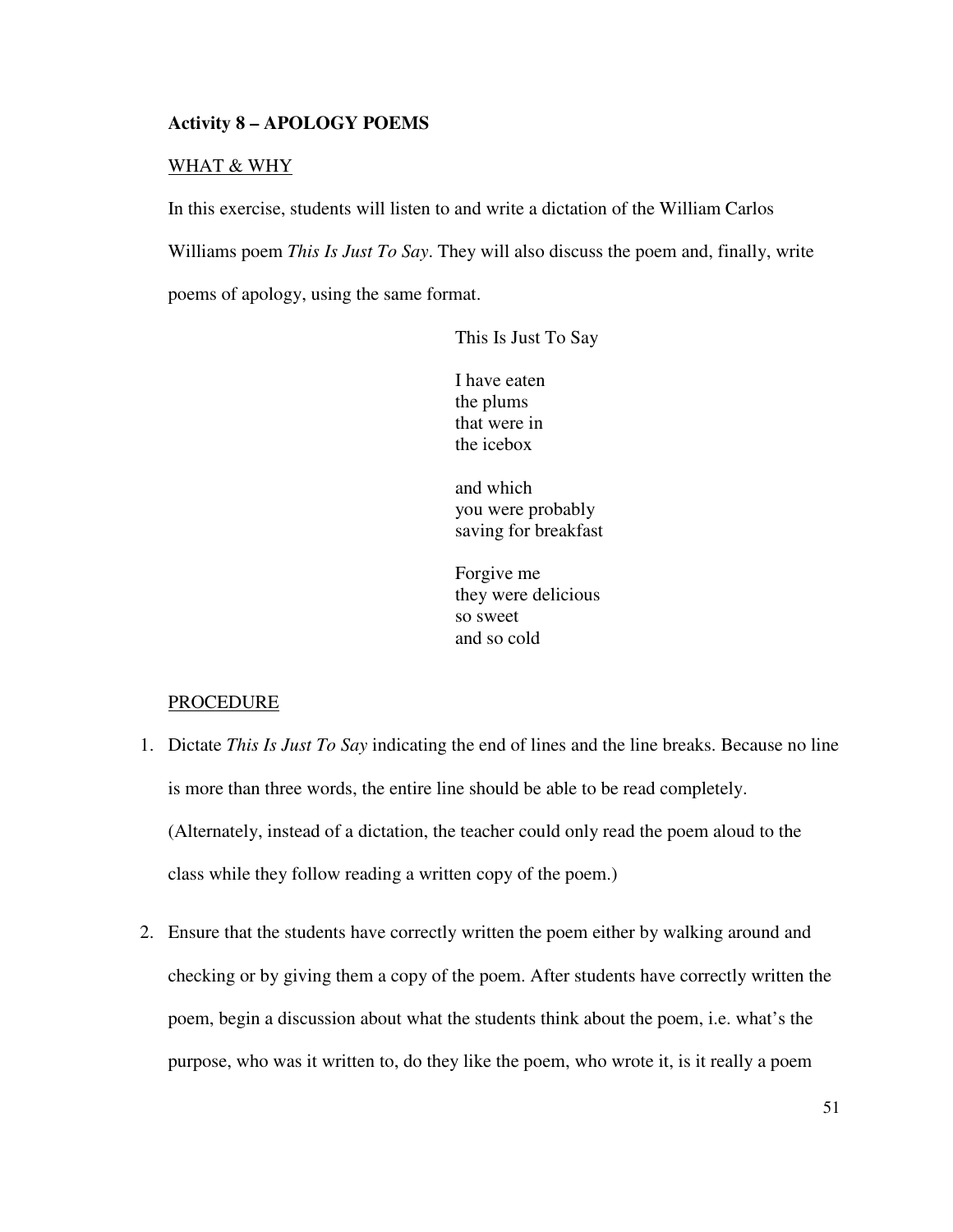and why? Help students with vocabulary questions they may have – icebox, may be unknown.

- 3. Next tell them the story of the poem. Williams, a doctor and poet, got up one morning before his wife, Flossie, and saw a bowl of plums in the refrigerator (icebox). Even though he knew Flossie wanted them for breakfast, he succumbed to temptation and ate all the sweet and cold plums. Afterward he felt guilty and wrote her a note of apology. Recognizing that the note could be a poem, he wrote it in short lines to make it sound conversational.
- 4. Point out that the three *s* sounds in the last three lines give the poem a mouthwatering effect and changes the idea of the apology – that, maybe, Williams was more impressed with how good the plums were than he was sorry that he ate them. When I read the poem aloud, I really emphasize the sweet, succulence of the plums and how much I enjoyed them.
- 5. Have students think about a time, or imagine a time, when they did something they regret – even though they might have had a good time doing it. Then, following Williams' general format, write an apology poem. Ask them to try to balance their being sorry with the fact that they still enjoyed what they did. They need not begin their poem with the same line/title, but may want to start it with *Sorry, Mom* or *I Wish I Could.*
- 6. Finish by having students read their apology poems.
- 7. A nice way to end this lesson is with a reading of Erica-Lynn Gambino's poem for Williams.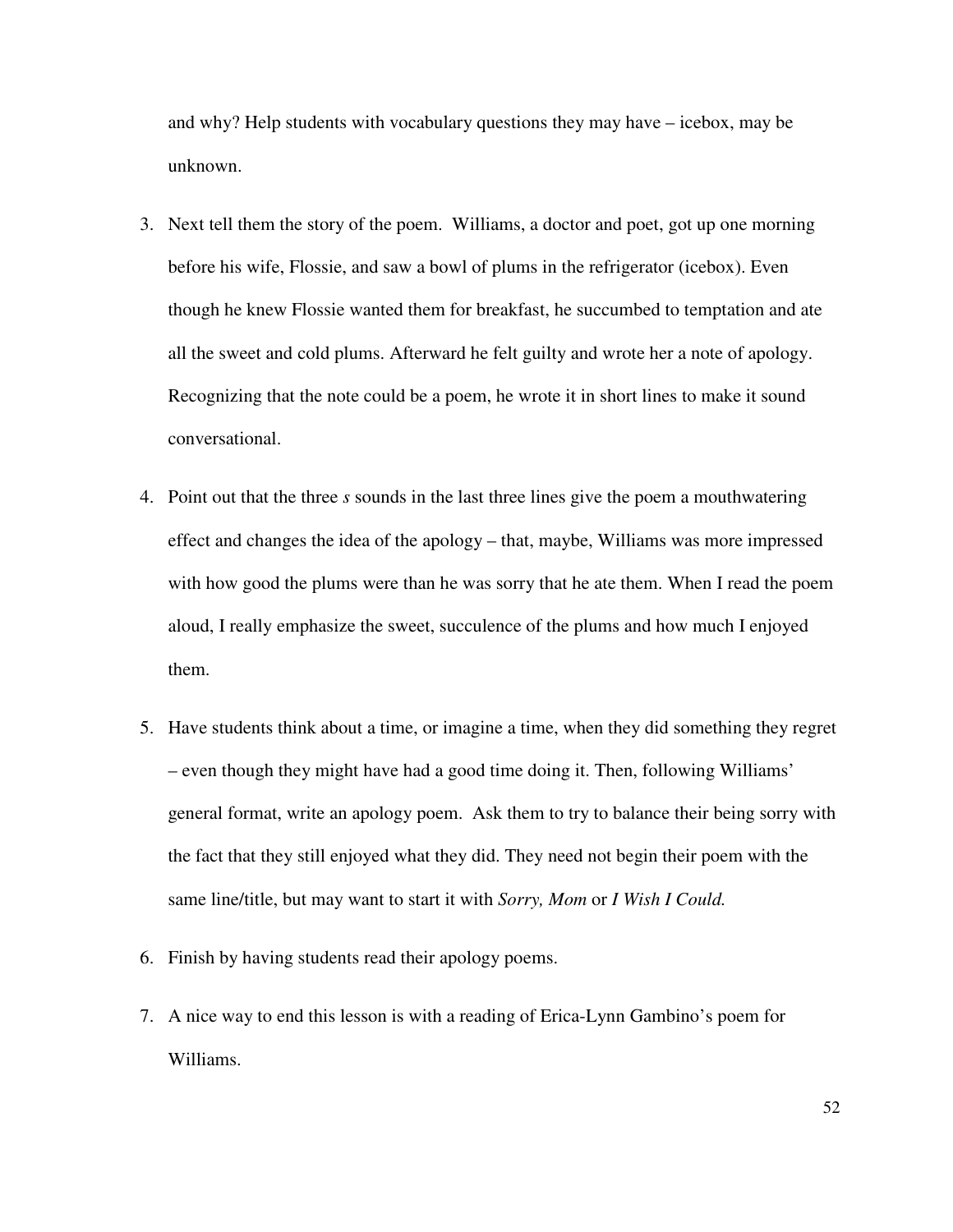This Is Just To Say (for William Carlos Williams)

I have just asked you to get out of my apartment

even though you never thought I would

Forgive me you were driving me insane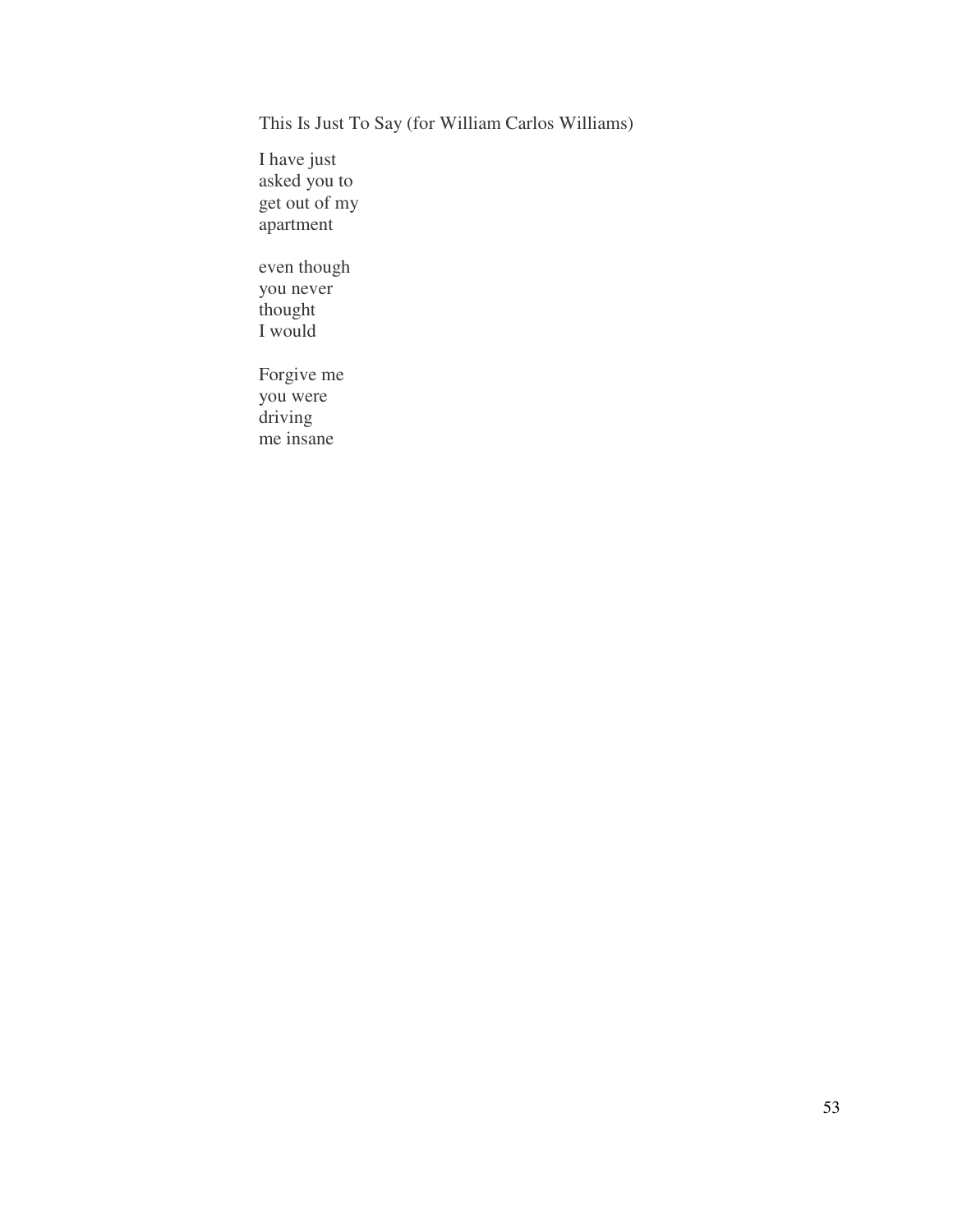# EXAMPLES

This is Just To Say

I have had a date with your lover boy He had waited for me

You feel a sense of betrayal

Forgive me. He is very handsome So gentle And so tough (Lee, Hee Jin)

I have just asked you to love me

Even though we've known each other four years

I'm sure we would be like fresh and new. (Yu Jin Jeong)

(Not exactly an apology, but I thought it was nice.)

I have just asked you to break up our relationship

I have even though you didn't prepare the ending of our love

forgive me I can't meet you anymore.

You are so selfish. I got hurt from you. (Hong Se Ra)

This is Just To Say

Someone passed wind While we were Talking before.

Most of us Suspected you As offender. I did, either.

I tell The truth, now. Actually, It was me.

Forgive me I know How you were embarrassed.

But I felt Fresh then. Sorry, My love. (Byoung-Kwon Yoon)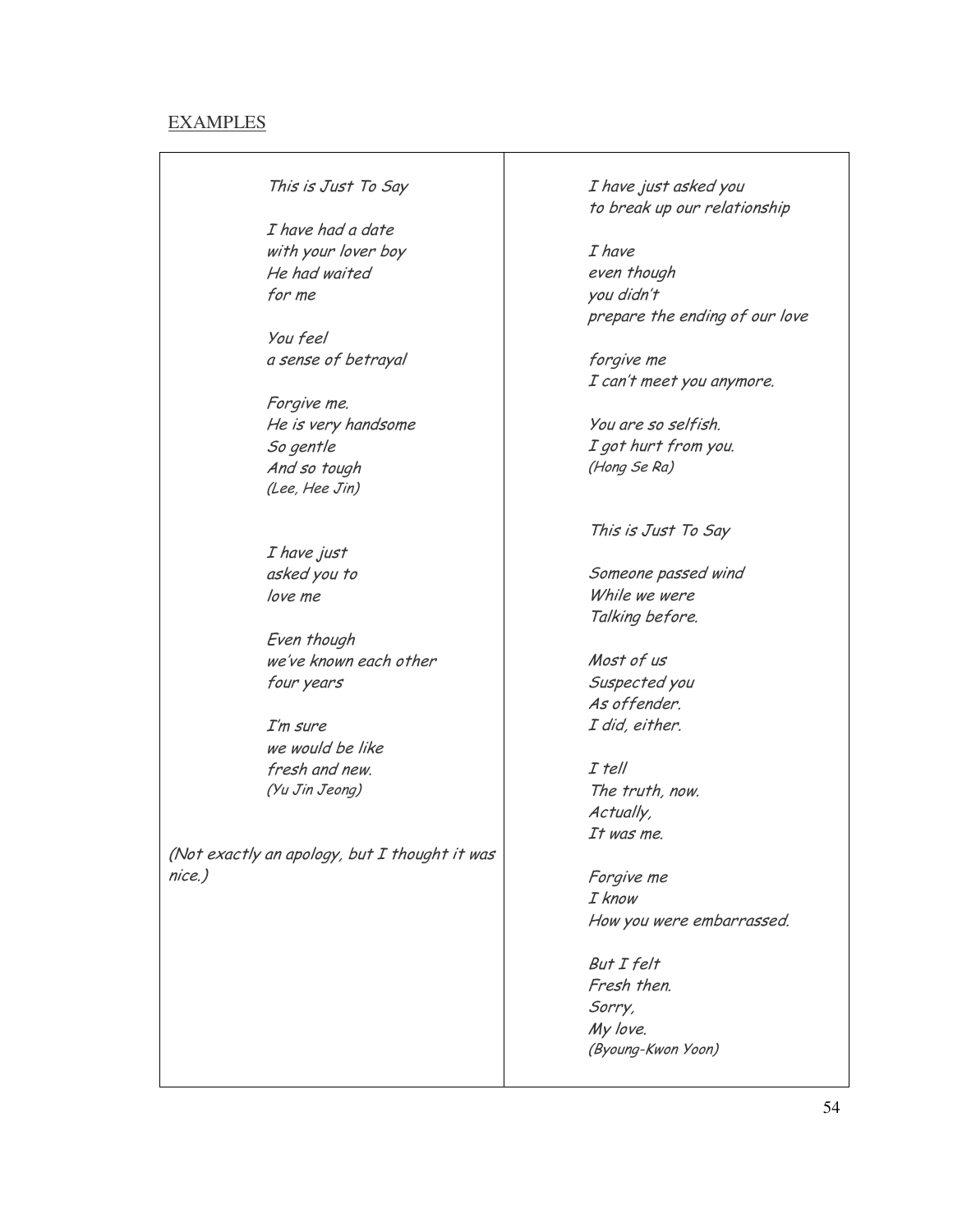### **Activity 9 – POEM SKETCHING**

#### WHAT & WHY

This activity is based on Sanford Lyne's Poem Sketching from the book *Writing Poetry from the Inside Out*. This activity improves student's vocabulary, gives practice writing sentences, and gives a sense of accomplishment, and also allows students the opportunity to express themselves more freely than when writing more formulaic poems. Using this activity, students call on their own memories and personal ideas for their poems.

### PROCEDURE

- 1. Give students a word list, four words to a box. There doesn't need to be a theme or connection to the words. However, it can be interesting to have three words with a connection and the fourth unconnected to see where the poem goes. Students may have to look up some words in a dictionary. Have them read the words and choose a box that they feel connected to or that speaks to them.
- 2. Students now make sentences or sentence fragments with the words. They may change the form of the word (*happy to happiness, childhood to children*  or *child*) or the tense to suit their sentences. Not all sentences need to include one of the words in them and students may substitute words that are a better fit for their poems (change *river* to *stream* or *soldier* to *sailor*).
- 3. The word combinations are just a prompt or way to get sentences on paper, but often the sketch elicits near complete poems. While the student examples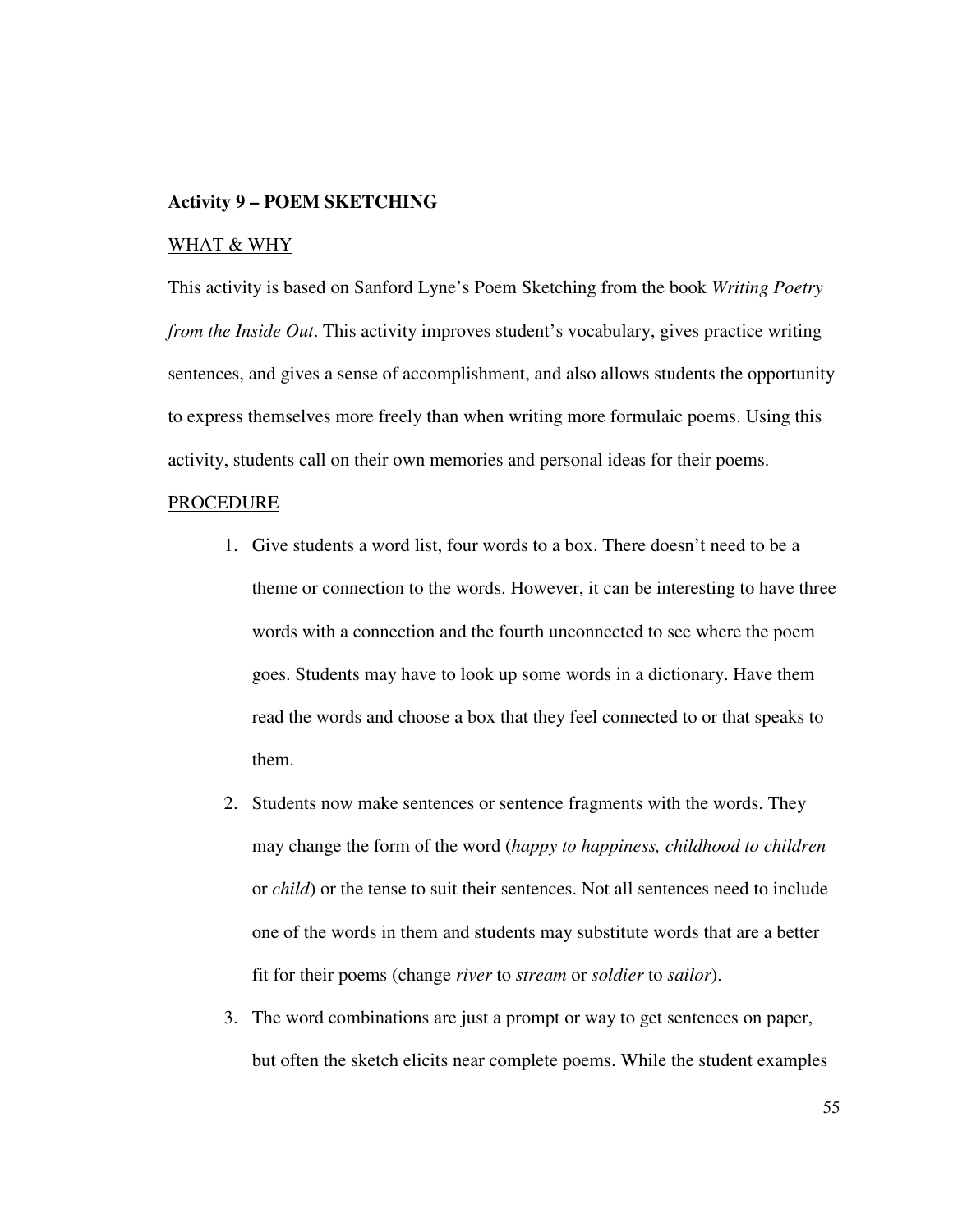that I include at the end of the activity were all done in class with minimal revision, this activity can be used to reinforce the need for editing and revision either in class or as homework.

- 4. Students may want to combine more than one group of four words into a poem and may omit words they don't feel add to their poem. Another way for students to acquire words is to have them randomly choose them from books they are reading.
- 5. Some students need examples to give them an idea of what or how they should write. If need be, give them examples, but for this activity, I prefer to show them examples after they have produced their poems, so as not to influence their work.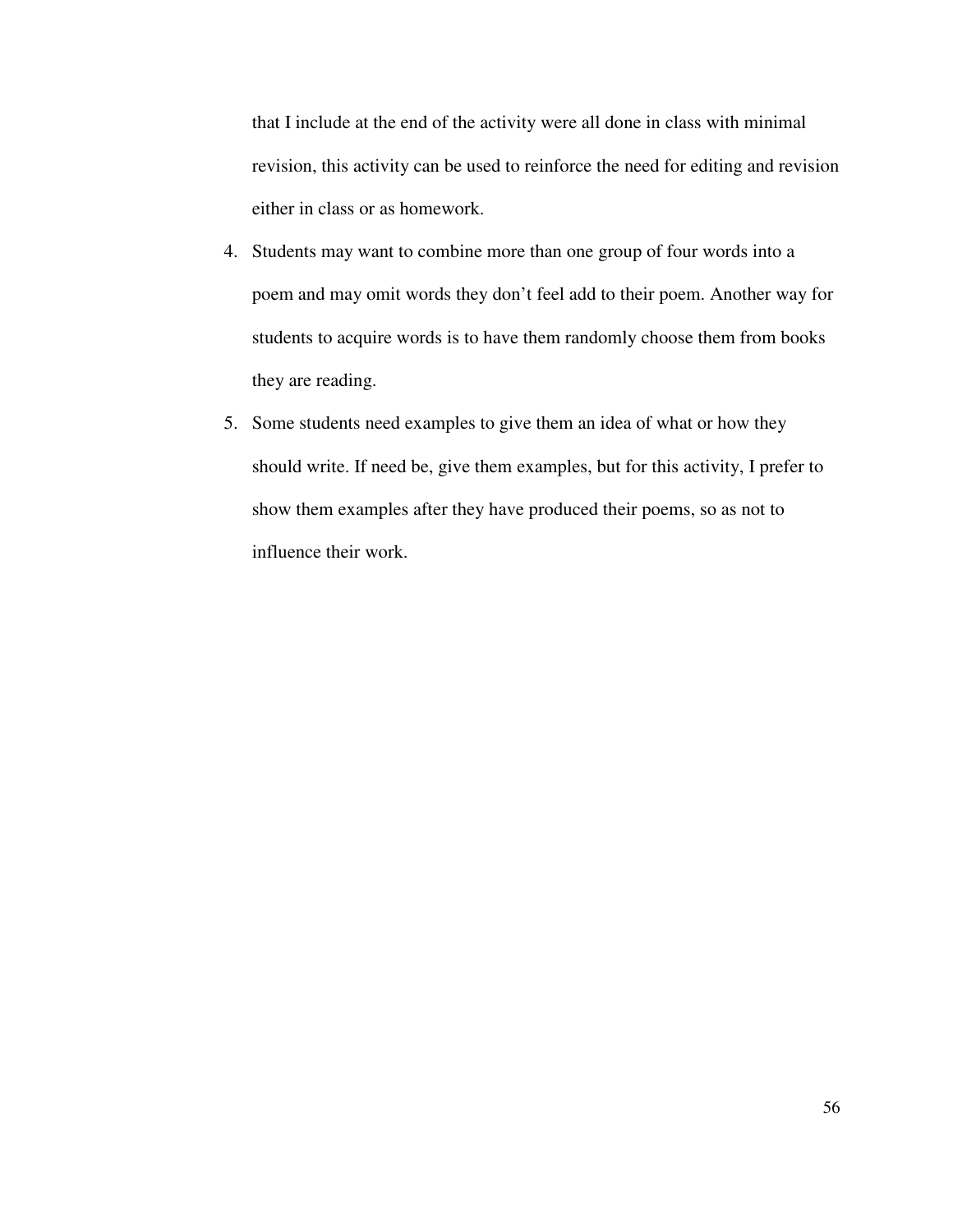Example of four word lists:

| world     | watch      | cure       | knowledge |
|-----------|------------|------------|-----------|
| exit      | seeker     | disease    | powerful  |
| whimper   | taste      | winter     | book      |
| bang      | weary      | given      | help      |
| love      | understand | weep       | daylight  |
| hate      | attempt    | underworld | damp      |
| life      | secret     | woods      | temple    |
| raspberry | watchful   | clever     | rush      |
| picnic    | violin     | upstairs   | powder    |
| swamp     | country    | ghost      | matches   |
| trade     | villa      | heart      | love      |
| wince     | tent       | string     | play      |
| Christmas | altar      | castles    | faith     |
| lights    | kiss       | brave      | rancid    |
| hymns     | our        | sand       | bubble    |
| childhood | flickering | faithful   | ice       |

# **EXAMPLES**

*Empty Space* 

*The light throws crazy shadows on The walls, the floor, the ceiling and into Places you used to sit and listen to your ballads. Though you're no longer here With me, No longer share your love Songs with me, No longer hold me In the night, Your presence permeates my being. My memories of you are patterns in the sand That can't be washed away with time. (Shad Schroeder)*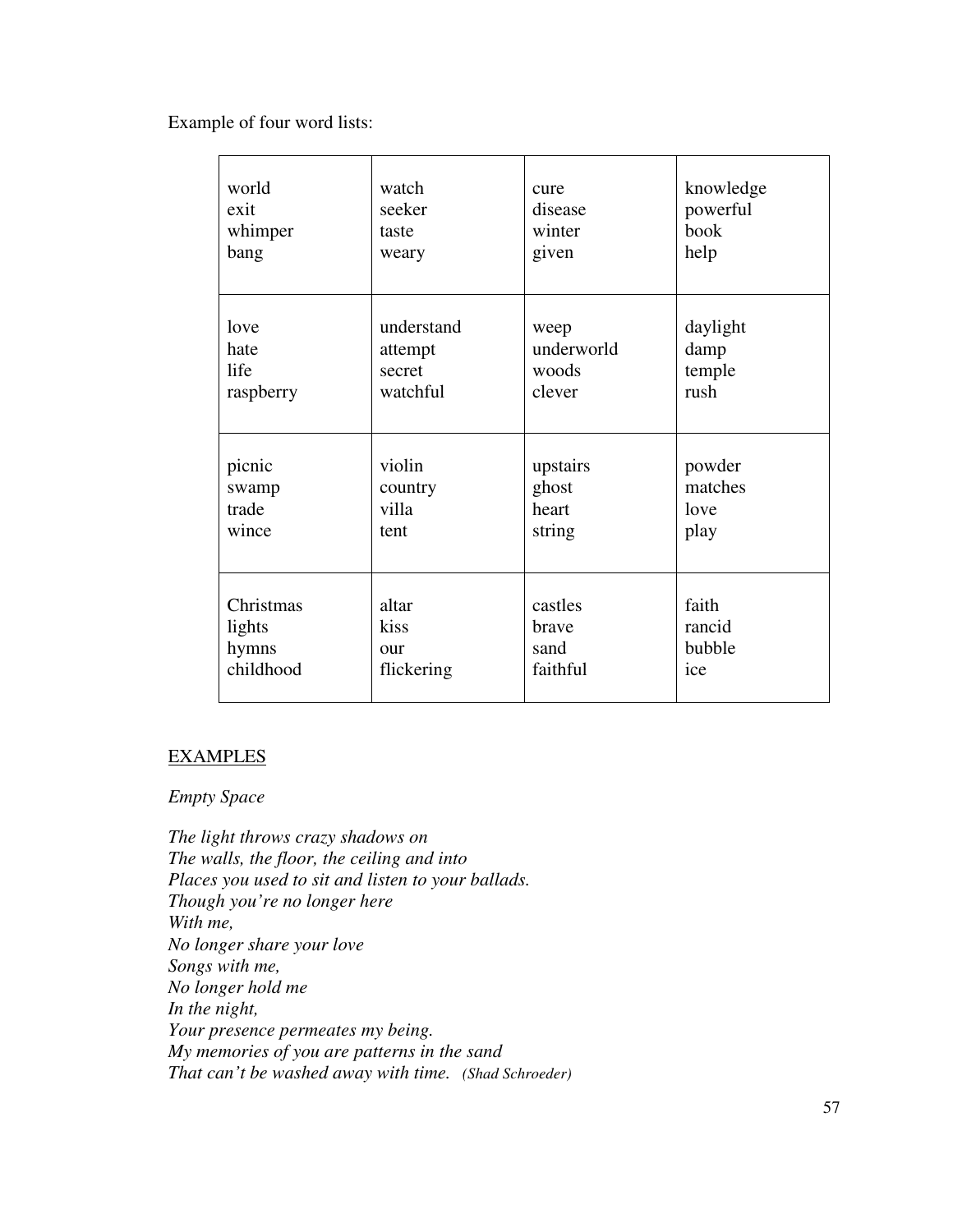(The words that I used were *light, patterns, ballads,* and *though*. I chose them randomly by closing my eyes and pointing at a page in a book.)

| <b>Waves</b>              | On a muddy street                                      |  |
|---------------------------|--------------------------------------------------------|--|
| sound so good.            | A woman dreams about becoming a child again.           |  |
| As if                     | The gray snow dreams of being white.                   |  |
| there's a child           | But we cannot rewind the time.                         |  |
| singing in the sea        | (Seungwoo Lee)                                         |  |
| lost at the shore.        | (Words used - muddy, dreams, snow, rewind)             |  |
| Look at the sky,          |                                                        |  |
| all seems                 |                                                        |  |
| so quiet                  | Childhood Tears                                        |  |
| and peaceful.             |                                                        |  |
| But the world             | A long railroad has an end.                            |  |
| isn't in peace.           | A hot and humid summer has an end.                     |  |
| Wars everywhere           | Even the nervous time waiting for a test               |  |
| results ends.             |                                                        |  |
| kids yearning everywhere, | But why do I weep                                      |  |
| many people lost          | And ask that he light doesn't end?                     |  |
| their homes,              | I wish and pray to be good.                            |  |
| their beloved, and        | (Kang Hee Lee)                                         |  |
| their lives.              | (Words used - railroad, summer, waiting, light)        |  |
| Why can't the wars stop?  |                                                        |  |
| Why are the wars nonstop? |                                                        |  |
| Is there anyone?          |                                                        |  |
| Just someone,             |                                                        |  |
| please,                   |                                                        |  |
| Save them,                |                                                        |  |
| Save the poor ones        |                                                        |  |
| who suffer in wars.       | (KC Pang) (Words used - waves, child, yearning, shore) |  |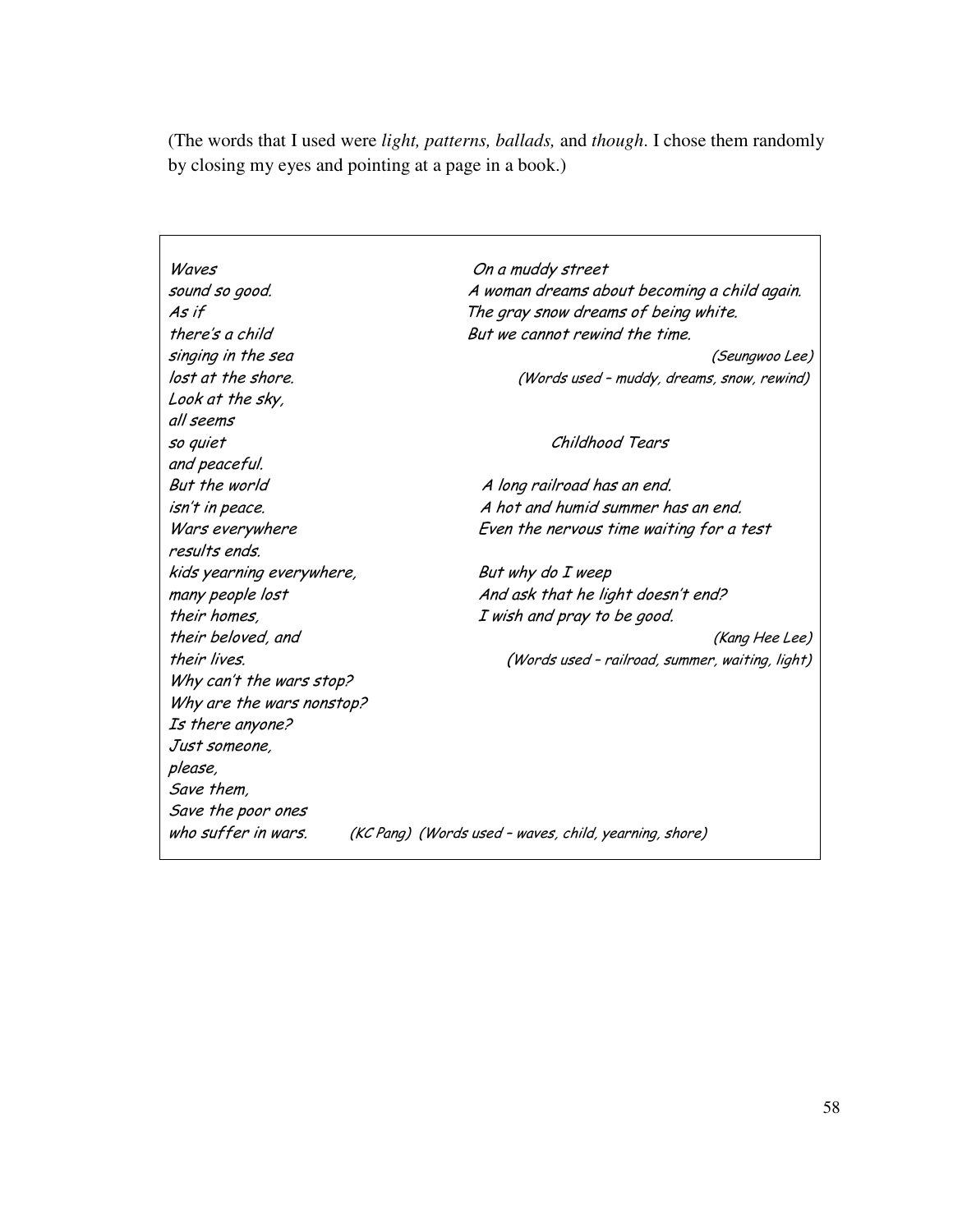### **Activity 10 – LIST POEMS**

#### WHAT & WHY

List poems (catalog verse) have a history going back to *The Iliad* and *The Bible* to Walt Whitman. They are especially good for beginners giving them the opportunity to show their creativity and reinforcing grammar by repeating patterns – even practicing the alphabet, but shouldn't be dismissed as something only for beginners. List poems encourage brainstorming, collaboration and revision, skills that all students need.

#### PROCEDURE

To begin writing a list poem put the subject of the poem/list on the blackboard and have students work in pairs or small groups to build the list. Some classes enjoy working as a whole class, shouting out ideas, and this can also work well. The subject can be whatever you deem interesting or provides plenty of fodder for ideas. As with all brainstorming, all ideas should be encouraged and written down. Editing can be done when there are plenty of possibilities for the list.

Examples of list subjects include things to do in a specific season, beautiful things, ugly things and things to do in a specific location. If you want to revise a specific grammar point or tense, you can do this with a list poem, e.g. *I'm going to … this weekend* for future plans or *I remember* … for past tense.

List poems can be used to teach process writing for recipes ... and not just for food; do a list for a person. Remember *What Are Little Boys/Girls Made Of? Snakes and snails and puppy dog tails/Sugar and spice and everything nice*. *That's what little boys/girls are made of*. You can have your class improve on or add to the list. You can also use real people as the subject.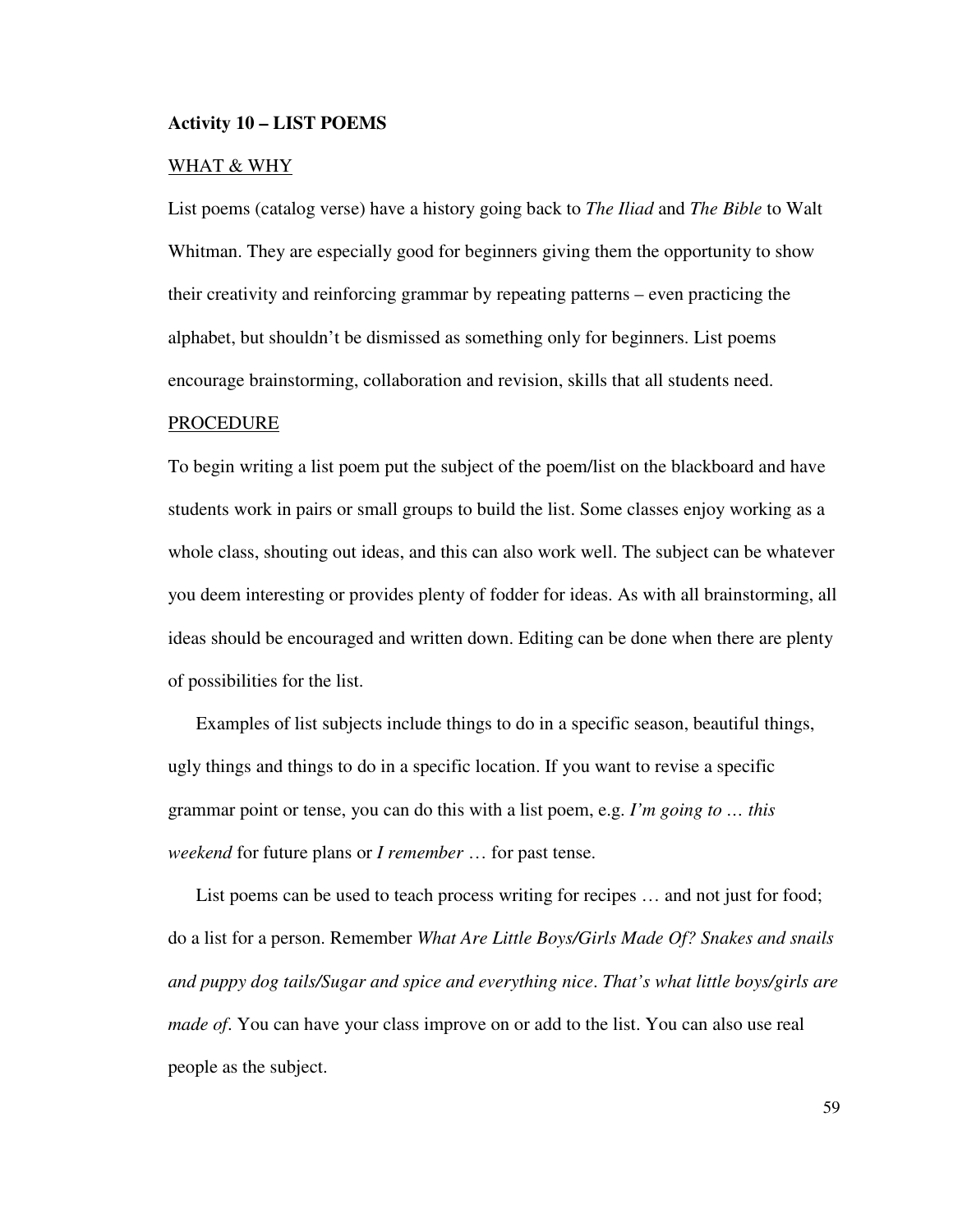Examples abound and can help students understand the form. Walt Whitman's *I Hear America Singing*, Anne Waldman's *Fast Speaking Woman* and Neil Diamond's song *Done Too Soon* are all list poems that can be used for the student's reference.

The teacher can take the list prepared by the students and type it into a poem and have students revise it in class or students can be assigned the typing responsibilities. It is often best to do one class poem before assigning individual or small group collaborative poems to insure students understand the task. Providing examples is another way to make sure they understand the form.

#### EXAMPLES

### *Student's Excuses*

*Teacher, I forgot my homework at home. Teacher, yesterday was festival. Teacher, it's my one hundred day anniversary with my girlfriend. Teacher, it's my one hundred day anniversary with my boyfriend. Teacher, my grandmother died. Teacher, I drank too much last night. Urp! Teacher, my dog ate it. Teacher, I had to study for another class. Teacher, my other grandmother died. Teacher, uh, um, aah <giggle>. Teacher, I had military duty. Teacher, too much other homework … from mean teachers. Teacher, I left it on the bus. Teacher, I was sick. Teacher, I am sick. Teacher, I lost my book. Teacher, someone stole my book. Teacher, I had to help my mother. Teacher, it's my birthday. Teacher, my other grandmother died. Teacher, you meant today?* 

*Often preceded or followed by Teacher, you look so handsome today. ( Shad Schroeder)*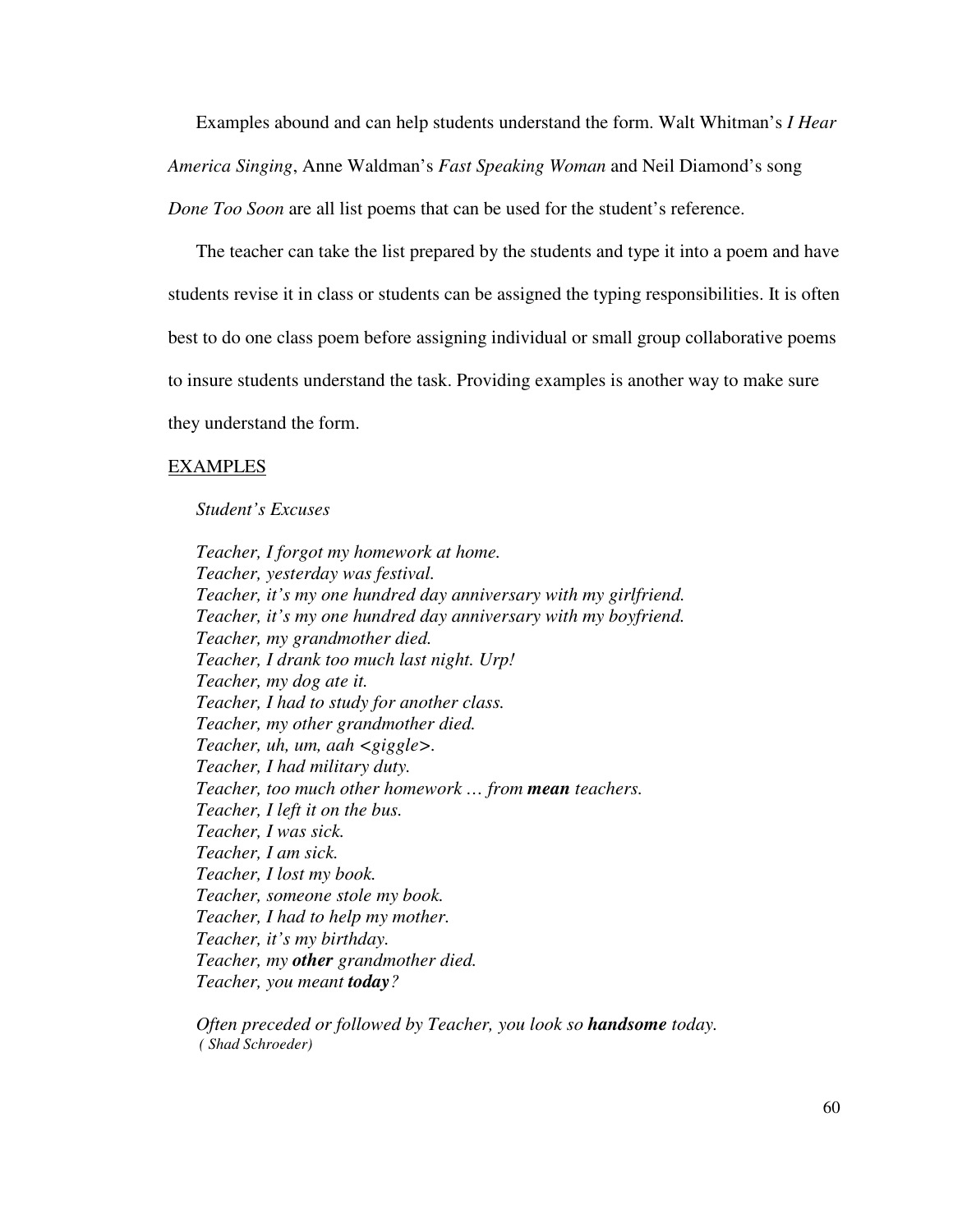## I Remember

I remember my childhood. At six years of age, I fell down four floors. It was like flying in the sky. But I was still alive.

I remember my trip to Australia. I tried to ride a sand board. It was very interesting, but sand invaded my shoes and it irritated me.

I remember going faint in school. It was strange. When I came to my senses I felt good.

I remember my trip to Germany. There was a woman who tried to free-hug. I looked at her. She was beautiful, so I went to the woman and we hugged. I was happy.

I still remember that day when snow fell from the sky when I was a soldier and I had to get rid of that bullshit snow. It was terrible. The captain said, "All soldiers take a brown stick to remove that fucking snow." It was a hard day because it fell all day 'till midnight.

I remember traveling around Europe. I traveled by myself and always had to stay alone or eat silently or wait for a plane all day long. It was really lonely traveling.

I remember my trip to New York. I tried to talk to foreigners, but many people ignored me. Finally I lost my way in the middle of New York. I don't want to remember that, but it was interesting.

I remember my first date with my ex-boyfriend. The sun was shining and it was warm. A cool wind was blowing to us. We walked hand-in-hand at the park. We were happy.

I remember my piano in my home. I've played it for six years since I was a kid. I practice with it and got a medal in the testing concert. These days I don't have enough time to play but, if I had the chance, I would play my piano all the whole day.

I remember my trip to Bong Pyong. There were beautiful flowers.

I remember my trip to An Myeon Island two weeks ago. When we went there it was right after the Lobster Festival so we ate many lobsters very cheap. We also enjoyed the scenery of the beautiful beach.

I remember my trip to Japan when I was a middle school student because it was Science Space Camp. I experienced a moon-walk and wore a spacesuit. On the final day, I rode a rollercoaster with my friends.

I remember hiking Do Bang Mountain. So hot and so exhausted.

I remember the day I first came to Seoul. After we moved, my parents returned to my hometown leaving me alone. A lot of time has gone. I adapted to Seoul life but I always miss my parents and hometown.

(Natural Science PEC1 Class, Hanyang University)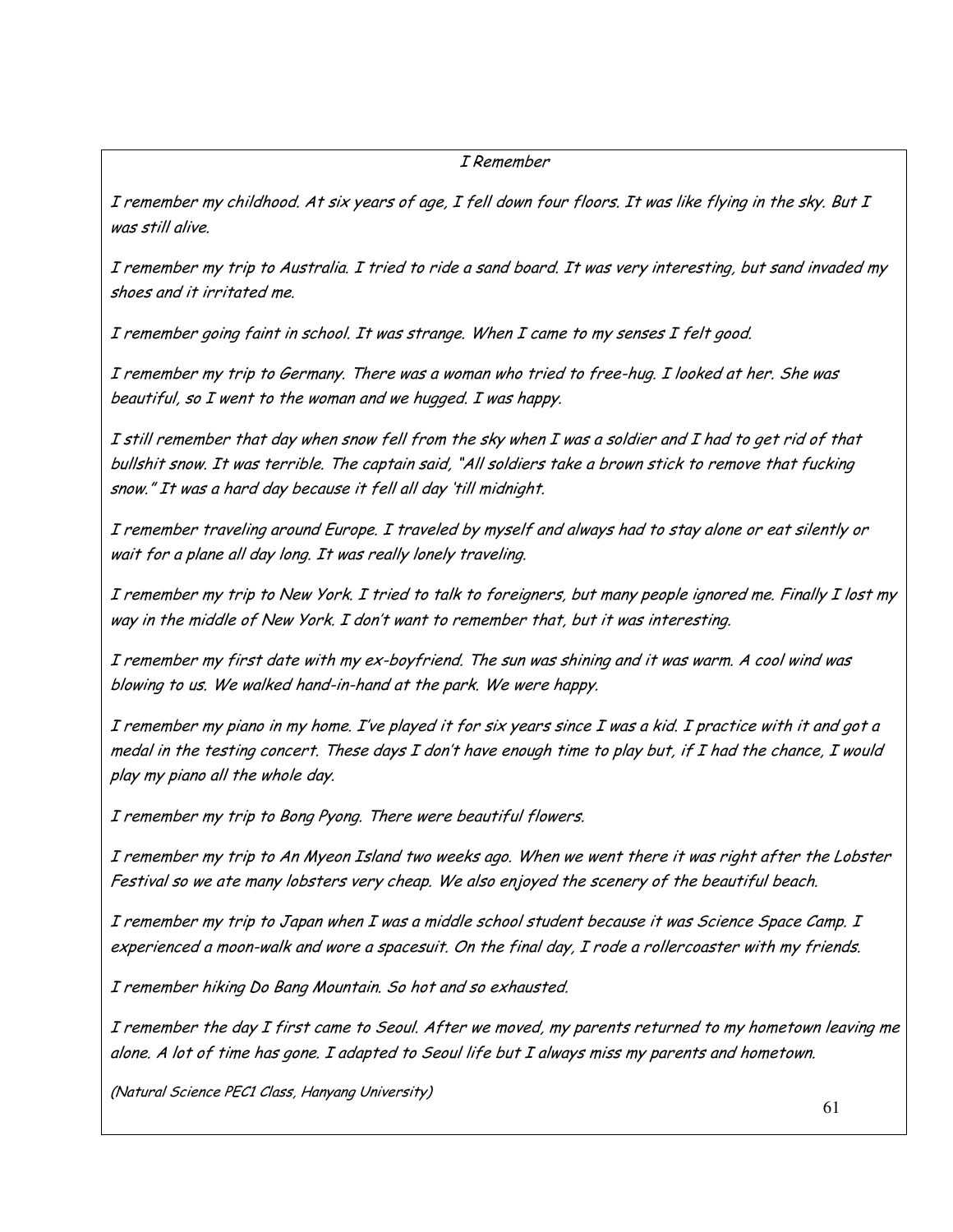## **Activity 11 – COMPLETE LESSON FOR METAPHORS AND SIMILES**

### WHAT & WHY

Rather than an activity that can be used to supplement a lesson, this activity is a complete lesson. Teachers can certainly take aspects of this activity and blend it into another class, but I present this as an example of how poetry can be used for a whole class period, teaching all four skills. This class will present metaphors and similes, but other topics could be similarly taught.

This lesson uses all four skills – students listen to the song, they discuss the song and work together to find metaphors/similes and discuss their own work, they read several poems, and they write (using the writing process) their own poem.

#### PROCEDURES

- 1. Begin by defining metaphors and similes. This can be done by giving examples of each and having students determine the difference between the two or by explaining the difference.
- 2. Next, have the students write a few examples themselves and share to insure they understand.
- 3. Now I introduce the song that we use for the listening activity. The song I use for metaphor/similes is *Tangled Up Puppet* by Harry Chapin. I treat this part of the lesson as a regular listening activity. I show a picture of Harry Chapin and ask if students know who he is. Generally they don't and I have them speculate who he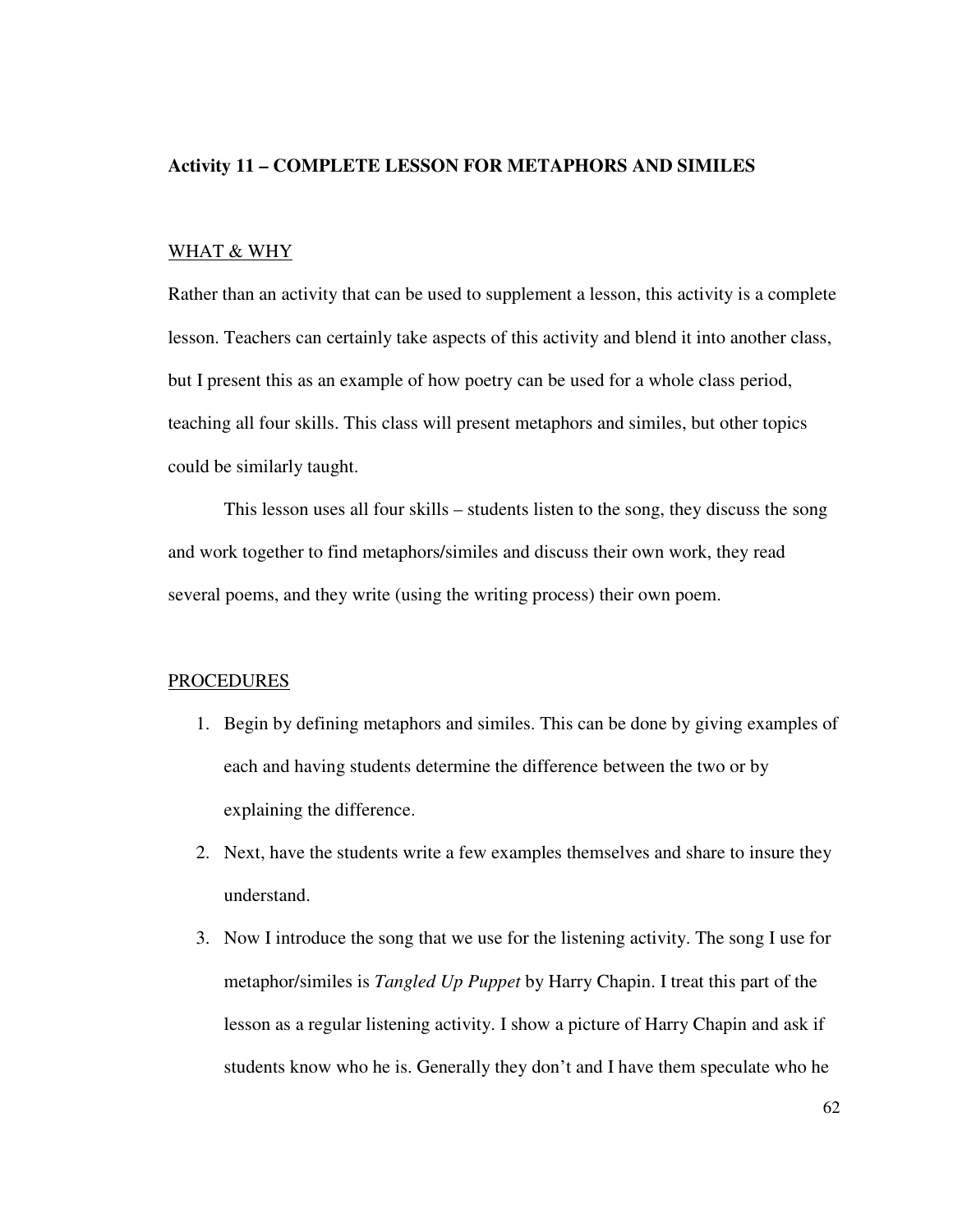is and what he did. I'm trying to arouse interest in this stage of the lesson. We talk a bit about Chapin, the kind of music he performed, his charity work, and his death. Then I play the song.

- 4. After they've listened to the song once, I give them a handout with the song. I usually do some kind of gap fill exercise, maybe in this case blanking out parts of the metaphor/similes in the song, or verbs, or make it a real cloze and randomly choose every sixth or tenth word. Another option is to change words in the handout and students will listen to find the differences. I invite students to work with partners and try to fill in the missing words. At this point, students naturally have difficulty because they have only heard the song once.
- 5. Now we listen to the song and students fill in the blanks. We listen several times depending on the students' ability. Between listenings, I encourage them to consult with partners. While students talk with partners, I walk around and monitor how the work is going.
- 6. When students have completed the listening activity, we go over the song verse by verse to reveal the answers. When the listening review is completed, I give students a clean, correct copy of the song.
- 7. Next, students work with partners and look through the song to find the metaphors/similes and we go over the results as a class. I point out that, while this is a song, it can also be read as a poem.
- 8. Now I give students a handout with examples of metaphor/simile poems. Ted Kooser's poem *The Student* is a good example. They read and discuss them, how they feel about them, what the metaphors/similes are.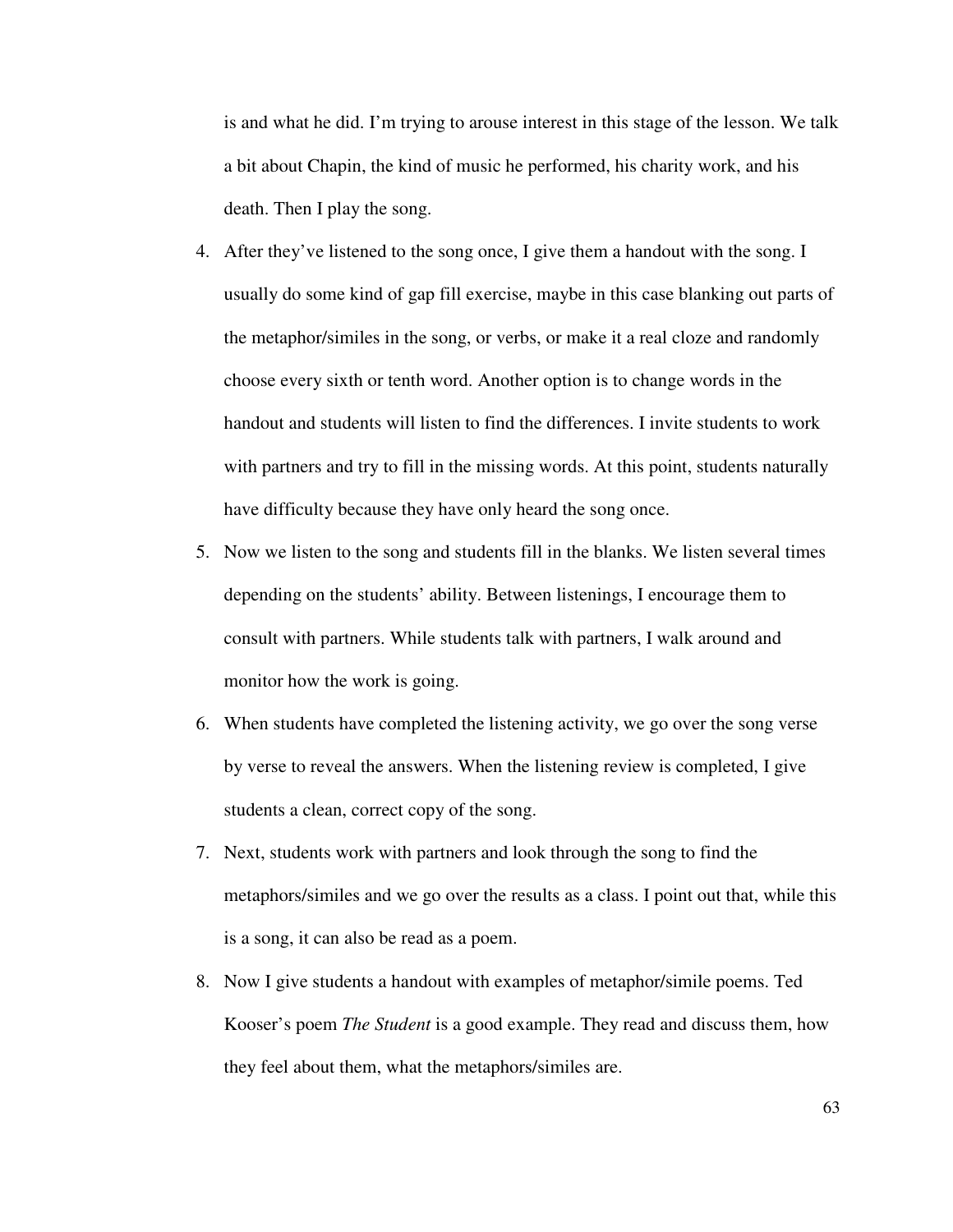- 9. Next, students choose an item or person to brainstorm metaphors/similes about. As a class, we discuss possible subjects to give them ideas.
- 10. Finally, students begin to write a metaphor/simile poem in class. I walk around and monitor to insure they are on the right track and then I start my poem. Students bring in their first draft for the next class, show it to a partner and peer review/edit, then write the 'hand-in-for-grade' copy in the next class.

# **EXAMPLES**

*Writing Poetry* 

*Sometimes it's a poke in the eye. Mosquitos buzzing your ear. Other times it's an asphalt road on an August day that I'm walking barefoot on. Or maybe a sliver of food, stuck between your molars, that your tongue just … can't ... coax … out.* 

*But it can be a first kiss. Ice cream and birthday cakes. Floating on your back in a pond in the summer. It can be childhood friends sitting around a campfire listening to crickets chirruping.* 

*And that's why I keep doing it. (Shad Schroeder)*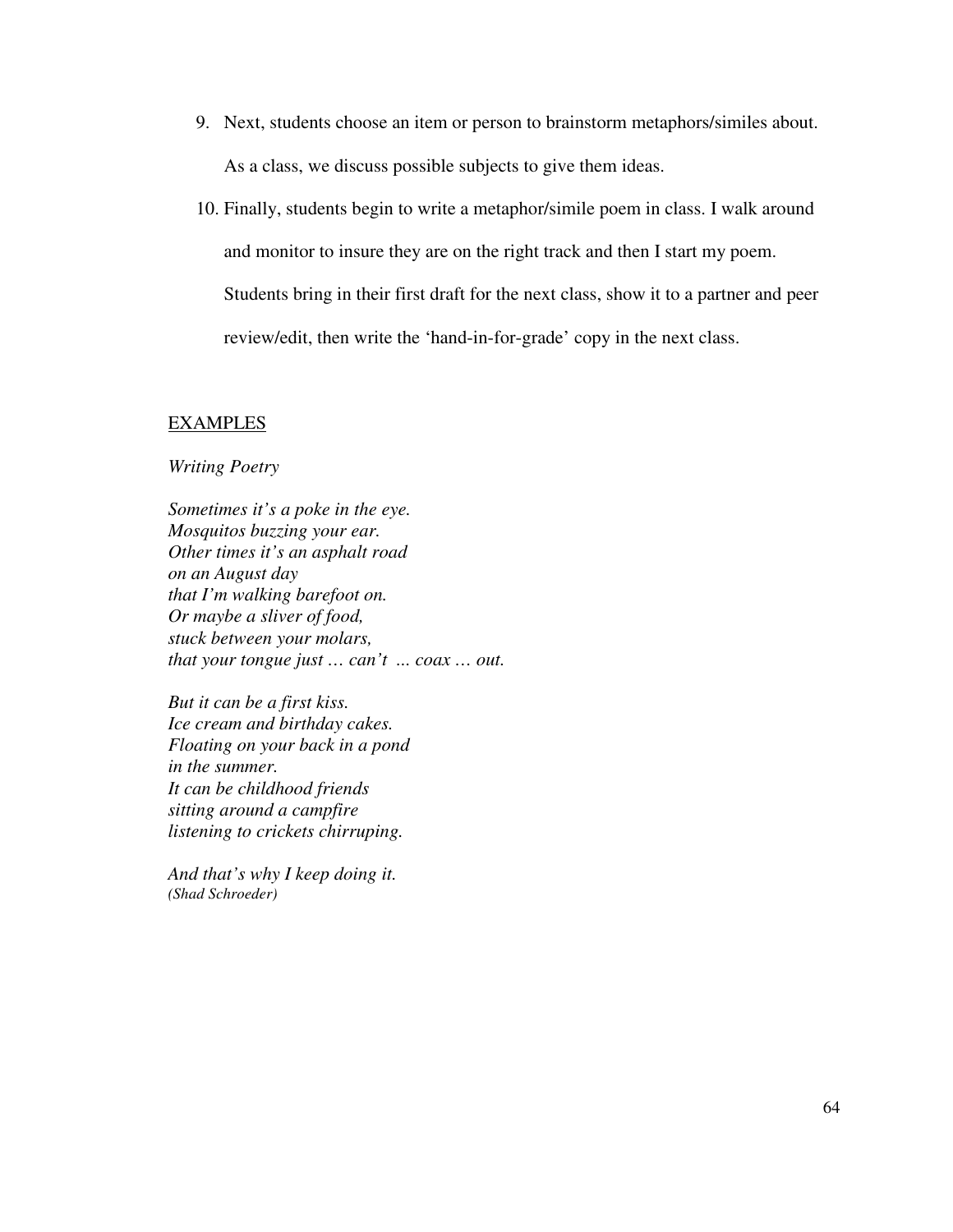Family is a bed which I can rest in after a tough day. She is a doctor;

Family is a shield which protects me from any affliction. She is the sea;

Family is a movie that makes me cry from happiness and sadness. I believe in her.

Family is jewelry that is the most precious thing in the world. (Lee, Dahyun)

Family Family She is the moon; She can light my sight.

She can cure my inner illness.

She can absorb all things.

(Lee, Gi Cheol)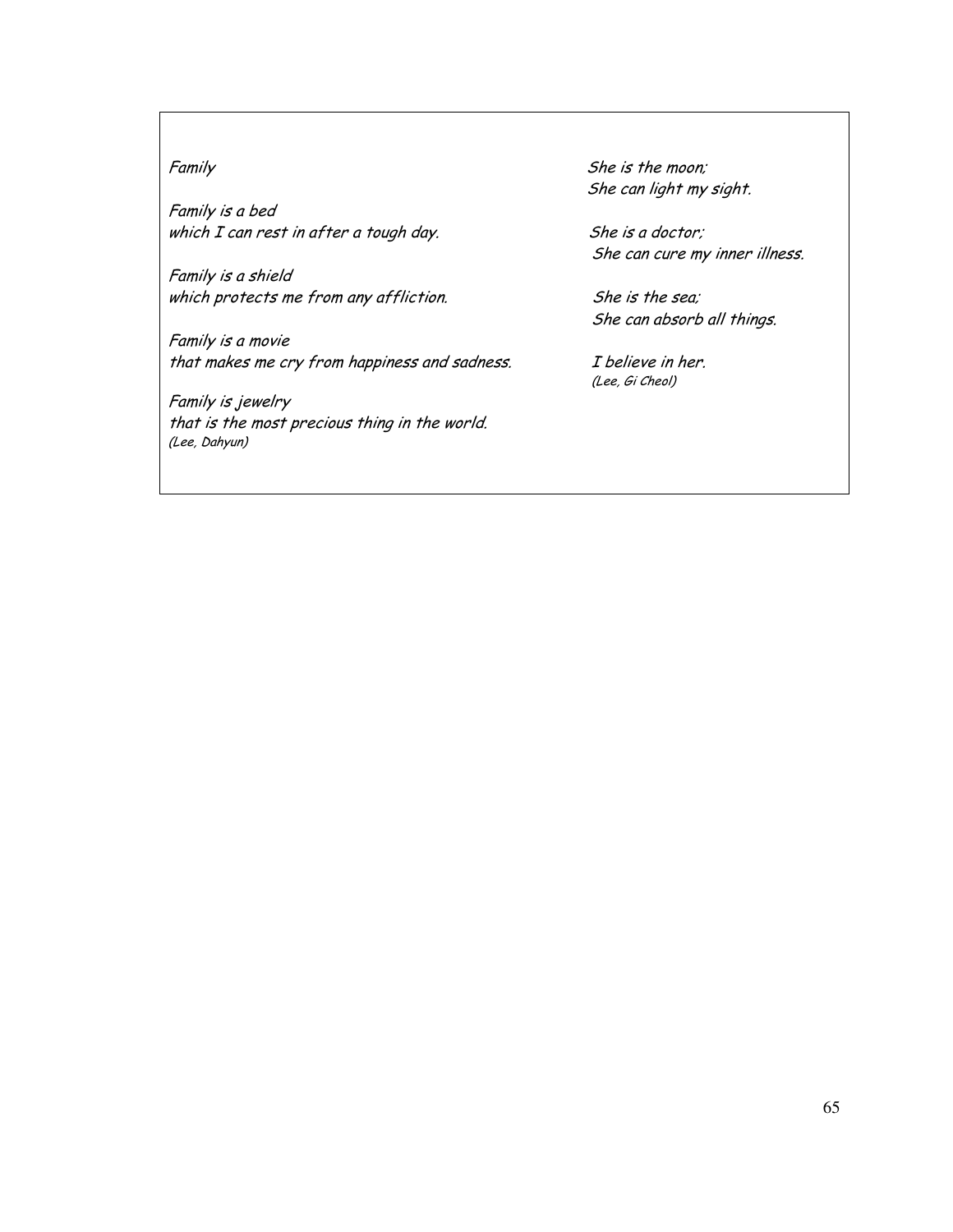#### **Activity 12 – ANCIENT MONUMENTS SPEAK**

#### WHAT & WHY

This activity allows students to practice using the present perfect to describe memories. Students can use either first, second, or third person when writing these poems. I like to allow them to make that choice to make the poem even more their own.

#### PROCEDURE

- 1. Begin by showing students pictures of famous monuments, landscapes, buildings, bridges, or statues. Post them around the room and let students walk around, discuss them with each other, and insure they know about the pictures. Have the students choose one picture to work with as a class.
- 2. Tell students that they are going to imagine what the place they chose has seen, has heard and has known. Post the picture on the board and write three columns next to it with the headings *You have seen … , You have heard … , You have known …* at the top of each column. (Other verbs maybe used.)
- 3. Ask students to provide 'memories' for the picture. If the class needs some help, feel free to prime the pump by writing one or two of yours.
- 4. When you have enough 'memories' for a six or nine stanza poem, have students choose which memories to use. It's best to have too many and edit or not use some to reinforce to your students that when they brainstorm, not every idea will be used.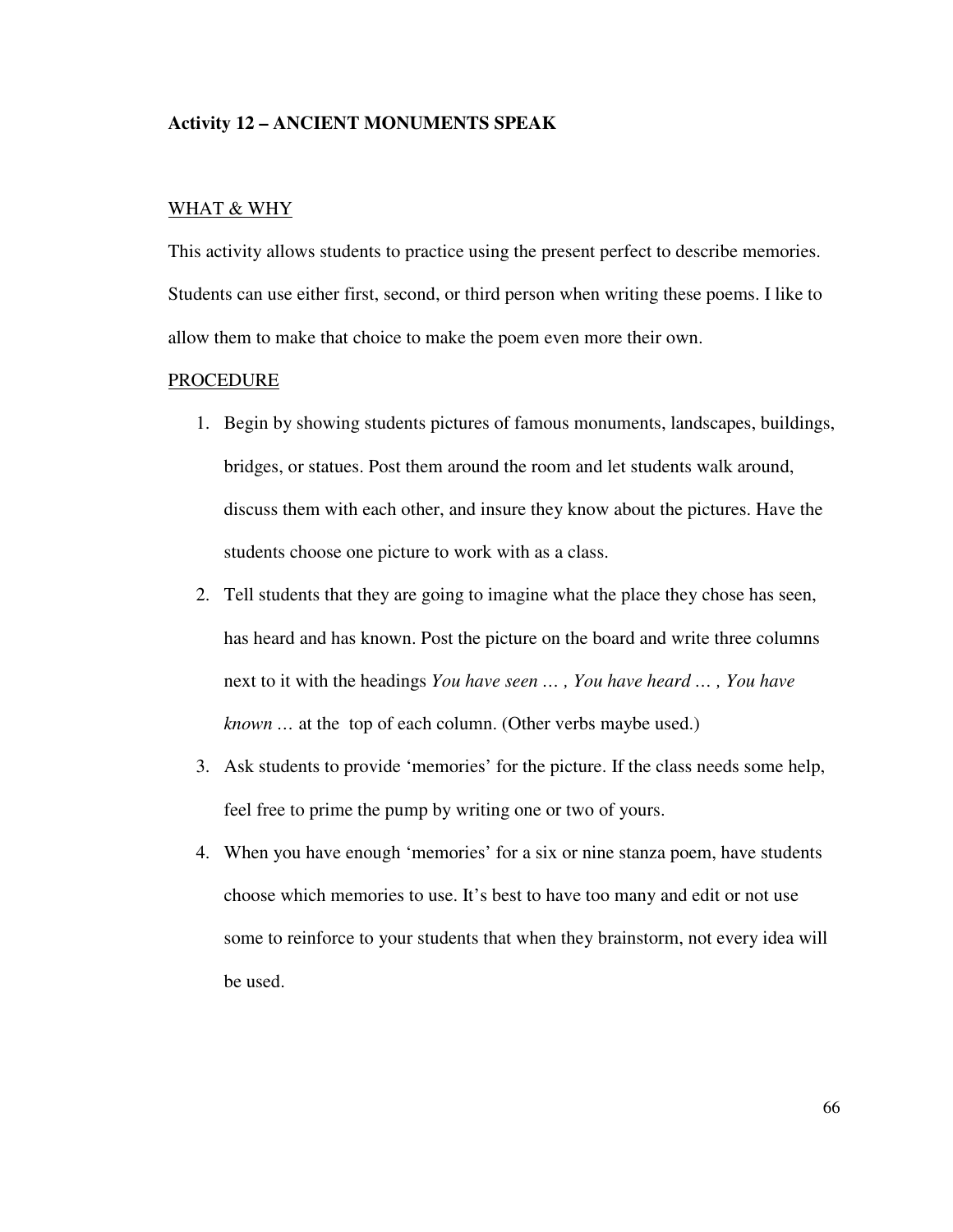- 5. When the 'memories' have been chosen, have the class choose which lines go where. Some possibilities are all *seen* memories in one verse, all *heard* in another, and all *known* in a third or one each in a verse.
- 6. When the class poem is finished, read it or have a student read it. Discuss if there needs to be changes and make them if there is a good reason to.
- 7. Next, give several examples of this type of poem to the students and read them. This is another opportunity to show different layouts for the poems. For more advanced classes, have them notice these kinds of differences.
- 8. Now have students choose a location, either from the pictures that you had previously shown or one of their own choice, and have them write poems similar to the class poem and the examples.
- 9. When they have completed the poems, have several read theirs, but not to read the title. When they finish the class will try to guess where they were writing about. Some things to consider:

 Insure that students use the present perfect structure correctly – *have seen/heard/known* and a *noun*.

 Students may add more information by adding either a verb or phrase or the -ing form to the sentence, i.e. … *have seen men weep* or *have seen men weeping with fear*.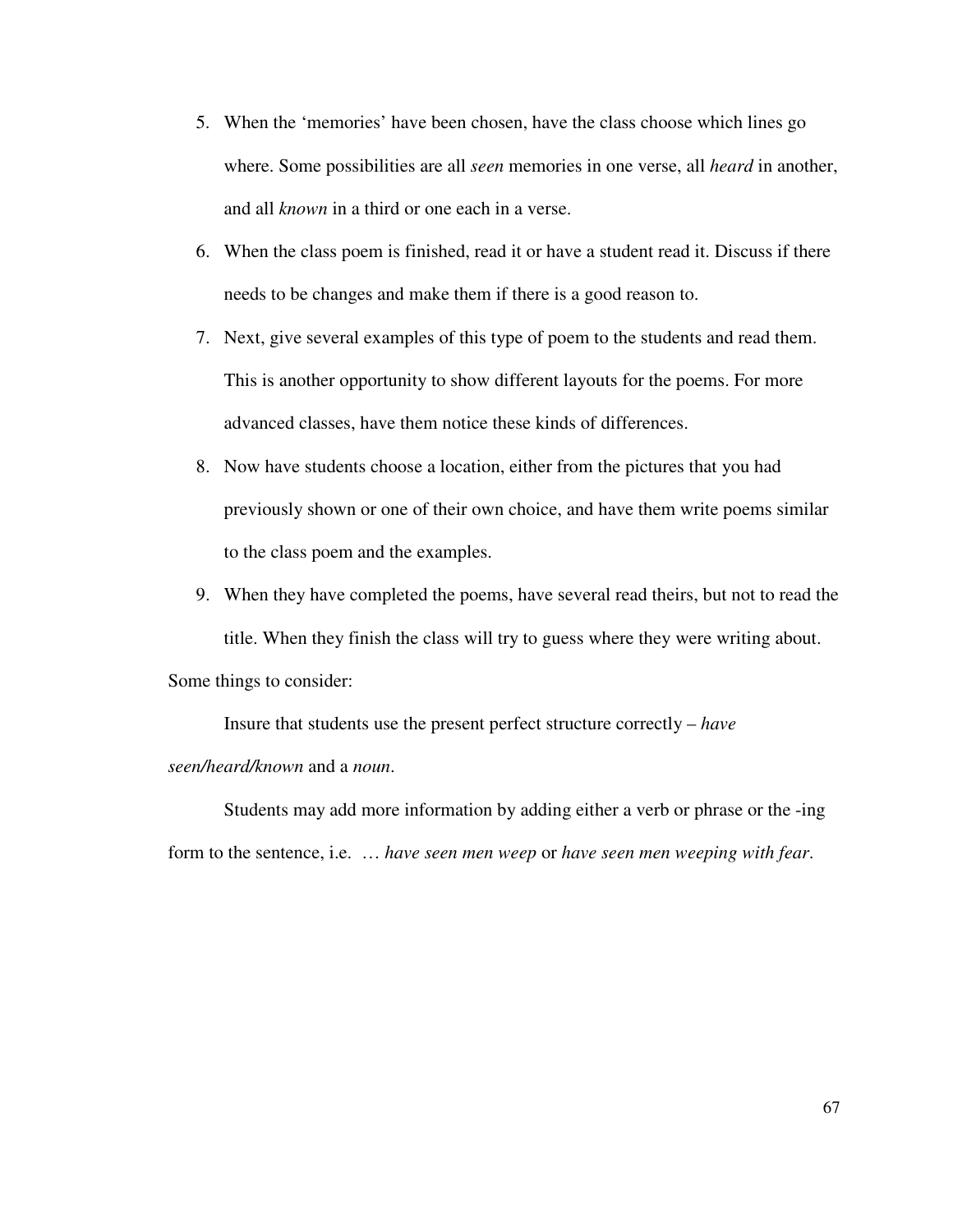#### EXAMPLES

*The Great Wall* 

*You have turned away the Mongol Empire.* 

*You have seen wars and bombs. You have seen the world's largest population grow larger still. You have seen plague and hunger devastate the population.* 

*You have known the anarchy of bandits. You have known the rule of emperors. You have known the fist of dictators.* 

*You have heard the first explosions from gunpowder. You have heard foreign powers plot to divide you like a pie. You have heard great educators teach wisdom.* 

*And still you stand. (Shad Schroeder)* 

#### Mount Everest

I have seen the dawn of time. I have heard the howl of Yeti. I have known the footsteps of man.

I have known the struggle of climbers. I have heard their gasps for breath. I have seen the trash they left.

I have heard the weeping of widows. I have seen the courage of rescuers. I have known the glory of summiteers! (Kevin Doyle's Class)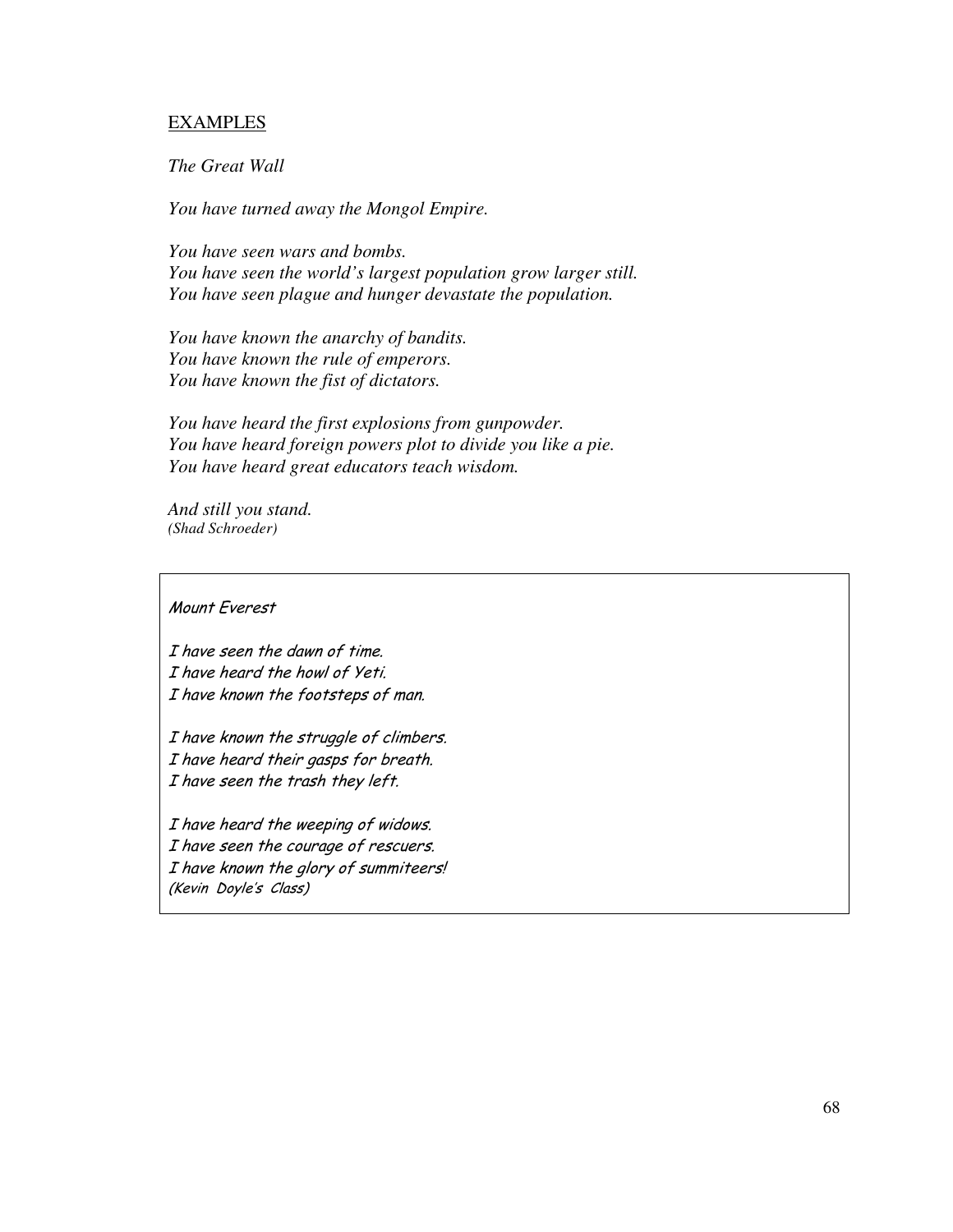# The Moon

You have known many people's wishes. You have seen many people who are happy and sad at night. You have seen the earth a very long time. You have seen Armstrong's footprint. You have heard the rabbit making ddok in the Korean legend.

And you always shine. (Kim, Jin-guk)

The Han River

I have watched the whole of Korean history. I have wept because of the Korean War. I have longed for Korea's reunion. I have been touched by the Red Devils. You have heard the story of the miracle named after me. You sometimes hurt me to gain economical success. But you always loved me and lived by me.

We have loved each other until now and will love each other forever. (Go, San & Moon, Chung Seob)

Han River

You have been the place of many wars in Korean history. You have seen death and sadness. You have seen the Kings of the Joesun. You have the warmth and kindness of Korea. You have seen the Miracle of the Han. You have heard the bombs of North Korea. You have seen millions of people fight for democracy. You have known your water contaminated. You have heard the screaming of your friends – fish. You have known you have been with Korea and are important to the Korean people still. (Park, Won Ki)

The Sun

You have awakened many people You have given energy to creatures and given them fresh mornings. The same of the created life. You have pushed away the darkness for people You have warmed Earth and given them light. and warmed my heart. (Shin, Dong-heon)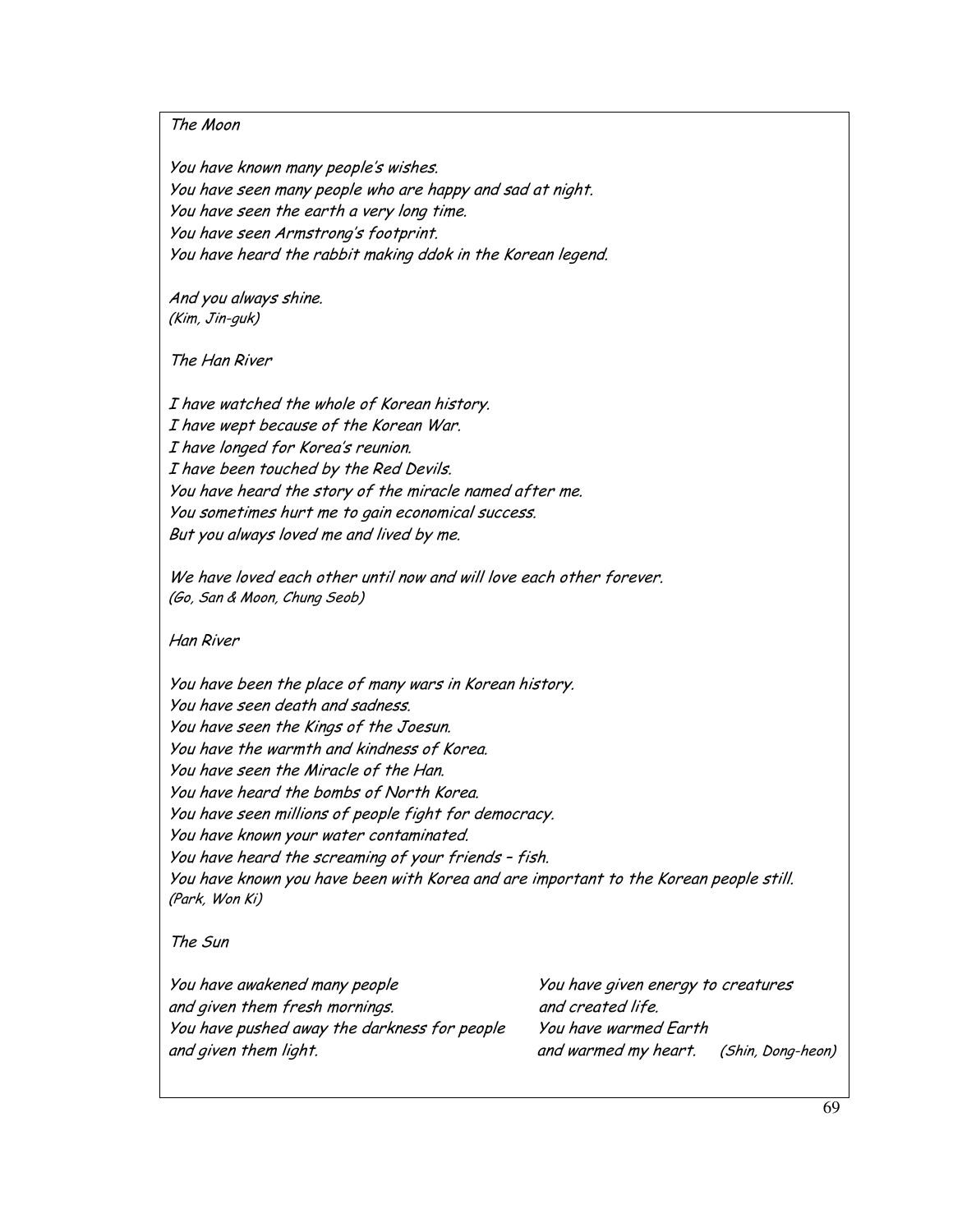### **Activity 13 – LUNES (AND OTHER SYLLABLE COUNTING POEMS)**

#### WHAT & WHY

Students will learn about rhythm and counting syllables through these kinds of poems. By writing syllable poems, students may have to find synonyms to conform to the form. This type of poem will also help students who tend to write too much or not enough by giving them strict parameters to follow. Teaching students to focus on writing these forms will help them focus when writing other papers. Because of the multi-national flavor of syllabic poems, they can provide wider cultural experience for students. Finally, while this specific activity deals with the *lune*, it invites comparison with other syllable poems and teachers can show respect for other cultures when discussing the different forms.

The *lune* (pronounced loon, like the bird) is a poetic form, written in syllables, invented by Robert Kelly as a response to the Japanese form *haiku*. The *lune* is written with five syllables in the first line, three in the second, and five in the third  $(5 - 3 - 5)$ syllables). Kelly believed that this made the form closer to the spirit of the *haiku*. Jack Collom changed the form, by accident, when he misremembered the form when teaching it to some schoolchildren as three words in the first line, five in the second, and three in the third  $(3 - 5 - 3$  words). He believed that this variation was easier for younger children because words are easier to count than syllables. Both forms must have a complete thought told in the three lines and they may have any subject. Metaphors and similes may be used (something frowned upon in *haiku*).

# PROCEDURE

70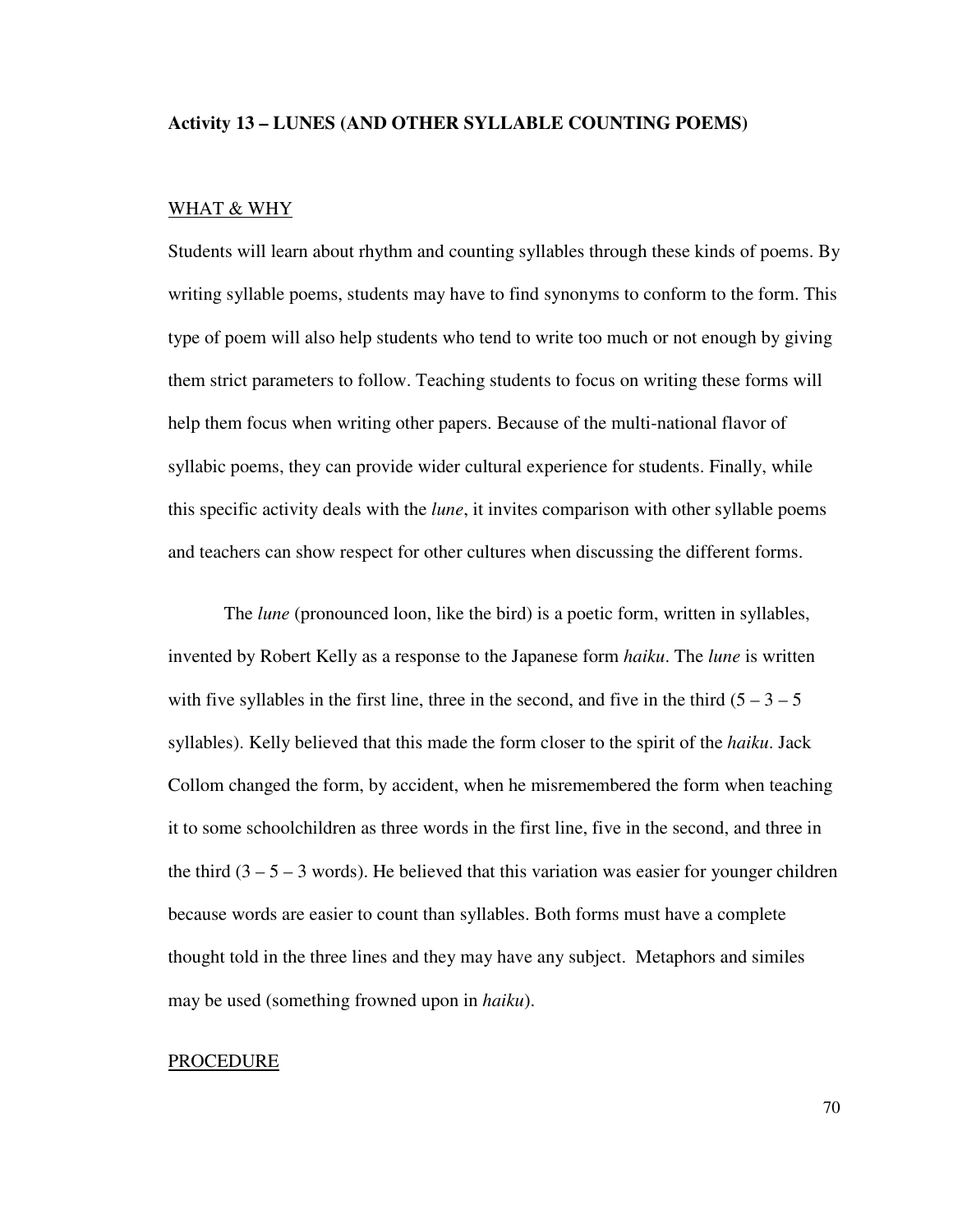- 1. Begin by writing a *lune* on the board and ask the students to count the syllables (or words, if writing the Collom form). Have them define the form. (Alternately, this can instead be done as a dictation.) Ask if they are familiar with any other syllable type poems. Many students know the *haiku* and you may want to briefly talk about it.
- 2. Give students a handout with several examples and review how to count syllables. It may help to have students clap or tap their desks with each syllable as they read the poems. Teachers may also want to give students this handout with the following examples and information about the history of the *lune*.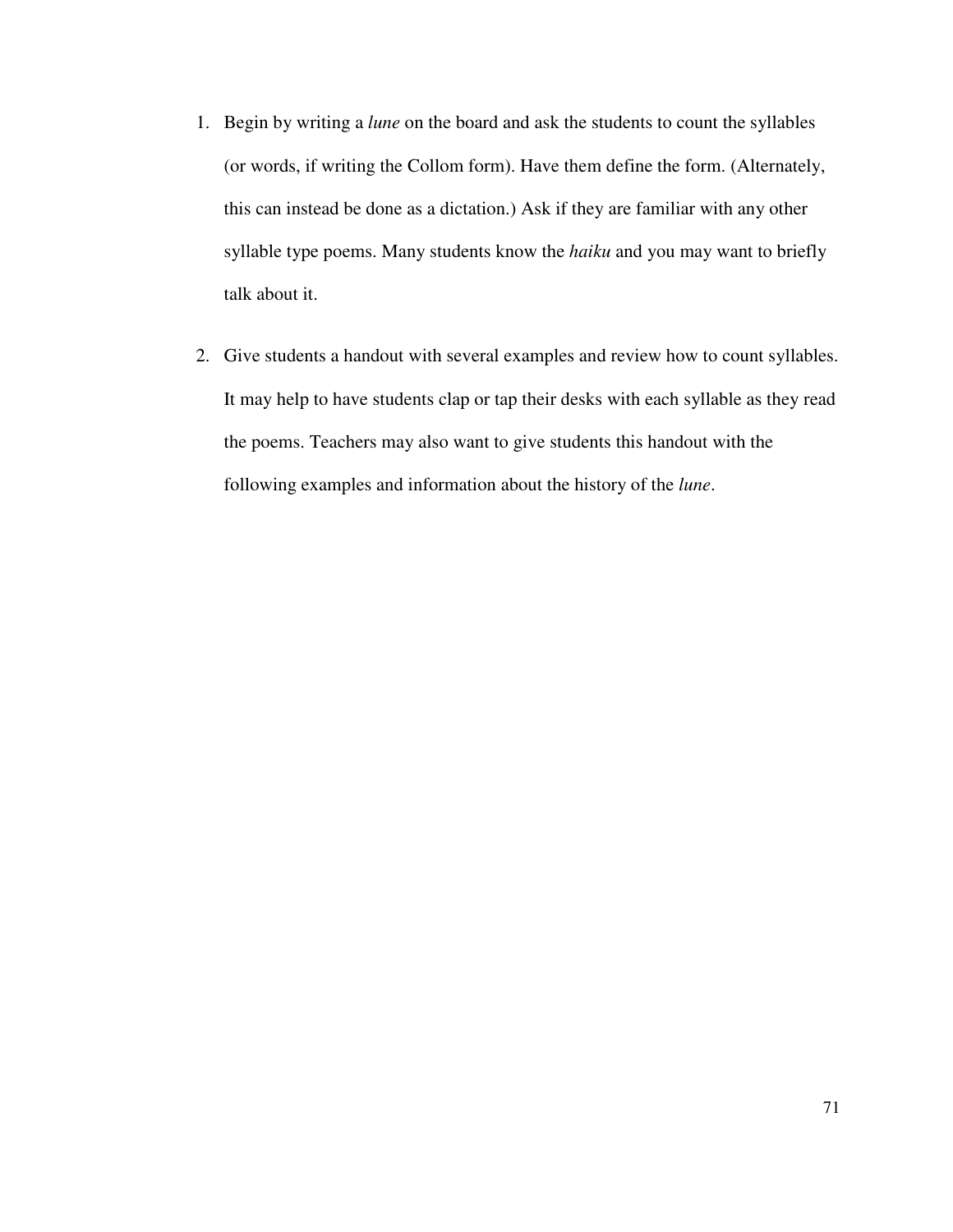Handout examples

The Lune – America's haiku A lune is a short, simple poem of three lines: A line with five syllables A line with three syllables (Robert Kelly) A line with five syllables Or A line with three words A line with five words (Jack Collom style) A line with three words The lune is a haiku variation invented and named by poet Robert Kelly. The lune,

so called because of how the right edge is bowed like a crescent moon, is a thirteen **syllable** form arranged in three lines of 5 / 3/ 5 respectively. Unlike the haiku, the lune need not be about nature or the seasons. Jack Collom misremembered the form as 5 /3 /5 **words** when teaching the form to some kids, found it easier for them to work with and that's why we have two forms.

Possible first lines:

In this room

Here I am On Christmas morning In the sky When I cry (or sneeze, shout, laugh, etc.) In the sea In the dark.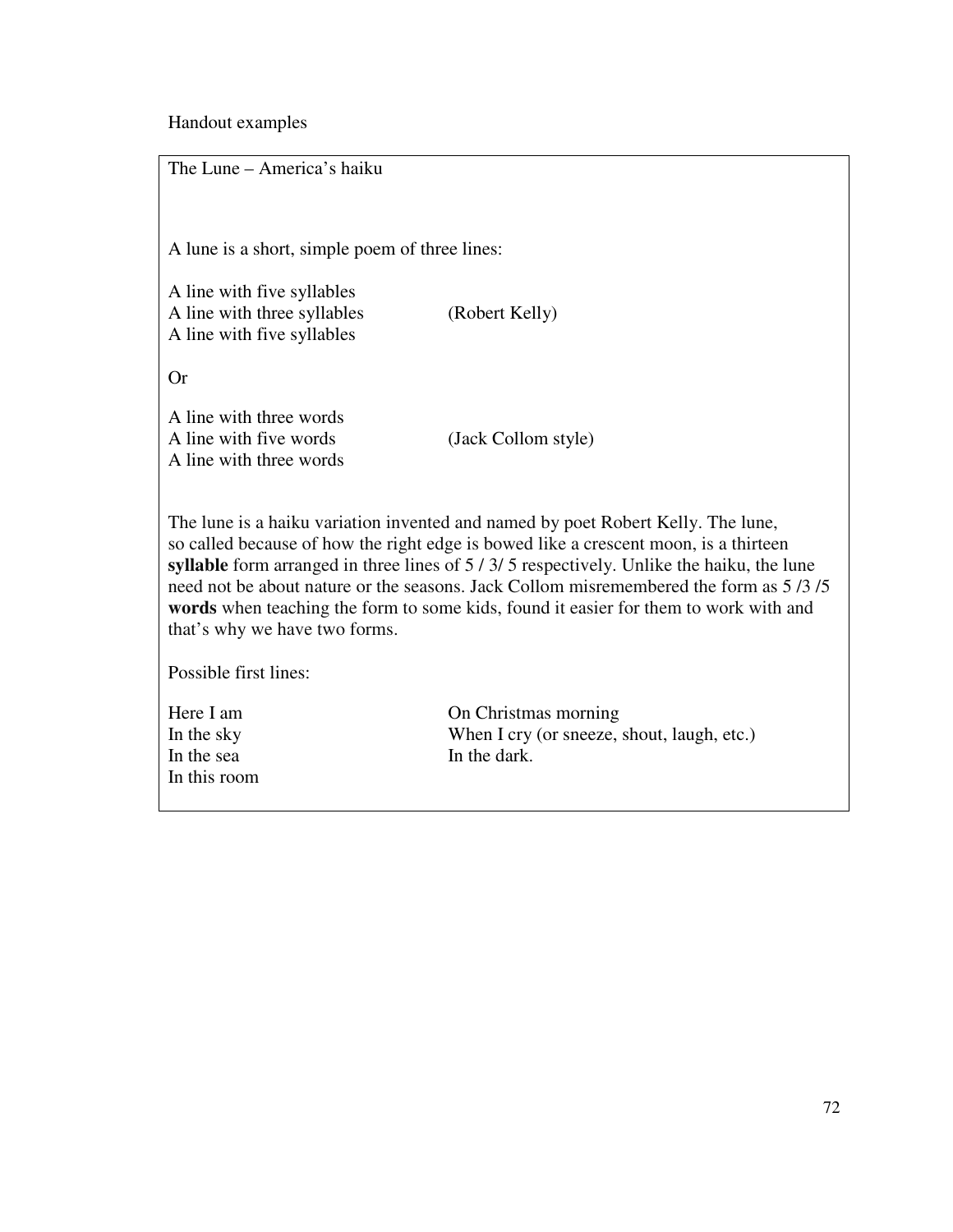| (1) indicates a syllabic lune                                                         |     | (2) indicates a word lune                                                                  |     |
|---------------------------------------------------------------------------------------|-----|--------------------------------------------------------------------------------------------|-----|
| On-line shopping's fun,<br>but it can be expensive.<br>I prefer malls.                | (2) | Where are my car keys?<br>The table!<br>Thank you for your help.                           | (1) |
| When I see<br>you walking down the street,<br>my heart sings.                         | (2) | It's not easy, but<br>teaching poems<br>Is something I love.                               | (1) |
| When snow falls,<br>lovers talk on the phone,<br>planning to meet.                    | (2) | Leftover pepperoni pizza<br>is delicious in the morning.<br><b>Breakfast of champions!</b> | (2) |
| Mother cooks breakfast-<br>meyoek guk on my birthday.<br>It is delicious.             | (2) | Fighting a war is<br>dangerous.<br>When you leave, take care.                              | (I) |
| I am here<br>writing poetry in English class.<br>It's very easy!                      | (2) | Late in the evening<br>missing you<br>I wish you were here.                                | (I) |
| Snowflakes are falling,<br>kissing my cheeks and nose,<br>making me happy.            | (2) | When the snowflakes fall<br>I'm happy.<br>They caress my cheeks.                           | (I) |
| Think of me<br>when the stars twinkle brightly.<br>I'll be there.<br>(Shad Schroeder) | (2) | When the stars twinkle,<br>think of me.<br>I'll think of you, too.                         | (I) |

3. Have students brainstorm some possible topics for *lunes* and then write a class

*lune*. Put the poem on the board and discuss it.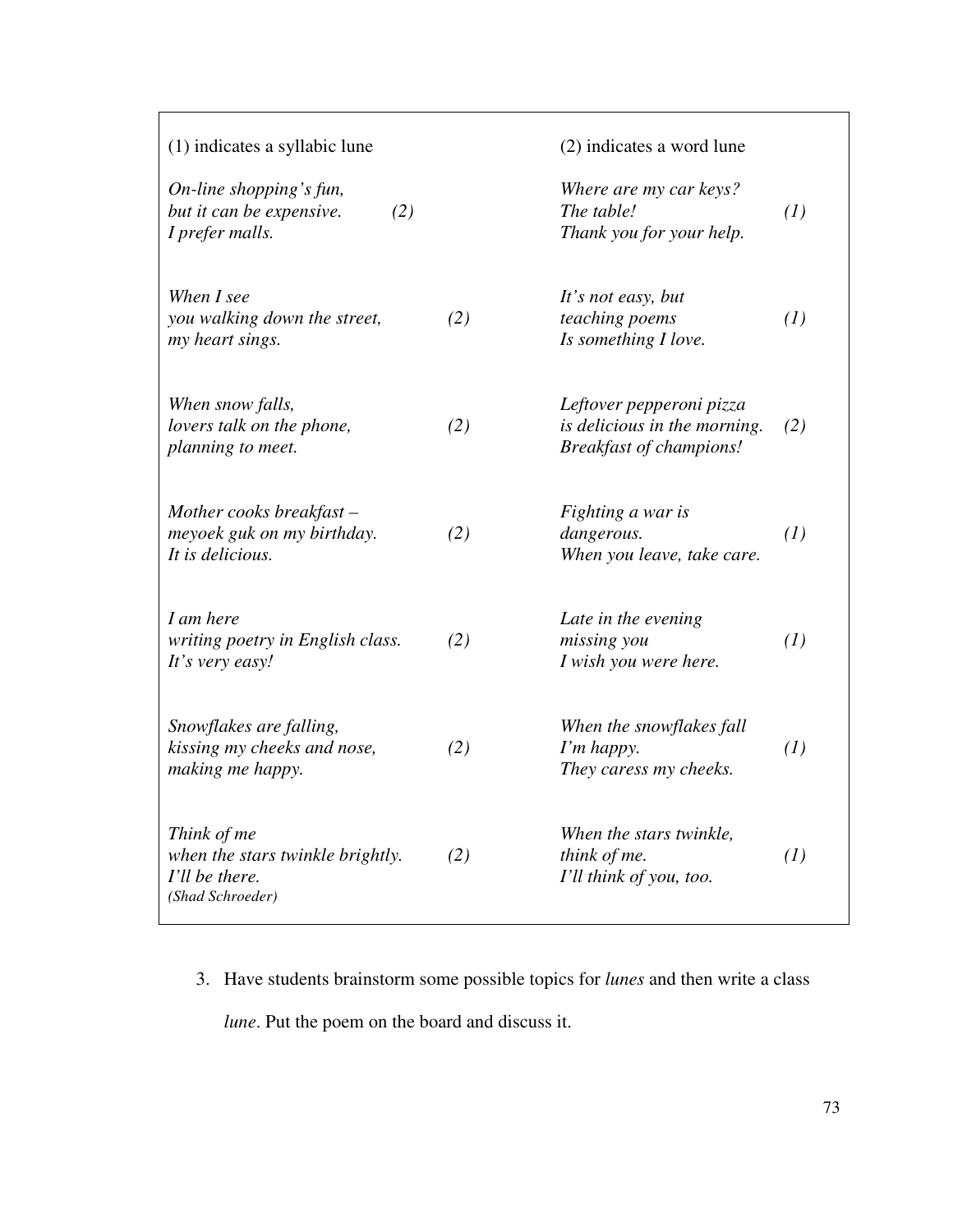- 4. Students can now either work in pairs and write a collaborative *lune*, or have them write individual ones.
- 5. Students may write *lunes* as homework and read them in class. One option is to have them write their poems without naming the object and present it as a riddle. They may illustrate the poems as well.

| Ex. I can fly,             |              | Snow White ate me and |                |
|----------------------------|--------------|-----------------------|----------------|
| But I don't have feathers. |              | Took a nap.           |                |
| I suck blood.              | (a mosquito) | Evil, Wicked Witch!   | $(an \napple)$ |

As I noted earlier, the *lune* is not the only syllable-based poem form. Many students are familiar with the *haiku*. The *haiku* is a Japanese form that is traditionally written in a 5-7- 5 syllables or beats and, when translated into English, written in three lines. *Haiku* traditionally were about nature and the change of seasons. Translations of Japanese *haiku* into English rarely conform to the 5-7-5 beat and many *haiku* written in English today do not follow the form, instead representing the simplicity and the idea of the *haiku*. Many poems purported to be *haiku* are actually *senryu*, which are similar in form, but not about nature. Other short or syllabic forms include: *kural*, a Tamil form consisting of two lines (four words in the first and three in the second), Japanese *tanka* (seven lines consisting of 5-7-5-7-7 syllables each), Korean *sijo* (three lines of 14 to 16 syllables – in English translation the verse form is divided into six shorter lines), and cinquain and diamanté poems, which are dealt with in more detail in this paper.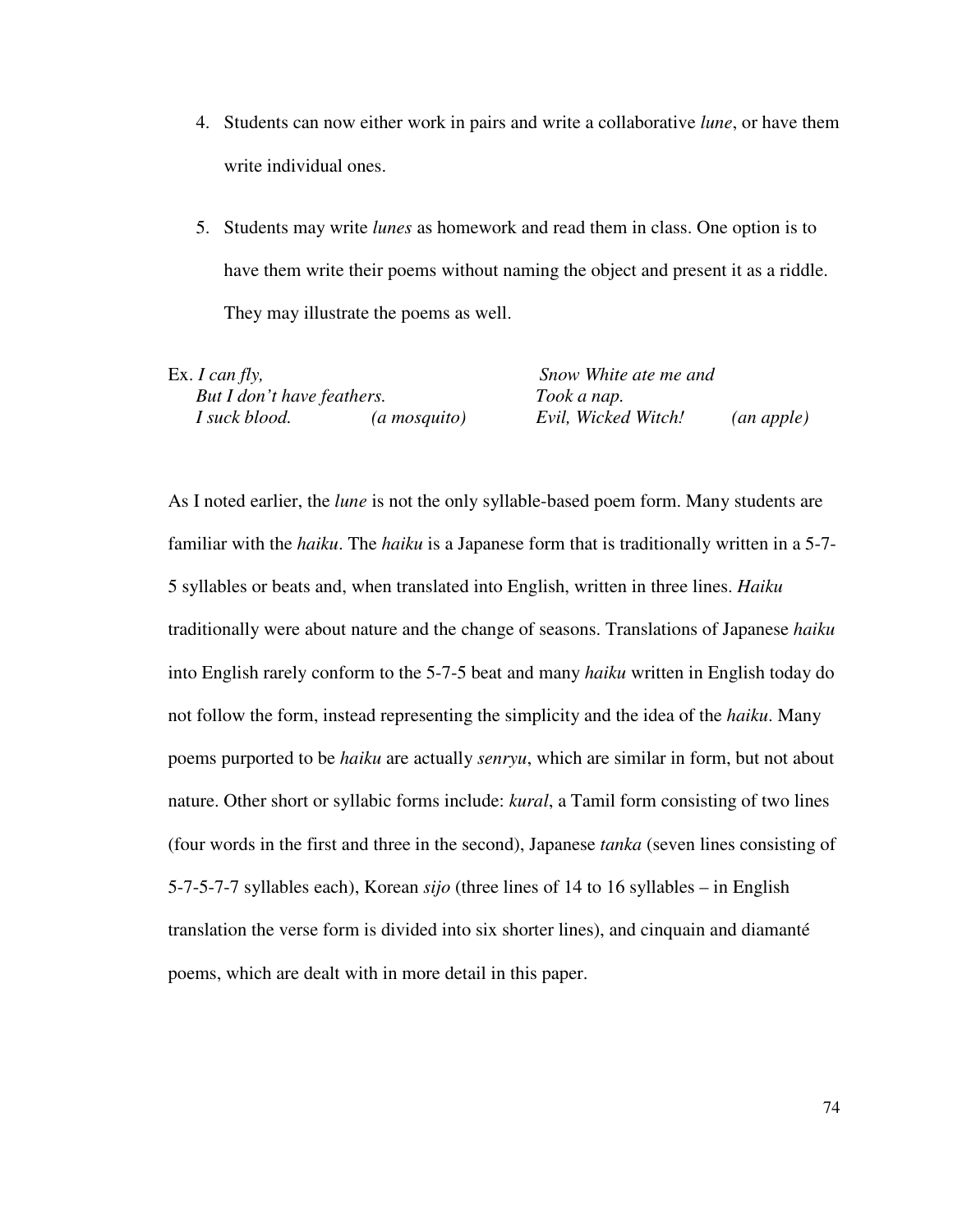# **EXAMPLES**

Oh my God.<br>I didn't eat breakfast today. The happy shows are over. I didn't eat breakfast today. I'm very hungry.<br>(Park, Inyong) (Park, Inyong)

Winter wind blows by example the Here I am. A gentle farewell **A** gentle farewell (Yoon-Sik Kim) (Yu, Kyung Jin)

Sunny day today. Unfortunately we have this class. Let us play! (Ho-Jeong Jeong)

(Im, Eun Yong)

Sudden kiss Cute, pretty, sexy, and smart.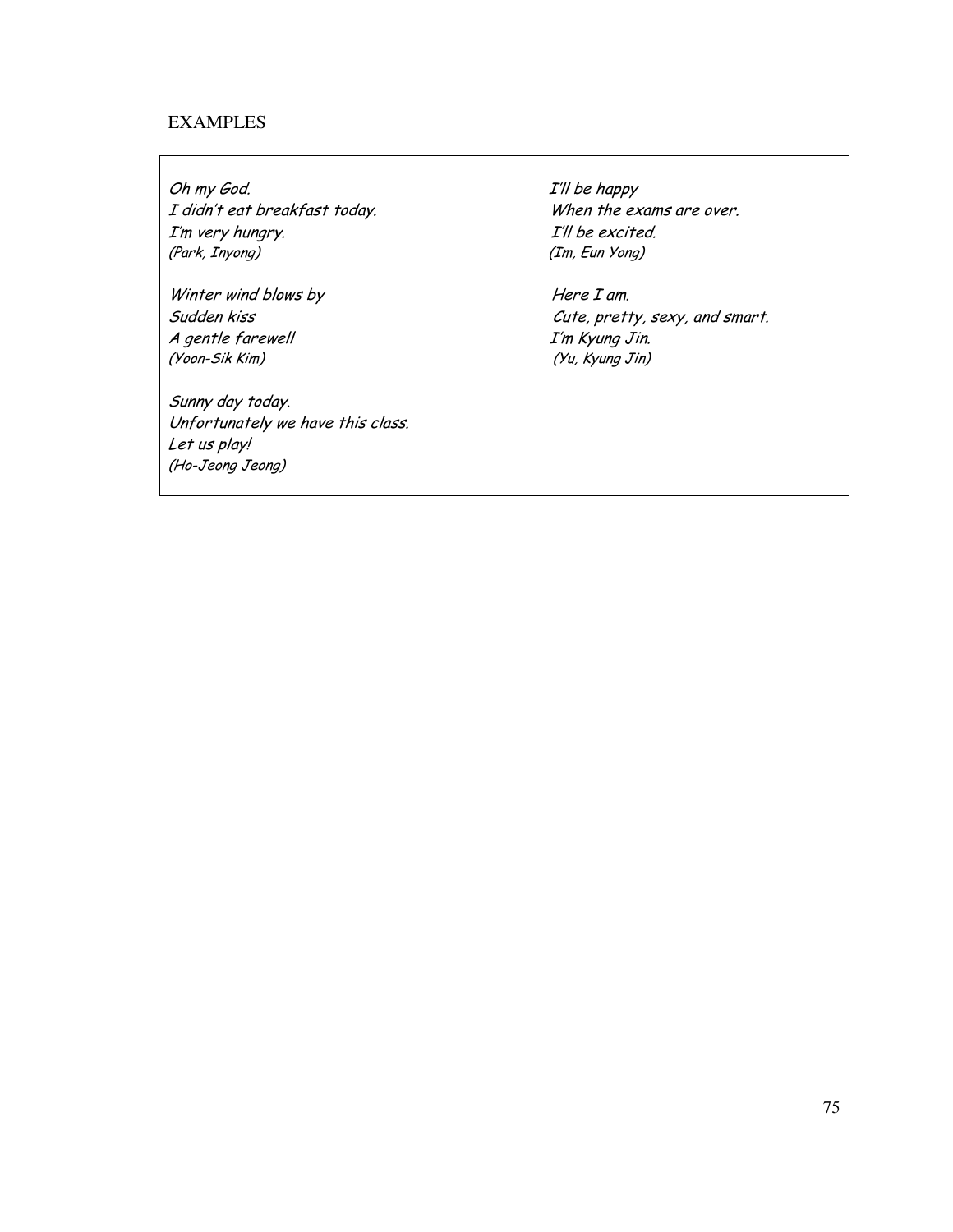#### **Activity 14 – I BELIEVE POEMS/CREDOS**

## WHAT & WHY

*I Believe*, or credo, poems allow students to write about ideas important to them. They may also help students who haven't given much thought about the way they want to live their lives an opportunity to think about and define what might be important to them.

#### PROCEDURE

- 1. Begin this activity by asking if students know what a credo is. Either allow them to check their dictionaries, if they want, and explain to the class or the teacher can explain that a credo is a system of beliefs. They can help students define what's important to them.
- 2. Give students a handout with several different credos on it. I use a quote from the movie *Bull Durham*, a list from *Crooked Hearts*, by Robert Boswell, and my own belief poem. I include a template that students can use as they brainstorm. You might want to explain that *Bull Durham* is a movie about baseball. These examples follow. (The language is graphic in the *Bull Durham* quote and I generally edit it.) Robert Heinlein's *This I Believe* is another famous belief statement that can be readily found on the web, as can many non-famous poets' credos.
- 3. Have students read the handout and discuss and ask questions about it.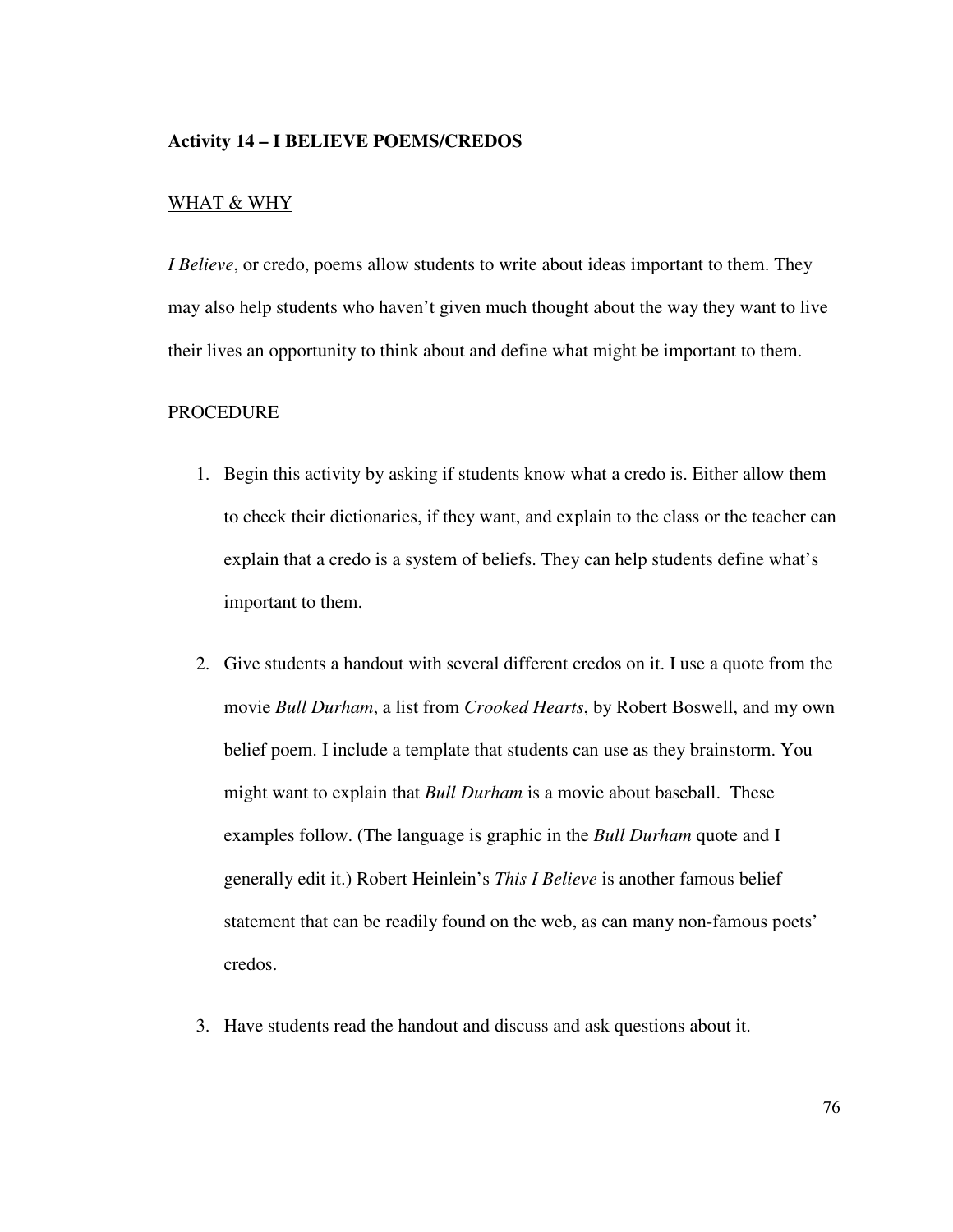- 4. Next students brainstorm beliefs. I suggest they follow the template, but not to feel constrained by it, leaving out items, adding items, or changing the order of the poem as they please.
- 5. Students may do the assignment in class and peer review/edit, or do it as a

homework assignment.

Handout examples

Well, I believe in the soul ... the small of a woman's back, the hanging curve ball, high fiber, good scotch, that the novels of Susan Sontag are self-indulgent, overrated crap. I believe Lee Harvey Oswald acted alone. I believe there ought to be a constitutional amendment outlawing Astroturf and the designated hitter. I believe in the sweet spot, soft-core pornography, opening your presents Christmas morning rather than Christmas Eve and I believe in long, slow, deep, soft, wet kisses that last three days*.* (Ron Shelton, *Bull Durham*)

- 1. Never make a complicated thing simple, or a simple thing complicated.
- 2. Wear white at night.
- 3. Take care of Tom (The writer's brother.)
- 4. Eat from the four food groups.
- 5. Be consistent.
- 6. Never do anything for the sole intent of hurting someone.
- 7. Floss.
- 8. Always put the family first.
- 9. Clean even where it doesn't show.
- 10. Pursue the truth.
- 11. Wear socks that match your shirt.
- 12. Take care of Cassie. (The writer's sister.)
- 13. Look up words you don't know.
- 14. Never put out electrical flames with water.
- 15. Get to the bottom of things.
- 16. If a person changes his or her hair, tell him or her it looks good.
- 17. Remember.
- 18. Forgive. (Robert Boswell, Crooked Hearts)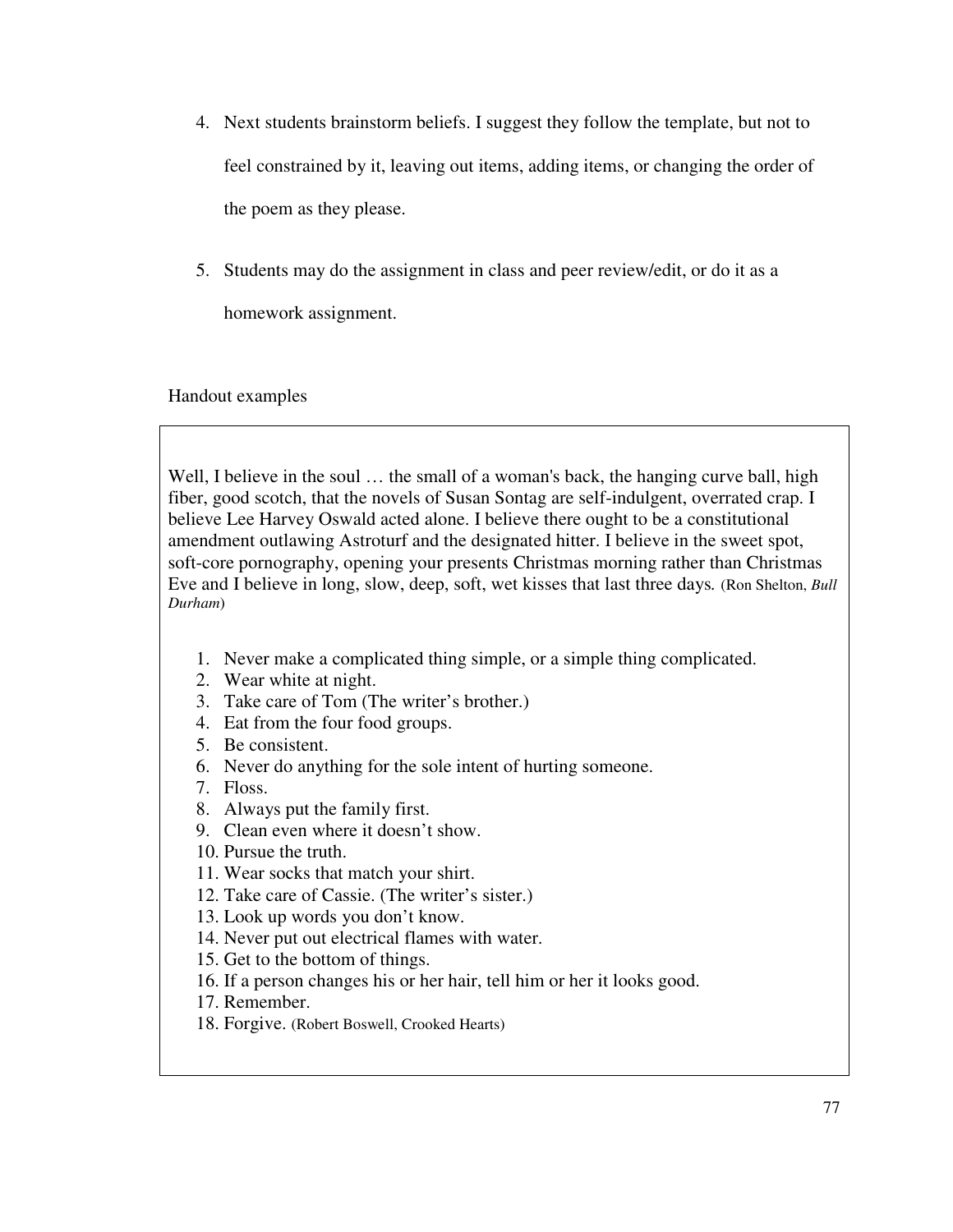# *What I Believe*

*I believe that quiet is better than noise. I believe the curve of a woman's neck and the dimples in the small of her back are the sexiest parts of her body. I believe in manners. I believe in people (but they usually disappoint you). I believe that it's hard to give second chances, but that you should. I believe that reading is important, but that you can learn more by living. I believe men shouldn't color their hair. I believe in honesty, but not enough to hurt someone. I believe that guns don't kill, people do. I believe that a warm fall day is better than a warm spring one. I believe in taking and assigning responsibility. I believe that one earring in a man's ear is cool, but more than one is just silly. I believe we should squeeze the juice out of every day we're alive. I believe that vegetables are good for you, but I still don't like and won't eat Brussels sprouts or broccoli. I believe that things change. I believe I'll have another. (Shad Schroeder)* 

Template:

- 1. Brainstorm six things you seriously believe in.
- 2. Brainstorm three silly or outrageous beliefs.
- 3. Make a list of five rules for yourself both personal rules and as a student.
- 4. Write three things you would never do.
- 5. Finally, write three things that you don't believe.

Now write them in a belief statement, either in paragraph form or as a list. Play around with the list. It's not necessary to keep the items together or in the template order. Feel free to move sentences around. Leave out some of the items or add items not asked for.

This is your poem and your beliefs. Enjoy!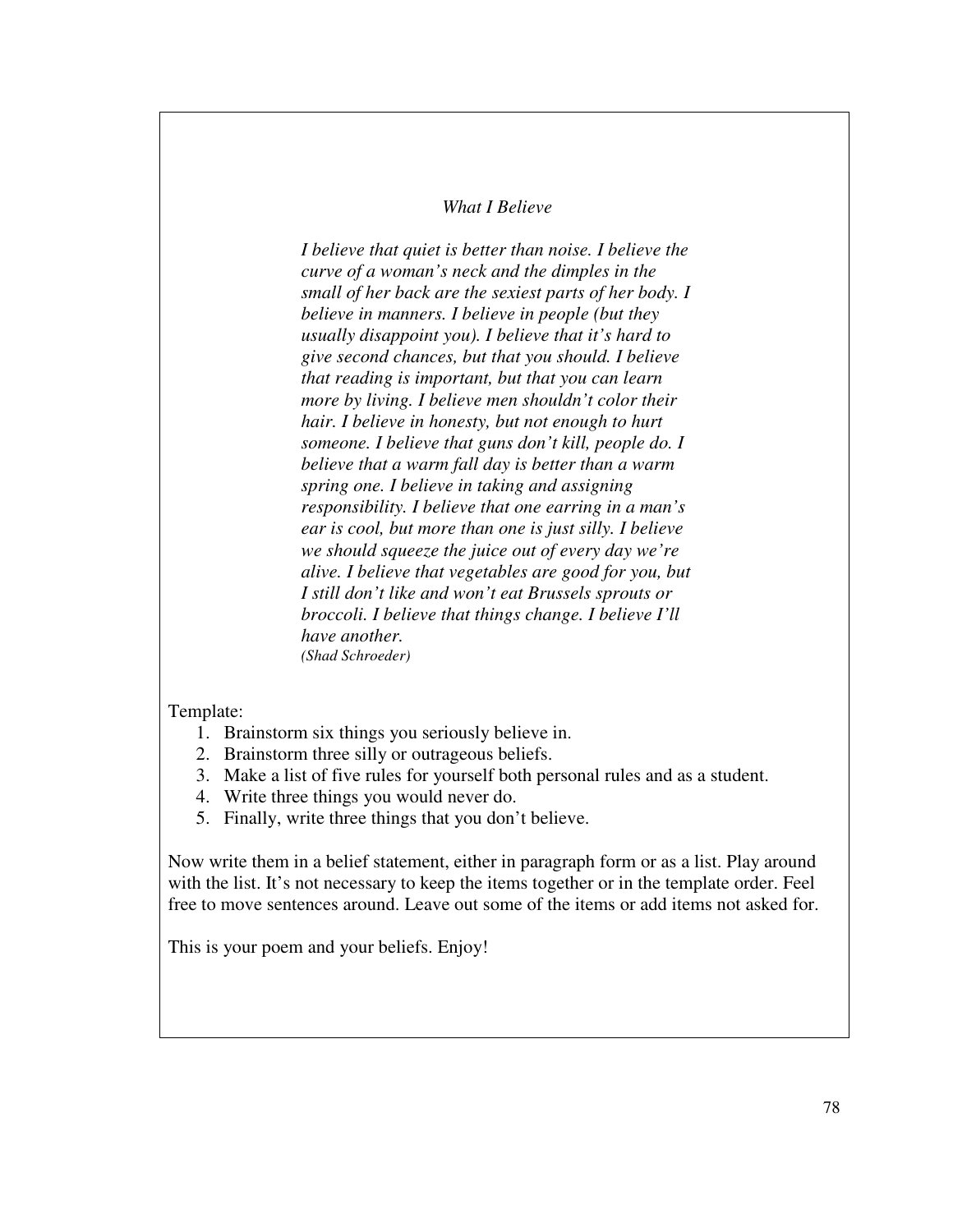Another follow up for this assignment might be to either read or listen to essays from National Public Radio's *This I Believe* program. There are teacher's resources as well, and students are encouraged to submit essays to the program. (http://www.npr.org/templates/story/story.php?storyId=4538138)

# EXAMPLES

I believe in the pure soul and the smile of a child, the four strings of a bass and the great influence of music. I believe in the great power of love, that having good friends is one of the most important and happy things that one could do. But I believe that money can buy everything is (a) crap. I believe that passion and hard work are important, but finishing and achieving the goal is also important. I believe going for a walk alone is sometimes a nice and relaxing thing to do. I believe honesty, forgiveness, consideration and warm smiles are what one should have for meeting others. I believe that if I change, the world will change for me. I believe I should change and maybe I will change for someone.

(Ho-jeong Jeong)

I believe in the word halcyon and that a smile is always the best hello. I believe that the taste of freshly dripped Jamaican blue mountain will keep me awake through the day. I believe in the Beatles and that 2Pac is actually not dead. I believe in luck along with effort and that nothing can be given as an excuse. I believe in the clashing sounds of beer glass, bitter taste of vodka, love for soju, friendship, love and respect. I believe that the only true smile is that of a child and that there are no forever friends, nor foes. I believe in the light blue colour of sky and I believe that a strong will is tougher than steel and that you should always think before you speak.

(Yoon Sik Kim)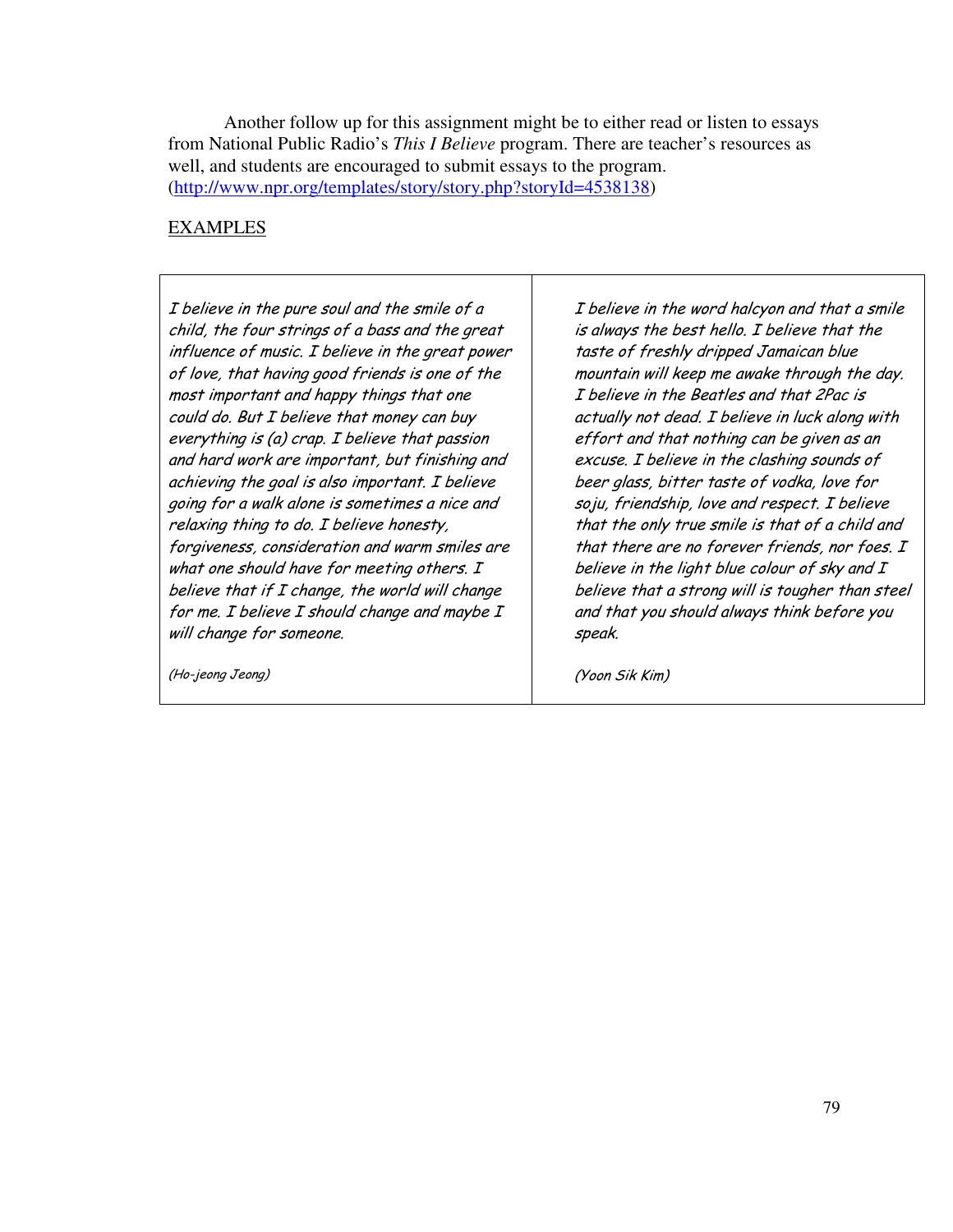# **Activity 15 – DAY OF THE WEEK POEMS**

#### WHAT & WHY

Day-of-the-week poems give students practice writing sentences and skills such as punctuation and capitalization. The poems also improve student's vocabulary by encouraging them to choose interesting verbs, as opposed to the more common *'be'* verb and to practice past tense. Students also practice brainstorming and unity and must practice sequencing to insure that the poem is logical, all skills needed for writing.

#### **PROCEDURE**

The pattern for the poem is:

On Monday I (verb) …. On Tuesday I (verb) …. On Wednesday I (verb) …. On Thursday I (verb) …. On Friday I (verb) …. On Saturday I (verb) …. On Sunday I (verb) ….

- 1. Revise a number of verbs in the past tense. Use both regular and irregular verbs. Write them on a section of the board.
- 2. Divide the board into seven sections, ask the students to recite the days of the week, and write them at the top of each section. Under the days write On (day of the week) I ….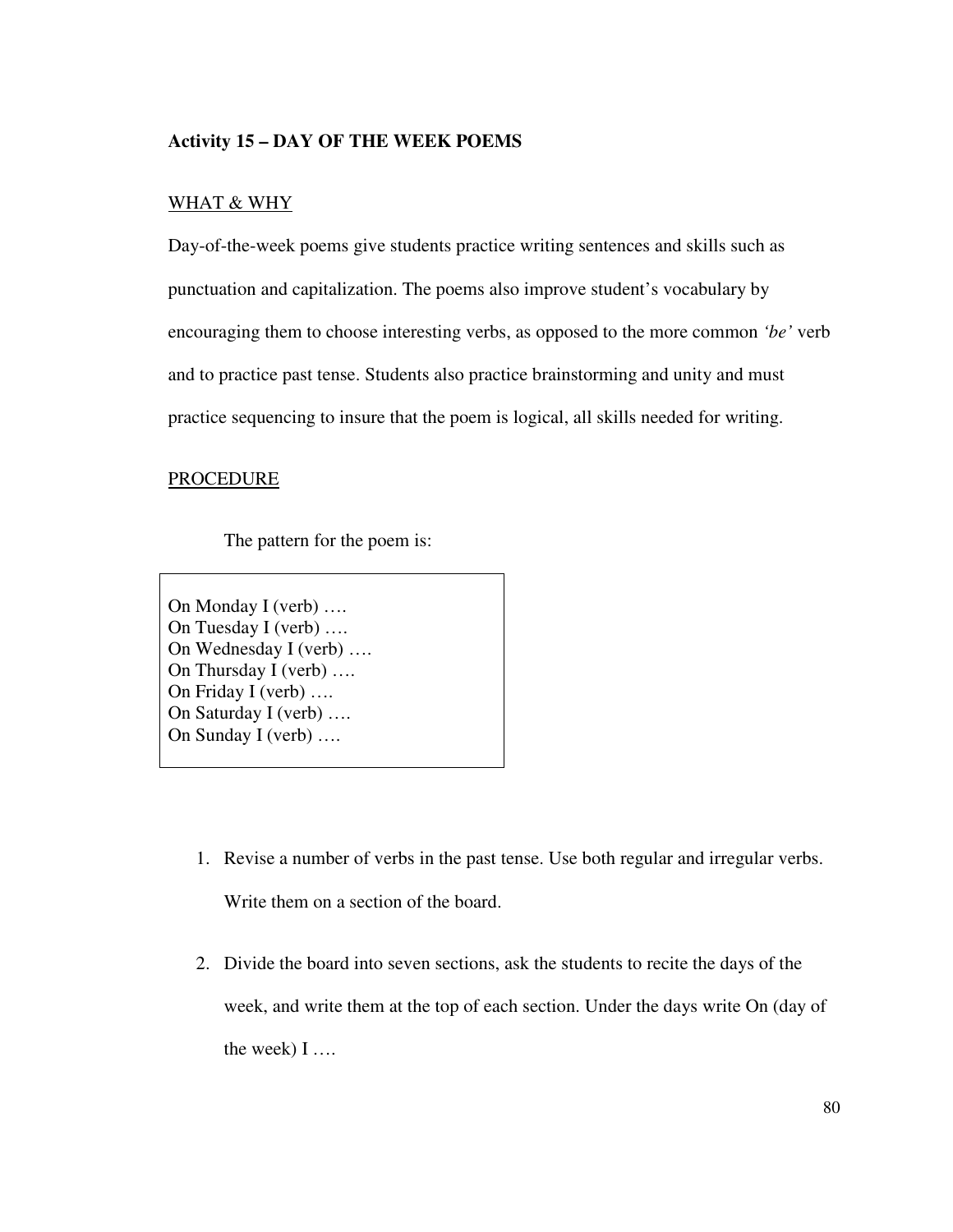- 3. Announce a topic that you and the class will discuss and later write a class poem about. Possible topics include: the perfect week, a week of school, a week of winter vacation, a week of summer vacation, a week on the farm, a week at a famous vacation spot, a week at grandmother's, a week in the army, a week during a holiday (Christmas, Easter, Tet/Chinese New Year/Sollal, the Haj), or the week leading up to an event (meeting the love of your life, preparing for a concert or play, looking for an apartment/house, studying for a test). Invite students to chime in with suggestions.
- 4. Brainstorm with the class things that you do during the week and write them on the board. Don't allow students to use the same verb more than once. Having them work in pairs or small groups before whole class work might provide more suggestions.
- 5. Choose the different activities done during the week and write them under the days. Insure that there is a logical sequence to the days. For instance, you wouldn't go on your honeymoon before you asked your spouse to marry you. Make sure students understand this.
- 6. Finally, take the information the class chose and rewrite it in linear (poem) form. Read it aloud and ask if there could be improvements to it. Possibilities include changing the sequence and adding adjectives and adverbs to the poem. Encourage revision.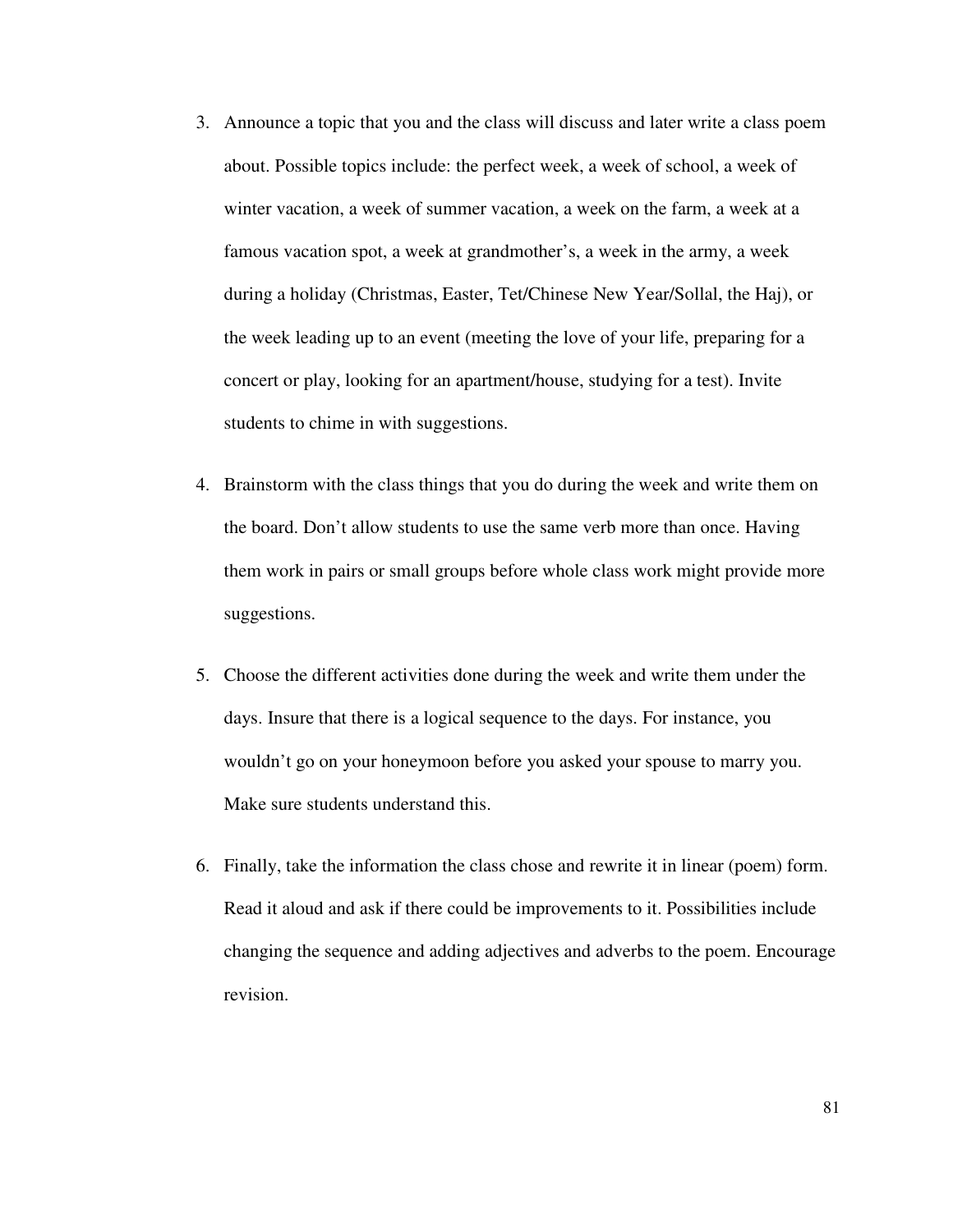7. Follow up with a homework assignment in which students write individual dayof-the-week poems.

This type of poem isn't limited to past tense; other tenses may be used as well. Future with *going to* or *will* both can be effectively used. Likewise, the beginning (On Monday I …) can be changed to months, years, seasons, and clock times. Tenses can also be mixed to show a progression.

 In Holmes and Moultin's *Writing Simple Poems*, the verb pattern used is to teach sensory verbs (*saw, touched, heard, tasted, and smelled*) or variations of them (*felt* instead of *touched*, *watched* instead of *saw*) and there is no set pattern, except that the same verb can't be repeated. This especially lends itself to five line poems. If you choose to do seven day poems, either a different sensory verb or non-sensory verbs may be used.

#### EXAMPLES

### *Chusok Trip*

*On Monday I drove to Pusan for Chusok. On Tuesday I cleaned my grandfather's grave. On Wednesday I partied with my high school friends. On Thursday I played yutnori and ate ttok guk with my family. On Friday I kissed my mother good-bye. On Saturday I slept in my car, stuck in traffic on the trip to Seoul. On Sunday I dragged in to my apartment at three in the morning. (Shad Schroeder)*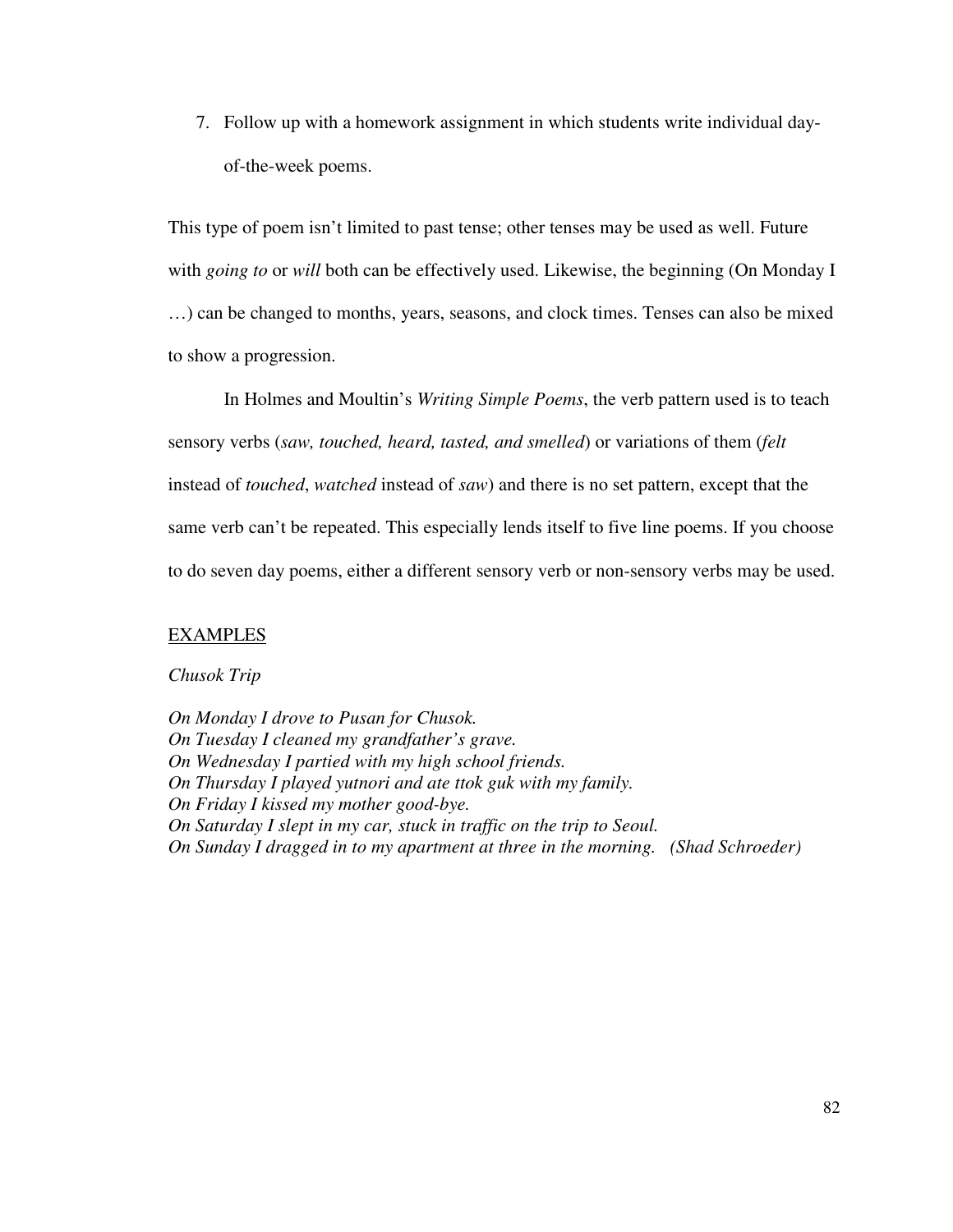| A Week on the Farm                          | On Monday I met calculus.                    |
|---------------------------------------------|----------------------------------------------|
|                                             | On Tuesday I was defeated by calculus.       |
| On Monday I met a friendly cow.             | On Wednesday, I beat a retreat.              |
| On Tuesday I fought the not-so-friendly     | On Thursday I was exhausted.                 |
| COW.                                        | On Friday I met physics and chemistry.       |
| On Wednesday I fed the hungry cow.          | On Saturday, as soon as I saw them, I ran    |
| On Thursday I smelled the cow's fresh       | away.                                        |
| manure.                                     | On Sunday I was deprived of a weekend.       |
| On Friday I sold the cow's delicious milk.  |                                              |
| On Saturday I butchered the poor cow.       | (Hong Do Sun)                                |
| On Sunday I ate hamburgers.                 |                                              |
|                                             |                                              |
| (Shad Schroeder's Material Science class)   | My Worst Week                                |
|                                             |                                              |
| A Week in Winter's Vacation                 | On Monday I was having a nap when my         |
|                                             | relatives came to visit.                     |
|                                             | On Tuesday, I was late for my morning class. |
| On Monday I played soccer with my friends.  | On Wednesday it rained but I didn't have an  |
| On Tuesday, I went to the gym to do speed   | umbrella.                                    |
| climbing.                                   |                                              |
| On Wednesday I played video games with my   | On Thursday I had a fever.                   |
| friends.                                    | On Friday I had to stay up late to finish my |
| On Thursday I played basketball with my     | homework.                                    |
| friends.                                    | On Saturday my kitchen flooded.              |
| On Friday I went out to eat with my family. | On Sunday I fought with my best friend.      |
| On Saturday I met my brother.               |                                              |
|                                             | (Lee, Myung Ji)                              |
| (Kim, Kyoung Jin)                           |                                              |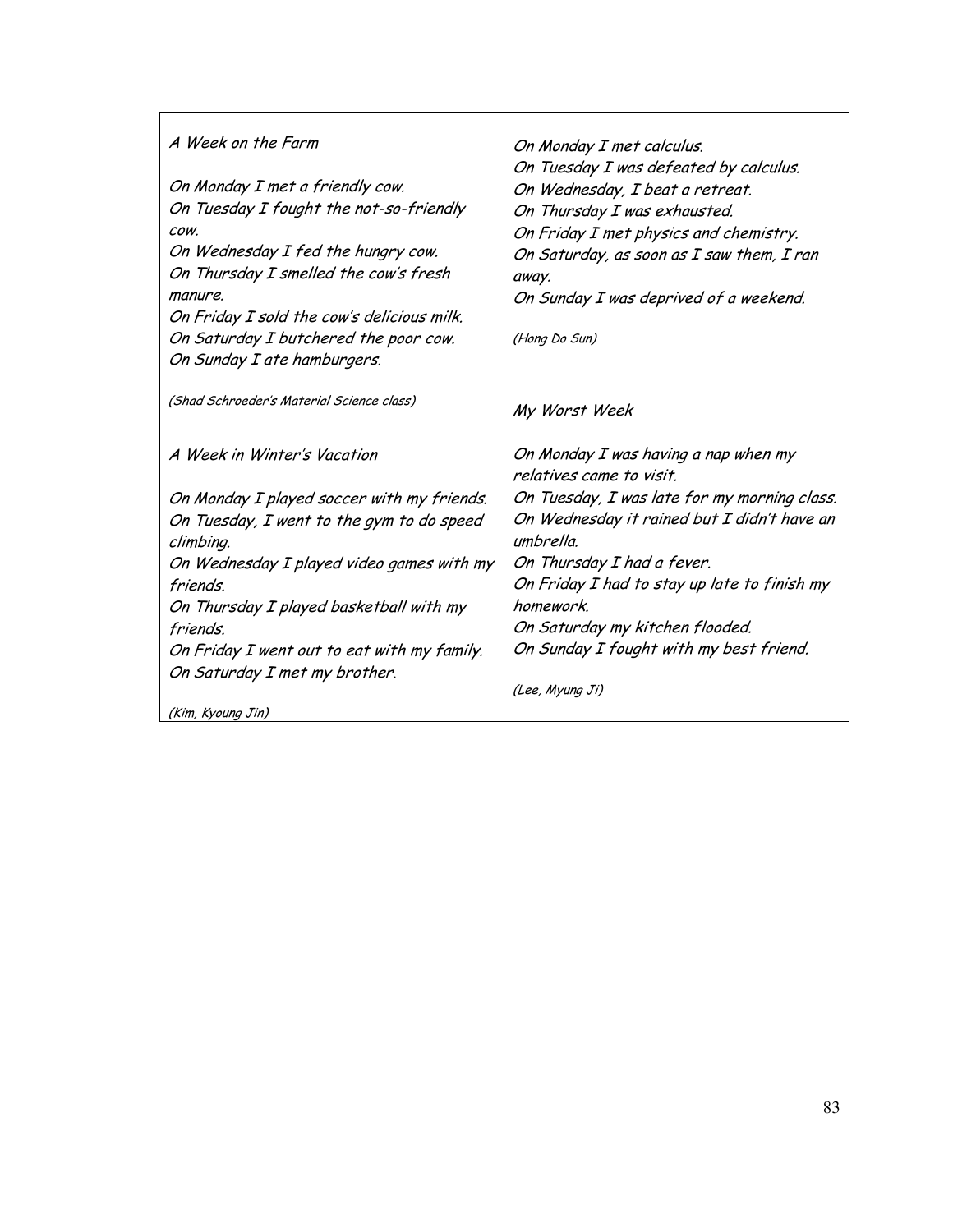#### **Activity 16 - CHANTS**

#### WHAT & WHY

Carolyn Graham is an ESL teacher and musician who began publishing books about using chants in the classroom in 1978. Her first book was called *Jazz Chants* and, since then, she has written numerous other books using chants ranging from *Grammarchants* (basic aspects of grammar) to *Jazz Chant Fairy Tales* (children's fairy tales) to *Jazz Chants: Small Talk* (language functions). Jazz chants can be used for practicing stress and rhythm in pronunciation. (One consideration to remember is that the stress and rhythm used in jazz chants is predominately North American.) They are fun and can be used to motivate students when a class is running on low energy.

Student's listening skills are also improved through jazz chants. Chants are repetitive and use real language forms, so students are memorizing in a fun way. They can be used in pairs, but especially lend themselves to large classes. Chanting satisfies several of Gardner's multiple intelligences, specifically musical, kinesthetic, and verbal linguistic. Chants can be combined with music and the rhythm helps students remember the chants and can be combined with body movements to reiterate the words. While chants are similar to drills, they are different in that they are using real and meaningful language. Chants are most often used with beginning and intermediate students, but even high level students can benefit when the chants contain collocations and idioms.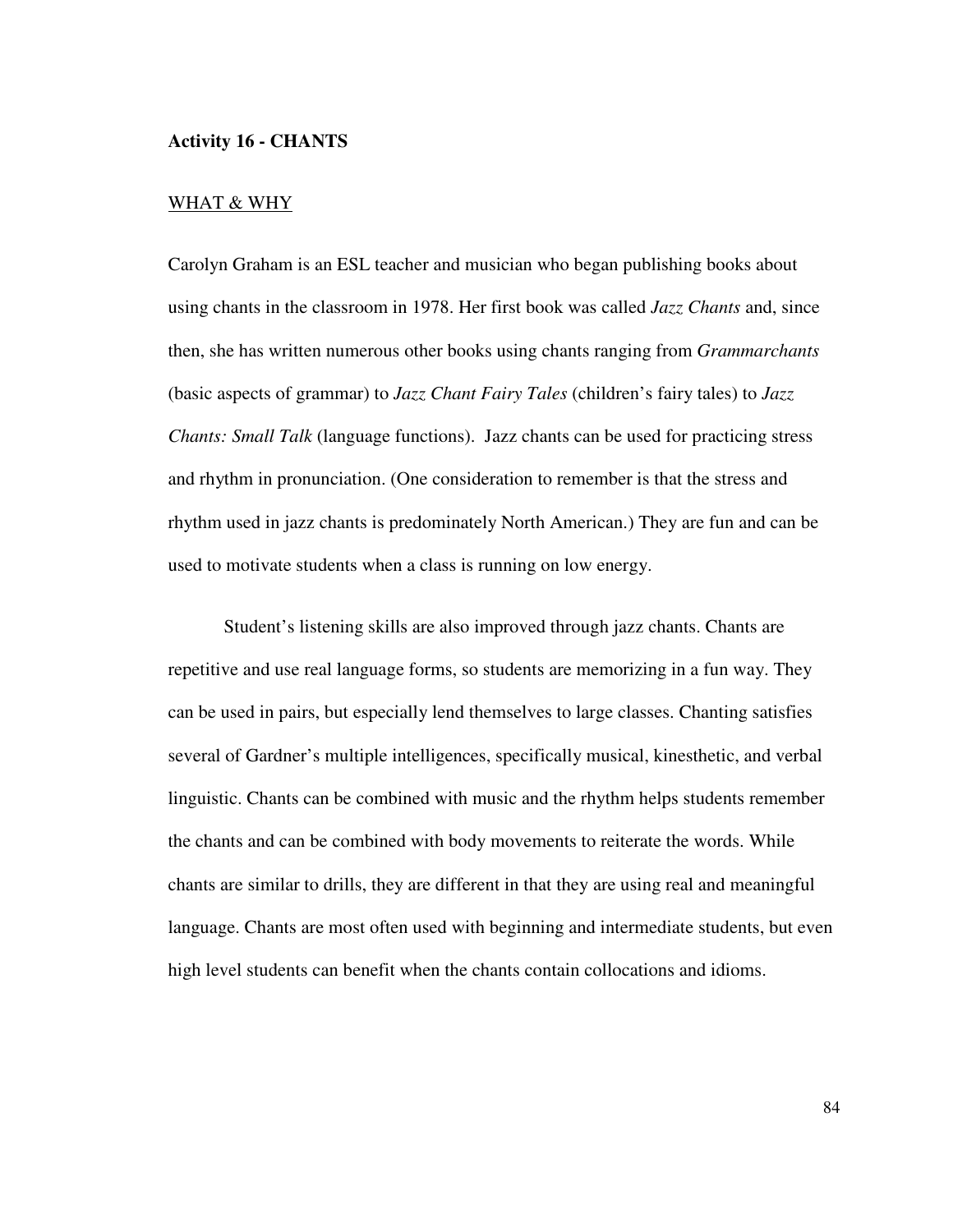# PROCEDURE

- 1. To use chants, the teacher should first explain to students what the function of the chant is. Is it used for greetings? Can it be used to ask about someone's health? Is it stressing a verb tense? This is also the time to pre-teach any vocabulary.
- 2. Next, the teacher should read the chant, or play a CD of the chant.
- 3. At this point, the teacher may give students a copy of the chant, but, if it's short, it's better not to. Students should repeat the chant after the teacher, at the same time keeping the rhythm by clapping their hands, snapping their fingers, tapping their pencils, or using some other way to keep the beat. (If students have been given a copy of the chant, they may be distracted from the task by trying to read it.) An alternative to a handout is to write the chant on the board.
- 4. After they have practiced the chant, have the students listen again to the complete chant on CD or performed by the teacher.
- 5. Finally, students should practice the chant as a group, or, if the chant lends itself to it, such as questions and answers, in pairs.
- 6. After doing several chants, when students begin to get a feel for chanting, challenge students to write their own chants and perform them in class. They can work individually or with classmates.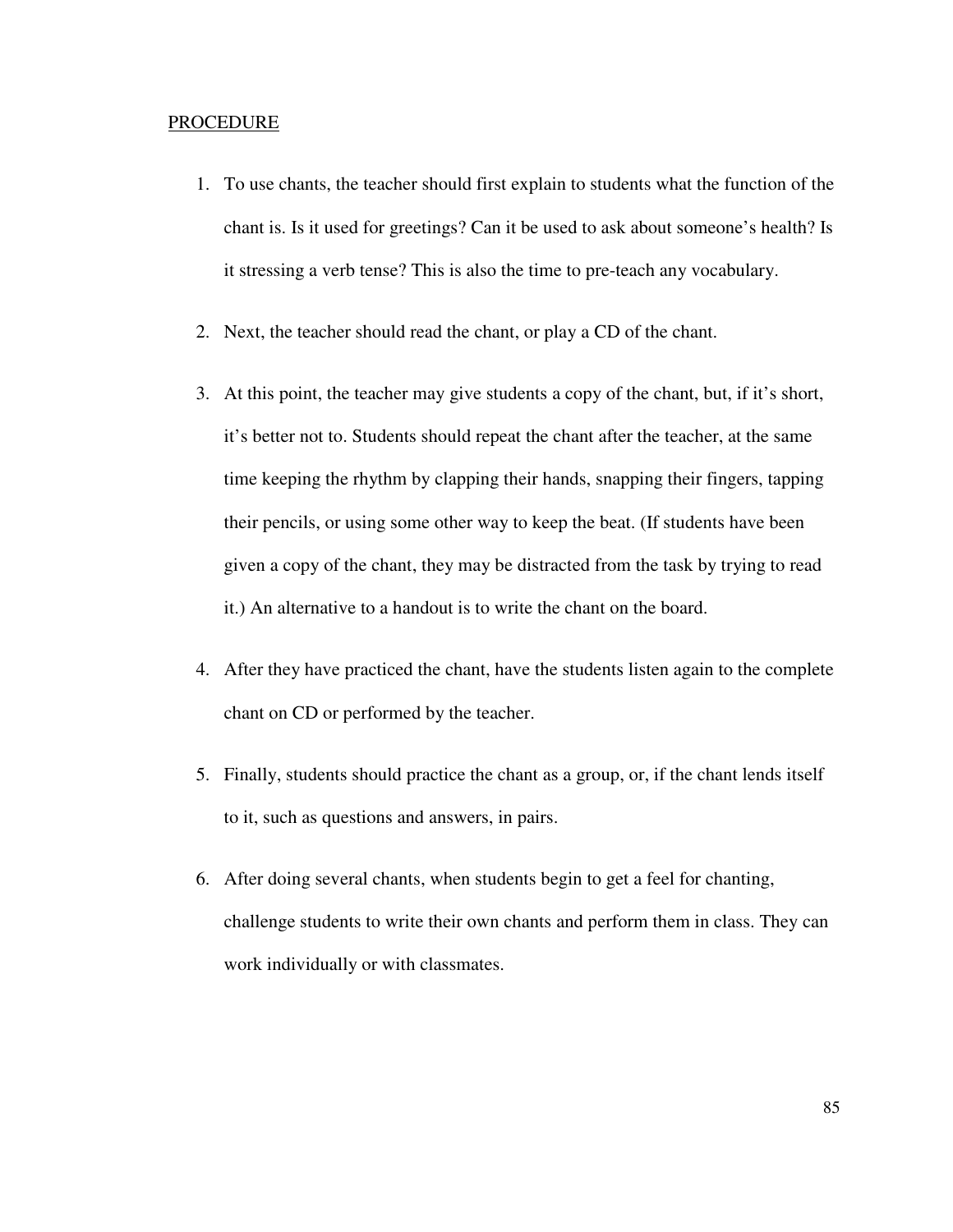The Graham books are an excellent resource for chants (and CDs are included with

purchase, if the teacher is rhythmically challenged), but there is no reason for teachers not

to write their own. One that I often use, when I have a 9:00 class, is:

*Good morning. Good morning and how are you? Good morning. Good morning, I'm fine, thank you.* 

I introduce Total Physical Response aspects with this by having the class stand and wave

when they say *good morning*, give thumbs up when they say *I'm fine*, and do a short bow

when they say *thank you*.

Another example of one of my chants for relaxed pronunciation of *what did you*

(whadija):

*What did you do yesterday? I went to the store. (wenta the) What did you do yesterday? I went to a movie. What did you do yesterday? I slept all day.* 

This can be changed by making it more conversational, instead of repetitive:

*What did you do yesterday? I went to the store. What did you buy? I bought a book. (boughta) What did it cost? An arm and a leg. ('Narm ana leg.)* 

This can be made a game with the teacher asking individual students questions

and the students making up different answers or with students asking each other.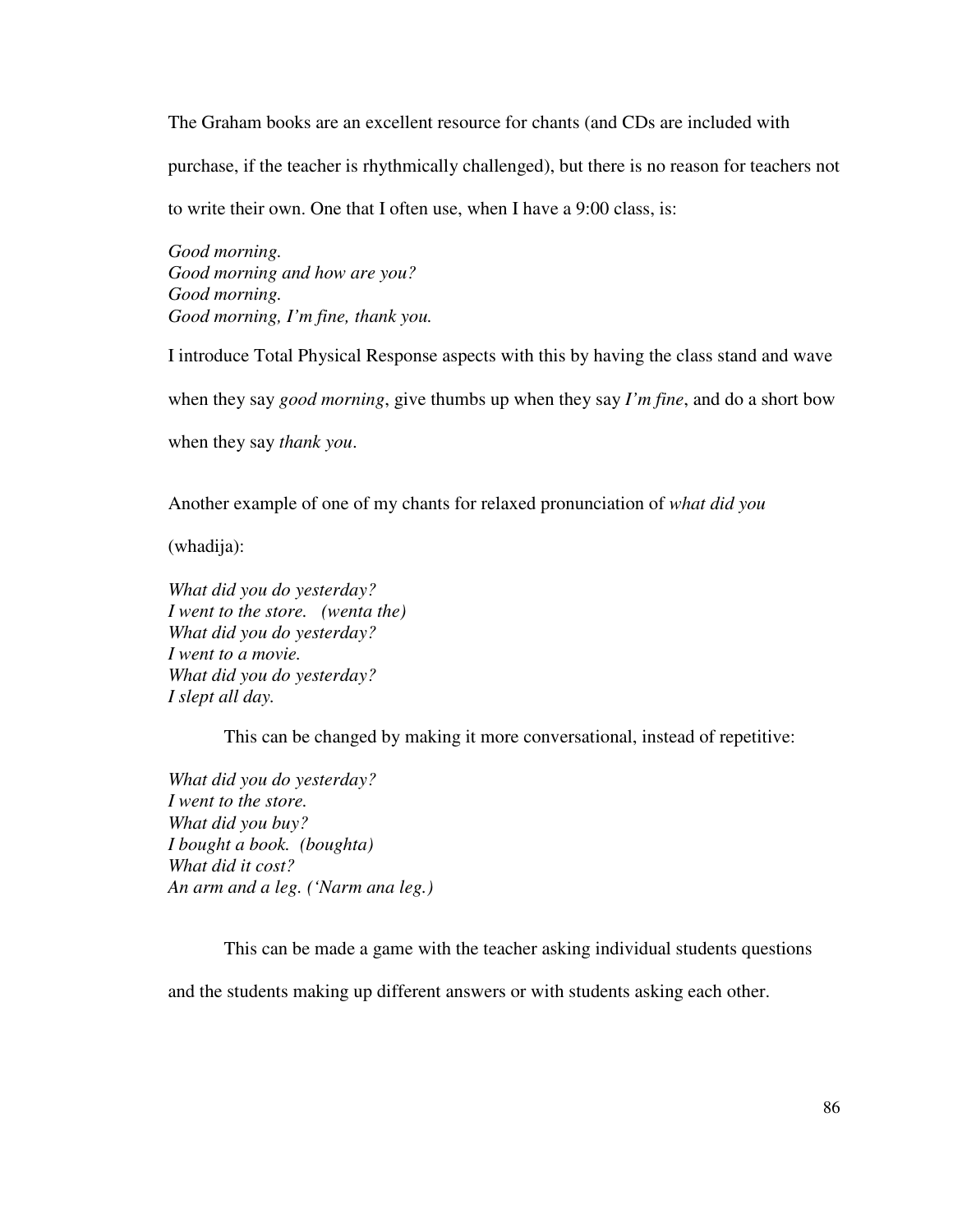Poems from the 1920's Harlem renaissance poets, like Langston Hughes (*The Weary Blues*) and Sterling Brown (*Southern Road*) to the lyrics of modern rappers can be used to show how poetry is reflected in chants.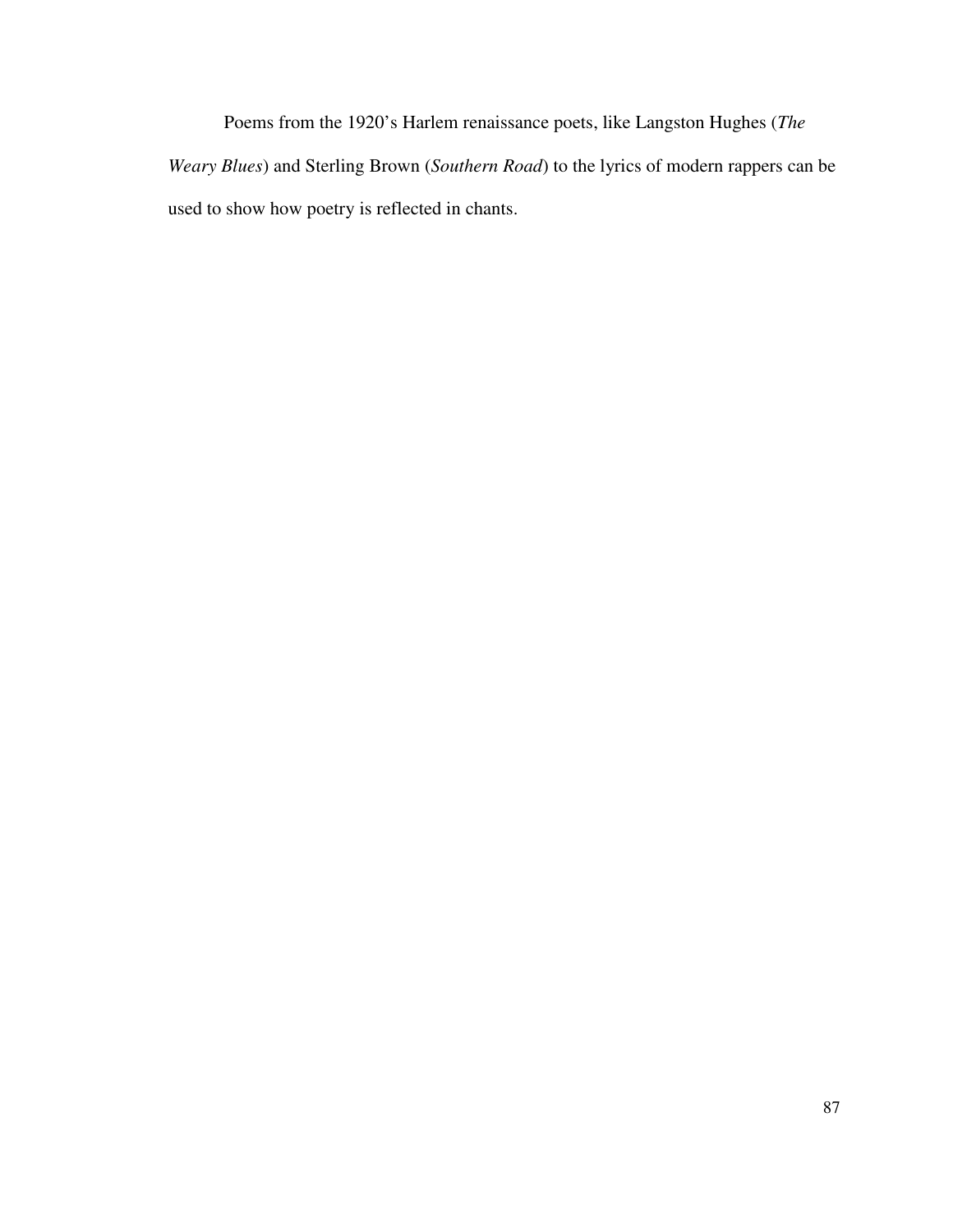#### **Activity 17 – FOUND POEMS**

### WHAT & WHY

To write found poetry, students need to rearrange words, phrases and sentences that are taken from different sources and reorganize them in poetic forms. There are several reasons to have students compose found poems. When writing them, students will have to read original texts, a way to encourage reading magazines and newspapers. Found poems encourage creativity on the part of students. They have to decide what to edit out, and what form it takes by deciding where line breaks and punctuation go.

 Words can be deleted from the original text and the meaning of the poem is generally different from the article it is taken from. Some found poems can be 'written' by changing the line breaks, instead of deleting words. Newspaper and magazine articles are good sources for found poems, as are passages from books.

 In the following examples, I used both techniques. All of the text in *Hard Won Success* (including the title) was edited from the magazine article. *Habeas Grabbus* is a term taught to me by a grizzled sergeant when I was a young military policeman, but the poem was taken word for word from a Reuter's news story, with my rearrangement of the line breaks.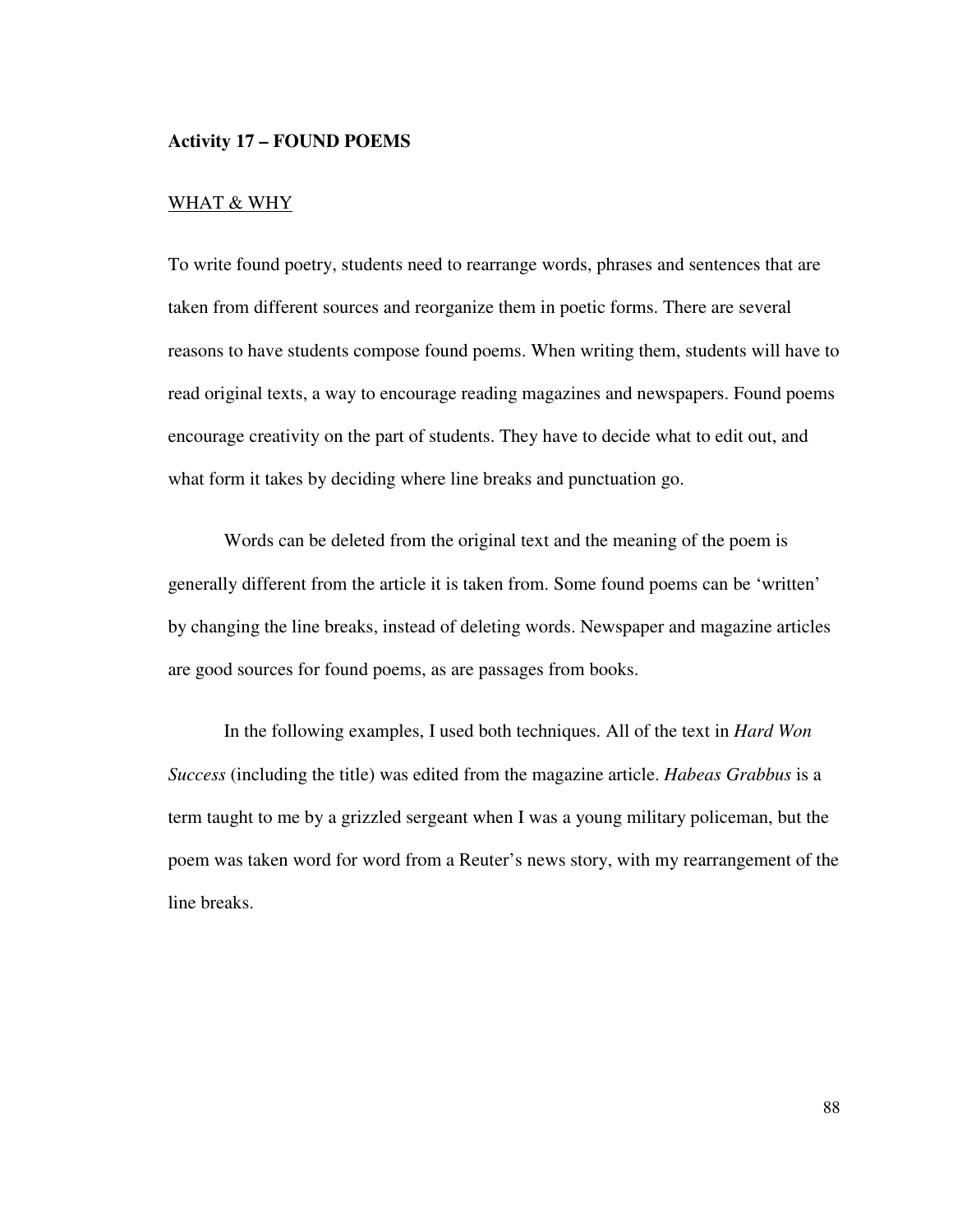#### EXAMPLES

#### *Hard Won Success*

*"It's about f---ing time," declares the husband. "I get hung, with people staring at me." "It excites me," he giggles. "I like jumping around over and over."* 

(*Shad Schroeder, adapted from Spotlight James Marsden, an article from Entertainment Weekly, 11 January 2008*)

#### *Habeas Grabbus*

*Voters in two Vermont towns on Tuesday approved a measure that would instruct police to arrest President George W. Bush and Vice President Dick Cheney for "crimes against our Constitution," local media reported. The nonbinding, symbolic measure, passed in Brattleboro and Marlboro in a state known for taking liberal positions on national issues, instructs town police to "extradite them to other authorities that may reasonably contend to prosecute them."* 

*Vermont, home to maple syrup and picture-postcard views, is known for* 

# *its liberal politics.*

(*Shad Schroeder, adapted from Wed Mar 5 2008, 3.55PM, Reuter's news article from Yahoo News*)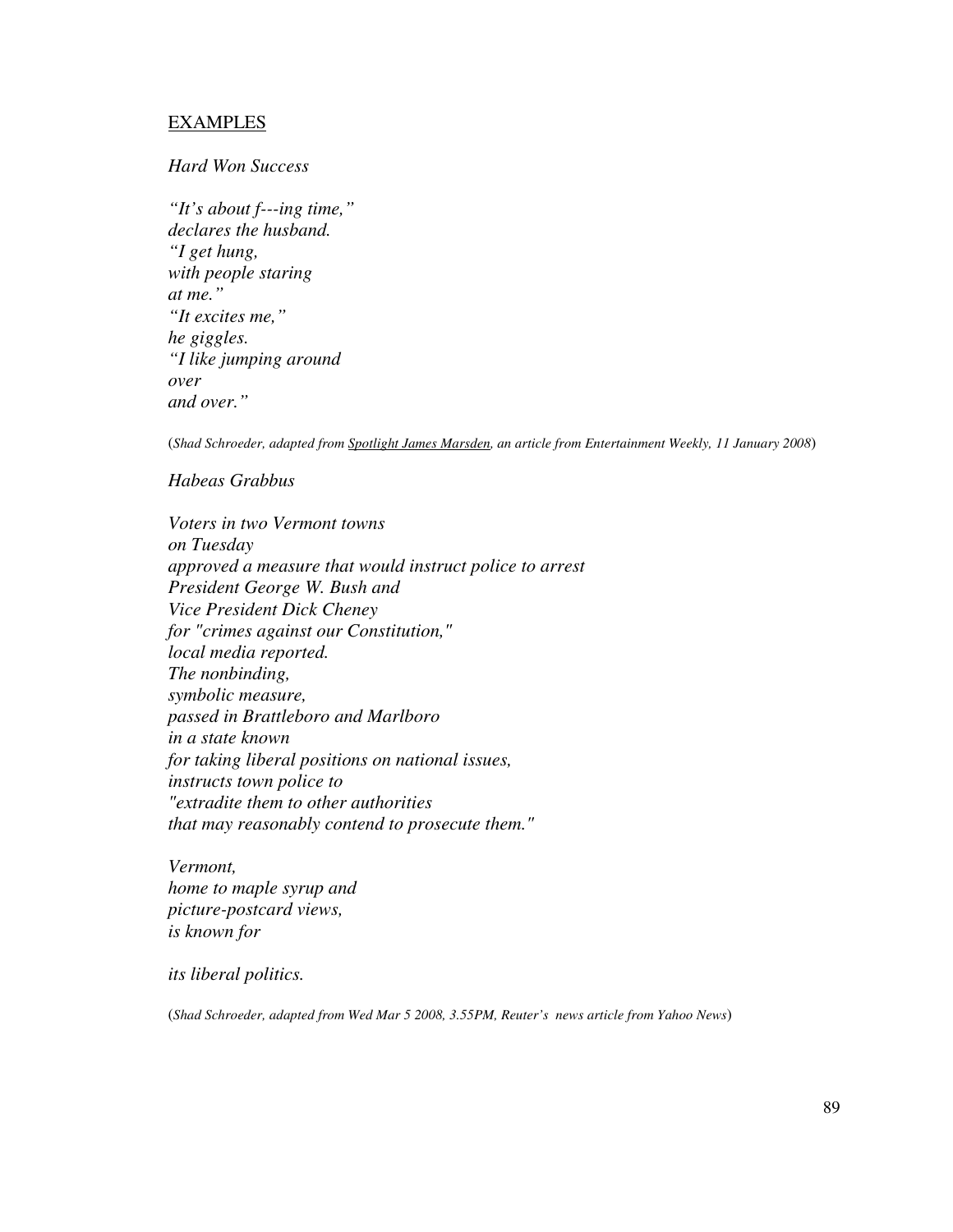#### **Activity 18 – ADJECTIVE/NOUN POEMS**

#### WHAT & WHY

This activity gives students practice using adjectives and building vocabulary. Students will also be able to practice dictionary skills and using thesauruses. Students will see that learning vocabulary in lexical sets often makes learning new vocabulary easier than rote memorization. Students can also be introduced to the idea that adjectives do have a certain order that they should be used in and that two or more should be separated by a comma. Finally, students will practice writing sentences with the adjective phrases they have coined.

These sentences often become epigrams or aphorisms and examples can be pointed out to students, exposing them to English maxims, proverbs, and sayings.

#### PROCEDURE

- 1. Insure that students understand what nouns and adjectives are. Nouns are people, places, and things. Some nouns are countable and can be made plural (apple, car) and some are uncountable and cannot be pluralized (water, sky). Adjectives describe nouns, are usually found in front of or near them. Adjectives often end in *–y, -ful,* and *–less*.
- 2. Write *the sad sister, the cruel step-mother, the lonely valley* and *the sweet river* on the board and ask if the students see a pattern. If they don't, erase a couple of adjectives and ask what is left – *the \_\_\_\_\_\_ sister, the \_\_\_\_\_ river*.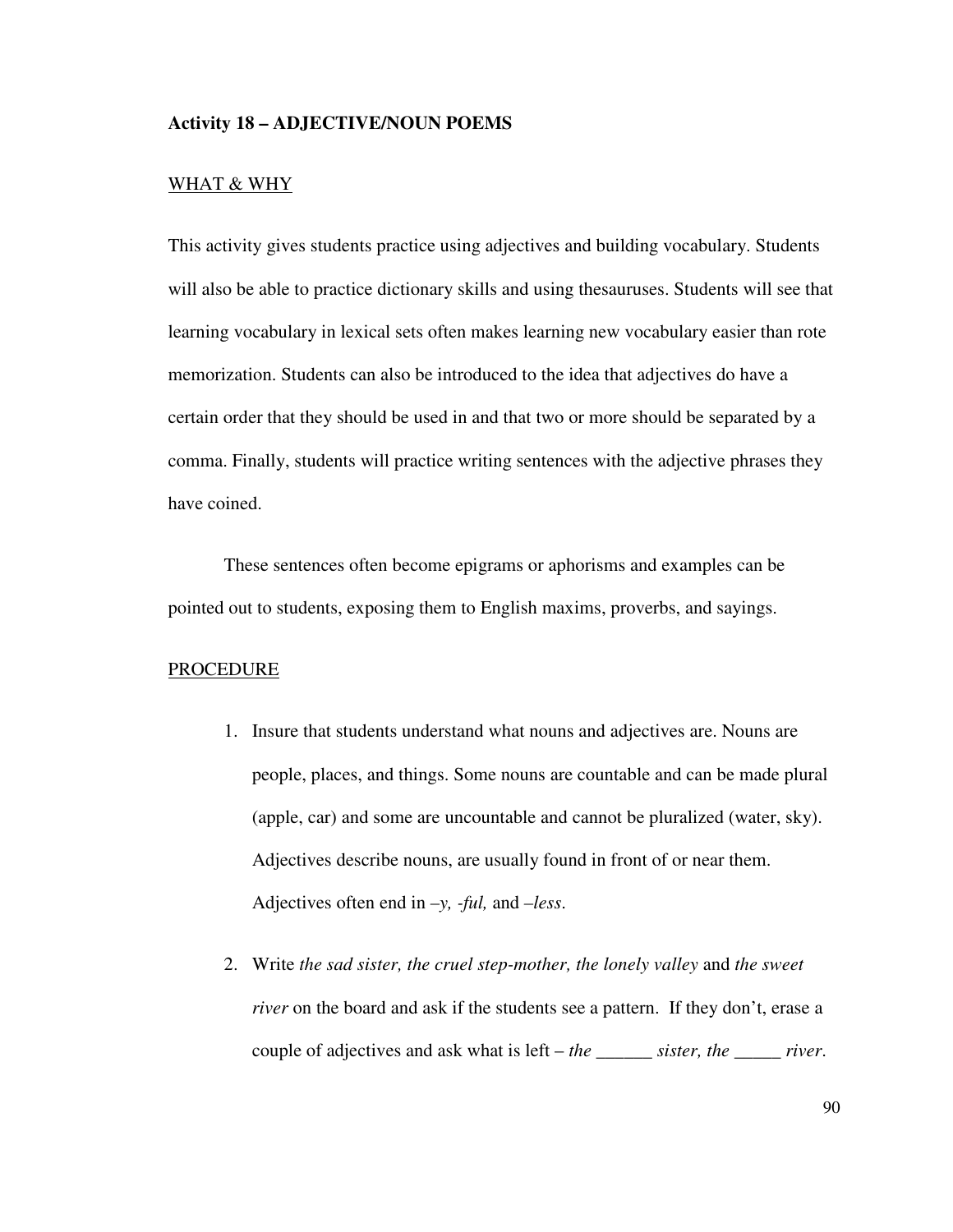If they still don't know, tell them and write two columns on the board labeled Noun and Adjective. Ask them to provide some adjectives that could be used and write them in the adjective column. Then do the same thing with *the cruel \_\_\_\_\_\_\_\_ and the \_\_\_\_\_\_\_ valley*.

- 3. Next, have the students combine the nouns and adjectives with the respective phrases. Have them give several examples for each phrase. Ask them if the phrases sound good together, if they sound strange, which words were easy to combine and which were difficult, is the meaning clear or unclear, or is the meaning changed?
- 4. Give each group fifteen to twenty index cards and explain that they will have to write as many adjectives or nouns that they can think of on the cards. Then assign each group a different task. Group one should write as many adjectives as they can think of (or find in a dictionary or thesaurus) which describe people (happy, sad, friendly); group two should write as many adjectives as they can describing shape and size (large, tall, short); group three should write as many colors as they can (red, white, blue); group four should write as many nouns that describe family (mother, father, sister); group five should write as many nouns about the weather (rain, snow, storm); group six should write nouns about places (city, beach, school). A piece of paper or a large index card with the instructions and examples may help to keep the students on track.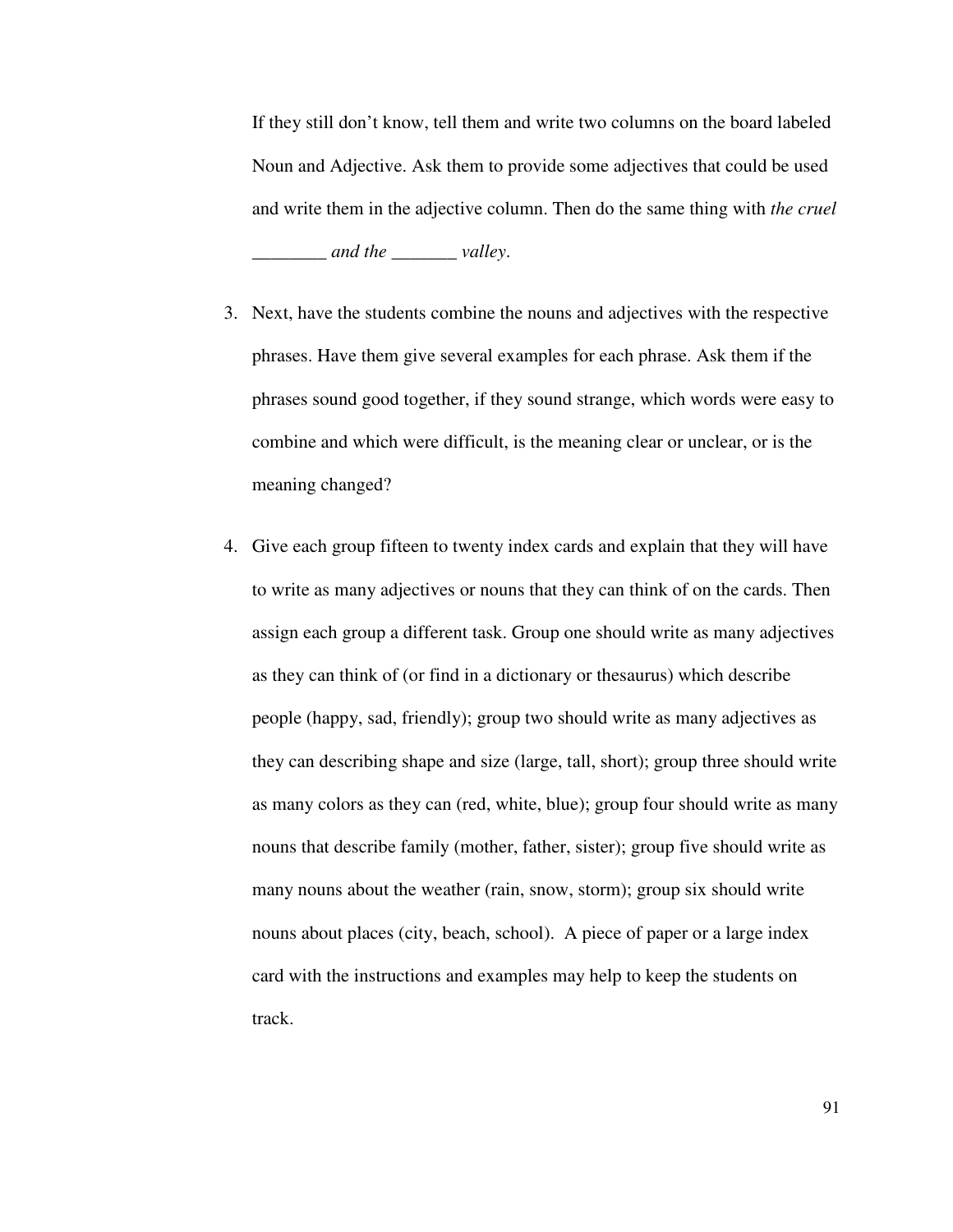- 5. Students should write one word from their assigned word on each index card. Encourage students to self edit in their groups and the teacher should walk around insuring the correct words are being written.
- 6. After a sufficient amount of time during which students were able to write a minimum of nine or ten words, collect the cards separating them into packs – one of nouns and one of adjectives.
- 7. Shuffle each pack and then divide the two packs among the groups. Have the groups put the words in two columns and then make as many noun phrases as they can. One student should write the phrases the group coins. After ten minutes, the groups read their phrases.
- 8. Now the idea of proverbs, epigrams, and aphorisms can be introduced. An aphorism expresses a general truth, usually in a succinct sentence. Examples of famous aphorisms include:

*Nothing great was ever achieved without enthusiasm. – Ralph Waldo Emerson That which does not destroy us makes us stronger. – Friedrich Nietzsche If you see the teeth of the lion, do not think that the lion is smiling at you. – Al – Mutannabi* 

*Believe nothing you hear, and only half of what you see. – Mark Twain* 

An epigram is a short poem with a clever twist at the end or a pithy saying or statement. Examples of epigrams include:

*Little strokes Fell great oaks. – Benjamin Franklin*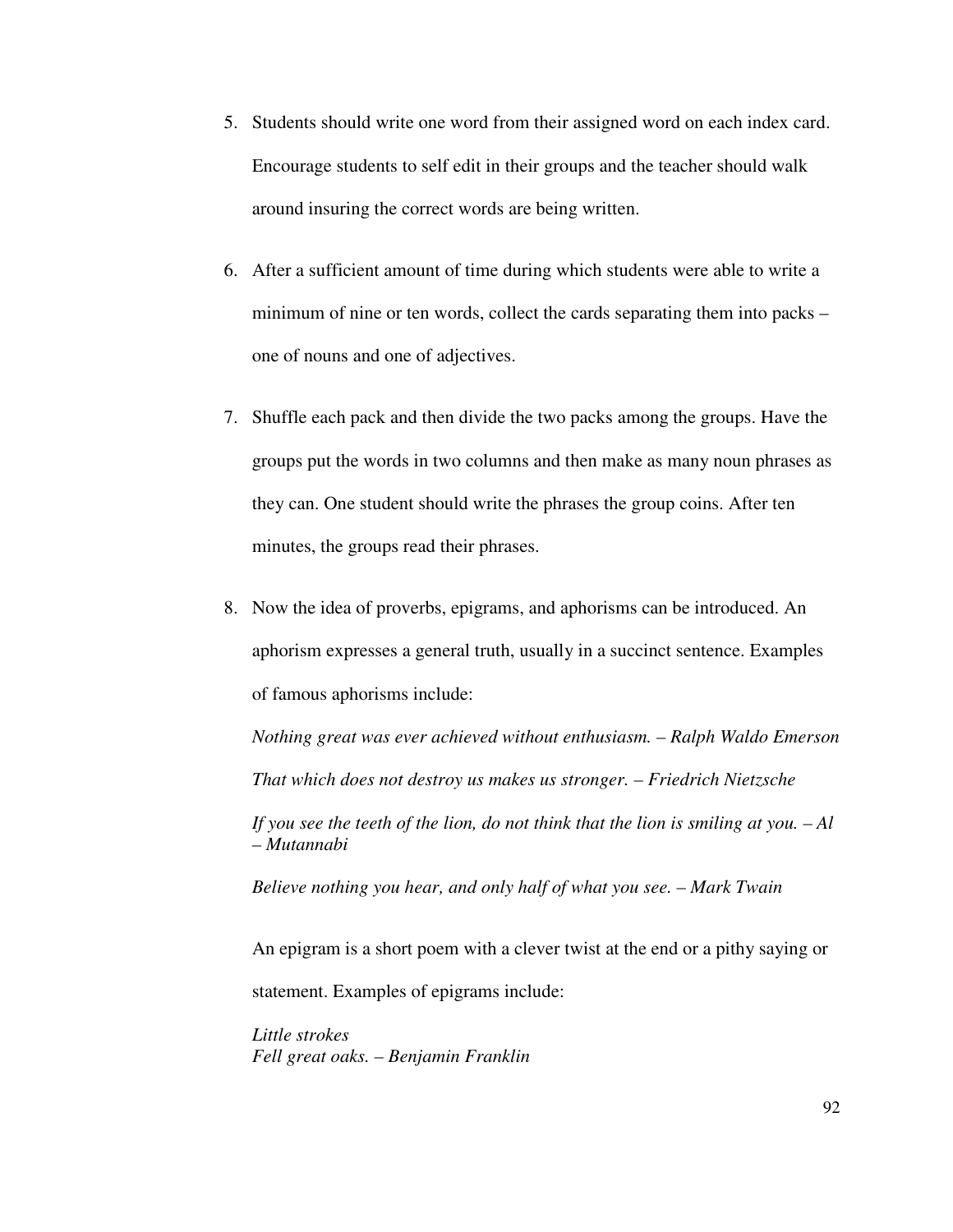*Here lies my wife: here let her lie! Now she's at rest – and so am I. – John Dryden* 

*I am His Highness' dog at Kew: Pray tell me, sir, whose dog are you? – Alexander Pope* 

Proverbs are often considered aphorisms.

9. For a homework assignment, have students write their own

epigrams/aphorisms to answer with when roll is called for the next class. An

alternative to this would be to have students look up proverbs and present

them in class. They can also be posted on the class walls. A more challenging

variation is to have students write a poem using several of the phrases that

they created.

# EXAMPLES

*The lonely mountain waits for the kind hiker. The cruel, green sea drowns the swimmer. The lonely, silver moon weeps for her love. The smiling dentist drills into the yellow tooth. (All examples by Shad Schroeder)* 

I am nature.

I sometimes give presents such as sweet sunbeams. But sometimes I get angry and throw black snow on the scared university. When I want to find a partner, I'll paint the sea orange. (Matt Lee)

What hides underneath the black snow? The longing for sweet rain. The pink sunshine behind the horizon. Healthy clouds, so plump and fluffy. The hilarious sky that sent giggling thunder. (Sung Woon Kim)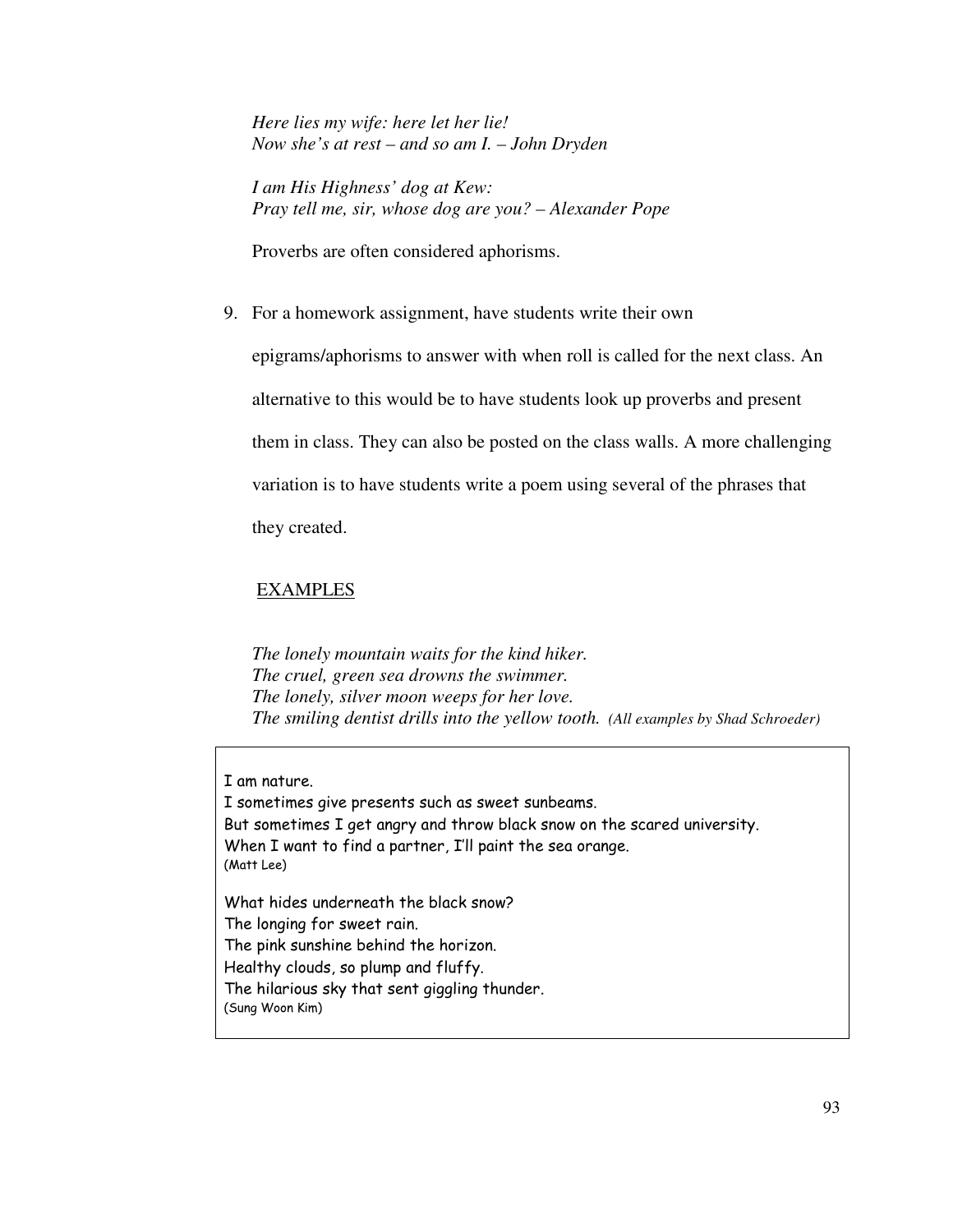This activity can be used with any adjective/noun phrases that you have studied in class. Examples include: sensory adjectives (taste – sweet, spicy; touch – rough, sandy; sound – soft, loud); temperature (hot, cold); food (hamburgers, rice); occupations (teacher, poet).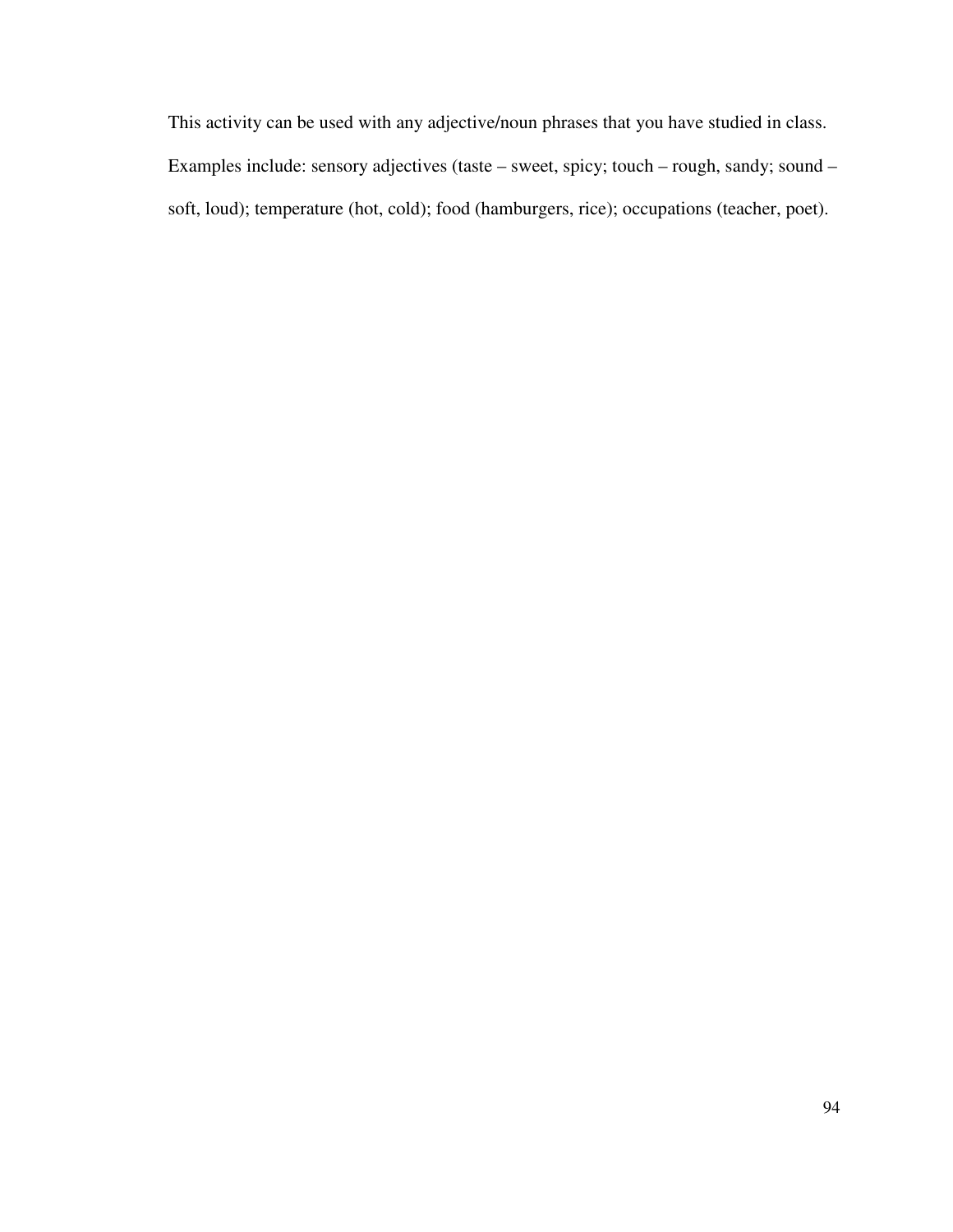# **Activity 19 – GIVING ADVICE POEMS**

## WHAT & WHY

In this activity, students practice using modals that are used for advice and also revise adjectives.

# PROCEDURE

- 1. Teachers should begin this activity by asking the class to help them with a problem like wanting to lose weight. This elicits suggestions like *exercise more, don't eat pizza, and go for a walk*. If students don't use the correct suggestion form, I repeat the advice, for example, *I should exercise more, I should not eat pizza*.
- 2. When they pick up on the form, the teacher then draws two boxes on the board and labels them *A* and *B*. In *A*, the teacher should write *If you want to be \_\_\_\_\_\_\_\_\_\_ you should \_\_\_\_\_\_\_\_\_.* Under *you should,* write in a column, *you must, you need to, you have to, you ought to, you'd better,* and *it would be a good idea to*. Then, the teacher may wish to discuss the intensity of the different modals, from strongest to mildest. It should look like this: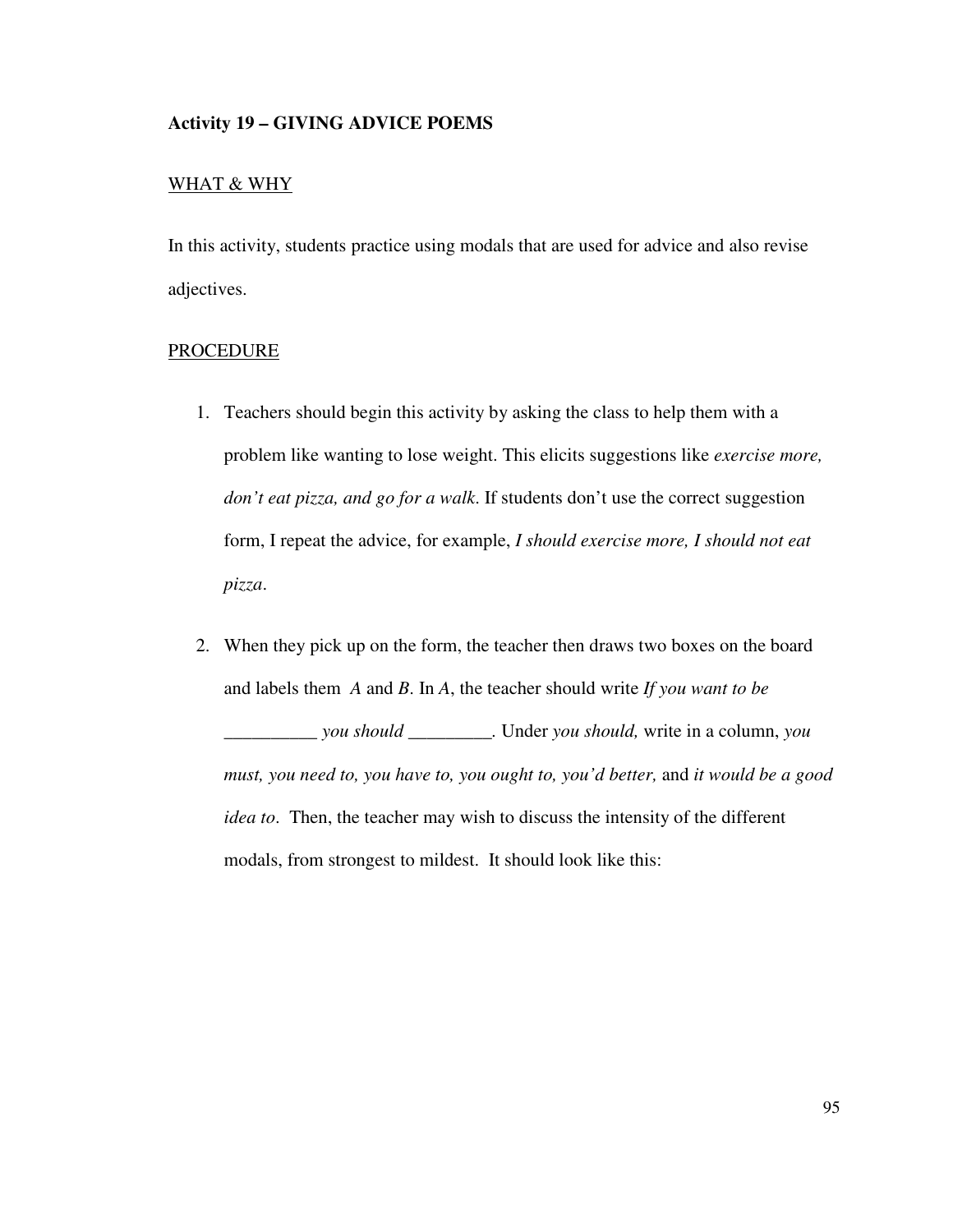| A                 |                                                                                                                    | B |
|-------------------|--------------------------------------------------------------------------------------------------------------------|---|
| If you want to be | you should<br>you must<br>you need to<br>you have to<br>you ought to<br>you'd better<br>it would be a good idea to |   |

- 3. Now have students work in pairs or small groups to compile a list of two or three suggestions and, when they have the list, come to the board and write them in the *B* box. Tell students that they can't repeat the suggestions to encourage them to work faster so they can be the first to write on the board, and to try to be more creative.
- 4. When students have written their suggestions in box *B*, have a class discussion to decide which suggestions to use in the poem. Tell students not to use the same verb more than once or twice.
- 5. Finally, have students work in pairs or triads and write their own suggestion poem. Post them on the walls.

An alternative to this form is to have students write complete sentences instead of the *If* phrase followed by all of the suggestions. Rather than using the same modal, if students write complete sentences, they may use different modals. Lower level students can write shorter poems; higher level students can write more than one verse with different or related adjectives and modals.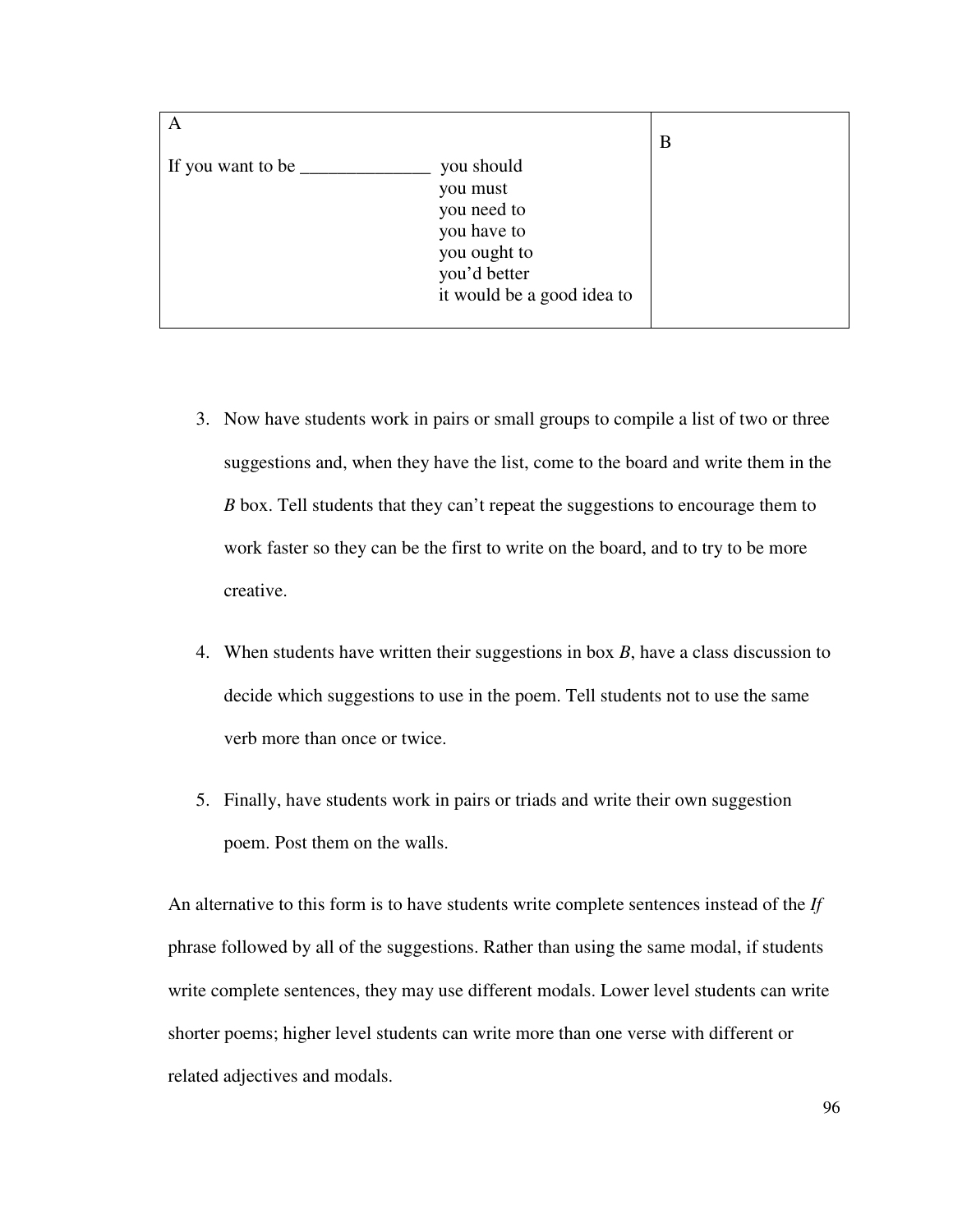# **EXAMPLES**

 $\overline{\phantom{a}}$ 

If you want to be wise

you should try to understand others,

you should turn off the television,

you should avoid loud people,

you should study history,

you should climb a mountain,

you should pick up a book,

you should listen more than speak.

(Shad Schroeder)

| If you want to be happy<br>you should always smile<br>you should think affirmatively<br>you should eat well<br>you should sleep well<br>you should be healthy<br>you should study English with Shad. | If you want to be a 'F' student<br>you should not do homework<br>you should ditch class<br>you should snore in class<br>you should cheat on exams<br>you should interfere with class<br>you should drink a lot before exams.<br>(both poems by Shad's Science and Engineering class) |
|------------------------------------------------------------------------------------------------------------------------------------------------------------------------------------------------------|--------------------------------------------------------------------------------------------------------------------------------------------------------------------------------------------------------------------------------------------------------------------------------------|
| If you want to be a good father                                                                                                                                                                      | If you want to be an A student                                                                                                                                                                                                                                                       |
| you should make a lot of money                                                                                                                                                                       | you should go to the library                                                                                                                                                                                                                                                         |
| you should play with your children                                                                                                                                                                   | you should live at the library                                                                                                                                                                                                                                                       |
| you should come home early                                                                                                                                                                           | you should sleep at the library                                                                                                                                                                                                                                                      |
| you should help with homework                                                                                                                                                                        | you should be with many book                                                                                                                                                                                                                                                         |
| you should not smoke                                                                                                                                                                                 | you shouldn't go to the billiards room                                                                                                                                                                                                                                               |
| you should not drink                                                                                                                                                                                 | you shouldn't go drinking                                                                                                                                                                                                                                                            |
| you should not cancel family appointments                                                                                                                                                            | you shouldn't miss lectures                                                                                                                                                                                                                                                          |
| you should not go to bed late                                                                                                                                                                        | you shouldn't sleep during class.                                                                                                                                                                                                                                                    |
| you should not scold your children.                                                                                                                                                                  | (both poems by Shad's Architecture class)                                                                                                                                                                                                                                            |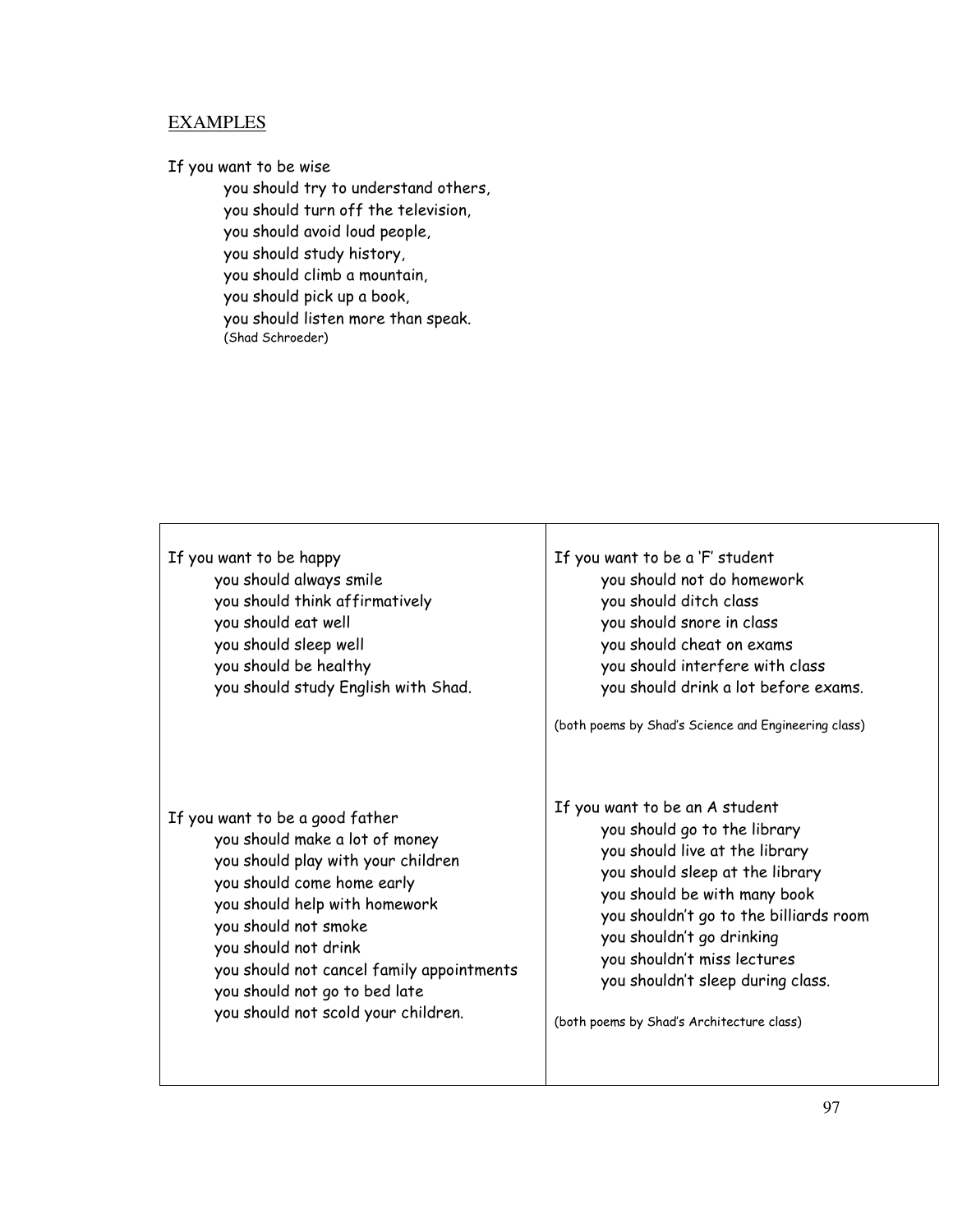# **Activity 20 – TEACHING EDITING THROUGH POETRY**

#### WHAT & WHY

Another part of the writing process that lends itself to poetry is editing. Certainly we want to teach our students that it's a rare poem that is written in ten minutes and needs no revision or editing. Additionally, many students are obsessed with the number of words (or pages) they need to write for an assignment. They feel that more is better, even though that's not necessarily the case. This activity is to drive home that finding the best word is better than using five words. Another by-product of this activity is exposing students to a well-written poem

 I have taken a poem by Jane Kenyon and have ruined it by adding unneeded words, making a concise poem bloated and unharmonious. Teachers may choose any poem they want, but it's better if it's a poem students are unfamiliar with. Give students a copy of the 'doctored' poem, have them read it (preferably out loud to really hear it), and strike out the words that aren't needed. My changes are in italics.

The Suitor

We lie *with your* back to *my* back. Curtains *in my window* lift and fall, *up and down,* like the chest of someone *who is* sleeping. *The* Wind moves the leaves of the box elder *plant*; *and* they show their light undersides, turning *around* all at once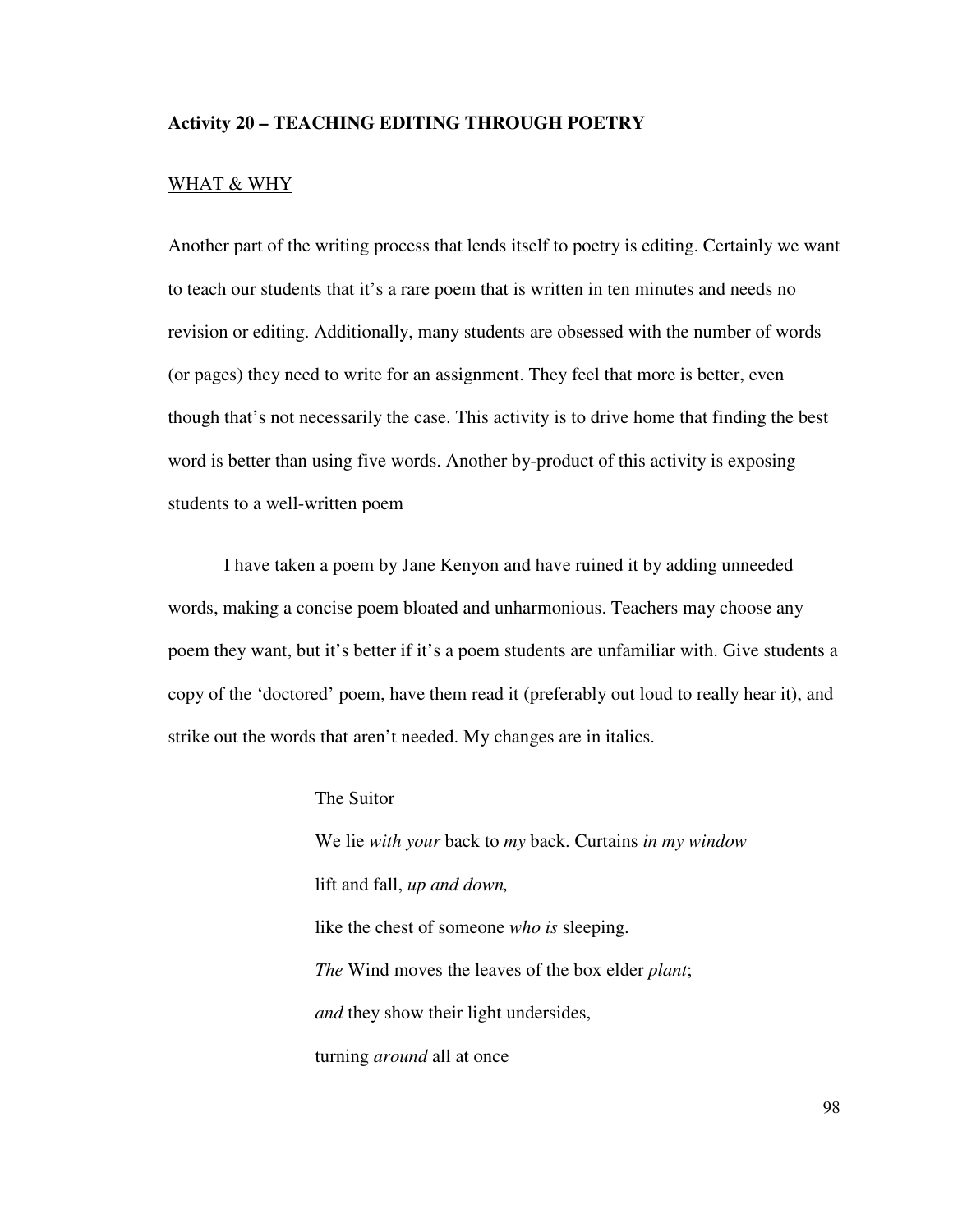*just* like a school of fish *that you see at an aquarium*. Suddenly I understand that I am *really, really* happy. For months this *really, really happy* feeling has been coming closer *and closer to me*, stopping by for *very* short visits, like a timid suitor *who is rather afraid*.

 I added thirty six words that do not make the poem better and, in fact, weigh it down and make it sound amateurish. Without the unnecessary words, the poem is a spare sixty words, about a third less – and a much better poem. It sounds more mature, more succinct, and more poetic. Rid of the purple prose, the poem is more powerful.

 We do want to teach our students about adverbs and adjectives, but, especially as they mature as writers, we want to teach them not to rely on these easy descriptors. Mark Twain said, 'When you catch an adjective, kill it.' We need to show them that a strong verb – *lumber* – trumps an adverb and verb – *walk slowly* – and that the right noun – *shout* – is preferable to a redundant adjective and noun – *loud shout*. This activity should get students to think about why words are used. If they choose to be redundant, they should have thought about it and be able to explain the decision. If they choose to use flowery words, they should be able to justify it.

 This activity was adapted from Stephen Wilbers' book *Keys to Great Writing* in which he altered Langston Hughes' poem *Harlem*.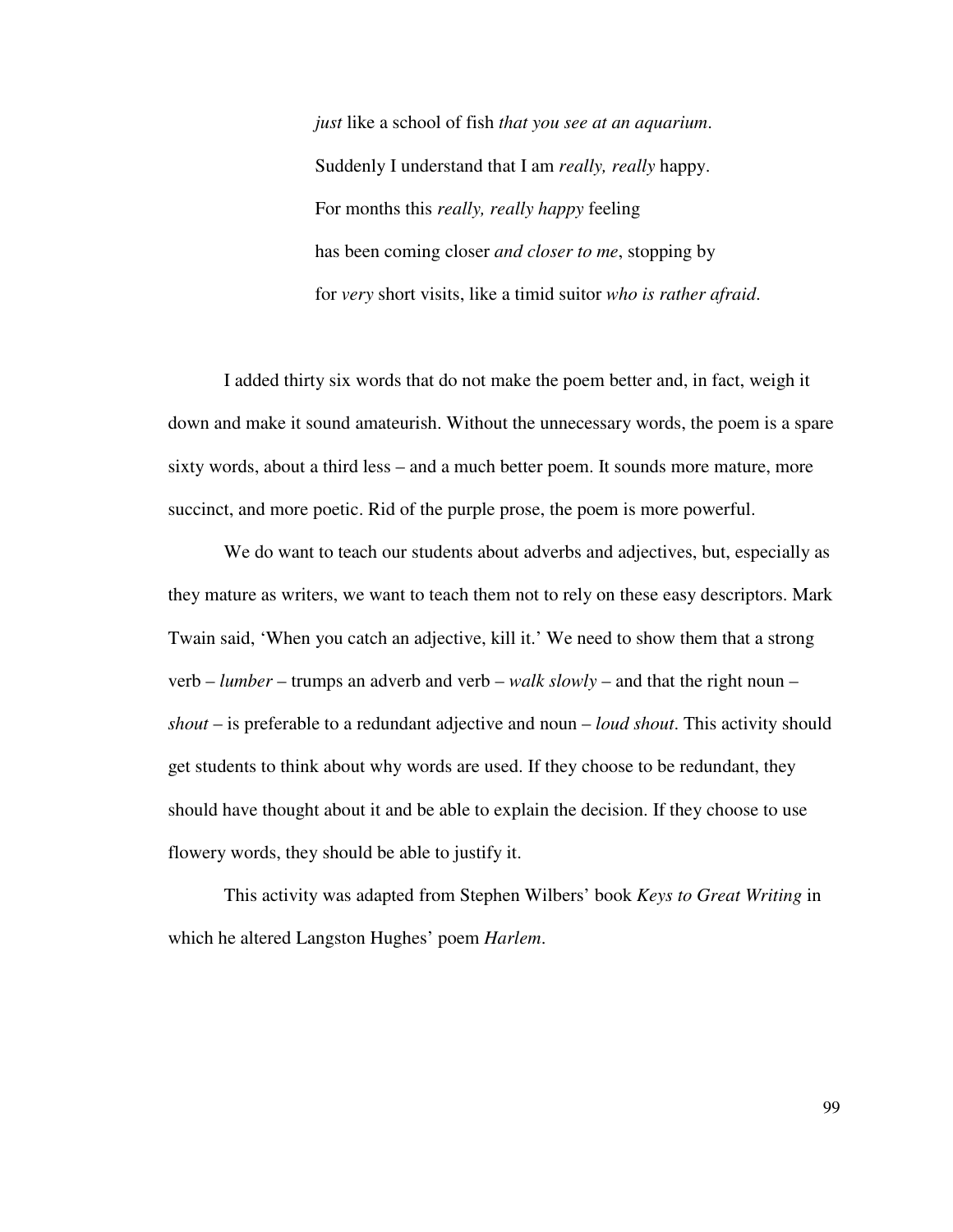# **Conclusion**

There are many reasons to use poetry in a classroom. Students can improve vocabulary through use of metaphors and similes. They can practice listening skills while doing dictation exercises or listening to actors or the actual poet read poetry. They can better writing skills by writing poems and by editing their work. In addition to the fun and pride students feel when reading their or other poets efforts, they will be practicing pronunciation. When we expose our students to poetry, we don't just help them with their English lessons, we open up new cultures and new ways of thinking or looking at the world. Teachers who have little background in poetry can still share it with students. For Better or Verse, I hope this IPP offers some ideas and inspires others to help students tread the road less traveled.

Paul Valéry said that a poem is never finished; only abandoned. And so it's time to abandon this IPP but not before a last poem by a former ESL teacher, Gary Soto.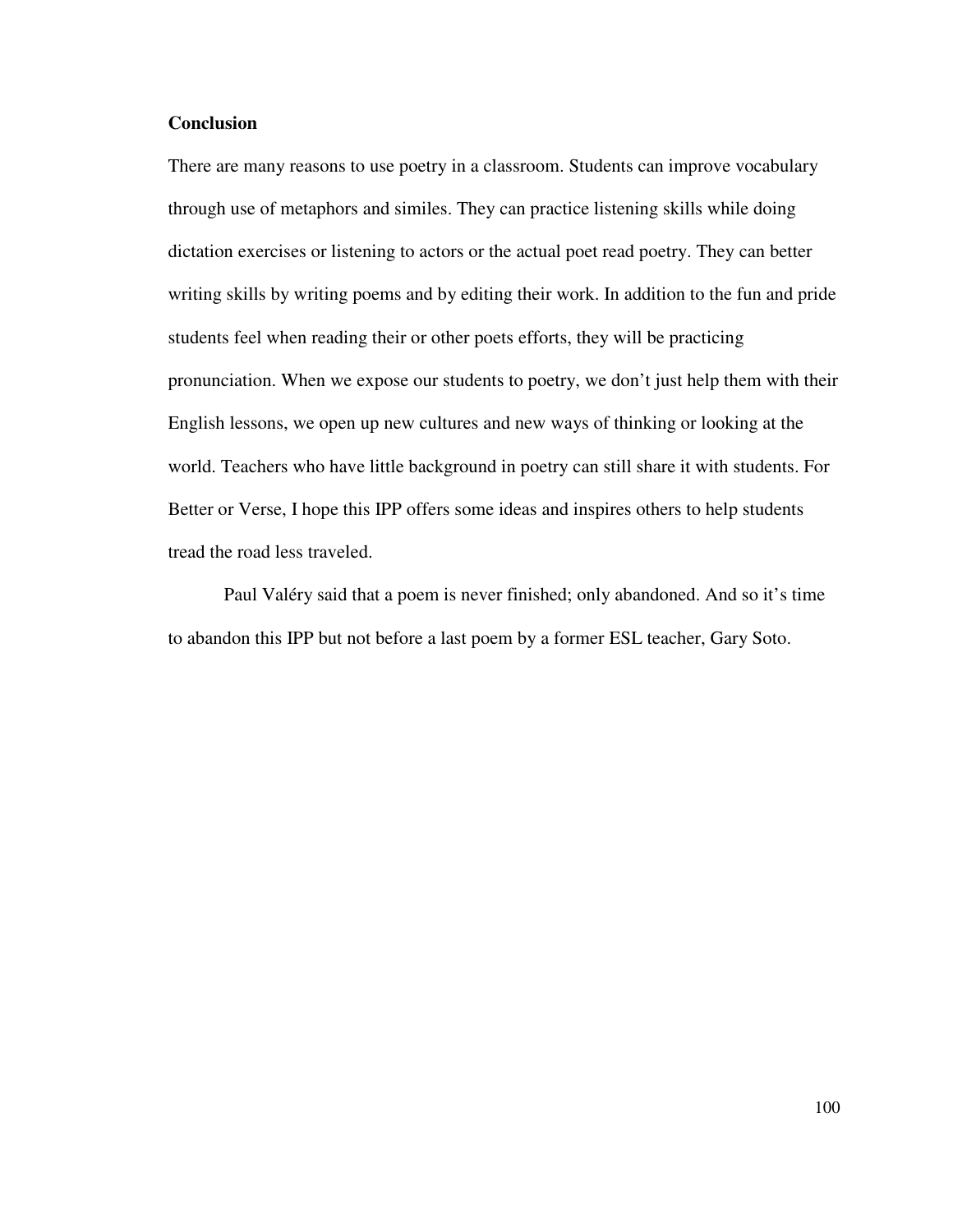My chalk is no longer than a chip of fingernail, Chip by which I must explain this Monday Night the verbs "to get;" "to wear," "to cut." I'm not given much, these tired students, Knuckle-wrapped from work as roofers, Sour from scrubbing toilets and pedestal sinks. I'm given this room with five windows, A coffee machine, a piano with busted strings, The music of how we feel as the sun falls, Exhausted from keeping up. I stand at The blackboard. The chalk is worn to a hangnail, Nearly gone, the dust of some educational bone. By and by I'm Cantiflas, the comic Busybody in front. I say, "I get the coffee." I pick up a coffee cup and sip. I click my heels and say, "I wear my shoes." I bring an invisible fork to my mouth And say, "I eat the chicken." Suddenly the class is alive— Each one putting on hats and shoes, Drinking sodas and beers, cutting flowers And steaks—a pantomime of sumptuous living.

At break I pass out cookies. Augustine, the Guatemalan, asks in Spanish, "Teacher, what is 'tally-ho'?" I look at the word in the composition book. I raise my face to the bare bulb for a blind answer. I stutter, then say, "*Es como adelante.*" Augustine smiles, then nudges a friend In the next desk, now smarter by one word. After the cookies are eaten, We move ahead to prepositions— "Under," "over," and "between," Useful words when *la migra* opens the doors Of their idling vans. At ten to nine, I'm tired of acting, And they're tired of their roles. When class ends, I clap my hands of chalk dust, And two students applaud, thinking it's a new verb. I tell them *adelante*, And they pick up their old books. They smile and, in return, cry, "Tally-ho." As they head for the door.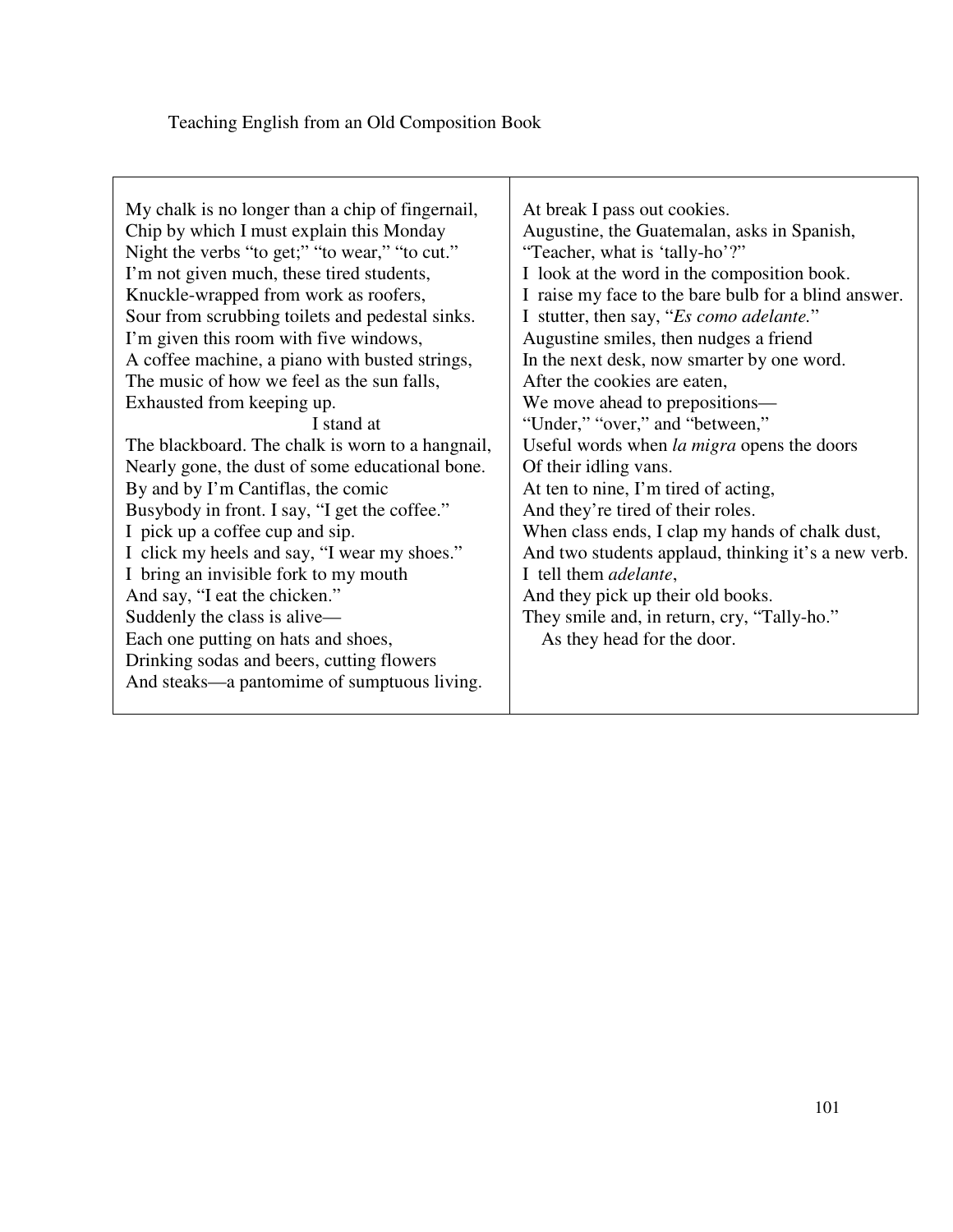## Bibliography

Addonizio, Kim & Laux, Dorianne, 1997, *The Poet's Companion*, New York, NY, WW Norton & Company

Collom, Jack & Noethe, Sheryl, 2005, *Poetry Everywhere*, New York, T&W Books

Fagan, Larry, *The List Poem,* 2000, New York, Teachers & Writers Collaborative

Holmes, Vicki L. & Moultin, Magaret, 2001, *Writing Simple Poems: Pattern Poetry for Language Acquisition*, West Nyack, NY, Cambridge University Press

Graham, Carolyn. 1978, *Jazz Chants*, USA, Oxford University Press

Kooser, Ted, 2005, *The Poetry Home Repair Manual*, Lincoln, NE, Bison Books

Kowit, Steve, *In the Palm of Your Hand*, 1995, Gardiner, ME, Tilbury House, Publishers

Lyne, Sandford, 2007, *Writing Poetry from the Inside Out*, Napierville, IL, Sourcebooks, Inc,

Padgett, Ron, editor, 2000, *Handbook of Poetic Forms*, New York, T&W Books